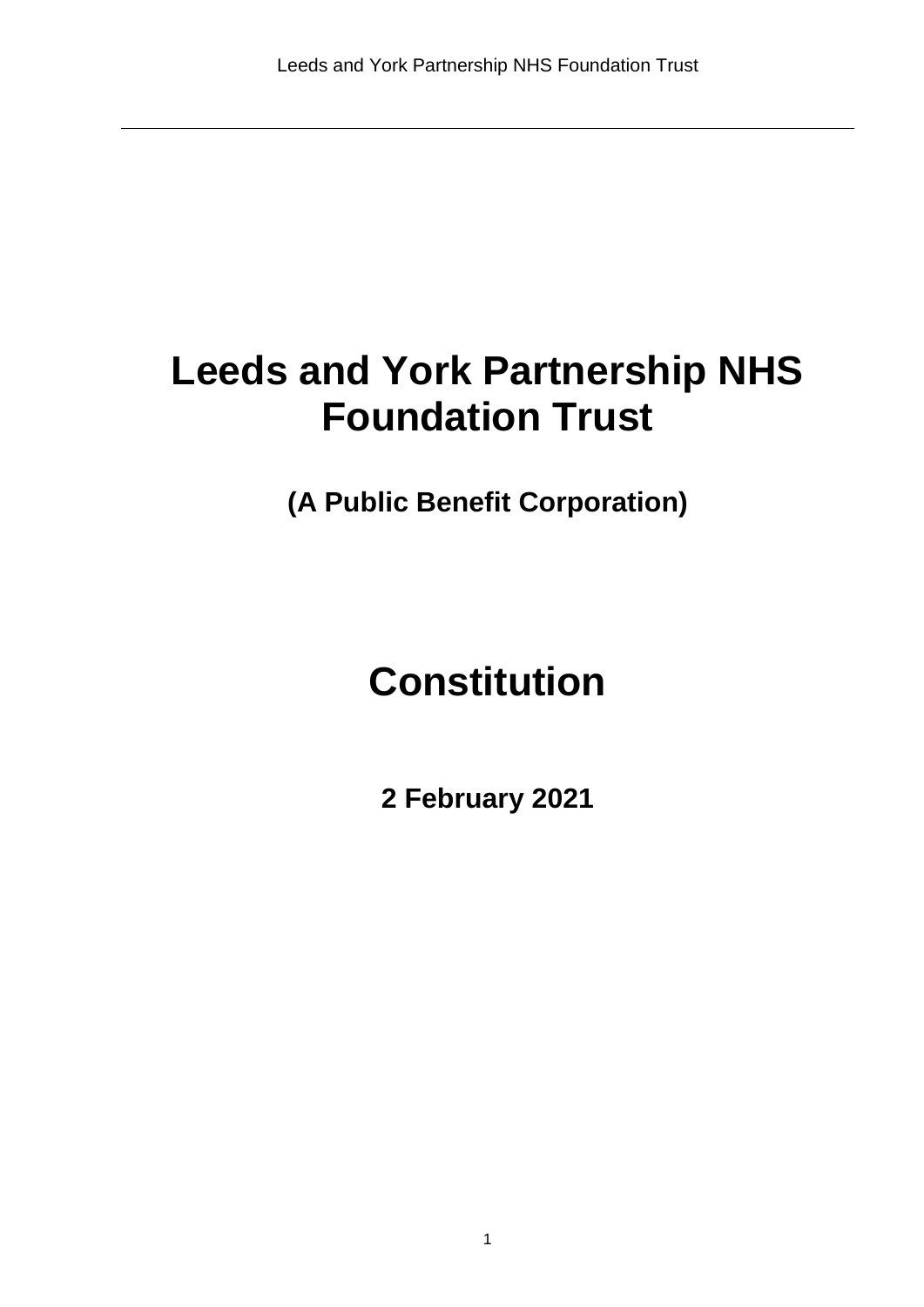## -------------------------------- **TABLE OF CONTENTS**

--------------------------------

|                | Paragraph                                                                                                                                                                                                                            | Page |
|----------------|--------------------------------------------------------------------------------------------------------------------------------------------------------------------------------------------------------------------------------------|------|
| 1              | Name                                                                                                                                                                                                                                 | 5    |
| $\overline{2}$ | <b>Principal Purpose</b>                                                                                                                                                                                                             | 5    |
| 3              | Powers                                                                                                                                                                                                                               | 5    |
| 4              | Membership and Constituencies                                                                                                                                                                                                        | 5    |
| 5              | Application for Membership                                                                                                                                                                                                           | 6    |
| 6              |                                                                                                                                                                                                                                      | 6    |
| 7              | <b>Staff Constituency</b>                                                                                                                                                                                                            | 6    |
| 8              | Service User and Carer Constituency                                                                                                                                                                                                  | 7    |
| 9              | Restriction on Membership                                                                                                                                                                                                            | 8    |
| 10             | <b>Annual Members Meeting</b>                                                                                                                                                                                                        | 8    |
| 11             | Council of Governors - Composition                                                                                                                                                                                                   | 8    |
| 12             | Council of Governors - Election of Governors                                                                                                                                                                                         | 9    |
| 13             | Council of Governors - Tenure                                                                                                                                                                                                        | 9    |
| 14             | Council of Governors - Termination of Office, Disqualification, Removal and Suspension                                                                                                                                               | 9    |
| 15             | Council of Governors - Duties of Governors                                                                                                                                                                                           | 10   |
| 16             | Council of Governors - Meeting of the Council of Governors                                                                                                                                                                           | 10   |
| 17             | Council of Governors - Standing Orders                                                                                                                                                                                               | 11   |
| 18             | Council of Governors - Conflicts of Interest of Governors <b>Face Access 100 and 100 and 100 and 100 and 100 and 100 and 100 and 100 and 100 and 100 and 100 and 100 and 100 and 100 and 100 and 100 and 100 and 100 and 100 and</b> | 11   |
| 19             | Council of Governors - Travel Expenses                                                                                                                                                                                               | 11   |
| 20             | Council of Governors - Further Provisions                                                                                                                                                                                            | 11   |
| 21             | Board of Directors – Composition (and according contract in the control of the composition of the composition                                                                                                                        | 11   |
| 22             | Board of Directors - General Duty                                                                                                                                                                                                    | 12   |
| 23             | Board of Directors – Qualification for Appointment as a Non-executive Director (all manuminally manuminally ma                                                                                                                       | 12   |
| 24             | Board of Directors - Appointment and Removal of the Chair and Other Non-executive Directors                                                                                                                                          | 12   |
| 25             | Board of Directors - Appointment of the Deputy Chair of the Trust                                                                                                                                                                    | 12   |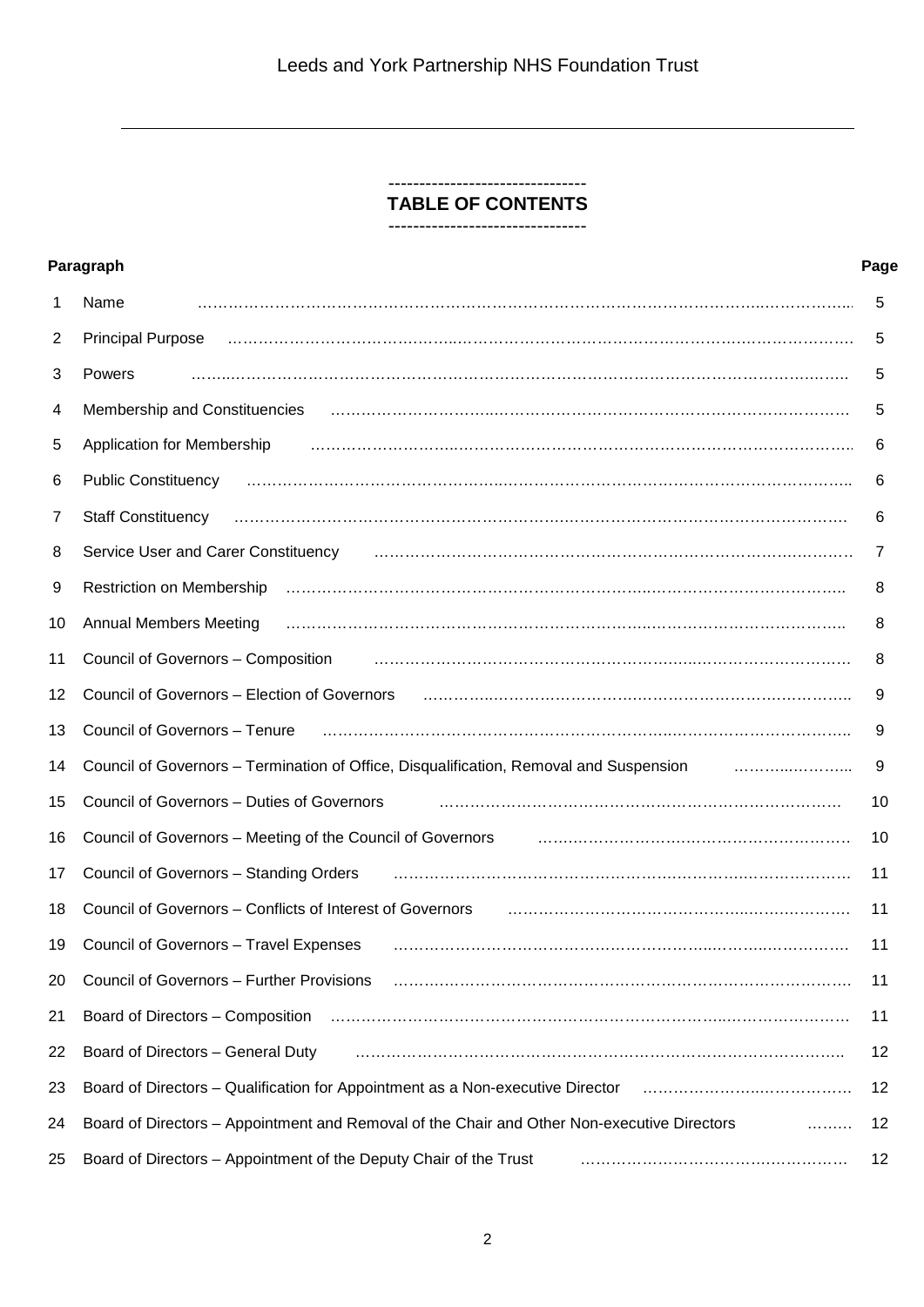| 26 | Board of Directors - Appointment and Removal of the Chief Executive and Executive Directors<br>.                                                                                                                               | 12 |
|----|--------------------------------------------------------------------------------------------------------------------------------------------------------------------------------------------------------------------------------|----|
| 27 | Board of Directors - Disqualification                                                                                                                                                                                          | 13 |
| 28 | Board of Directors - Standing Orders                                                                                                                                                                                           | 13 |
| 29 | Board of Directors - Conflicts of Interest of Directors                                                                                                                                                                        | 13 |
| 30 | Board of Directors - Remuneration and Terms of Office                                                                                                                                                                          | 14 |
| 31 | Registers                                                                                                                                                                                                                      | 14 |
| 32 | Admission To and Removal From Registers (and according contract of the Registers of Admission To and Removal From Registers (and according continuum of Administration of Administration of Administration of Administration o | 15 |
| 33 | Registers - Inspection and Copies                                                                                                                                                                                              | 15 |
| 34 | Documents Available for Public Inspection (2008) (2008) (2008) (2008) (2008) (2008) (2008) (2008) (2008) (2008)                                                                                                                | 15 |
| 35 | <b>External Auditor</b>                                                                                                                                                                                                        | 17 |
| 36 | <b>Audit Committee</b>                                                                                                                                                                                                         | 17 |
| 37 | <b>Annual Accounts</b>                                                                                                                                                                                                         | 17 |
| 38 |                                                                                                                                                                                                                                | 17 |
| 39 | Meeting of the Council of Governors to Consider the Annual Accounts and Reports                                                                                                                                                | 18 |
| 40 | Instruments                                                                                                                                                                                                                    | 19 |
| 41 | Indemnity                                                                                                                                                                                                                      | 19 |
| 42 | Amendments to the Constitution                                                                                                                                                                                                 | 19 |
| 43 |                                                                                                                                                                                                                                | 20 |
| 44 | <b>Significant Transactions</b>                                                                                                                                                                                                | 20 |
| 45 | Interpretation and Definitions                                                                                                                                                                                                 | 21 |

| ANNEX 1            | THE PUBLIC CONSTITUENCY                     | 24  |
|--------------------|---------------------------------------------|-----|
| ANNEX <sub>2</sub> | THE STAFF CONSTITUENCY                      | 27  |
| ANNEX <sub>3</sub> | SERVICE USER AND CARER CONSTITUENCY         | 28  |
| ANNEX 4            | COMPOSITION OF THE COUNCIL OF GOVERNORS     | 29  |
| ANNEX 5            | THE RULES FOR ELECTIONS                     | 30  |
| ANNEX 6            | ADDITIONAL PROVISION - COUNCIL OF GOVERNORS | 82  |
| <b>ANNEX 7</b>     | STANDING ORDERS - COUNCIL OF GOVERNORS      | 92  |
| ANNEX 8            | STANDING ORDERS - BOARD OF DIRECTORS        | 109 |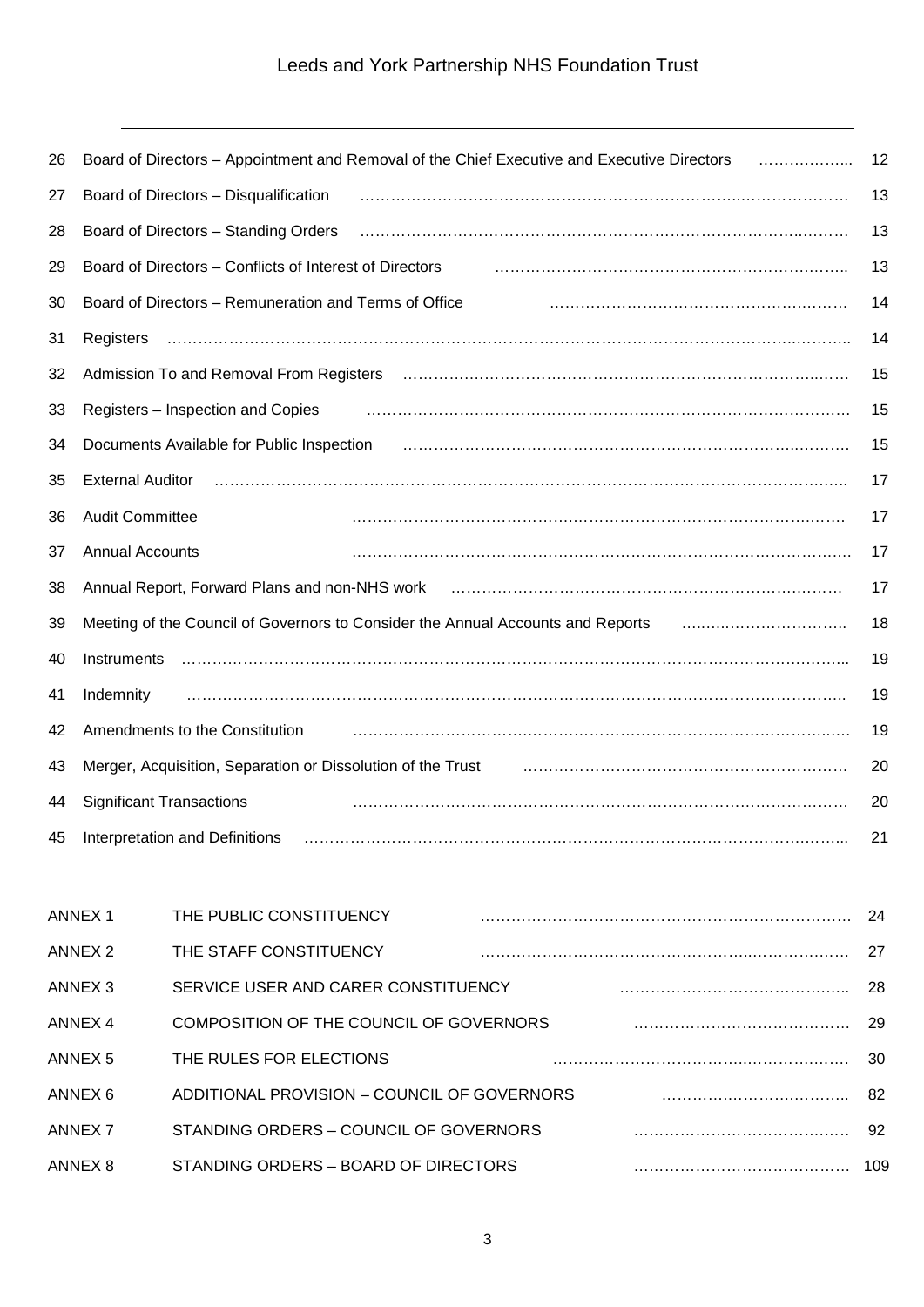| ANNEX 9  | <b>FURTHER PROVISIONS</b> | 130 |
|----------|---------------------------|-----|
| ANNEX 10 | ANNUAL MEMBERS' MEETING   | 134 |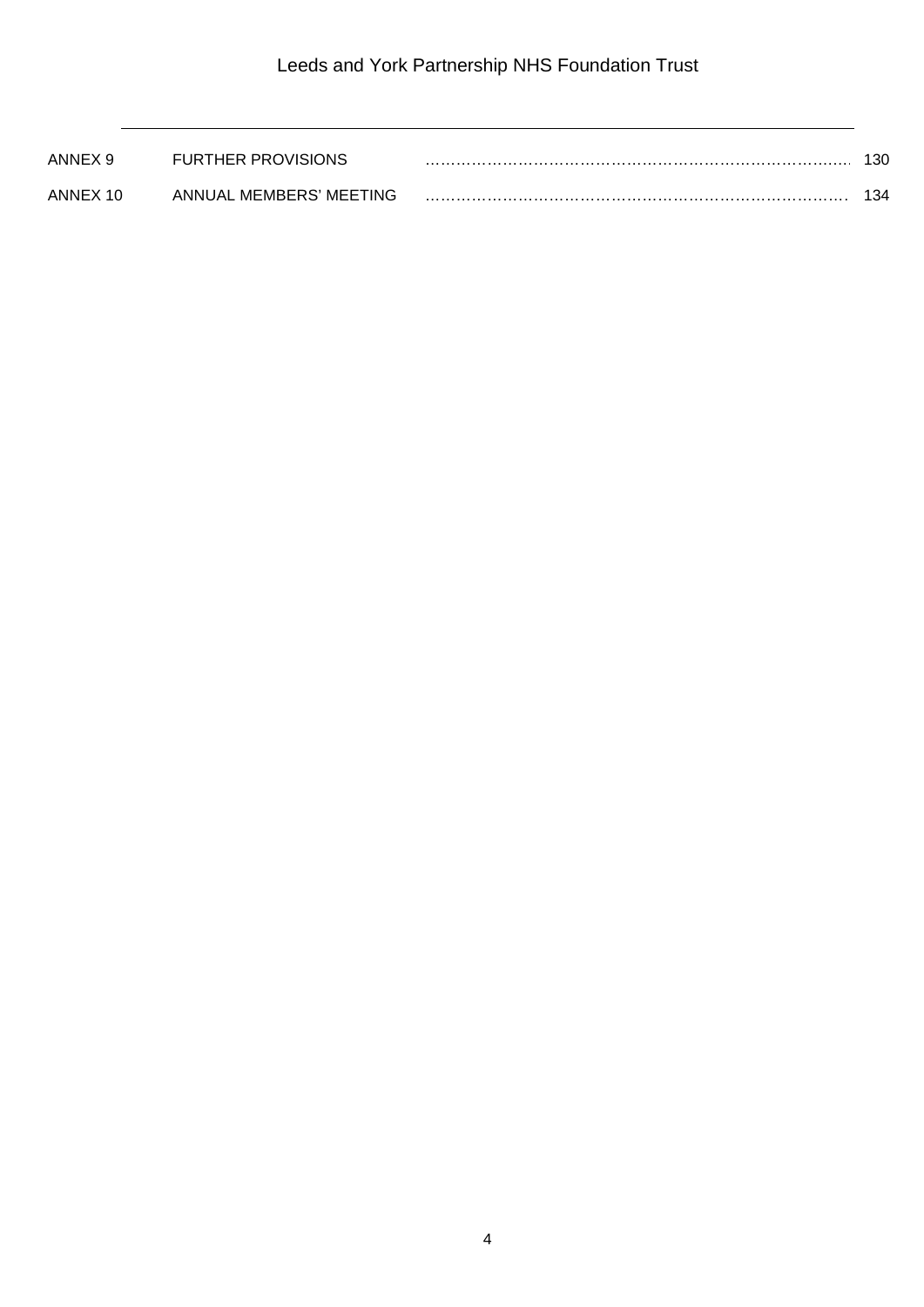#### **1. Name**

The name of the Foundation Trust is Leeds and York Partnership NHS Foundation Trust (hereinafter to be known as "the Trust").

## **2. Principal purpose**

- **2.1** The principal purpose of the Trust is the provision of goods and services for the purposes of the health service in England.
- **2.2** The Trust does not fulfil its principal purpose unless in each financial year, its total income from the provision of goods and services for the purposes of the health service in England is greater than its total income from the provision of goods and services for any other purposes.
- **2.3** The Trust may provide goods and services for any purposes related to:
	- **2.3.1** The provision of services provided to individuals for or in connection with the prevention, diagnosis or treatment of illness; and
	- **2.3.2** The promotion and protection of public health.
- **2.4** The Trust may also carry on activities other than those mentioned in the above paragraph for the purpose of making additional income available in order to better carry on its principal purpose.

#### **3. Powers**

- **3.1** The powers of the Trust are set out in the 2006 Act, subject to any restrictions in its Licence.
- **3.2** All the powers of the Trust shall be exercised by the Board of Directors on behalf of the Trust.
- **3.3** Any of these powers may be delegated to a committee of directors or to an executive director.

#### **4. Membership and Constituencies**

The Trust shall have members, each of whom shall be a member of one of the following constituencies:

- **4.1** A Public Constituency;
- **4.2** A Staff Constituency;
- **4.3** A Service User and Carer Constituency.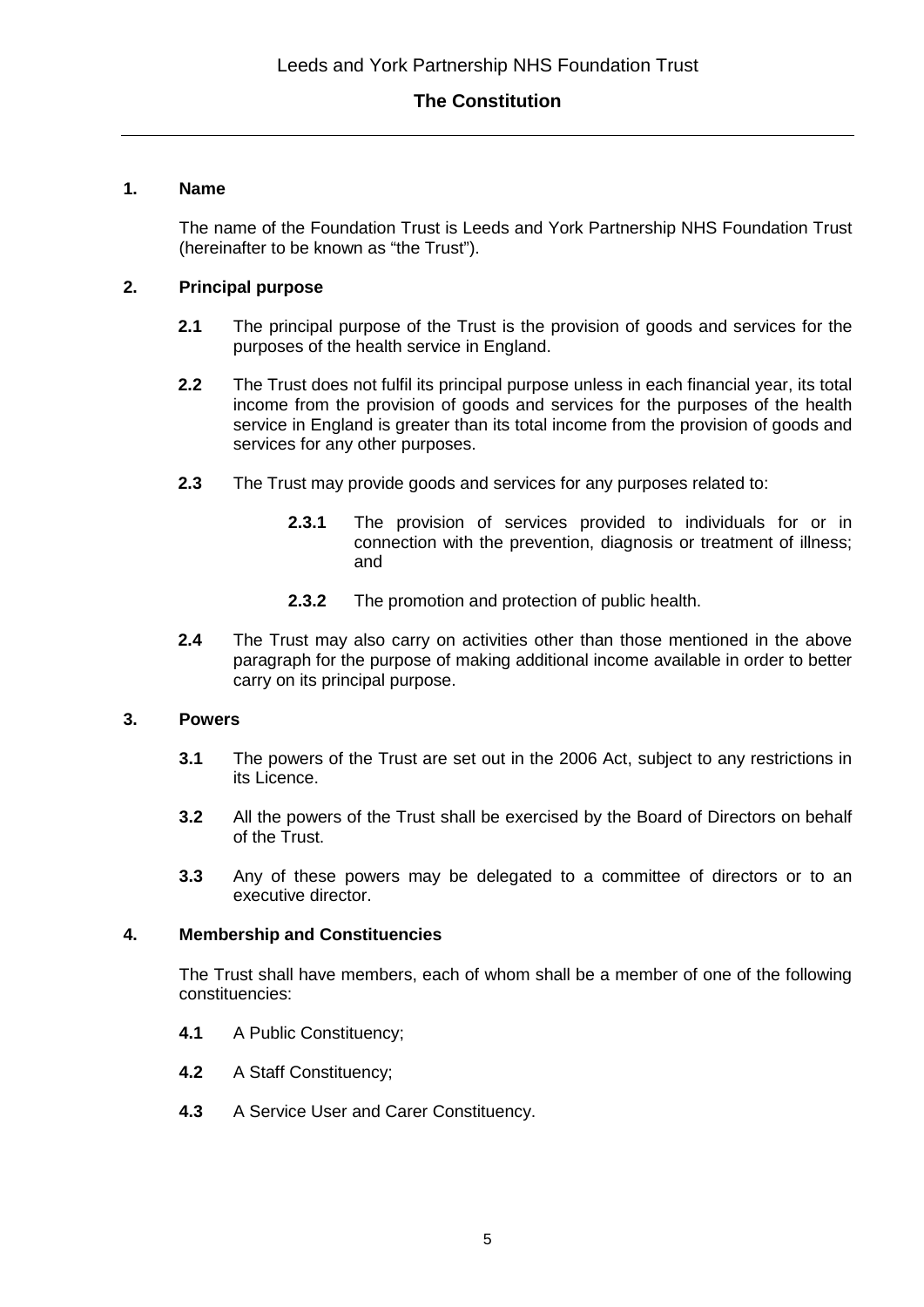#### **5. Application for Membership**

An individual who is eligible to become a member of the Trust may do so on application to the Trust. An individual who is eligible for membership under paragraph 7.1 of this constitution will automatically become a member upon eligibility and will need to apply to the Trust to opt-out.

#### **6. Public Constituency**

- **6.1** The Public Constituency is divided into three areas. An individual who lives in an area specified in Annex 1 as an area for a Public Constituency may become or continue as a member of the Trust.
- **6.2** Those members who live in an area specified as an area of the public constituency are referred to collectively as the Public Constituency.
- **6.3** An area of the Public Constituency may not be sub-divided.
- **6.4** The minimum number of members in each area for the Public Constituency is specified in Annex 1.

#### **7. Staff Constituency**

- **7.1** An individual who is employed by the Trust under a contract of employment with the Trust may become or continue as a member of the Trust provided:
	- **7.1.1** He/she is employed by the Trust under a contract of employment which has no fixed term or has a fixed term of at least 12 months; or
	- **7.1.2** He/she has been continuously employed by the Trust under a contract or contracts of employment for at least 12 months.
- **7.2** Individuals (other than the Chair of the Trust, non-executive directors and Mental Health Act Managers) who exercise functions for the purposes of the Trust, otherwise than under a contract of employment with the Trust, may become or continue as members of the Staff Constituency provided such individuals have exercised these functions continuously for a period of at least 12 months.
- **7.3** Those individuals who are eligible for membership of the Trust by reason of the previous provisions are referred to collectively as the Staff Constituency.
- **7.4** The Staff Constituency shall be divided into two descriptions of individuals who are eligible for membership of the Staff Constituency, each description of individuals being specified within Annex 2 and being referred to as a class within the Staff Constituency.
- **7.5** The minimum number of members in each class of the Staff Constituency is specified in Annex 2.
- **7.6** A class of the Staff Constituency may not be sub-divided.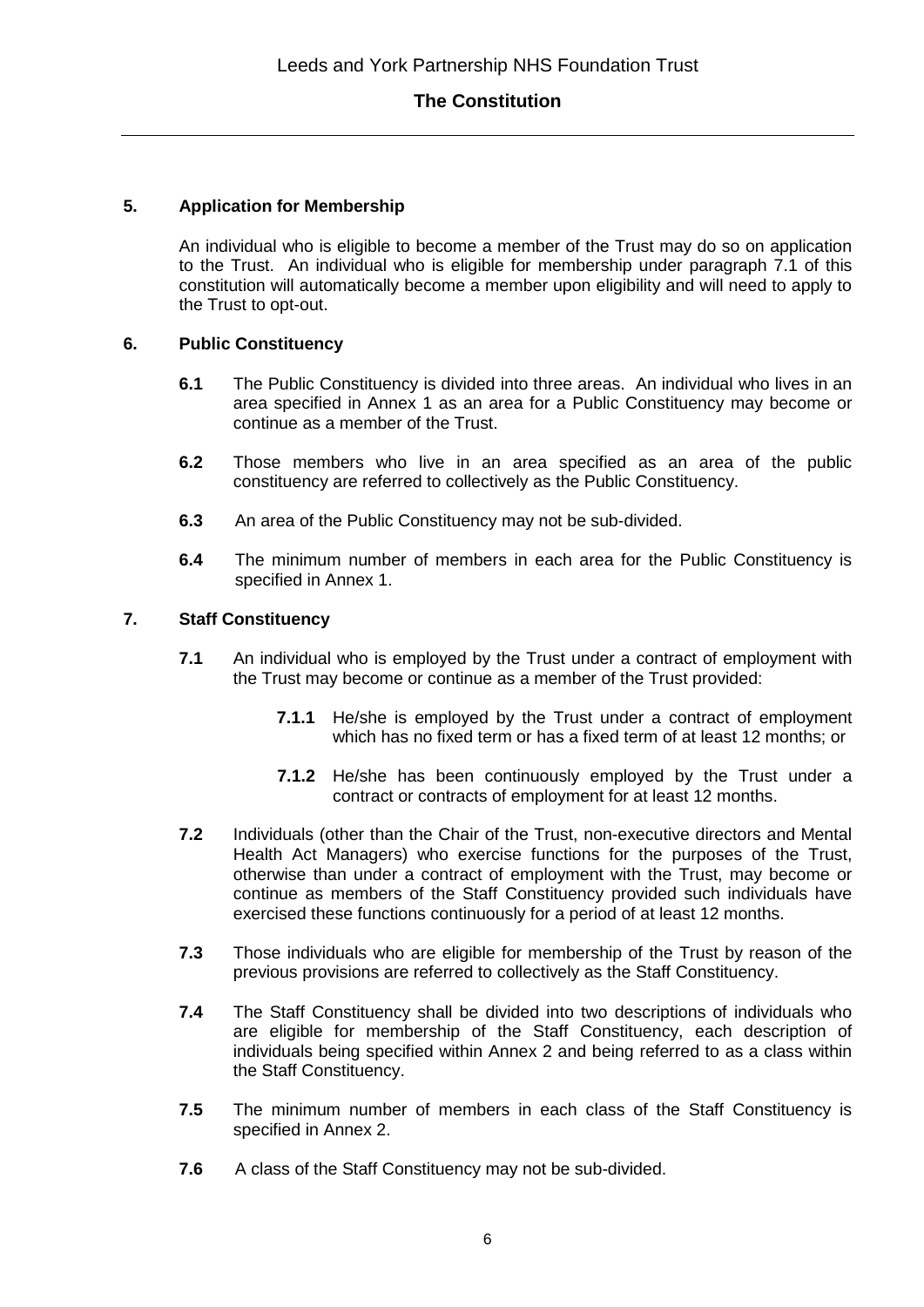- **7.7** An individual who under paragraph 7.1 is:
	- **7.7.1** Eligible to become a member of the Staff Constituency; and
	- **7.7.2** Invited by the Trust to become a member of the Staff Constituency and a member of the appropriate class within the Staff Constituency.

shall upon eligibility become a member of the Trust as a member of the Staff Constituency and appropriate class within the Staff Constituency without an application being made, unless he/she informs the Trust that he/she does not wish to do so.

**7.8** Individuals, who exercise functions for the purpose of the Trust, other than under a contract of employment with the Trust (as outlined in paragraph 7.2 above) will be given the opportunity to be part of the Staff Constituency. Such individuals will not automatically become members by default, but will become a member of one of the classes of the Staff Constituency by a process of opt-in.

#### **8. Service User and Carer Constituency**

- **8.1** An individual who within the period specified below has attended any premises at which the Trust provides services as either a service user or as the carer of a service user may become or continue as a member of the Trust.
- **8.2** The period referred to above shall be the period of 10 years immediately preceding the date of an application by the service user or carer to become a member of the Trust.
- **8.3** Those individuals who are eligible for membership of the Trust by reason of the previous provisions are referred to collectively as the Service User and Carer Constituency.
- **8.4** The Service User and Carer Constituency shall be divided into five descriptions of individuals who are eligible for membership of the Service User and Carer Constituency, each description of individuals being specified within Annex 3 and being referred to as a class within the Service User and Carer Constituency.
- **8.5** A class of the Service User and Carer Constituency may not be sub-divided.
- **8.6** An individual whose only criteria for eligibility is providing care in pursuance of a contract (including a contract of employment) with a voluntary organisation, or as a volunteer for a voluntary organisation, does not come within the category of those who qualify for membership of the Service User and Carer Constituency.
- **8.7** The minimum number of members in each class of the Service User and Carer Constituency is specified in Annex 3.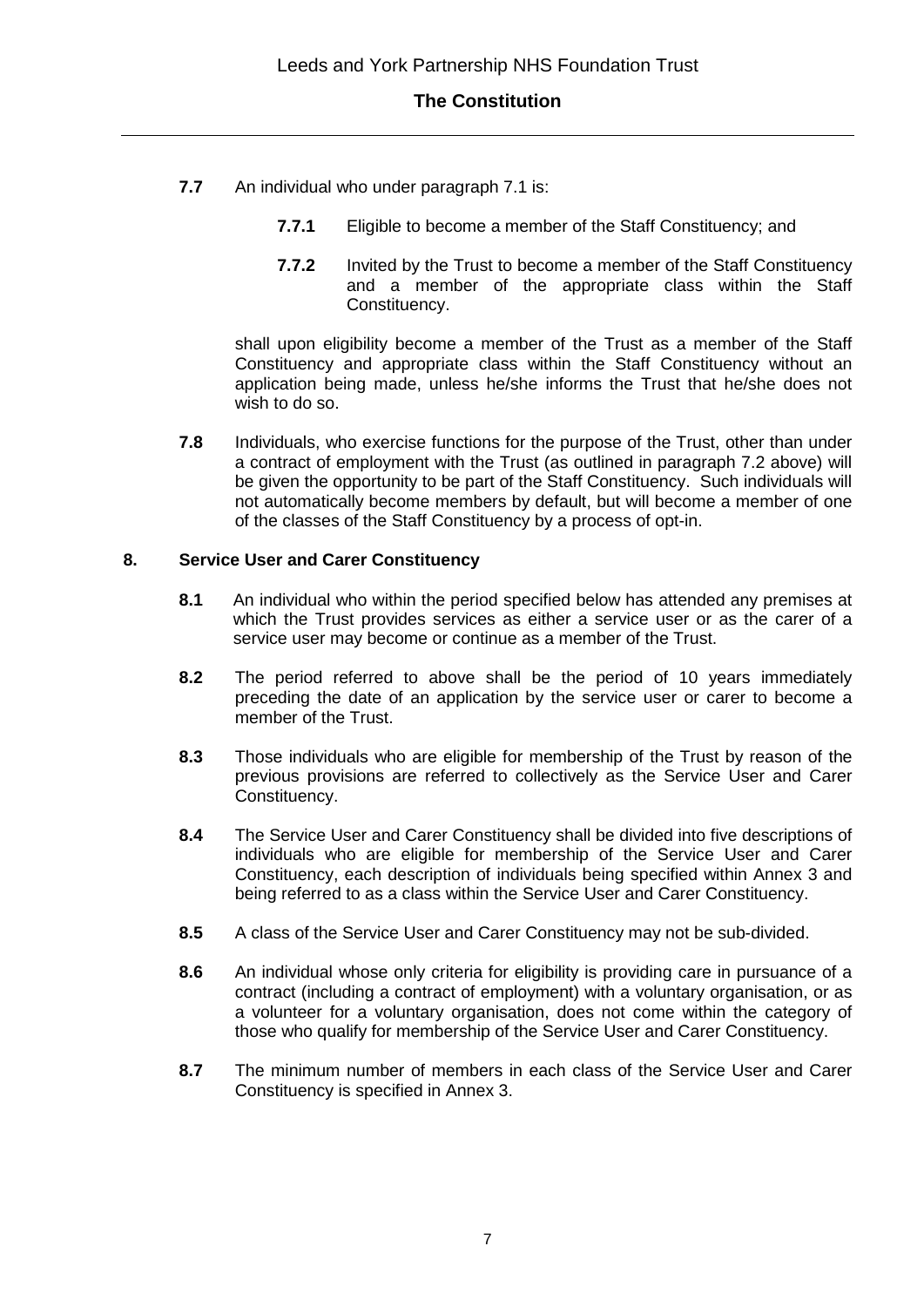#### **9. Restriction on Membership**

- **9.1** An individual, who is a member of a constituency, or of a class, or area, within a constituency, may not whilst being a member of that constituency, or class or area continues, be a member of any other constituency, or class or area.
- **9.2** An individual who satisfies the criteria for membership of the Staff Constituency may not become or continue as a member of any constituency other than the Staff Constituency.
- **9.3** A member must be an individual. The Trust will not accept organisations or corporate bodies for membership.
- **9.4** Further provisions as to the circumstances in which an individual may not become or continue as a member of the Trust are set out in Annex 9 – 'Further Provisions in Relation to Members'.

#### **10. Annual Members' Meeting**

- **10.1** The Trust shall hold an annual meeting of its members (Annual Members' Meeting). The Annual Members' Meeting must be open to members of the public.
- **10.2** Further provisions about the Annual Members' Meeting are set out in Annex 10 Annual Members' Meeting.

#### **11. Council of Governors – Composition**

- **11.1** The Trust is to have a Council of Governors, which shall comprise both elected and appointed governors.
- **11.2** The composition of the Council of Governors is specified in Annex 4.
- **11.3** The members of the Council of Governors, other than the appointed members, shall be chosen by election by their constituency or, where there are classes or areas within a constituency, by their class or area within that constituency. The number of governors to be elected by each constituency, or, where appropriate, by each class, or area of each constituency, is specified in Annex 4.
- **11.4** The arrangements for the appointment of the appointed governors are set out at Annex 6.
- **11.5** The Board of Directors reserves the right to advise an appointing body of its concerns regarding any individual it may appoint to the Council of Governors.
- **11.6** The Council of Governors may request advisor(s) to assist them. The advisor(s) may not be designated as governors and may not be given voting rights. The appointment of advisor(s) to assist the Council of Governors must be approved by the Board of Directors.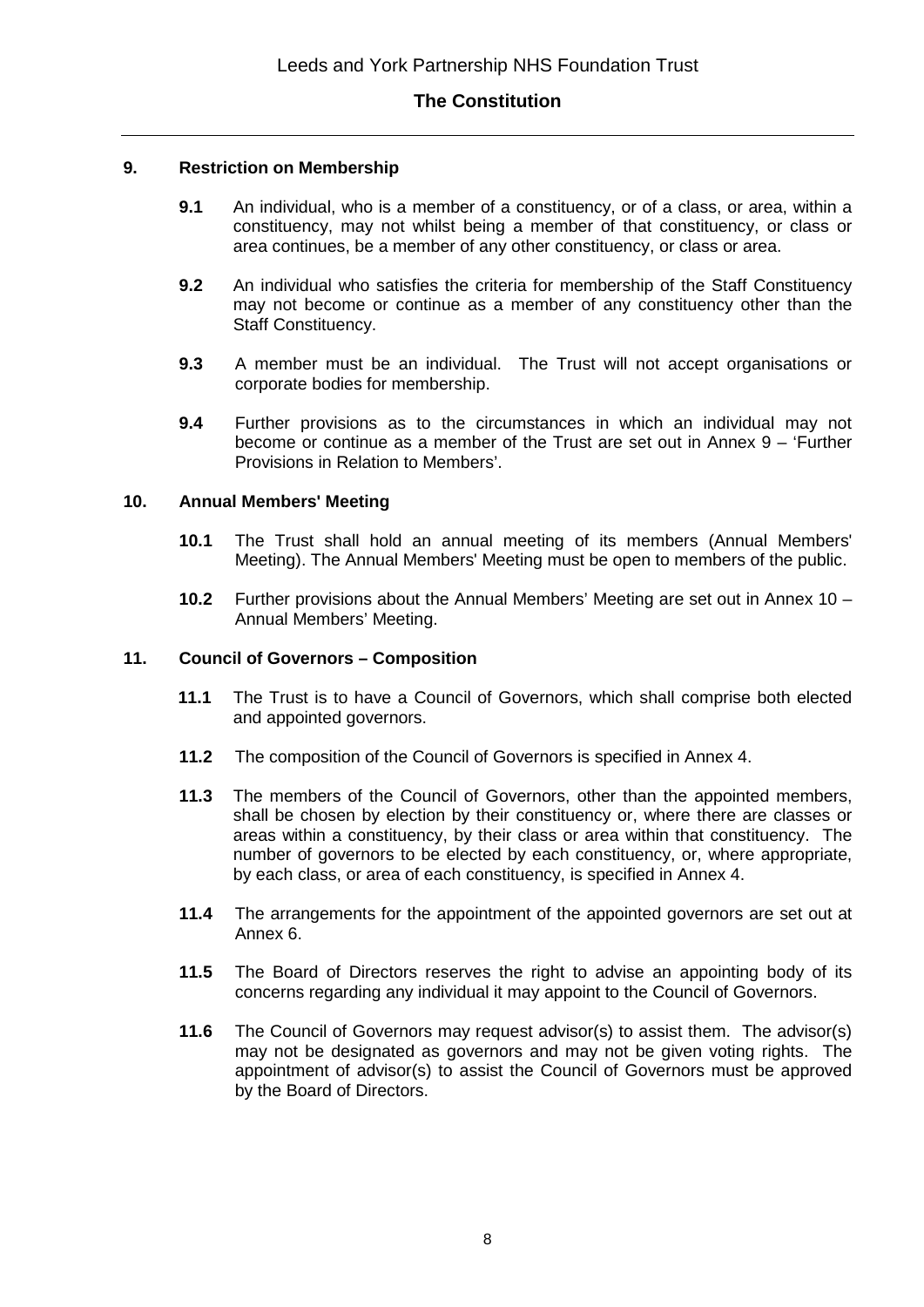#### **12. Council of Governors – Election of Governors**

- **12.1** Elections for elected members of the Council of Governors shall be conducted on a first past the post basis in accordance with the Model Rules for Elections, as may be published from time to time by NHS Providers.
- **12.2** The Model Rules for Elections, as may be published from time to time by NHS Providers, form part of this constitution and are attached at Annex 5.
- **12.3** A variation of the Model Rules for Elections by NHS Providers shall not constitute a variation of the terms of this constitution. For the avoidance of doubt, the Trust cannot amend the Model Rules.
- **12.4** An election, if contested, shall be by secret ballot.

#### **13. Council of Governors – Tenure**

- **13.1** Elected governors may hold office for a period of up to 3 years.
- **13.2** An elected governor shall cease to hold office if he/she ceases to be a member of the constituency, or class, or area by which he/she was elected.
- **13.3** An elected governor shall be eligible for re-election. An elected governor may hold office up to a total number of three times. A term of office will be for up to three years and an elected governor may only serve on the Council of Governors for up to a maximum total of nine years. If an elected governor holds a term of office for less than three years this shall be counted as one term of office. An elected governor's terms of office may run consecutively, or there may be a break between each term of office.
- **13.4** Provisions as to the tenure of appointed governors are set out at Annex 6.

#### **14. Council of Governors – Termination of Office, Disqualification, Removal and Suspension**

- **14.1** The following may not become or continue as a member of the Council of Governors:
	- **14.1.1** A person who has been adjudged bankrupt or whose estate has been sequestrated and (in either case) has not been discharged;
	- **14.1.2** A person who has made a composition or arrangement with, or granted a trust deed for, his/her creditors and has not been discharged in respect of it;
	- **14.1.3** A person who within the preceding five years has been convicted of any offence if a sentence of imprisonment (whether suspended or not) for a period of not less than three months (without the option of a fine) was imposed on him/her.
- **14.2** Governors must be at least 16 years of age at the date they are nominated for election or appointment.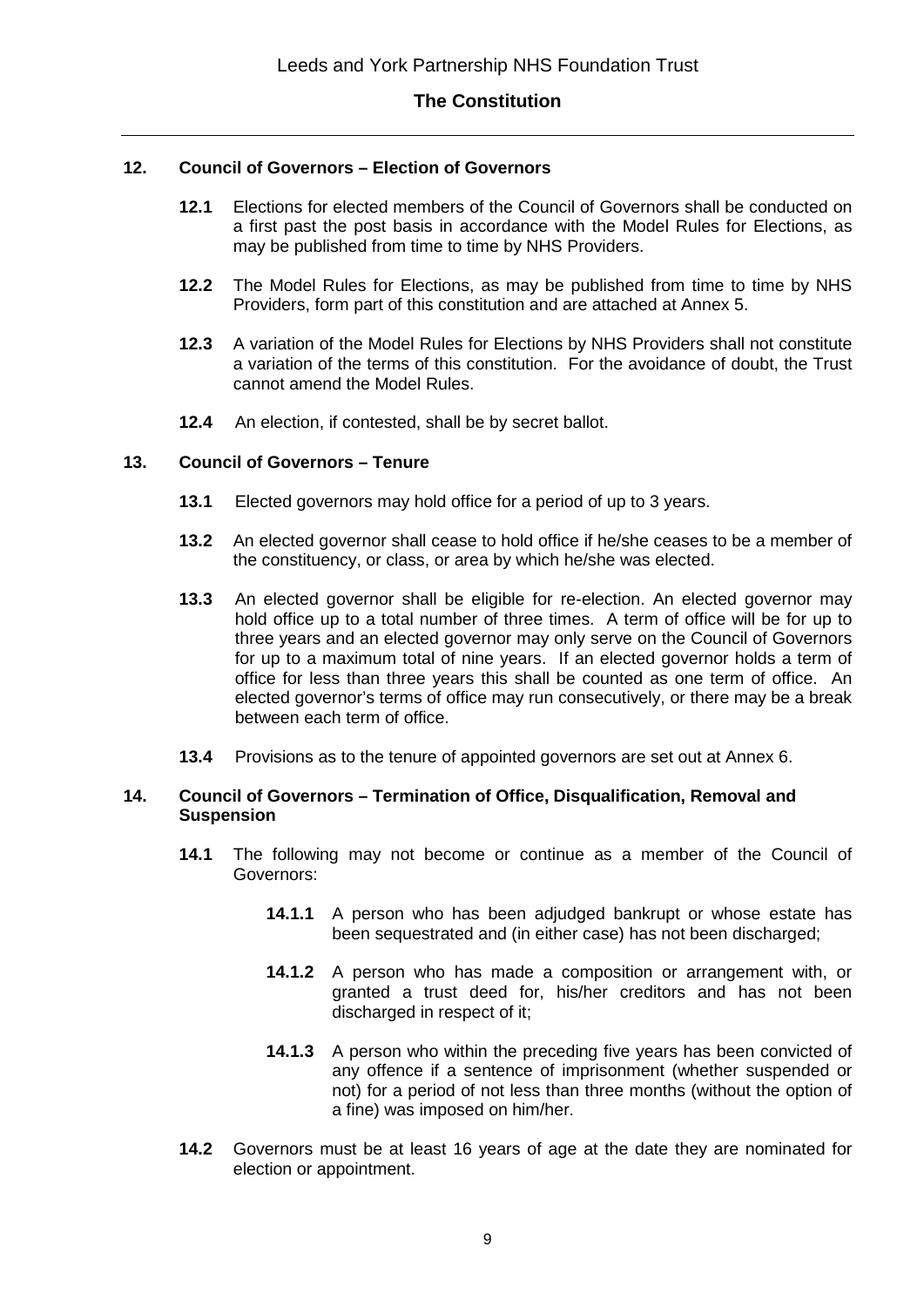- **14.3** Where the Chair of the Council of Governors deems a governor's continued presence at a meeting to be disruptive to the extent where normal business cannot be continued, or it is prejudicial to the good conduct of the business of the meeting, he/she shall have the power to suspend the governor for a discrete period up to the remainder of the meeting.
- **14.4** If a governor is suspended on more than three occasions the Council of Governors shall, at a public meeting, consider the termination of office of that governor in accordance with paragraph 3.9.5 and paragraph 4 of Annex 6 of the Constitution.
- **14.5** Further provisions as to the circumstances in which an individual may not become or continue as a member of the Council of Governors are set out in Annex 6.
- **14.6** The constitution makes further provision for the termination of office, disqualification, removal and suspension of governors. These are set out in Annex 6.

#### **15. Council of Governors – Duties of Governors**

- **15.1** The general duties of the Council of Governors are:
	- **15.1.1** To hold the non-executive directors individually and collectively to account for the performance of the Board of Directors; and
	- **15.1.2** To represent the interests of the members of the Trust as a whole and the interests of the public.
- **15.2** The Trust must take steps to secure that the governors are equipped with the skills and knowledge they require in their capacity as such.

#### **16. Council of Governors – Meetings of the Governors**

- **16.1** The Chair of the Trust (i.e. the Chair of the Board of Directors, appointed in accordance with the provisions of paragraph 24.1 below) or, in his/her absence the Deputy Chair (appointed in accordance with the provisions of paragraph 25 below), shall chair meetings of the Council of Governors.
- **16.2** Meetings of the Council of Governors shall be open to members of the public. Members of the public may be excluded from all or part of any meeting for special reasons which include but are not limited to situations where publicity would be prejudicial to the public interest by reason of the confidential nature of the business to be transacted or for special reasons arising from the nature of the business to be transacted and following appropriate resolution by the Council of Governors made in accordance with its Standing Orders. The Chair of the Council of Governors may also exclude any member(s) of the public from a meeting of the Council of Governors if they are interfering with or preventing proper conduct of the meeting.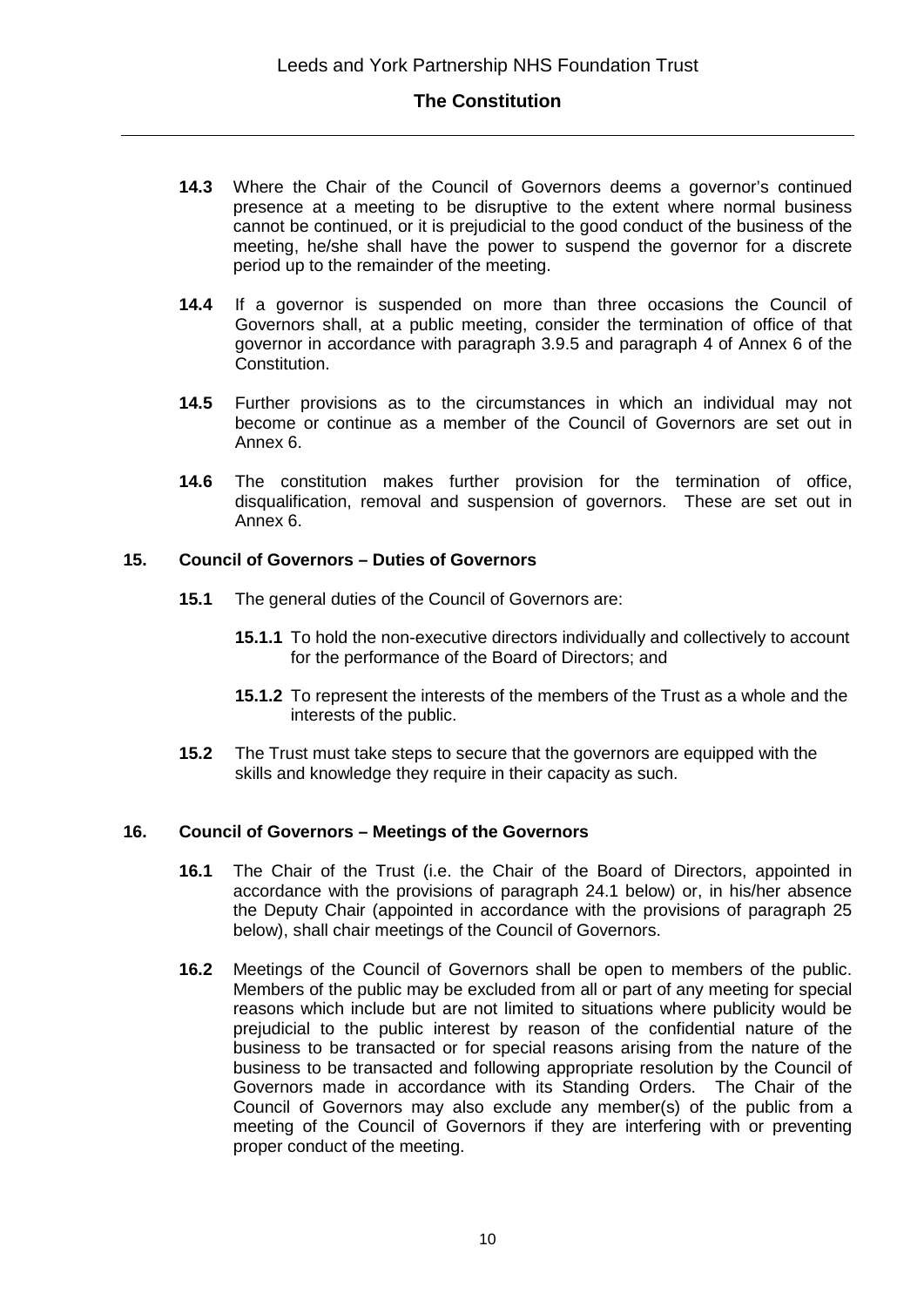#### **17. Council of Governors – Standing Orders**

The Standing Orders for the practice and procedure of the Council of Governors, as may be amended in accordance with paragraph 44 of the Constitution, are attached at Annex 7.

#### **18. Council of Governors – Conflicts of Interest of Governors**

If a governor has a pecuniary, personal or family interest, whether that interest is actual or potential and whether that interest is direct or indirect, in any proposed contract or other matter which is under consideration or is to be considered by the Council of Governors, the governor shall disclose that interest to the governors as soon as he/she becomes aware of it. The Standing Orders for the Council of Governors shall make provision for the disclosure of interests and arrangements for the exclusion of a governor declaring any interest from any discussion, unless agreed otherwise by a majority of the governors present and eligible to vote, or vote on the matter in respect of which an interest has been disclosed.

#### **19. Council of Governors – Travel Expenses**

The Trust may pay travelling and other expenses to governors at rates determined by the Trust. Governors shall not receive remuneration for their duties as a governor.

#### **20. Council of Governors – Further Provisions**

Further provisions with respect to the Council of Governors are set out in Annex 6.

#### **21. Board of Directors – Composition**

- **21.1** The Trust is to have a Board of Directors, which shall comprise both executive and non-executive directors.
- **21.2** The Board of Directors is to comprise:
	- **21.2.1** A non-executive chair;
	- **21.2.2** A minimum of four and a maximum of six other non-executive directors; and
	- **21.2.3** A minimum of four and a maximum of six executive directors.

provided that at least half the Board excluding the Chair shall comprise nonexecutive directors determined by the Board to be independent.

- **21.3** The Trust shall have a Trust Secretary whose role will be to provide independent advice to the Board of Directors. Additionally the Trust Secretary will provide support and independent advice to the Council of Governors.
- **21.4** One of the executive directors shall be the Chief Executive.
- **21.5** The Chief Executive shall be the Accounting Officer.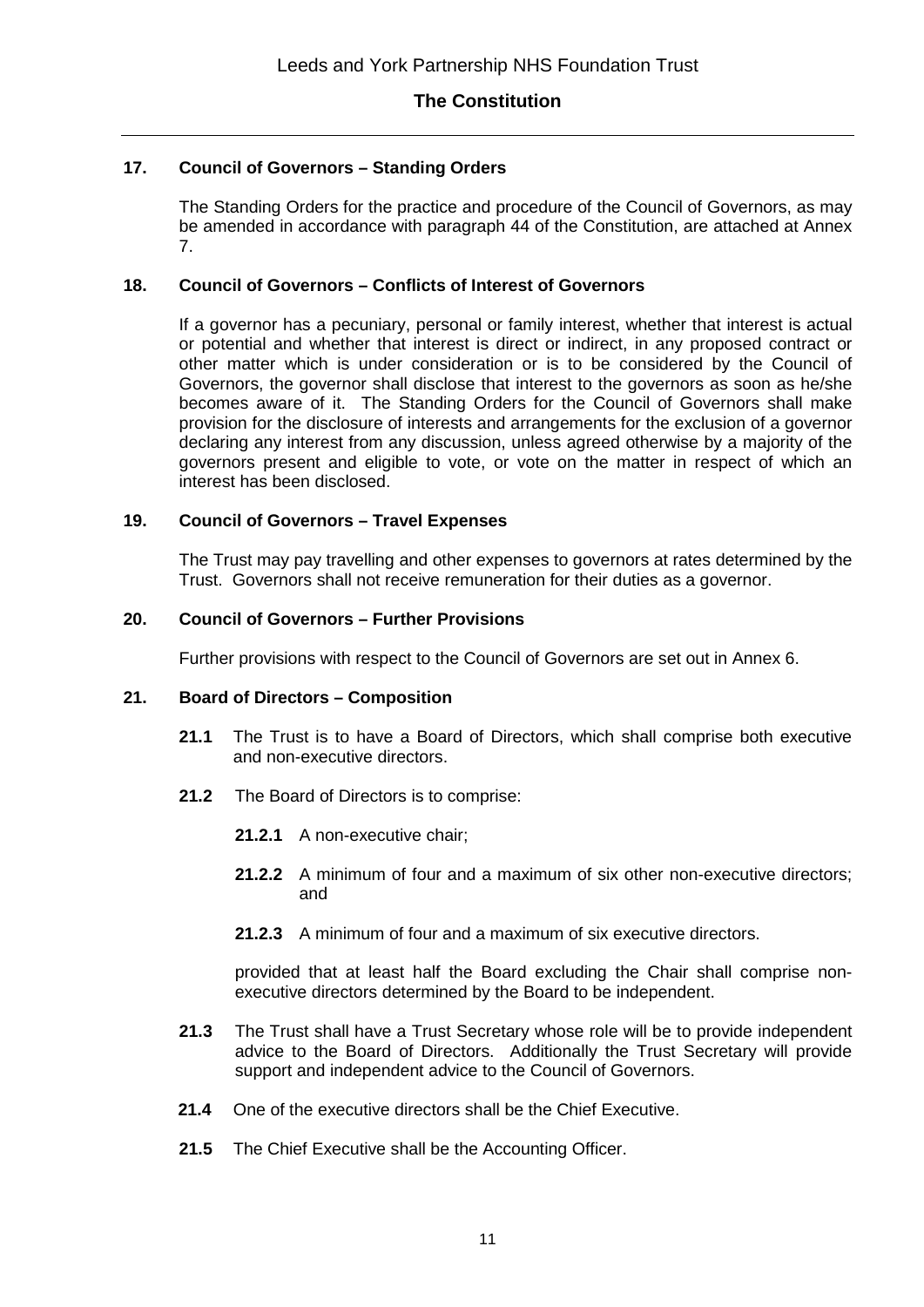- **21.6** One of the executive directors shall be the finance director (for this Trust this post shall be named Chief Financial Officer).
- **21.7** One of the executive directors is to be a registered medical practitioner or a registered dentist (within the meaning of the Dentists Act 1984).
- **21.8** One of the executive directors is to be a registered nurse or a registered midwife.

#### **22. Board of Directors – General Duty**

The general duty of the Board of Directors and of each director individually, is to act with a view to promoting the success of the Trust so as to maximise the benefits for the members of the Trust as a whole and for the public.

#### **23. Board of Directors – Qualification for Appointment as a Non-executive Director**

A person may be appointed as a non-executive director only if:

- **23.1** He/she is a member of the Public Constituency, or
- **23.2** He/she is a member of the Service User and Carer Constituency, or
- **23.3** Where any of the Trust's sites includes a medical or dental school provided by a university, he/she exercises functions for the purposes of that university, and
- **23.4** He/she is not disqualified by virtue of paragraph 27 below.

#### **24. Board of Directors – Appointment and Removal of the Chair and Other Nonexecutive Directors**

- **24.1** The Council of Governors at a general meeting of the Council of Governors shall appoint or remove the Chair of the Trust and the other non-executive directors.
- **24.2** Removal of the chair or another non-executive director shall require the vote of three-quarters of the total number of governors appointed or elected at the time of the vote, and eligible to vote.

#### **25. Board of Directors – Appointment of Deputy Chair of the Trust**

The Council of Governors at a general meeting of the Council of Governors shall appoint one of the non-executive directors as a Deputy Chair of the Trust for such a period as they may specify, not exceeding the remainder of his/her term of office as a nonexecutive director.

#### **26. Board of Directors – Appointment and Removal of the Chief Executive and Other Executive Directors**

- **26.1** The non-executive directors shall appoint or remove the Chief Executive.
- **26.2** The appointment of the Chief Executive shall require the approval of the Council of Governors.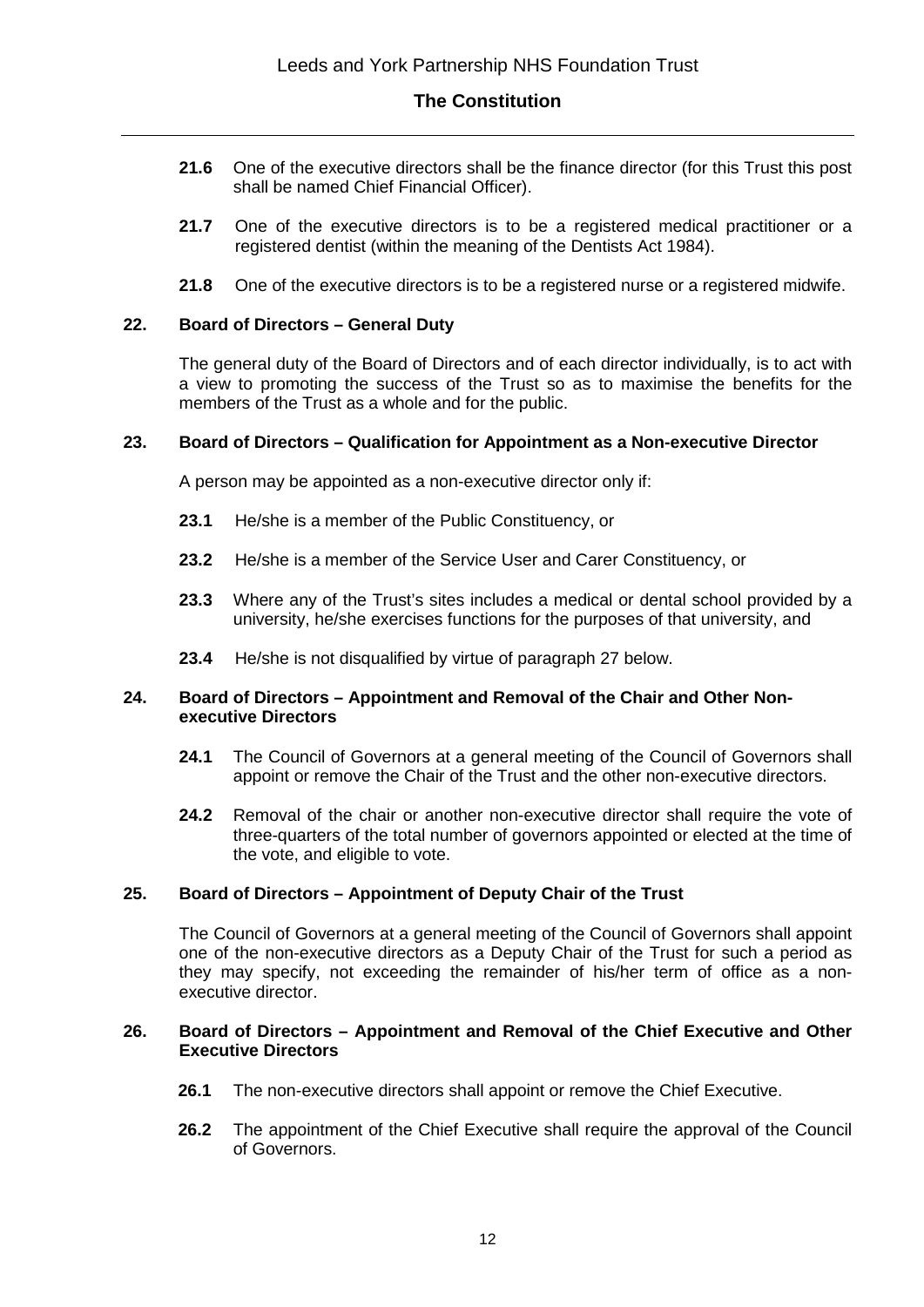**26.3** A committee consisting of the Chair, the Chief Executive and the other nonexecutive directors shall appoint or remove the other executive directors.

#### **27. Board of Directors – Disqualification**

The following may not become or continue as a member of the Board of Directors:

- **27.1** A person who has been adjudged bankrupt or whose estate has been sequestrated and (in either case) has not been discharged.
- **27.2** A person who has made a composition or arrangement with, or granted a trust deed for, his/her creditors and has not been discharged in respect of it.
- **27.3** A person who within the preceding five years has been convicted of any offence if a sentence of imprisonment (whether suspended or not) for a period of not less than three months (without the option of a fine) was imposed on him/her.

#### **28. Board of Directors – Standing Orders**

The Standing Orders for the practice and procedure of the Board of Directors, as may be amended in accordance with paragraph 44 of the Constitution, are attached at Annex 8.

#### **29. Board of Directors – Conflicts of Interest of Directors**

- **29.1** The duties that a director of the Trust has by virtue of being a director include in particular:
	- **29.1.1** A duty to avoid a situation in which the director has (or can have) a direct or indirect interest that conflicts (or possibly may conflict) with the interests of the Trust; and
	- **29.1.2** A duty not to accept a benefit from a third party by reason of being a director or doing (or not doing) anything in that capacity.
- **29.2** The duty referred to in sub-paragraph 29.1.1 is not infringed if:
	- **29.2.1** The situation cannot reasonably be regarded as likely to give rise to a conflict of interest; or
	- **29.2.2** The matter has been authorised in accordance with the constitution.
- **29.3** The duty referred to in sub-paragraph 29.1.2 is not infringed if acceptance of the benefit cannot reasonably be regarded as likely to give rise to a conflict of interest.
- **29.4** In sub-paragraph 29.1.2, "third party" means a person other than:

**29.4.1** The Trust; or

**29.4.2** A person acting on its behalf.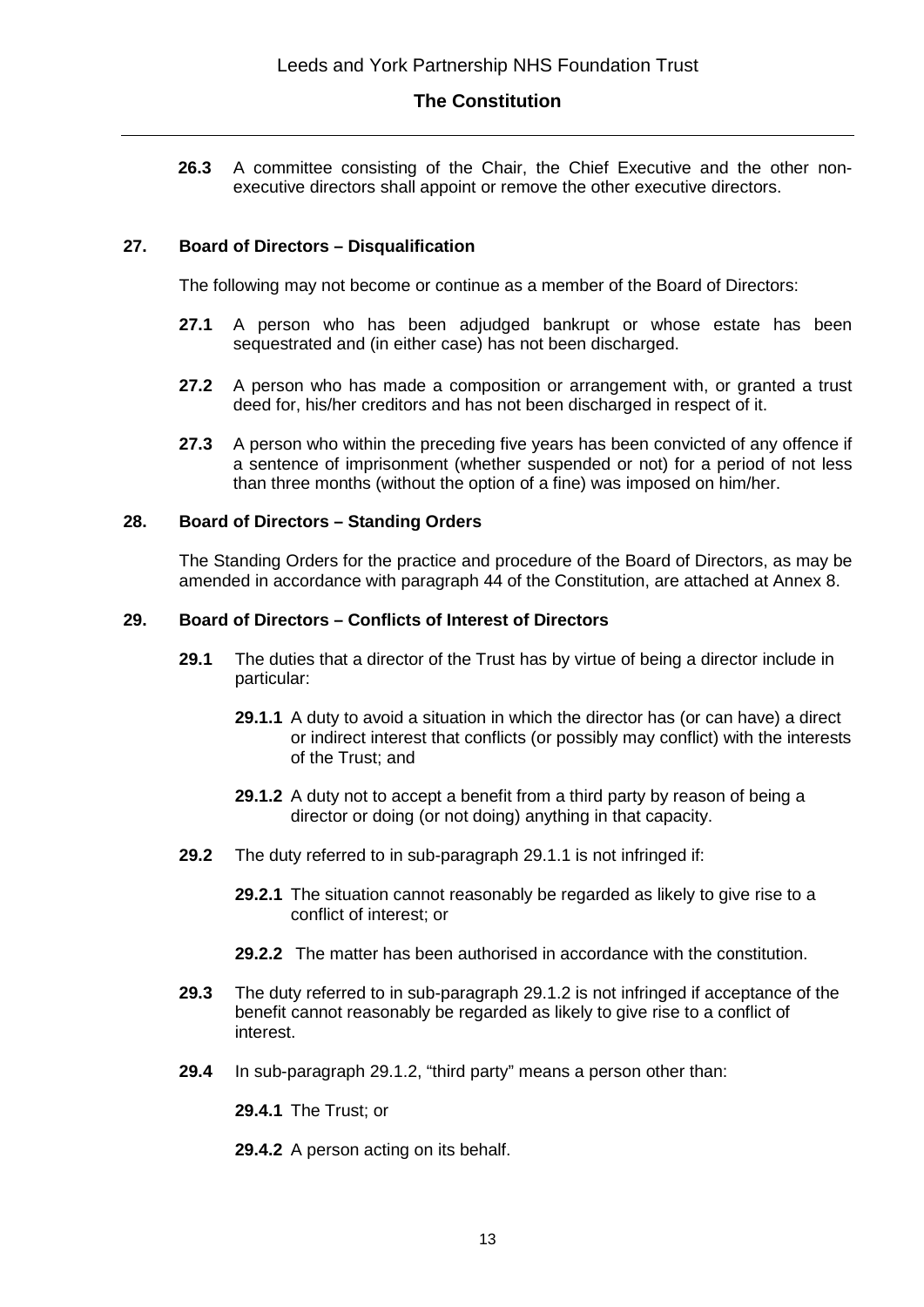- **29.5** If a director of the Trust has in any way a direct or indirect interest in a proposed transaction or arrangement with the Trust, the director must declare the nature and extent of that interest to the other directors.
- **29.6** If a declaration under this paragraph proves to be, or becomes, inaccurate, incomplete, a further declaration must be made.
- **29.7** Any declaration required by this paragraph must be made before the Trust enters into the transaction or arrangement.
- **29.8** This paragraph does not require a declaration of an interest of which the director is not aware or where the director is not aware of the transaction or arrangement in question.
- **29.9** A director need not declare an interest:
	- **29.9.1** If it cannot reasonably be regarded as likely to give rise to a conflict of interest;
	- **29.9.2** If, or to the extent that, the directors are already aware of it;
	- **29.9.3** If, or to the extent that, it concerns terms of the director's appointment that have been or are to be considered:
		- **29.9.3.1** By a meeting of the Board of Directors; or
		- **29.9.3.2** By a committee of the directors appointed for the purpose under the constitution.
- **29.10** A matter shall have been authorised for the purpose of paragraph 29.2.2 if it has been dealt with in accordance with the Trust's Declaration of Interest and Potential Conflict of Interest Procedure and approved by the Trust Secretary.

#### **30. Board of Directors – Remuneration and Terms of Office**

- **30.1** The Council of Governors at a general meeting of the Council of Governors shall decide the remuneration and allowances, and the other terms and conditions of office, of the chair and the other non-executive directors.
- **30.2** The Trust shall establish a committee of non-executive directors to decide the remuneration and allowances, and the other terms and conditions of office, of the Chief Executive and other executive directors.

#### **31. Registers**

The Trust shall have:

- **31.1** A register of members showing, in respect of each member, the constituency to which he/she belongs and, where there are classes or areas within it, the class or area to which he/she belongs;
- **31.2** A register of members of the Council of Governors: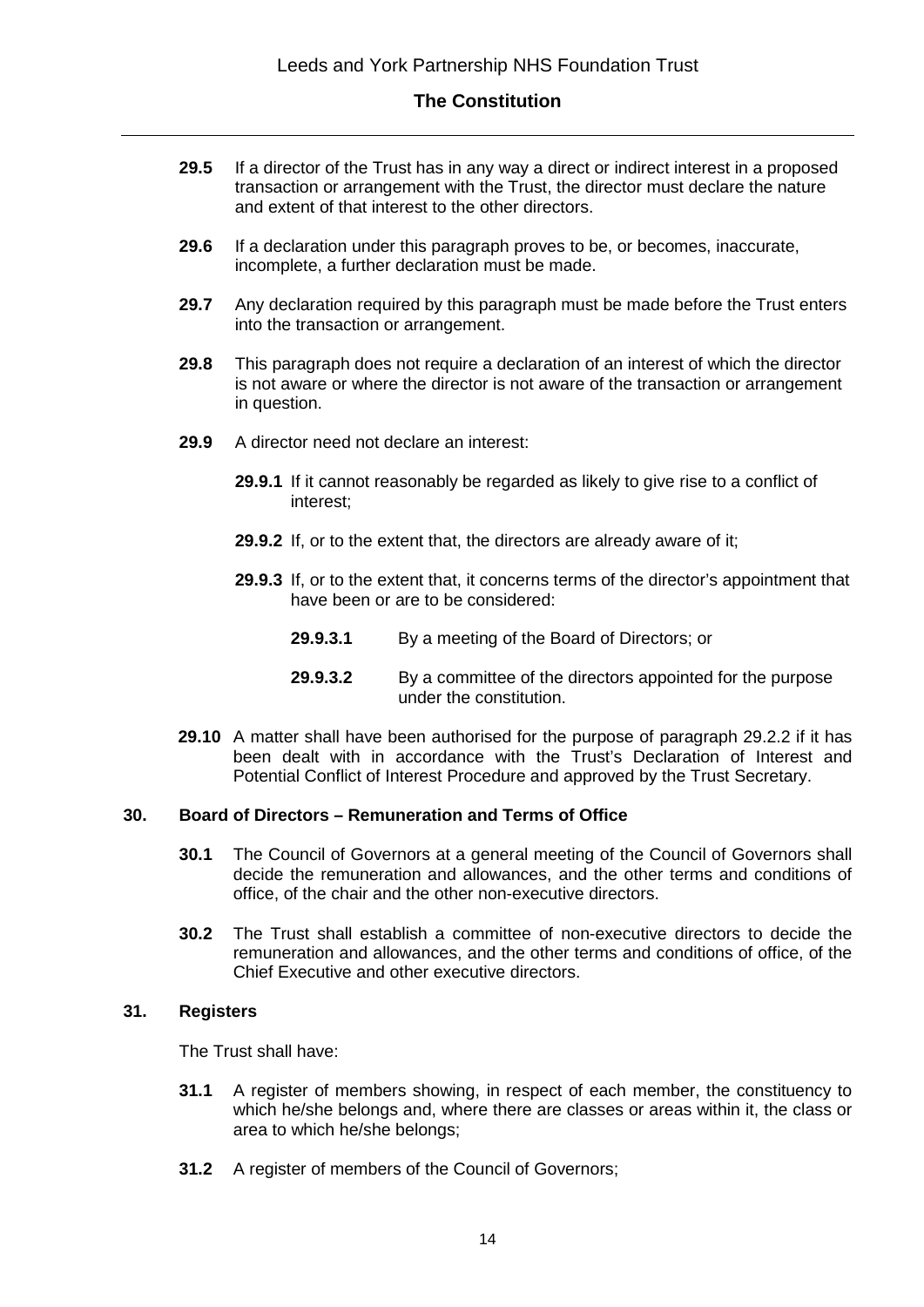- **31.3** A register of interests of governors;
- **31.4** A register of directors;
- **31.5** A register of interests of the directors;

#### **32. Admission To and Removal From the registers**

- **32.1** The Board of Directors may nominate a registrar who may or may not be an employee. The registrar may not be a member of the Council of Governors or the Chief Executive or Chief Financial Officer.
- **32.2** The registrar shall be responsible for ensuring the registers are up to date. The registers may be kept in either paper or electronic form.
- **32.3** Removal of members from the Members Register shall be in accordance with paragraph 9.4 above.

#### **33. Registers – Inspection and Copies**

- **33.1** The Trust shall make the registers specified in paragraph 31 above available for inspection by members of the public, except in the circumstances set out below or as otherwise prescribed by regulations.
- **33.2** The Trust shall not make any part of its registers available for inspection by members of the public which shows details of –
	- **33.2.1** Any member of the Service User and Carers Constituency; or
	- **33.2.2** Any other member of the Trust, if he/she so requests.
- **33.3** So far as the registers are required to be made available subject to paragraph 33.2 above:
	- **33.3.1** They are to be available for inspection free of charge at all reasonable times, subject to paragraph 33.4 below; and
	- **33.3.2** A person who requests a copy of or extract from the registers is to be provided with a copy or extract.
- **33.4** If the person requesting a copy or extract is not a member of the Trust, the Trust may impose a reasonable charge for doing so.

#### **34. Documents Available for Public Inspection**

**34.1** The Trust shall make the following documents available for inspection by members of the public free of charge at all reasonable times, subject to paragraph 34.3 below: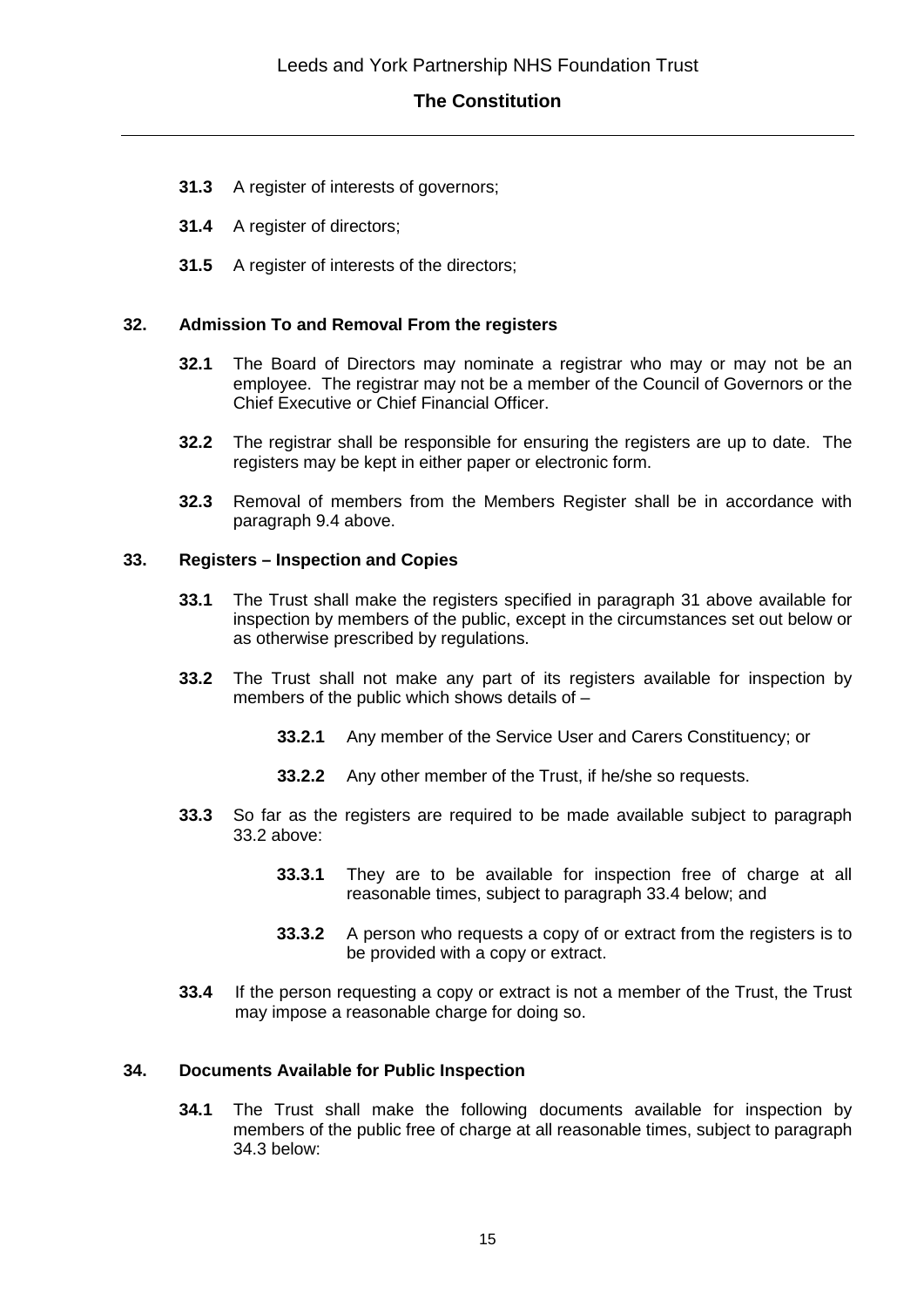- **34.1.1** A copy of the current constitution;
- **34.1.2** A copy of the latest annual accounts and of any report of the auditor on them;
- **34.1.3** A copy of the latest annual report;
- **34.2** The Trust shall also make the following documents relating to a special administration of the Trust available for inspection by members of the public free of charge at all reasonable times.
	- **34.2.1** A copy of any order made under section 65D (appointment of trust special administrator), 65J (power to extend time), 65KC (action following Secretary of State's rejection of final report), 65L (trusts coming out of administration) or 65LA (trusts to be dissolved) of the 2006 Act;
	- **34.2.2** A copy of any report laid under section 65D (appointment of trust special administrator) of the 2006 Act;
	- **34.2.3** A copy of any information published under section 65D (appointment of trust special administrator) of the 2006 Act;
	- **34.2.4** A copy of any draft report published under section 65F (administrator's draft report) of the 2006 Act;
	- **34.2.5** A copy of any statement provided under section 65F (administrator's draft report) of the 2006 Act;
	- **34.2.6** A copy of any notice published under section 65F (administrator's draft report), 65G (consultation plan), 65H (consultation requirements), 65J (power to extend time), 65KA (Monitor's decision), 65KB (Secretary of State's response to Monitor's decision), 65KC (action following Secretary of State's rejection of final report) or 65KD (Secretary of State's response to re-submitted final report) of the 2006 Act;
	- **34.2.7** A copy of any statement published or provided under section 65G (consultation plan) of the 2006 Act;
	- **34.2.8** A copy of any final report published under section 65I (administrator's final report);
	- **34.2.9** A copy of any statement published under section 65J (power to extend time) or 65KC (action following Secretary of State's rejection of final report) of the 2006 Act; and
	- **34.2.10** A copy of any information published under section 65M (replacement of trust special administrator) of the 2006 Act.
- **34.3** Any person who requests a copy of or extract from any of the above documents is to be provided with a copy.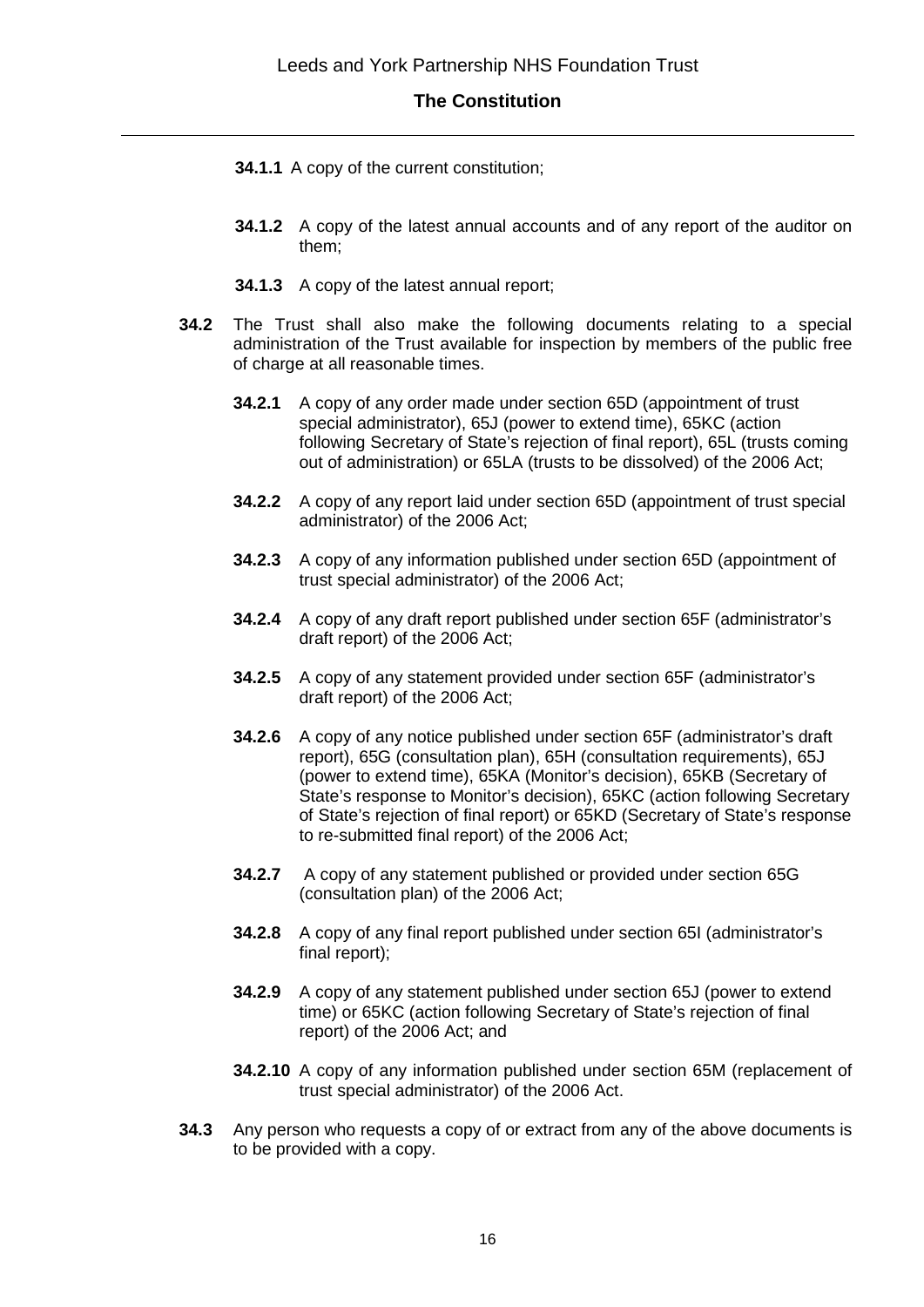**34.4** If the person requesting a copy or extract is not a member of the Trust, the Trust may impose a reasonable charge for doing so.

#### **35. External Auditor**

- **35.1** The Trust shall have an external auditor and will provide the auditor with every facility and all information he/she may reasonably require for the purposes of his/her functions.
- **35.2** The Council of Governors shall appoint or remove the external auditor at a general meeting of the Council of Governors on the advice of the Board of Directors and the Audit Committee.
- **35.3** The appointed external auditor (or in the case of a firm of auditors, each of its appropriately qualified members) must be a member of one or more of the bodies referred to in paragraph 23(4) of Schedule 7 of the 2006 Act.

#### **36. Audit Committee**

The Trust shall establish a committee of non-executive directors as an audit committee to perform such monitoring, reviewing and other functions as are appropriate.

#### **37. Annual Accounts**

- **37.1** The Trust must keep proper accounts and proper records in relation to the accounts.
- **37.2** Monitor may with the approval of the Secretary of State give directions to the Trust as to the content and form of its accounts.
- **37.3** The accounts are to be audited by the Trust's external auditor.
- **37.4** The Trust shall prepare in respect of each financial year annual accounts in such form as Monitor may, with the approval of the Secretary of State direct.
- **37.5** The functions of the Trust with respect to the preparation of the annual accounts shall be delegated to the Accounting Officer.

#### **38. Annual Report, Forward Plans and non-NHS work**

- **38.1** The Trust shall prepare an Annual Report and send it to Monitor.
- **38.2** The Annual Report must give information on:
	- **38.2.1** Any steps taken by the Trust to secure that (taken as a whole) the actual membership of the Public Constituency and the Service User and Carer Constituency is representative of those eligible for such membership;
	- **38.2.2** Any occasions in the period to which the Annual Report relates on which the Council of Governors exercised its power under paragraph 4.1.9 of Annex 7;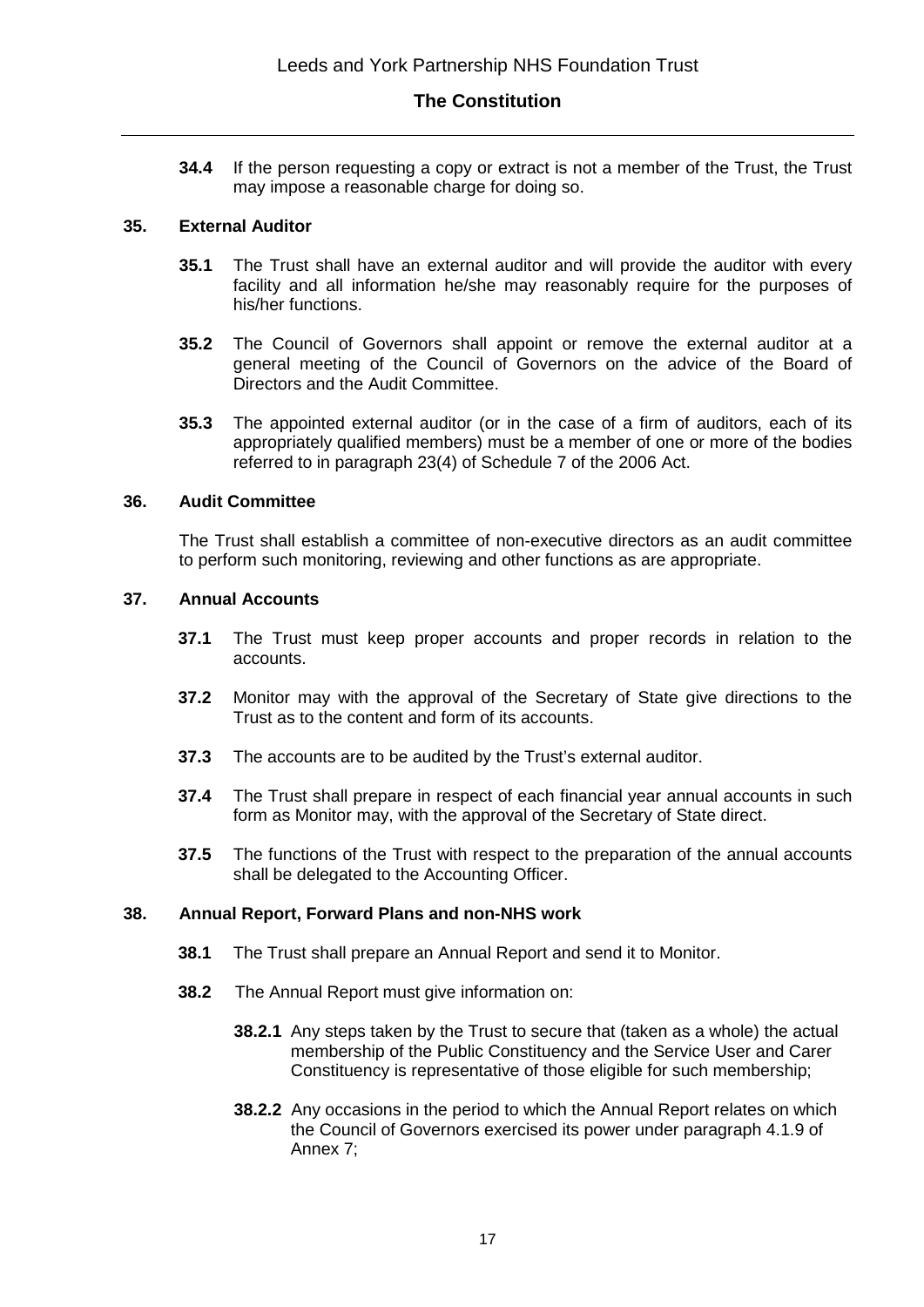- **38.2.3** The Trust's policy on pay and on the work of the relevant committee and such other procedures as the Trust has on pay;
- **38.2.4** The remuneration of the directors and on the expenses of the governors and the directors.
- **38.2.5** The impact of that income received by the Trust otherwise than from the provision of goods and services for the purposes of the health service in England has had on the provision by the Trust of goods and services for those purposes.
- **38.3** The Trust shall give information as to its forward planning in respect of each financial year to Monitor.
- **38.4** The document containing the information with respect to forward planning (referred to above) shall be prepared by the directors.
- **38.5** In preparing the document, the directors shall have regard to the views of the Council of Governors.
- **38.6** Each forward plan must include information about:
	- **38.6.1** The activities other than the provision of goods and services for the purposes of the health service in England that the Trust proposes to carry on; and
	- **38.6.2** The income it expects to receive from doing so.
- **38.7** Where a forward plan contains a proposal that the Trust carry on an activity of a kind mentioned in sub-paragraph 38.8.1, the Council of Governors must:
	- **38.7.1** Determine whether it is satisfied that the carrying on of the activity will not to any significant extent interfere with the fulfillment by the Trust of its principal purpose or the performance of its other functions; and
	- **38.7.2** Notify the directors of the Trust of its determination.
- **38.8** If the Trust proposes to increase by 5% or more the proportion of its total income in any financial year attributable to activities other than the provision of goods and services for the purposes of the health service in England it may implement the proposal only if more than half of the members of the Council of Governors of the Trust voting approve its implementation.

#### **39. Presentation of the Annual Accounts and Reports to the Council of Governors and Members**

- **39.1** The following documents are to be presented to the Council of Governors at a general meeting of the Council of Governors:
	- **39.1.1** The annual accounts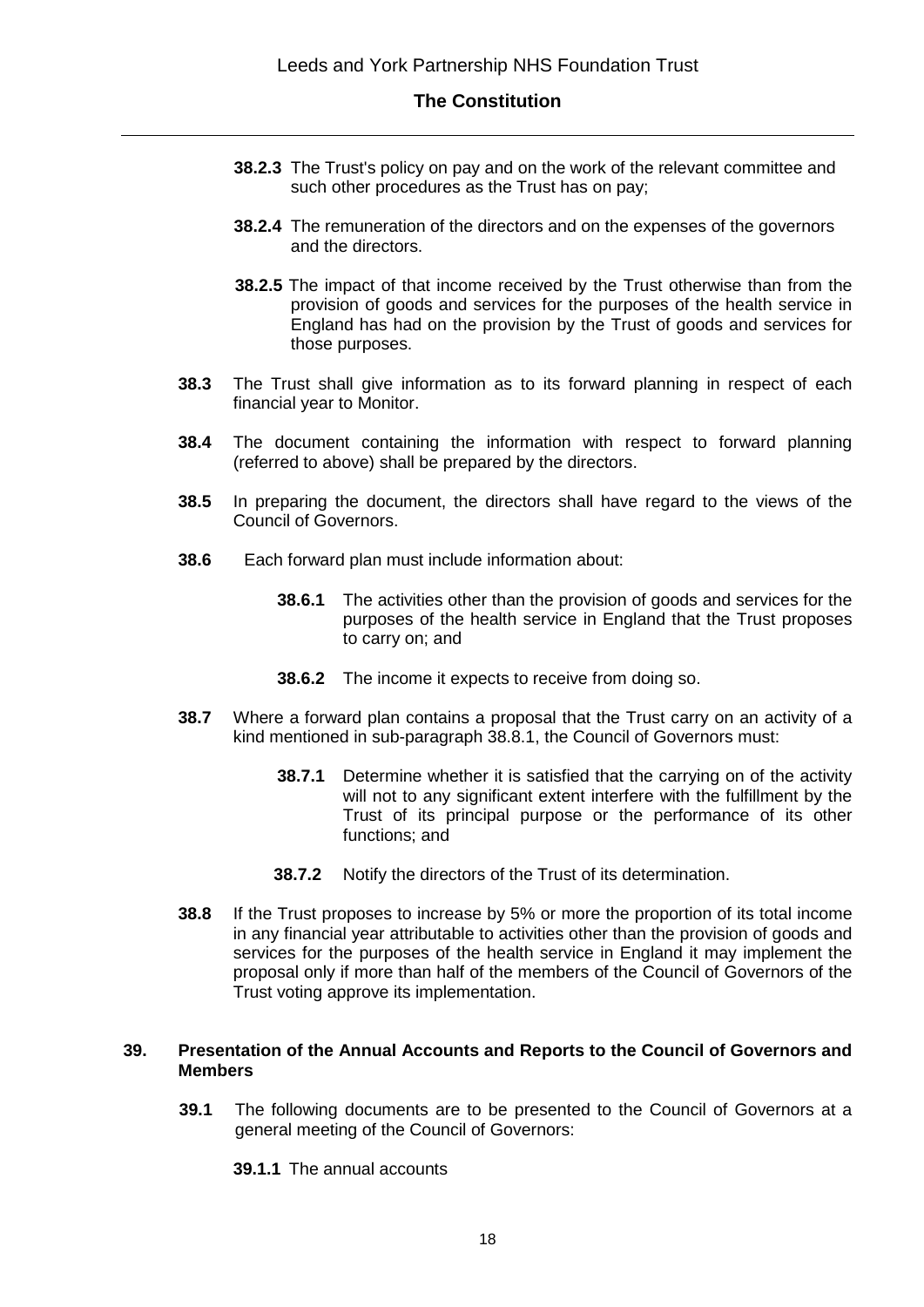**39.1.2** Any report of the external auditor on them

**39.1.3** The annual report.

- **39.2** The documents shall also be presented to the members of the Trust at the Annual Members' Meeting by at least one member of the Board of Directors in attendance.
- **39.3** The Trust may combine a meeting of the Council of Governors which convened for the purposes of 39.1. with the Annual Members' Meeting.

#### **40. Instruments**

- **40.1** The Trust shall have a seal.
- **40.2** The seal shall not be affixed except under the authority of the Board of Directors.
- **40.3** An entry of every sealing will be made and numbered consecutively in the Register of Sealings. A report of each sealing will be made to the Board of Directors at their formal meetings. The report will contain a description of the document sealed and the date the seal was affixed.

#### **41. Indemnity**

- **41.1** Members of the Board of Directors who act honestly and in good faith will not have to meet out of their personal resources any personal civil liability which is incurred in the execution or purported execution of their Board of Directors' functions, save where they have acted recklessly. Any costs arising where a director has acted honestly and in good faith will be met by the Trust.
- **41.2** The Trust may make such arrangements, as it considers appropriate for the provision of indemnity insurance or similar arrangement for the benefit of the Trust, or directors, to meet all or any liabilities, which are properly the liabilities of the Trust under paragraph 41.1 above.

#### **42. Amendments to the Constitution**

- **42.1** The Trust may make amendments to its constitution only if:
	- **42.1.1** More than half of the members of the Council of Governors of the Trust voting approve the amendments; and
	- **42.1.2** More than half of the members of the Board of Directors of the Trust voting approve the amendments.
- **42.2** Amendments made under paragraph 42take effect as soon as the conditions in that paragraph are satisfied, but the amendment has no effect in so far as the constitution would, as a result of the amendment, not accord with schedule 7 of the 2006 Act.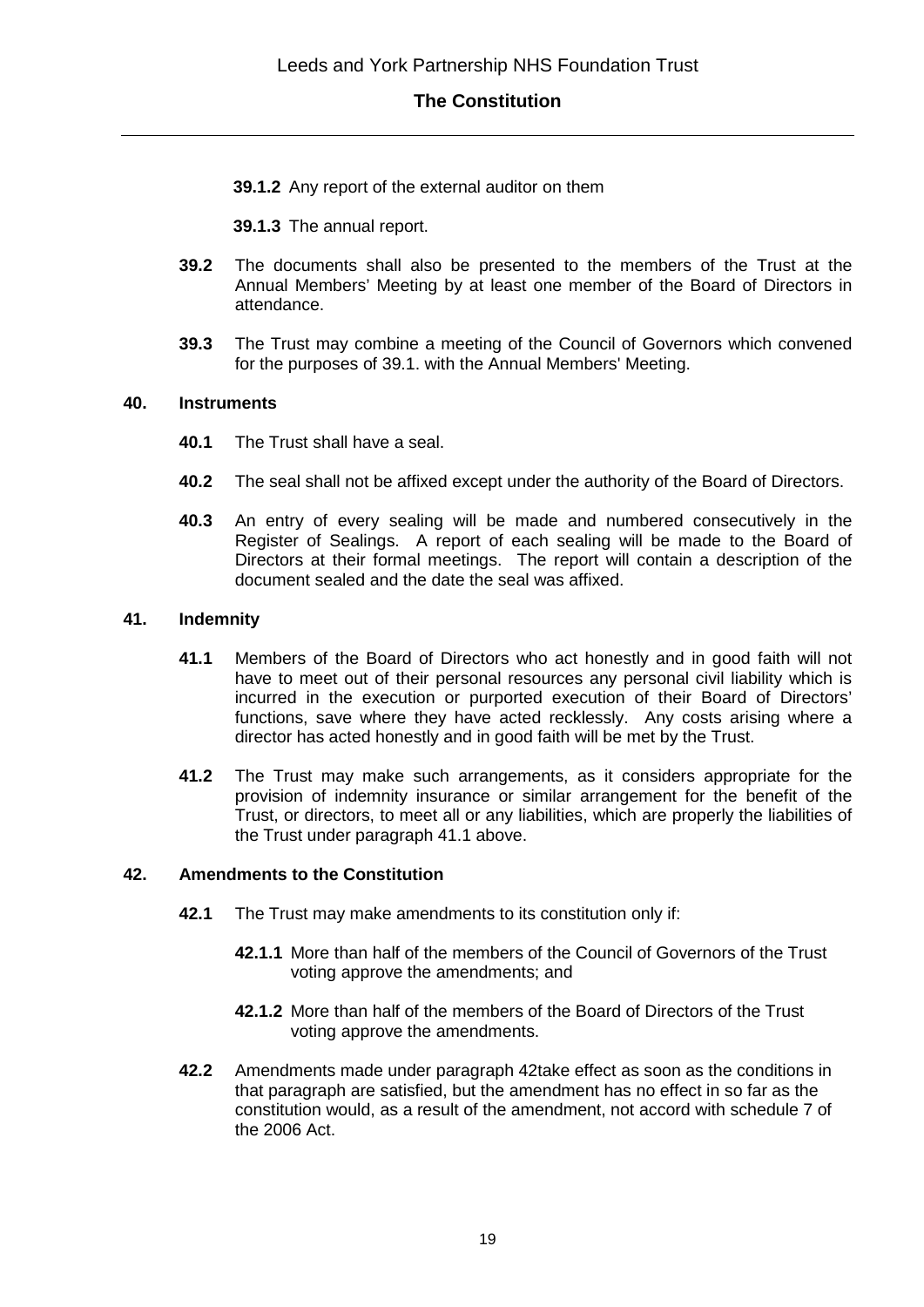- **42.3** Where an amendment is made to the constitution in relation to the powers or duties of the Council of Governors (or otherwise with respect to the role that the Council of Governors has as part of the Trust):
	- **42.3.1** At least one member of the Council of Governors must attend the next Annual Members' Meeting and present the amendment; and
	- **42.3.2** The Trust must give the members an opportunity to vote on whether they approve the amendment.
- **42.4** If more than half of the members voting approve the amendment, the amendment continues to have effect; otherwise, it ceases to have effect and the Trust must take such steps as are necessary as a result.
- **42.5** Amendments by the Trust of its constitution are to be notified to Monitor. For the avoidance of doubt, Monitor's functions do not include a power or duty to determine whether or not the constitution, as a result of the amendments, accords with Schedule 7 of the 2006 Act.

#### **43. Merger, Acquisition, Separation or Dissolution of the Trust**

The Trust may only apply for a merger, acquisition, separation or dissolution with the approval of more than half of the members of the Council of Governors.

#### **44. Significant Transactions**

- **44.1** The Trust may enter into a Significant Transaction only if more than half of the members of the Council of Governors of the Trust voting approve entering into the transaction.
- **44.2** "Significant Transaction" means:

| Category | Ratio                                              | <b>Description</b>                                                                                                   | Non-<br>healthcare/<br>international | <b>UK</b><br>healthcare |
|----------|----------------------------------------------------|----------------------------------------------------------------------------------------------------------------------|--------------------------------------|-------------------------|
| Size     | <b>Assets</b>                                      | The gross assets* subject to<br>the transaction divided by the<br>gross assets of the NHS FT                         | $> 5\%$                              | $>10\%$                 |
|          | <b>Profits I</b>                                   | The EBITDA attributable to<br>the assets subject to the<br>transaction divided by the<br><b>EBITDA of the NHS FT</b> | $>12.5\%$                            | >25%                    |
|          | <b>Income</b>                                      | The income attributable to the<br>assets subject to the<br>transaction divided by the<br>income of the NHS FT        | $> 5\%$                              | $>10\%$                 |
|          | <b>Consideration</b><br>to total NHS FT<br>capital | The gross capital <sup>†</sup> of the<br>company or business being<br>acquired divided by the total                  | $> 5\%$                              | >10%                    |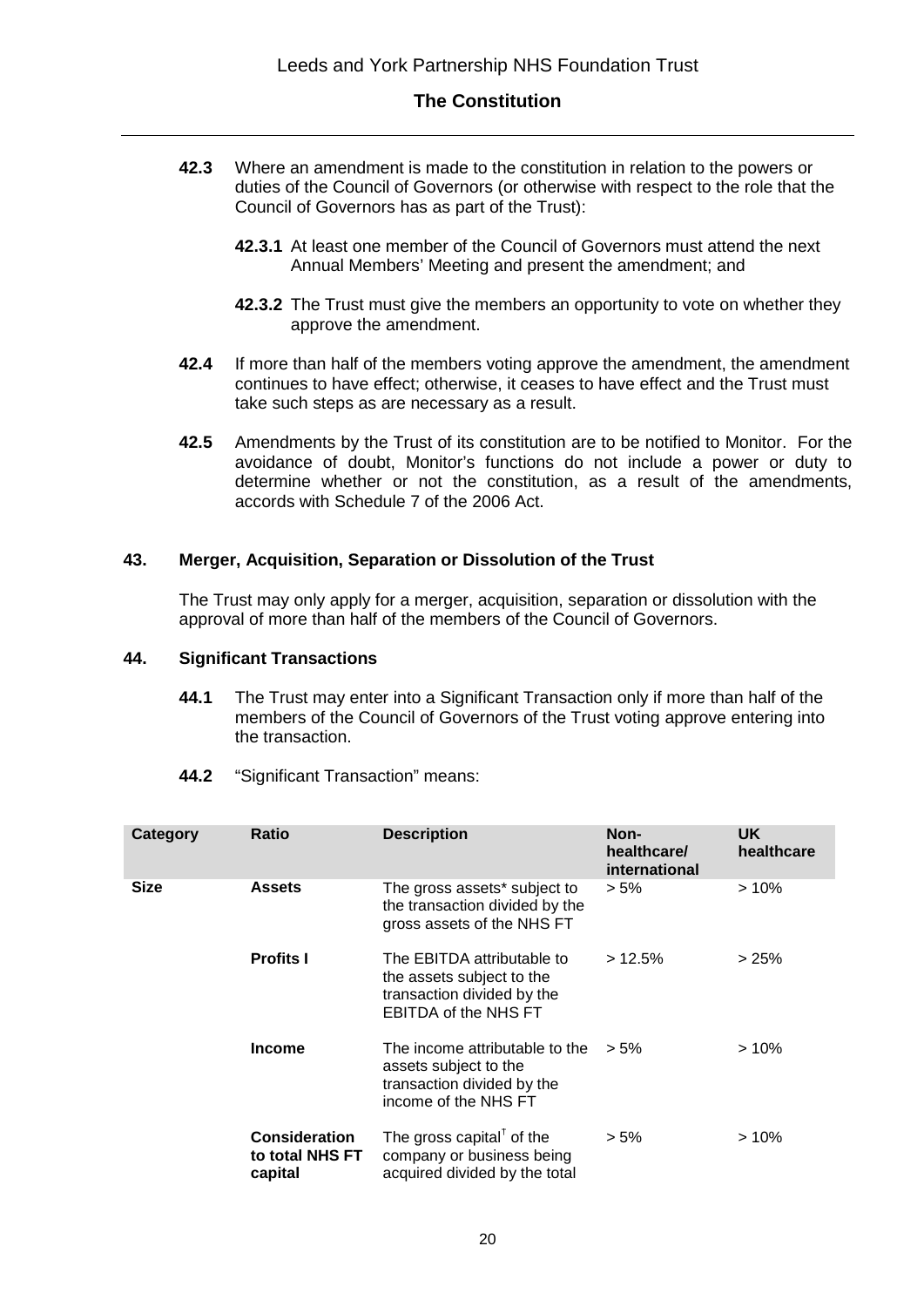capital of the NHS FT

| <b>Profitability</b> | <b>Profits II</b> | The EBITDA margin          | Dilutive <sup>+</sup> | Dilutive <sup>+</sup> |
|----------------------|-------------------|----------------------------|-----------------------|-----------------------|
|                      |                   | attributable to the assets |                       |                       |
|                      |                   | subject to the transaction |                       |                       |

- \* † Gross assets is the total of fixed assets and current assets
- Gross capital equals the market value of the target's shares and debt securities, plus all other liabilities, plus the excess of current liabilities over current assets
- ‡ Lower EBITDA margin than the NHS FT has reported in the last audited financial year

| Category                                      | <b>Description</b>                                                                    |        |                                                                       |
|-----------------------------------------------|---------------------------------------------------------------------------------------|--------|-----------------------------------------------------------------------|
| Other<br>(as defined by the<br>REID guidance) | Any investments that may have<br>any one or more of the following<br>characteristics: | ٠<br>٠ | An equity component<br>Significant reputational risk                  |
|                                               |                                                                                       |        |                                                                       |
|                                               |                                                                                       | ٠      | The potential to de-stabilise the core<br>business                    |
|                                               |                                                                                       | ٠      | The creation of material contingent<br>liabilities                    |
| Novel and<br>contentious                      | Any transactions that may have<br>any one of more of the following                    | ٠      | Non-core business for the Trust                                       |
| (as defined by<br>LYPFT)                      | characteristics:                                                                      | ٠      | Locality-based services outside of our<br>adjacent geographical patch |
|                                               |                                                                                       | ٠      | Services which raise serious ethical<br><b>issues</b>                 |

#### **45. Interpretation and Definitions**

The following interpretations and definitions are applicable to the constitution and its Annexes.

Unless a contrary intention is evident or the context requires otherwise, words or expressions contained in this constitution shall bear the same meaning as in the National Health Service Act 2006 as amended by the 2012 Act.

Where the Constitution or any of its Annexes requires the number of governors or votes to be calculated, and where that calculation results in a number where all or part of that result is less than one whole vote or governor, the number that is less than one whole vote or governor shall be disregarded for the purpose of this calculation.

Words importing the masculine gender only shall include the feminine gender; words importing the singular shall import the plural and vice-versa.

| 2006 Act | Is the National Health Service Act 2006 as amended by the<br>2012 Act |
|----------|-----------------------------------------------------------------------|
| 2012 Act | Is the Health and Social Care Act 2012                                |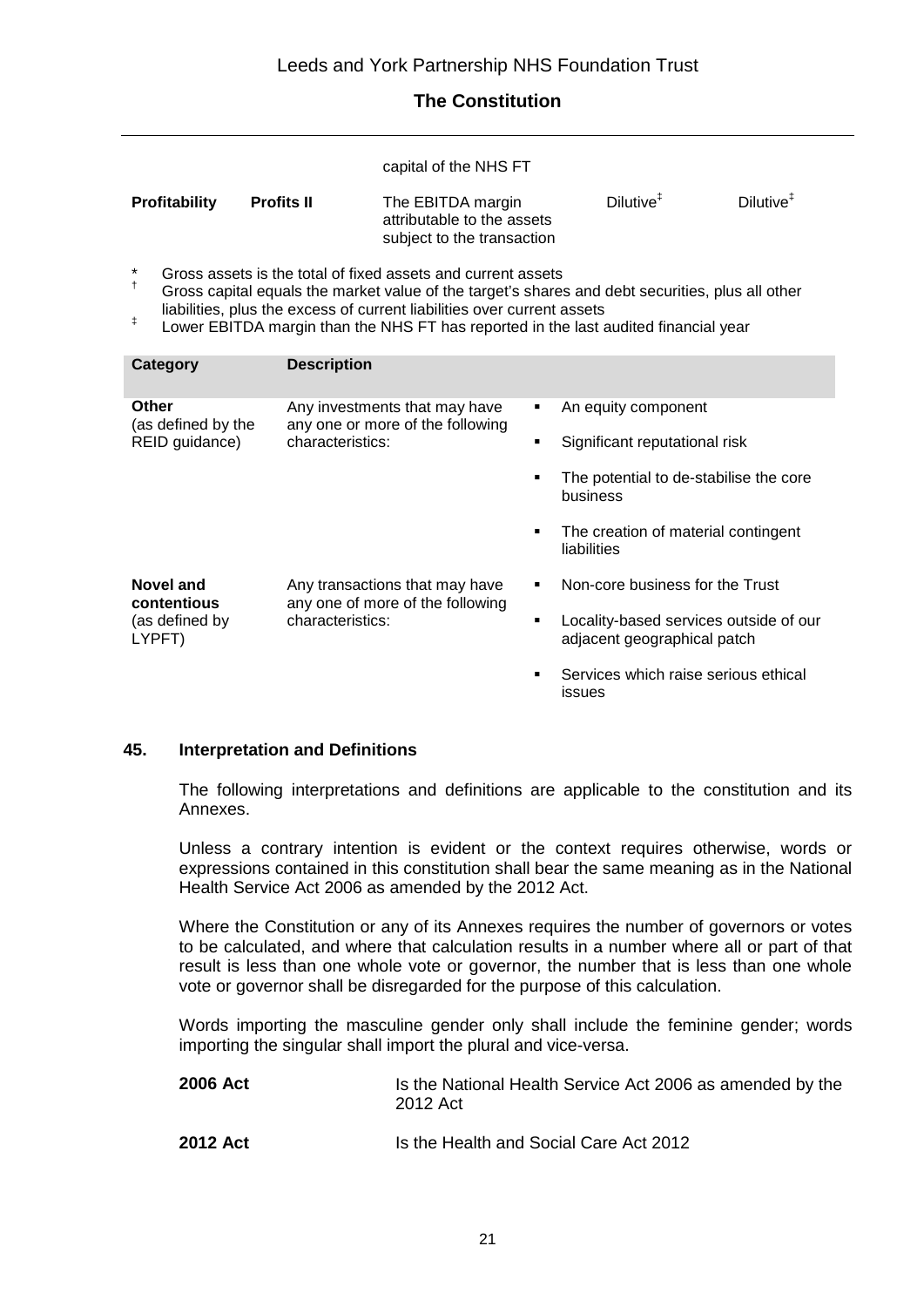| <b>Accounting Officer</b>                | Is the person who from time to time discharges the functions<br>specified in paragraph 25(5) of Schedule 7 to the 2006 Act.                                                                                                                     |
|------------------------------------------|-------------------------------------------------------------------------------------------------------------------------------------------------------------------------------------------------------------------------------------------------|
| <b>Annual Members'</b><br><b>Meeting</b> | Is defined in paragraph 10.1 of the Constitution.                                                                                                                                                                                               |
| <b>Appointed governor</b>                | Means those governors appointed by the appointing<br>organisation.                                                                                                                                                                              |
| <b>Auditor</b>                           | Means an individual or organisation appointed by the Trust's<br>governors to evaluate and verify the accuracy of the<br>financial records and accounting practices of the Trust.                                                                |
| Authorisation                            | Is the granting of an application made by an aspirant NHS<br>foundation trust by Monitor.                                                                                                                                                       |
| <b>Board of Directors</b>                | Is the Board od Directors of the Trust as constituted in<br>accordance with his constitution and referred to in<br>paragraph 21 of the constitution.                                                                                            |
| <b>Chair</b>                             | Means the Chair of the Trust, or in relation to the function of<br>presiding at, or chairing a meeting where another person is<br>carrying out that role as required by the constitution.                                                       |
| <b>Chief Executive</b>                   | Means the chief officer of the Trust with accounting officer<br>responsibility                                                                                                                                                                  |
| <b>Constitution</b>                      | Means this constitution and all annexes to it                                                                                                                                                                                                   |
| <b>Council of Governors</b>              | Is the Council of the Trust as constituted in accordance with<br>this constitution and referred to in paragraph 11 of this<br>constitution                                                                                                      |
| <b>Director</b>                          | Unless directly attributed to a specific role or title, shall<br>mean a person appointed to be a director on the Board of<br>Directors whether non-executive (including the Chair of the<br>Trust) or executive (including the Chief Executive) |
| <b>Elected governor</b>                  | Means those governors elected by the public constituency,<br>the service user and carer constituency and the staff<br>constituency                                                                                                              |
| <b>Licence</b>                           | Is the Trust's licence granted by Monitor under the 2012 Act                                                                                                                                                                                    |
| <b>Local authority</b><br>governor       | Means a member of the Council of Governors appointed by<br>a local authority for an area which includes the whole or part<br>of one or more areas specified in Annex 1 as an area for the<br>Public Constituency.                               |
| <b>Model election rules</b>              | Means those election rules as published by the Department<br>of Health from time-to-time                                                                                                                                                        |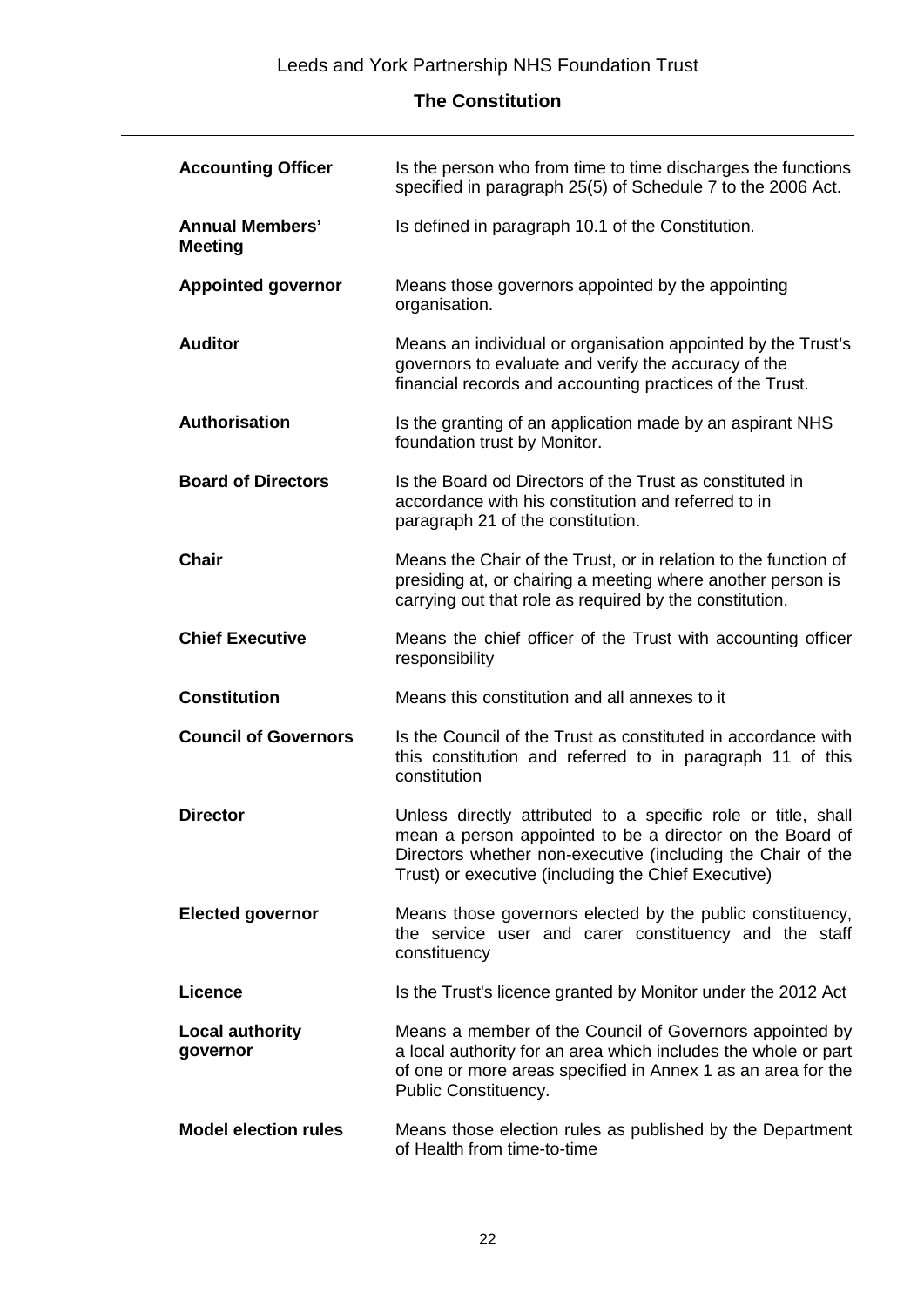| <b>Monitor</b>                          | is the body corporate known as Monitor, as provided by<br>Section 61 of the 2012 Act (the functions of this body<br>corporate are enacted and carried out by NHS Improvement<br>/ England)                                       |  |  |
|-----------------------------------------|----------------------------------------------------------------------------------------------------------------------------------------------------------------------------------------------------------------------------------|--|--|
| Service user and carer<br>constituency  | Means those who are referred to collectively as the service<br>user and carer constituency, as constituted in accordance<br>with paragraph 8 of this constitution                                                                |  |  |
| <b>Partner organisation</b>             | Means any organisation specified in paragraph 13.3 with<br>which the Trust has identified it has close working relations<br>and which it has invited to appoint a governor as its<br>representative on the Council of Governors. |  |  |
| <b>Partner organisation</b><br>governor | Means a member of the Council of Governors appointed by<br>a Partner Organisation                                                                                                                                                |  |  |
| <b>Public constituency</b>              | Means those who live in the area(s) specified in Annex 1 of<br>this constituency as area for any public constituency as<br>constituted in accordance with paragraph 6 of this<br>constitution                                    |  |  |
| <b>Secretary</b>                        | Is the person with responsibility or acting as the secretary or<br>with responsibility for the corporate affairs of the Trust from<br>time-to-time                                                                               |  |  |
| <b>Staff constituency</b>               | Means those who are referred to collectively as the staff<br>constituency, as constituted in accordance with paragraph 7<br>of this constitution.                                                                                |  |  |
| <b>Trust</b>                            | mean the Leeds and York Partnership<br><b>NHS</b><br>Shall<br><b>Foundation Trust</b>                                                                                                                                            |  |  |
| <b>Voluntary organisation</b>           | Is a body, other than a public or local authority, the activities<br>of which are not carried on for profit.                                                                                                                     |  |  |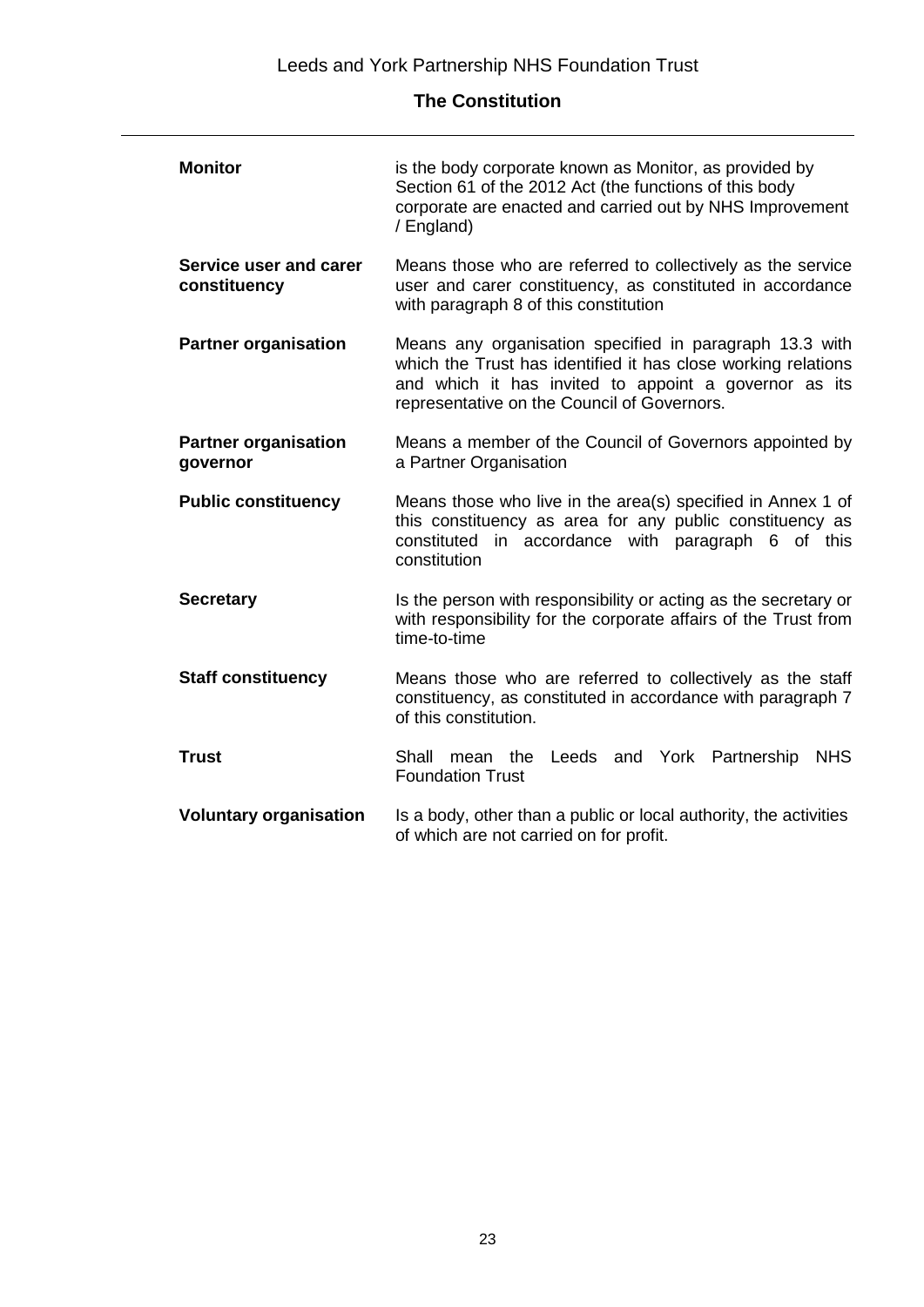## **ANNEX 1**

## **THE PUBLIC CONSTITUENCY**

(Also see paragraphs 6.1, 6.2 and 6.3 of the Constitution)

1. The Public Constituency is split into three areas namely:

| Area                             | Local authority electoral areas                                                                                                                                                                                                                                                                                                                                                                                                                                                                                                                                                                                                                                                                                                                                                                                                        |
|----------------------------------|----------------------------------------------------------------------------------------------------------------------------------------------------------------------------------------------------------------------------------------------------------------------------------------------------------------------------------------------------------------------------------------------------------------------------------------------------------------------------------------------------------------------------------------------------------------------------------------------------------------------------------------------------------------------------------------------------------------------------------------------------------------------------------------------------------------------------------------|
| $(1)$ Leeds                      | Beeston & Holbeck, Burmantofts & Richmond Hill, City &<br>Hunslet, Hyde Park & Woodhouse, Middleton Park,<br>Alwoodley, Chapel Allerton, Moortown, Roundhay, Adel &<br>Wharfedale, Headingley, Otley & Yeadon, Weetwood,<br>Armley, Bramley & Stanningley, Farnley & Wortley, Kirkstall<br>Crossgates & Whinmoor, Gipton & Harehills, Killingbeck &<br>Seacroft, Temple Newsam, Calverley & Farsley, Guiseley &<br>Rawdon, Horsforth, Pudsey, Garforth & Swillington,<br>Harewood, Kippax & Methley, Rothwell, Wetherby. Ardsley<br>& Robin Hood, Morley North, Morley South, Stanley &<br>Outwood East, Wrenthorpe & Outwood West.                                                                                                                                                                                                    |
| (2) York and North<br>Yorkshire  | Acomb, Clifton, Fishergate, Guildhall, Heworth, Holgate,<br>Hull Road, Micklegate, Westfield, Bishopthorpe, Derwent,<br>Dringhouses & Woodthorpe, Fulford, Haxby & Wiggington,<br>Heslington, Heworth Without, Huntington & New Earswick,<br>Osbaldwick, Rural West York, Skelton, Rawcliffe & Clifton<br>Without, Strensall, Wheldrake, Appleton Roebuck, Barlby,<br>Brayton, Camblesforth, Cawood with Wistow, Eggborough,<br>Fairburn with Brotherton, Hambleton, Hemingbrough,<br>Martson Moor, MonkFryston & South Milford, North<br>Duffield, Ouseburn, Ribston, Riccall with Escrick, Saxton<br>and Ulleskelf, Selby North, Selby South, Selby West,<br>Sherburn in Elmet, Spofforth with Lower Wharfedale,<br>Tadcaster East, Tadcaster West, Whitley, and the local<br>authority electoral areas listed at paragraph 5 below. |
| (3) Rest of England and<br>Wales | Any other electoral area in England or Wales except the<br>above.                                                                                                                                                                                                                                                                                                                                                                                                                                                                                                                                                                                                                                                                                                                                                                      |

- 2. The classification as to which area within the Public Constituency a member will be in will be based on the postcode in the normal contact address as supplied by that member. Where there is doubt as to the classification of a member the Chair of the Trust's decision will be final.
- 3. The minimum number of members for each of the areas within the Public Constituency is 25. This makes the total minimum number of members in the Public Constituency to be 75.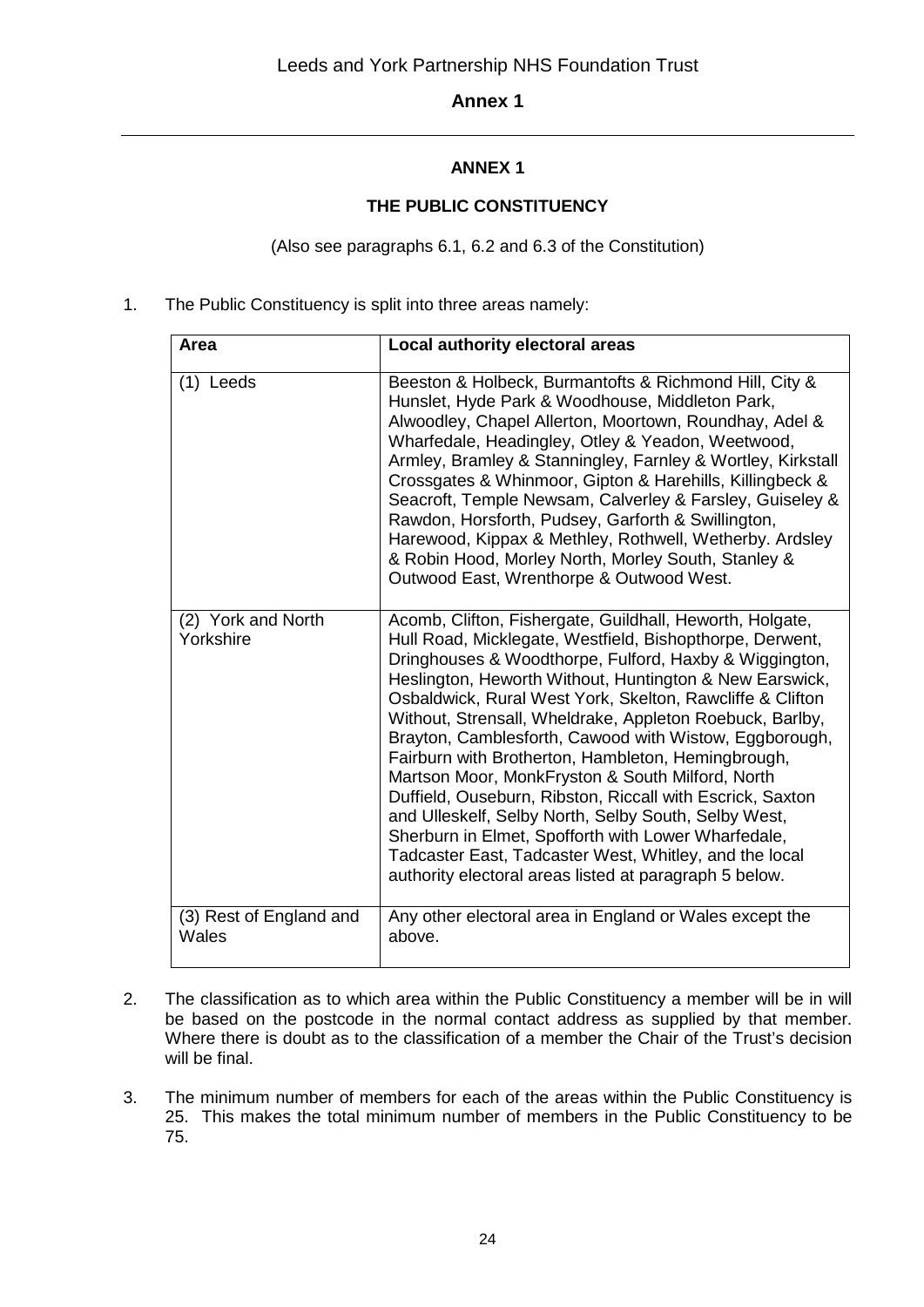- 4. Should an individual area within the Public Constituency fail to achieve or drop below the above minimum numbers, no election shall take place in that area, until such time as the minimum number is reached. An election within that area will then take place within a time period determined by the Council of Governors.
- 5. The relevant electoral areas are set out below.

| <b>Richmond East</b><br>Addlebrough<br>Hookstone<br>Aire Valley with Lothersdale<br>Hornby Castle<br><b>Richmond West</b><br>Amotherby<br>Hovingham<br>Rillington<br>Ampleforth<br>Huby and Sutton<br><b>Ripon Minster</b><br><b>Barden Fell</b><br>Ingleton and Clapham<br>Ripon Moorside<br>Killinghall<br>Barton<br>Ripon Spa<br>Bedale<br>Kirkby Malzeard<br>Romanby<br>Bentham<br>Kirkbymoorside<br>Rossett<br><b>Bilton</b><br>Knaresborough East<br>Rudby<br>Knaresborough King James<br><b>Bishop Monkton</b><br><b>Ryedale South West</b><br><b>Bolton Castle</b><br>Knaresborough Scriven Park<br>Saltergate<br>Boroughbridge<br>Leeming<br>Scotton<br><b>Brompton</b><br>Leeming Bar<br>Brompton-on-Swale and Scorton<br>Leyburn<br>Seamer<br><b>Broughton and Greenhow</b><br>Lindhead<br>Settle and Ribblebanks<br>Castle<br>Low Harrogate<br>Sherburn<br><b>Sheriff Hutton</b><br>Catterick<br>Lower Nidderdale<br>Lower Wensleydale<br>Cayton<br>Shipton<br>Malton<br>Central<br>Sinnington<br>Claro<br><b>Marston Moor</b><br><b>Skipton East</b><br>Colburn<br>Mashamshire<br><b>Skipton North</b><br>Cowling<br>Mayfield<br><b>Skipton South</b><br>Cowtons<br>Melsonby<br><b>Skipton West</b><br>Middleham<br>Crakehall<br>Sowerby<br>Spofforth with Lower Wharfedale<br>Croft<br>Middleton Tyas<br>Morton-on-Swale<br><b>Starbeck</b><br>Cropton<br>Dales<br>Mulgrave<br>Stepney<br>New Park<br>Stillington<br>Danby<br>Derwent<br>Newby<br>Stokesley<br>Derwent Valley<br>Newby<br>Stray<br>Newsham with Eppleby<br>Streonshalh<br>Easingwold<br>Eastfield<br>Nidd Valley<br>Sutton-in-Craven<br>Embsay-with-Eastby<br>North Bay<br>Swainby<br>Esk Valley<br>Northallerton Broomfield<br>Swaledale<br>Falsgrave Park<br>Northallerton Central<br>Tanfield<br>Northallerton North<br><b>Thirsk</b><br>Filey<br><b>Thornton Dale</b><br>Fylingdales<br>Northstead<br>Gargrave and Malhamdale<br>Norton East<br><b>Thorntons</b><br>Tollerton<br>Gilling West<br>Norton West<br>Glusburn<br>Osmotherley<br>Topcliffe<br>Ouseburn<br>Granby<br><b>Upper Wharfedale</b><br>Pannal<br>Grassington<br>Washburn<br><b>Great Ayton</b><br>Wathvale<br>Pateley Bridge<br><b>Harlow Moor</b><br>Penhill<br>Weaponness |                          |           |                                   |
|---------------------------------------------------------------------------------------------------------------------------------------------------------------------------------------------------------------------------------------------------------------------------------------------------------------------------------------------------------------------------------------------------------------------------------------------------------------------------------------------------------------------------------------------------------------------------------------------------------------------------------------------------------------------------------------------------------------------------------------------------------------------------------------------------------------------------------------------------------------------------------------------------------------------------------------------------------------------------------------------------------------------------------------------------------------------------------------------------------------------------------------------------------------------------------------------------------------------------------------------------------------------------------------------------------------------------------------------------------------------------------------------------------------------------------------------------------------------------------------------------------------------------------------------------------------------------------------------------------------------------------------------------------------------------------------------------------------------------------------------------------------------------------------------------------------------------------------------------------------------------------------------------------------------------------------------------------------------------------------------------------------------------------------------------------------------------------------------------------------------------------------------------------------------------------------------------------------------------------|--------------------------|-----------|-----------------------------------|
|                                                                                                                                                                                                                                                                                                                                                                                                                                                                                                                                                                                                                                                                                                                                                                                                                                                                                                                                                                                                                                                                                                                                                                                                                                                                                                                                                                                                                                                                                                                                                                                                                                                                                                                                                                                                                                                                                                                                                                                                                                                                                                                                                                                                                                 |                          |           |                                   |
|                                                                                                                                                                                                                                                                                                                                                                                                                                                                                                                                                                                                                                                                                                                                                                                                                                                                                                                                                                                                                                                                                                                                                                                                                                                                                                                                                                                                                                                                                                                                                                                                                                                                                                                                                                                                                                                                                                                                                                                                                                                                                                                                                                                                                                 |                          |           |                                   |
|                                                                                                                                                                                                                                                                                                                                                                                                                                                                                                                                                                                                                                                                                                                                                                                                                                                                                                                                                                                                                                                                                                                                                                                                                                                                                                                                                                                                                                                                                                                                                                                                                                                                                                                                                                                                                                                                                                                                                                                                                                                                                                                                                                                                                                 |                          |           |                                   |
|                                                                                                                                                                                                                                                                                                                                                                                                                                                                                                                                                                                                                                                                                                                                                                                                                                                                                                                                                                                                                                                                                                                                                                                                                                                                                                                                                                                                                                                                                                                                                                                                                                                                                                                                                                                                                                                                                                                                                                                                                                                                                                                                                                                                                                 |                          |           |                                   |
|                                                                                                                                                                                                                                                                                                                                                                                                                                                                                                                                                                                                                                                                                                                                                                                                                                                                                                                                                                                                                                                                                                                                                                                                                                                                                                                                                                                                                                                                                                                                                                                                                                                                                                                                                                                                                                                                                                                                                                                                                                                                                                                                                                                                                                 |                          |           |                                   |
|                                                                                                                                                                                                                                                                                                                                                                                                                                                                                                                                                                                                                                                                                                                                                                                                                                                                                                                                                                                                                                                                                                                                                                                                                                                                                                                                                                                                                                                                                                                                                                                                                                                                                                                                                                                                                                                                                                                                                                                                                                                                                                                                                                                                                                 |                          |           |                                   |
|                                                                                                                                                                                                                                                                                                                                                                                                                                                                                                                                                                                                                                                                                                                                                                                                                                                                                                                                                                                                                                                                                                                                                                                                                                                                                                                                                                                                                                                                                                                                                                                                                                                                                                                                                                                                                                                                                                                                                                                                                                                                                                                                                                                                                                 |                          |           |                                   |
|                                                                                                                                                                                                                                                                                                                                                                                                                                                                                                                                                                                                                                                                                                                                                                                                                                                                                                                                                                                                                                                                                                                                                                                                                                                                                                                                                                                                                                                                                                                                                                                                                                                                                                                                                                                                                                                                                                                                                                                                                                                                                                                                                                                                                                 |                          |           |                                   |
|                                                                                                                                                                                                                                                                                                                                                                                                                                                                                                                                                                                                                                                                                                                                                                                                                                                                                                                                                                                                                                                                                                                                                                                                                                                                                                                                                                                                                                                                                                                                                                                                                                                                                                                                                                                                                                                                                                                                                                                                                                                                                                                                                                                                                                 |                          |           |                                   |
|                                                                                                                                                                                                                                                                                                                                                                                                                                                                                                                                                                                                                                                                                                                                                                                                                                                                                                                                                                                                                                                                                                                                                                                                                                                                                                                                                                                                                                                                                                                                                                                                                                                                                                                                                                                                                                                                                                                                                                                                                                                                                                                                                                                                                                 |                          |           |                                   |
|                                                                                                                                                                                                                                                                                                                                                                                                                                                                                                                                                                                                                                                                                                                                                                                                                                                                                                                                                                                                                                                                                                                                                                                                                                                                                                                                                                                                                                                                                                                                                                                                                                                                                                                                                                                                                                                                                                                                                                                                                                                                                                                                                                                                                                 |                          |           |                                   |
|                                                                                                                                                                                                                                                                                                                                                                                                                                                                                                                                                                                                                                                                                                                                                                                                                                                                                                                                                                                                                                                                                                                                                                                                                                                                                                                                                                                                                                                                                                                                                                                                                                                                                                                                                                                                                                                                                                                                                                                                                                                                                                                                                                                                                                 |                          |           | Scalby, Hackness and Staintondale |
|                                                                                                                                                                                                                                                                                                                                                                                                                                                                                                                                                                                                                                                                                                                                                                                                                                                                                                                                                                                                                                                                                                                                                                                                                                                                                                                                                                                                                                                                                                                                                                                                                                                                                                                                                                                                                                                                                                                                                                                                                                                                                                                                                                                                                                 |                          |           |                                   |
|                                                                                                                                                                                                                                                                                                                                                                                                                                                                                                                                                                                                                                                                                                                                                                                                                                                                                                                                                                                                                                                                                                                                                                                                                                                                                                                                                                                                                                                                                                                                                                                                                                                                                                                                                                                                                                                                                                                                                                                                                                                                                                                                                                                                                                 |                          |           |                                   |
|                                                                                                                                                                                                                                                                                                                                                                                                                                                                                                                                                                                                                                                                                                                                                                                                                                                                                                                                                                                                                                                                                                                                                                                                                                                                                                                                                                                                                                                                                                                                                                                                                                                                                                                                                                                                                                                                                                                                                                                                                                                                                                                                                                                                                                 |                          |           |                                   |
|                                                                                                                                                                                                                                                                                                                                                                                                                                                                                                                                                                                                                                                                                                                                                                                                                                                                                                                                                                                                                                                                                                                                                                                                                                                                                                                                                                                                                                                                                                                                                                                                                                                                                                                                                                                                                                                                                                                                                                                                                                                                                                                                                                                                                                 |                          |           |                                   |
|                                                                                                                                                                                                                                                                                                                                                                                                                                                                                                                                                                                                                                                                                                                                                                                                                                                                                                                                                                                                                                                                                                                                                                                                                                                                                                                                                                                                                                                                                                                                                                                                                                                                                                                                                                                                                                                                                                                                                                                                                                                                                                                                                                                                                                 |                          |           |                                   |
|                                                                                                                                                                                                                                                                                                                                                                                                                                                                                                                                                                                                                                                                                                                                                                                                                                                                                                                                                                                                                                                                                                                                                                                                                                                                                                                                                                                                                                                                                                                                                                                                                                                                                                                                                                                                                                                                                                                                                                                                                                                                                                                                                                                                                                 |                          |           |                                   |
|                                                                                                                                                                                                                                                                                                                                                                                                                                                                                                                                                                                                                                                                                                                                                                                                                                                                                                                                                                                                                                                                                                                                                                                                                                                                                                                                                                                                                                                                                                                                                                                                                                                                                                                                                                                                                                                                                                                                                                                                                                                                                                                                                                                                                                 |                          |           |                                   |
|                                                                                                                                                                                                                                                                                                                                                                                                                                                                                                                                                                                                                                                                                                                                                                                                                                                                                                                                                                                                                                                                                                                                                                                                                                                                                                                                                                                                                                                                                                                                                                                                                                                                                                                                                                                                                                                                                                                                                                                                                                                                                                                                                                                                                                 |                          |           |                                   |
|                                                                                                                                                                                                                                                                                                                                                                                                                                                                                                                                                                                                                                                                                                                                                                                                                                                                                                                                                                                                                                                                                                                                                                                                                                                                                                                                                                                                                                                                                                                                                                                                                                                                                                                                                                                                                                                                                                                                                                                                                                                                                                                                                                                                                                 |                          |           |                                   |
|                                                                                                                                                                                                                                                                                                                                                                                                                                                                                                                                                                                                                                                                                                                                                                                                                                                                                                                                                                                                                                                                                                                                                                                                                                                                                                                                                                                                                                                                                                                                                                                                                                                                                                                                                                                                                                                                                                                                                                                                                                                                                                                                                                                                                                 |                          |           |                                   |
|                                                                                                                                                                                                                                                                                                                                                                                                                                                                                                                                                                                                                                                                                                                                                                                                                                                                                                                                                                                                                                                                                                                                                                                                                                                                                                                                                                                                                                                                                                                                                                                                                                                                                                                                                                                                                                                                                                                                                                                                                                                                                                                                                                                                                                 |                          |           |                                   |
|                                                                                                                                                                                                                                                                                                                                                                                                                                                                                                                                                                                                                                                                                                                                                                                                                                                                                                                                                                                                                                                                                                                                                                                                                                                                                                                                                                                                                                                                                                                                                                                                                                                                                                                                                                                                                                                                                                                                                                                                                                                                                                                                                                                                                                 |                          |           |                                   |
|                                                                                                                                                                                                                                                                                                                                                                                                                                                                                                                                                                                                                                                                                                                                                                                                                                                                                                                                                                                                                                                                                                                                                                                                                                                                                                                                                                                                                                                                                                                                                                                                                                                                                                                                                                                                                                                                                                                                                                                                                                                                                                                                                                                                                                 |                          |           |                                   |
|                                                                                                                                                                                                                                                                                                                                                                                                                                                                                                                                                                                                                                                                                                                                                                                                                                                                                                                                                                                                                                                                                                                                                                                                                                                                                                                                                                                                                                                                                                                                                                                                                                                                                                                                                                                                                                                                                                                                                                                                                                                                                                                                                                                                                                 |                          |           |                                   |
|                                                                                                                                                                                                                                                                                                                                                                                                                                                                                                                                                                                                                                                                                                                                                                                                                                                                                                                                                                                                                                                                                                                                                                                                                                                                                                                                                                                                                                                                                                                                                                                                                                                                                                                                                                                                                                                                                                                                                                                                                                                                                                                                                                                                                                 |                          |           |                                   |
|                                                                                                                                                                                                                                                                                                                                                                                                                                                                                                                                                                                                                                                                                                                                                                                                                                                                                                                                                                                                                                                                                                                                                                                                                                                                                                                                                                                                                                                                                                                                                                                                                                                                                                                                                                                                                                                                                                                                                                                                                                                                                                                                                                                                                                 |                          |           |                                   |
|                                                                                                                                                                                                                                                                                                                                                                                                                                                                                                                                                                                                                                                                                                                                                                                                                                                                                                                                                                                                                                                                                                                                                                                                                                                                                                                                                                                                                                                                                                                                                                                                                                                                                                                                                                                                                                                                                                                                                                                                                                                                                                                                                                                                                                 |                          |           |                                   |
|                                                                                                                                                                                                                                                                                                                                                                                                                                                                                                                                                                                                                                                                                                                                                                                                                                                                                                                                                                                                                                                                                                                                                                                                                                                                                                                                                                                                                                                                                                                                                                                                                                                                                                                                                                                                                                                                                                                                                                                                                                                                                                                                                                                                                                 |                          |           |                                   |
|                                                                                                                                                                                                                                                                                                                                                                                                                                                                                                                                                                                                                                                                                                                                                                                                                                                                                                                                                                                                                                                                                                                                                                                                                                                                                                                                                                                                                                                                                                                                                                                                                                                                                                                                                                                                                                                                                                                                                                                                                                                                                                                                                                                                                                 |                          |           |                                   |
|                                                                                                                                                                                                                                                                                                                                                                                                                                                                                                                                                                                                                                                                                                                                                                                                                                                                                                                                                                                                                                                                                                                                                                                                                                                                                                                                                                                                                                                                                                                                                                                                                                                                                                                                                                                                                                                                                                                                                                                                                                                                                                                                                                                                                                 |                          |           |                                   |
|                                                                                                                                                                                                                                                                                                                                                                                                                                                                                                                                                                                                                                                                                                                                                                                                                                                                                                                                                                                                                                                                                                                                                                                                                                                                                                                                                                                                                                                                                                                                                                                                                                                                                                                                                                                                                                                                                                                                                                                                                                                                                                                                                                                                                                 |                          |           |                                   |
|                                                                                                                                                                                                                                                                                                                                                                                                                                                                                                                                                                                                                                                                                                                                                                                                                                                                                                                                                                                                                                                                                                                                                                                                                                                                                                                                                                                                                                                                                                                                                                                                                                                                                                                                                                                                                                                                                                                                                                                                                                                                                                                                                                                                                                 |                          |           |                                   |
|                                                                                                                                                                                                                                                                                                                                                                                                                                                                                                                                                                                                                                                                                                                                                                                                                                                                                                                                                                                                                                                                                                                                                                                                                                                                                                                                                                                                                                                                                                                                                                                                                                                                                                                                                                                                                                                                                                                                                                                                                                                                                                                                                                                                                                 |                          |           |                                   |
|                                                                                                                                                                                                                                                                                                                                                                                                                                                                                                                                                                                                                                                                                                                                                                                                                                                                                                                                                                                                                                                                                                                                                                                                                                                                                                                                                                                                                                                                                                                                                                                                                                                                                                                                                                                                                                                                                                                                                                                                                                                                                                                                                                                                                                 |                          |           |                                   |
|                                                                                                                                                                                                                                                                                                                                                                                                                                                                                                                                                                                                                                                                                                                                                                                                                                                                                                                                                                                                                                                                                                                                                                                                                                                                                                                                                                                                                                                                                                                                                                                                                                                                                                                                                                                                                                                                                                                                                                                                                                                                                                                                                                                                                                 |                          |           |                                   |
|                                                                                                                                                                                                                                                                                                                                                                                                                                                                                                                                                                                                                                                                                                                                                                                                                                                                                                                                                                                                                                                                                                                                                                                                                                                                                                                                                                                                                                                                                                                                                                                                                                                                                                                                                                                                                                                                                                                                                                                                                                                                                                                                                                                                                                 |                          |           |                                   |
|                                                                                                                                                                                                                                                                                                                                                                                                                                                                                                                                                                                                                                                                                                                                                                                                                                                                                                                                                                                                                                                                                                                                                                                                                                                                                                                                                                                                                                                                                                                                                                                                                                                                                                                                                                                                                                                                                                                                                                                                                                                                                                                                                                                                                                 |                          |           |                                   |
|                                                                                                                                                                                                                                                                                                                                                                                                                                                                                                                                                                                                                                                                                                                                                                                                                                                                                                                                                                                                                                                                                                                                                                                                                                                                                                                                                                                                                                                                                                                                                                                                                                                                                                                                                                                                                                                                                                                                                                                                                                                                                                                                                                                                                                 |                          |           |                                   |
|                                                                                                                                                                                                                                                                                                                                                                                                                                                                                                                                                                                                                                                                                                                                                                                                                                                                                                                                                                                                                                                                                                                                                                                                                                                                                                                                                                                                                                                                                                                                                                                                                                                                                                                                                                                                                                                                                                                                                                                                                                                                                                                                                                                                                                 |                          |           |                                   |
|                                                                                                                                                                                                                                                                                                                                                                                                                                                                                                                                                                                                                                                                                                                                                                                                                                                                                                                                                                                                                                                                                                                                                                                                                                                                                                                                                                                                                                                                                                                                                                                                                                                                                                                                                                                                                                                                                                                                                                                                                                                                                                                                                                                                                                 |                          |           |                                   |
|                                                                                                                                                                                                                                                                                                                                                                                                                                                                                                                                                                                                                                                                                                                                                                                                                                                                                                                                                                                                                                                                                                                                                                                                                                                                                                                                                                                                                                                                                                                                                                                                                                                                                                                                                                                                                                                                                                                                                                                                                                                                                                                                                                                                                                 |                          |           |                                   |
|                                                                                                                                                                                                                                                                                                                                                                                                                                                                                                                                                                                                                                                                                                                                                                                                                                                                                                                                                                                                                                                                                                                                                                                                                                                                                                                                                                                                                                                                                                                                                                                                                                                                                                                                                                                                                                                                                                                                                                                                                                                                                                                                                                                                                                 |                          |           |                                   |
|                                                                                                                                                                                                                                                                                                                                                                                                                                                                                                                                                                                                                                                                                                                                                                                                                                                                                                                                                                                                                                                                                                                                                                                                                                                                                                                                                                                                                                                                                                                                                                                                                                                                                                                                                                                                                                                                                                                                                                                                                                                                                                                                                                                                                                 | Hawes and High Abbotside | Penyghent | West Craven                       |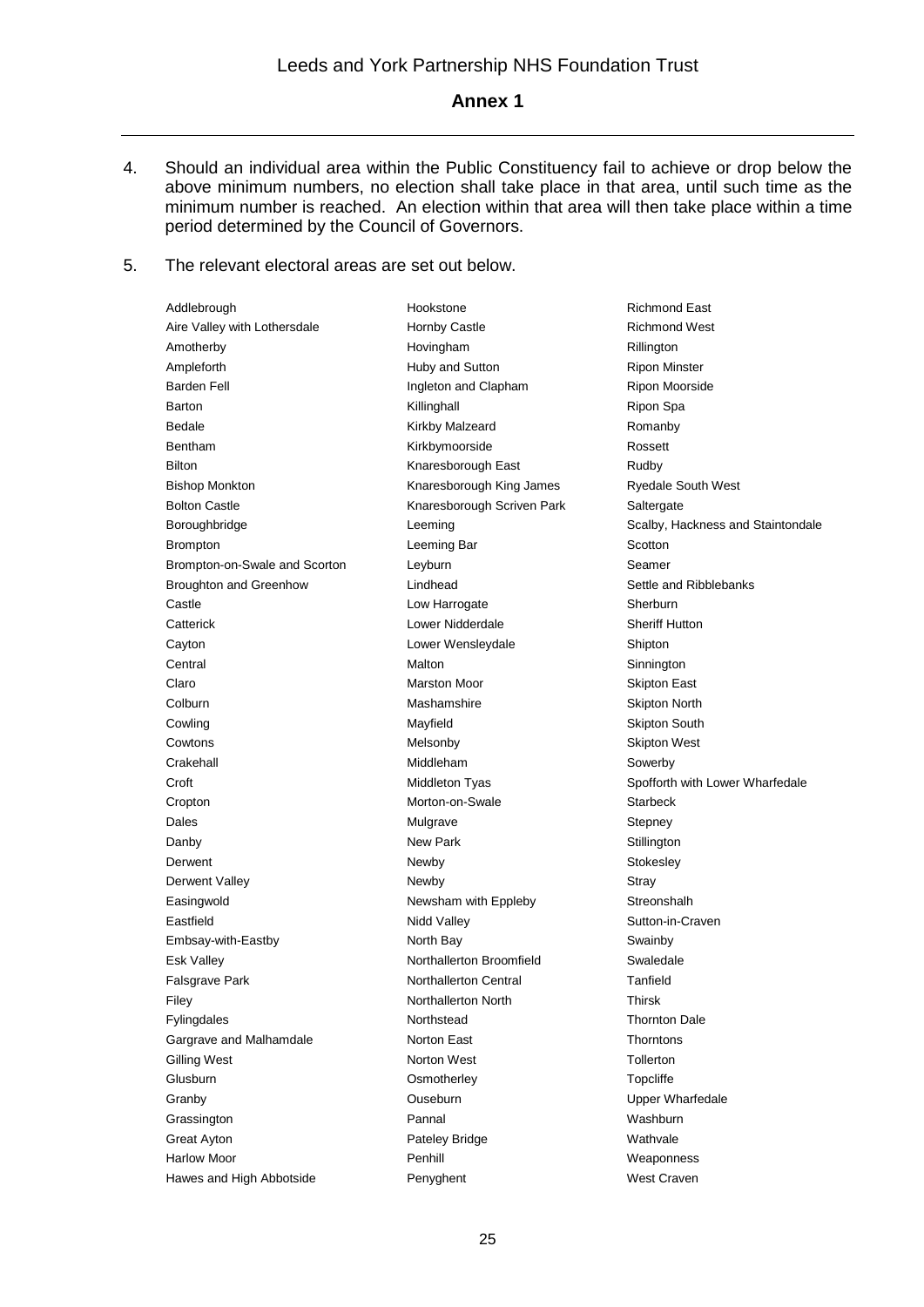| Hellifield and Long Preston | <b>Pickering East</b>    | Whitby West Cliff |  |
|-----------------------------|--------------------------|-------------------|--|
| Helmsley                    | <b>Pickering West</b>    | White Horse       |  |
| Helperby                    | Ramshill                 | Whitestonecliffe  |  |
| Hertford                    | Reeth and Arkengarthdale | Wolds             |  |
| High Harrogate              | Ribston                  | Woodfield         |  |
| Hipswell                    | <b>Richmond Central</b>  | Woodlands         |  |

(Note: for avoidance of doubt regarding interpretation in this annex, where applicable words importing the masculine gender only shall include the feminine gender; words importing the singular shall import the plural and vice-versa.)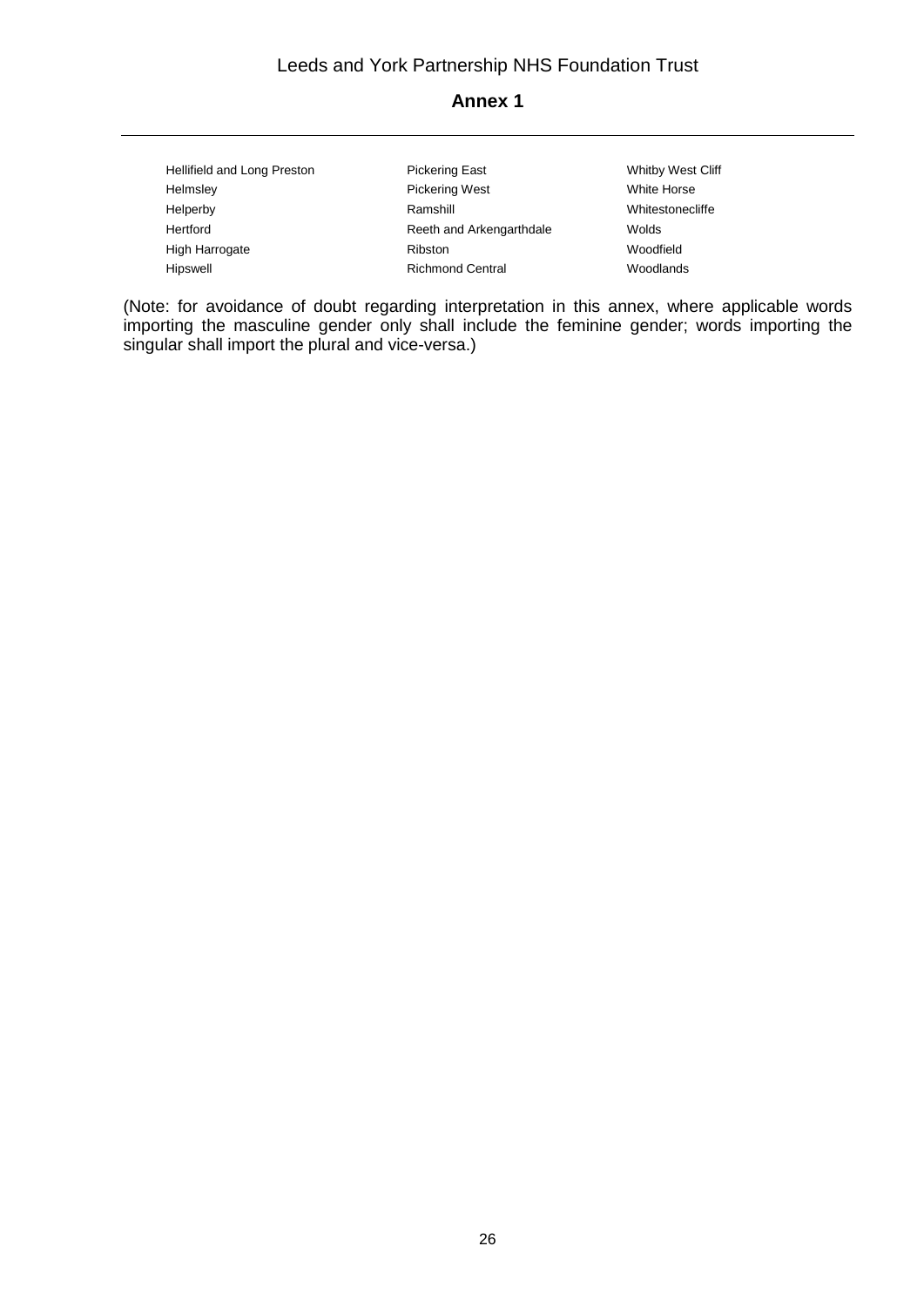## **ANNEX 2**

#### **THE STAFF CONSTITUENCY**

(Also see paragraphs 7.4 and 7.5 of the constitution)

- 1. The Staff Constituency is split into two classes. These are:
	- a. Clinical Staff, Leeds and York & North Yorkshire
	- b. Non-Clinical Staff, Leeds and York & North Yorkshire
- 2. The classification of "clinical" and "non-clinical" for the purpose of determining which members of staff will be in which class of the Staff Constituency will be defined in accordance with national occupation codes. Where there is doubt regarding the correct placement of a member, the Chair of the Trust's decision will be final.
- 3. The minimum number of members in each class of the Staff Constituency is as follows:

| <b>Staff Class</b>                                  | <b>Minimum</b><br>number of<br>members |
|-----------------------------------------------------|----------------------------------------|
| Clinical Staff Leeds and York & North Yorkshire     | 300                                    |
| Non Clinical Staff Leeds and York & North Yorkshire | 75                                     |

4. Should an individual class within the Staff Constituency fail to achieve or drop below the above minimum numbers, no election shall take place in that class, until such time as the minimum number is reached. An election within that class will then take place within a time period determined by the Council of Governors.

(Note: for avoidance of doubt regarding interpretation in this annex, where applicable words importing the masculine gender only shall include the feminine gender; words importing the singular shall import the plural and vice-versa.)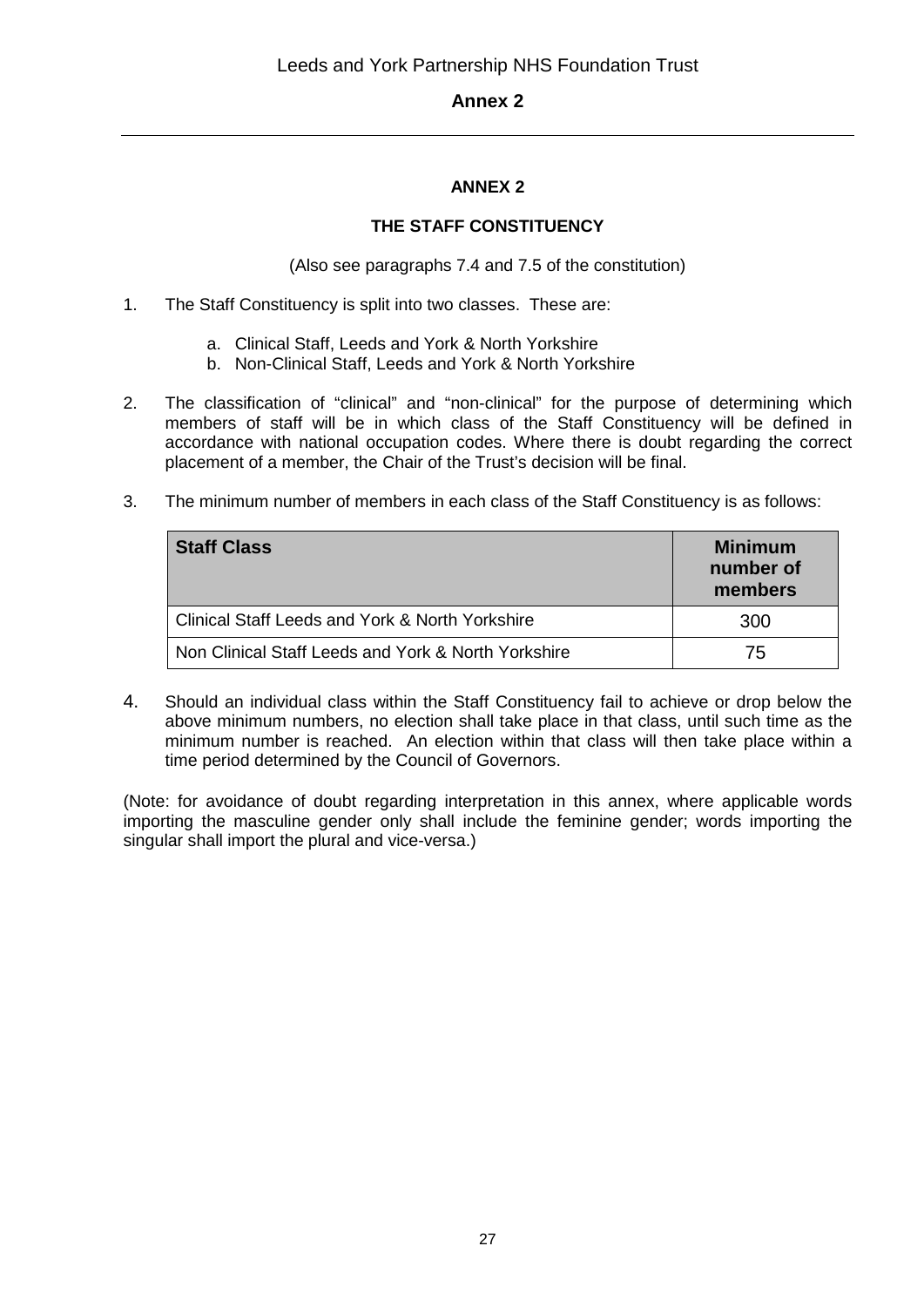## **ANNEX 3**

## **THE SERVICE USER AND CARER CONSTITUENCY**

(Also see paragraphs 8.4 and 8.6 of the constitution)

1. The Service User and Carer Constituency is split into five classes. These are:

| <b>Class</b>                                               | <b>Membership</b>                                                                                                                | <b>Minimum</b><br>number of<br><b>Members</b> |
|------------------------------------------------------------|----------------------------------------------------------------------------------------------------------------------------------|-----------------------------------------------|
| Service User Leeds                                         | Service users residing in the Leeds area of the Public<br>Constituency.                                                          | 18                                            |
| Service User York<br>and North Yorkshire                   | Service users residing in the York and North Yorkshire<br>area of the Public Constituency.                                       | 14                                            |
| Carer Leeds                                                | Carers of service users residing in the Leeds area of the<br>Public Constituency.                                                | 18                                            |
| Carer York and North<br>Yorkshire                          | Carers of service users residing in the York and North<br>Yorkshire area of the Public Constituency                              | 14                                            |
| Service User and<br><b>Carer Rest of United</b><br>Kingdom | Any other service user or carer of a service user who is<br>not a member of the classes above residing in the<br>United Kingdom. |                                               |

- 2. The classification as to which class a member will be in will be based on the postcode in the normal contact address as supplied by that member. Where there is doubt as to the placement of a member, the Chair of the Trust's decision will be final.
- 3. Should an individual class within the Service User and Carer Constituency fail to achieve or drop below the above minimum numbers, no election shall take place in that class, until such time as the minimum number is reached. An election within that class will then take place within a time period determined by the Council of Governors.

(Note: for avoidance of doubt regarding interpretation in this annex, where applicable words importing the masculine gender only shall include the feminine gender; words importing the singular shall import the plural and vice-versa.)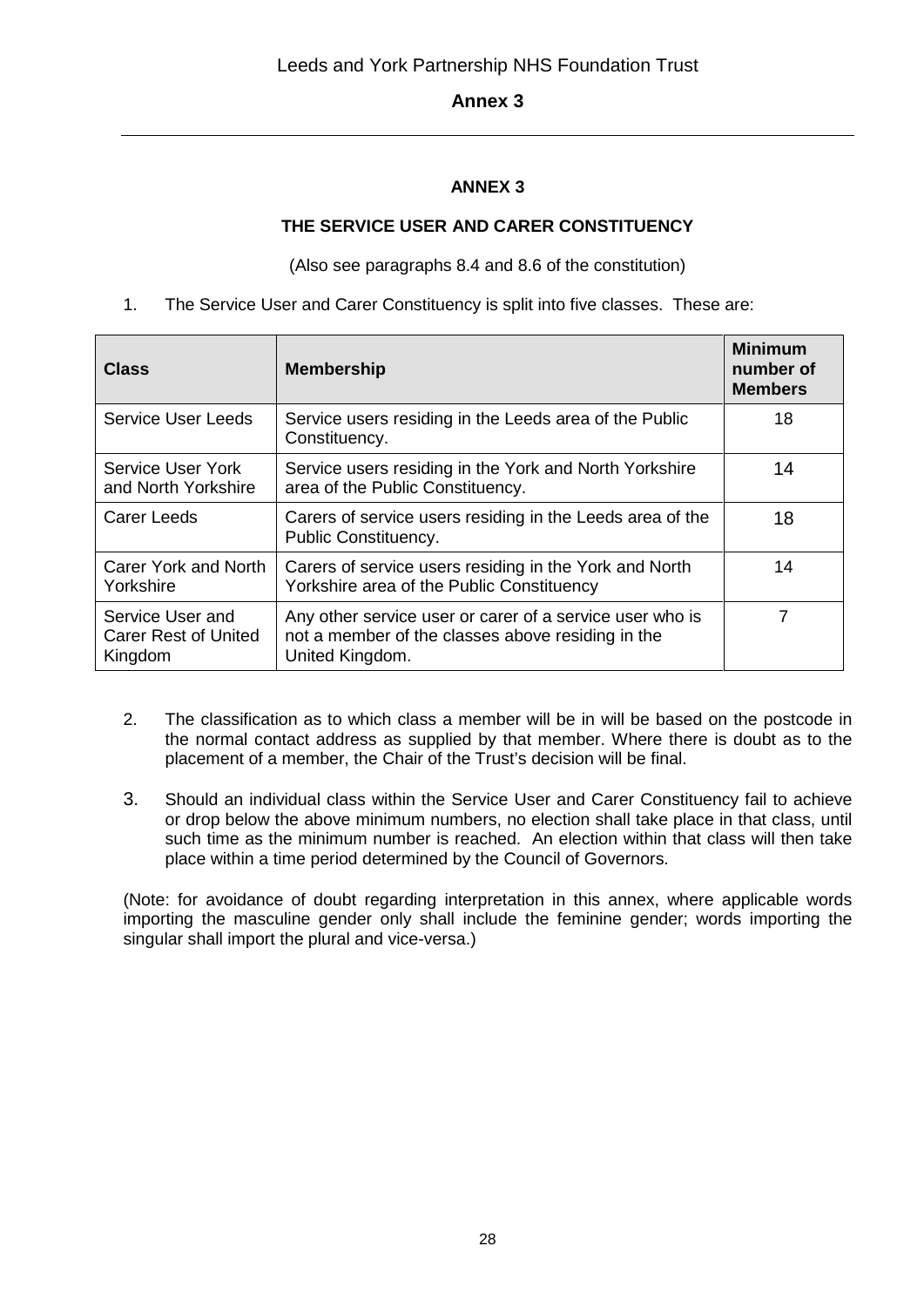## **ANNEX 4**

## **COMPOSITION OF COUNCIL OF GOVERNORS**

(Also see paragraphs 11.2 and 11.3 of the constitution)

1. The composition of the Council of Governors shall be as follows:

#### **Elected Governors**

| <b>Constituency</b>                                 | <b>Area/ Class</b>                              |                | <b>Number of</b><br><b>Governor Seats</b> |
|-----------------------------------------------------|-------------------------------------------------|----------------|-------------------------------------------|
| Public                                              | Leeds                                           |                |                                           |
|                                                     |                                                 |                | 6                                         |
|                                                     | York and North Yorkshire                        |                |                                           |
|                                                     | Rest of England and Wales                       |                |                                           |
| Service User                                        | <b>Service User Leeds</b>                       |                | 4                                         |
| and Carer                                           | Service User York and North Yorkshire           |                |                                           |
|                                                     | Carer Leeds                                     |                | 3                                         |
|                                                     | <b>Carer York and North Yorkshire</b>           |                |                                           |
|                                                     | Service User and Carer Rest of United Kingdom   |                | 1                                         |
| <b>Staff</b>                                        | Clinical Staff Leeds and York & North Yorkshire |                | 4                                         |
| Non-Clinical Staff Leeds and York & North Yorkshire |                                                 | $\overline{2}$ |                                           |
| <b>Appointed Governors</b>                          |                                                 |                |                                           |
| <b>Local Authority Governors</b>                    |                                                 |                |                                           |
| <b>City of York Council</b>                         |                                                 |                |                                           |
| Leeds City Council                                  |                                                 |                |                                           |
|                                                     |                                                 |                |                                           |
| <b>Partner Organisation Governors</b>               |                                                 |                |                                           |
| Volition Leeds (mental health representative)       |                                                 |                |                                           |
| Volition Leeds (learning disability representative) |                                                 |                |                                           |
| <b>York Council for Voluntary Services</b>          |                                                 |                |                                           |
| Director for Children and Families Programme, West  |                                                 |                |                                           |
| Yorkshire and Harrogate ICS                         |                                                 |                |                                           |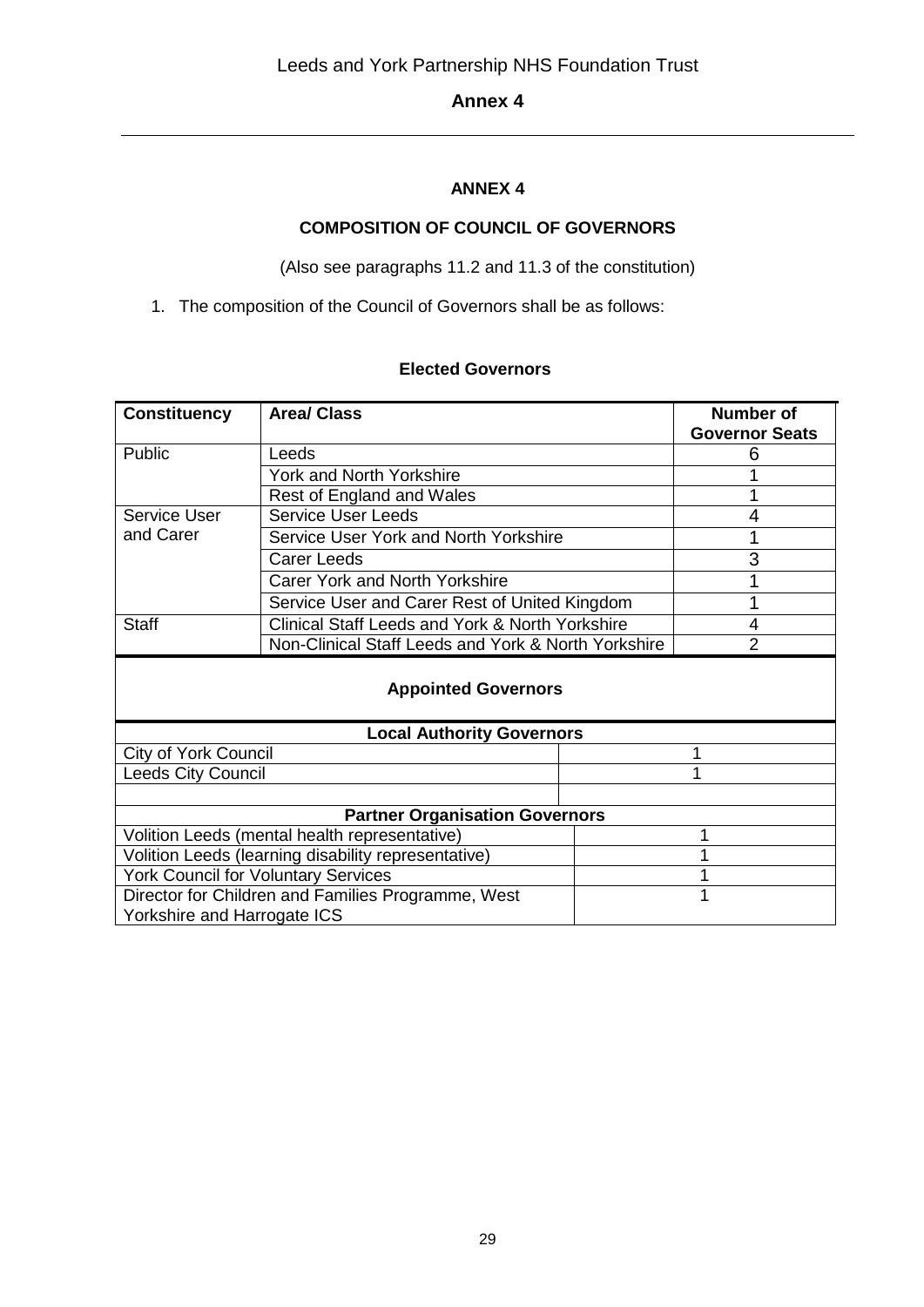# **ANNEX 5**

## **RULES FOR ELECTIONS**

**CONTENTS** 

| <b>Part</b>  | <b>Paragraph</b>         |                                                                                                       | <b>Page</b> |
|--------------|--------------------------|-------------------------------------------------------------------------------------------------------|-------------|
| 1            | Interpretation           |                                                                                                       |             |
|              |                          | Interpretation                                                                                        | 32          |
| $\mathbf{2}$ |                          | <b>Timetable for Election</b>                                                                         |             |
|              | $\overline{2}$           | Timetable                                                                                             | 34          |
|              | 3                        | <b>Computation of Time</b>                                                                            | 34          |
| 3            | <b>Returning Officer</b> |                                                                                                       |             |
|              | 4                        | <b>Returning Officer</b>                                                                              | 35          |
|              | 5                        | <b>Staff</b>                                                                                          | 35          |
|              | 6                        | Expenditure                                                                                           | 35          |
|              | $\overline{7}$           | Duty of Co-operation                                                                                  | 35          |
| 4            |                          | <b>Stages Common to Contested and Uncontested Elections</b>                                           |             |
|              | 8                        | Notice of Election                                                                                    | 36          |
|              | 9                        | Nomination of Candidates                                                                              | 36          |
|              |                          | 10 Candidate's Particulars                                                                            | 36          |
|              | 11                       | Declaration of Interests                                                                              | 37          |
|              | 12 <sup>2</sup>          | <b>Declaration of Eligibility</b>                                                                     | 37          |
|              | 13                       | <b>Signature of Candidate</b>                                                                         | 37          |
|              | 14                       | Decisions as to Validity of Nomination Papers                                                         | 38          |
|              | 15                       | <b>Publication of Statement of Nominated Candidates</b>                                               | 39          |
|              | 16                       | Inspection of Statement of Nominated Candidates and Nomination Papers                                 | 39          |
|              | 17                       | <b>Withdrawal of Candidates</b>                                                                       | 39          |
|              | 18                       | <b>Method of Election</b>                                                                             | 39          |
| 5            |                          | <b>Contested Elections</b>                                                                            |             |
|              |                          | 19 Poll to be Taken by Ballot                                                                         | 41          |
|              | 20                       | The Ballot Paper                                                                                      | 42          |
|              | 21                       | The Declaration of Identity (Public and Service User and Carer<br>Constituency)                       | 42          |
|              | 22                       | <b>List of Eligible Voters</b>                                                                        | 43          |
|              | 23                       | Notice of Poll                                                                                        | 43          |
|              | 24                       | Issue of Voting Information by Returning Officer                                                      | 44          |
|              | 25                       | <b>Ballot Paper Envelope and Covering Envelope</b>                                                    | 45          |
|              | 26                       | E-voting systems                                                                                      | 46          |
|              | 27                       | <b>Eligibility to Vote</b>                                                                            | 48          |
|              | 28                       | Voting by Persons who Require Assistance                                                              | 49          |
|              | 29                       | Spoilt Ballot Papers and Spoilt Text Message Votes                                                    | 49          |
|              | 30                       | Lost Voting Information                                                                               | 50          |
|              | 31                       | Issue of Replacement Voting Information                                                               | 50          |
|              | 32                       | ID Declaration Form for Replacement Ballot Papers (Public and Service<br>User and Carer Constituency) | 51          |
|              | 33                       | Procedure for Remote Voting by Internet                                                               | 51          |
|              | 34                       | Voting Procedure for Remote Voting by Telephone                                                       | 51          |
|              | 35                       | Voting Procedure for Remote Voting by Text Message                                                    | 52          |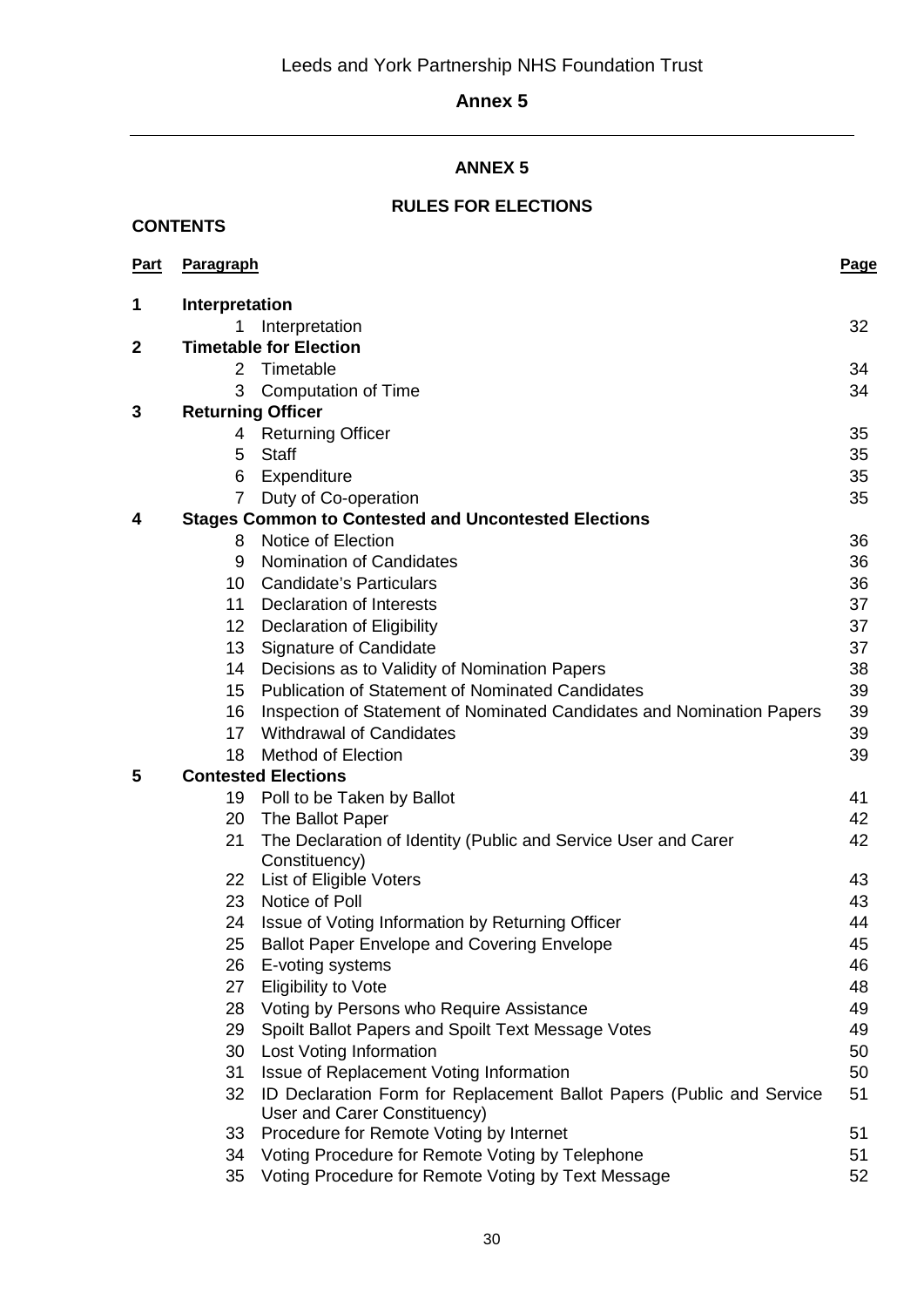|                | 36                   | <b>Receipt of Voting Documents</b>                                                            | 52       |
|----------------|----------------------|-----------------------------------------------------------------------------------------------|----------|
|                | 37<br>38             | Validity of Votes<br>Declaration of Identity but no Ballot Paper (Public and Service User and | 53<br>54 |
|                |                      | Carer Constituency)<br>39 De-duplication of Votes                                             | 54       |
|                | 40                   | Sealing of Packets                                                                            | 55       |
| 6              |                      | <b>Counting the Votes</b>                                                                     |          |
|                | <b>STV 41</b>        | Interpretation of Part 6                                                                      | 56       |
|                | 42                   | Arrangements for Counting of the Votes                                                        | 57       |
|                | 43                   | The Count                                                                                     | 57       |
|                | STV 44               | Rejected Ballot Papers and rejected Text Voting Records                                       | 58       |
|                | <b>FPP 44</b>        | Rejected Ballot Papers and rejected Text Voting Records                                       | 60       |
|                |                      | STV 45 First Stage                                                                            | 62       |
|                | STV 46               | The quota                                                                                     | 62       |
|                |                      | STV 47 Transfer of Votes                                                                      | 62       |
|                |                      | STV 48 Supplementary Provisions on Transfer                                                   | 64       |
|                |                      | STV 49 Exclusion of Candidates                                                                | 65       |
|                |                      | STV 50 Filling of Last Vacancies                                                              | 67       |
|                |                      | STV 51 Order of Election of Candidates                                                        | 67       |
|                |                      | FPP 51 Equality of Votes                                                                      | 68       |
| $\overline{7}$ |                      | <b>Final Proceedings in Contested and Uncontested Elections</b>                               |          |
|                |                      | FPP 52 Declaration of Results for Contested Elections                                         | 69       |
|                |                      | STV 52 Declaration of Results for Contested Elections                                         | 69       |
|                |                      | Declaration of Result for Uncontested Elections                                               | 70       |
| 8              |                      | <b>Disposal of Documents</b>                                                                  |          |
|                |                      | 54 Sealing up of Documents Relating to the Poll                                               | 71       |
|                |                      | 55 Delivery of Documents                                                                      | 72       |
|                |                      | 56 Forwarding of Documents Received After Close of the Poll                                   | 72       |
|                | 57                   | Retention and Public Inspection of Documents                                                  | 72       |
|                | 58                   | Application for Inspection of Certain Documents Relating to an Election                       | 72       |
| 9              |                      | Death of a Candidate During a Contested Election                                              |          |
|                |                      | FPP 59 Countermand or Abandonment of Poll on Death of Candidate                               | 74       |
|                |                      | STV 59 Countermand or Abandonment of Poll on Death of Candidate                               | 75       |
| 10             |                      | <b>Election Expenses and Publicity</b>                                                        |          |
|                | 60                   | <b>Election Expenses</b>                                                                      | 76       |
|                | 61                   | Expenses and Payments by Candidates                                                           | 76       |
|                | 62                   | Election Expenses Incurred by Other Persons                                                   | 76       |
|                | 63                   | Publicity about election by the Corporation                                                   | 76       |
|                | 64                   | Information About Candidates for Inclusion with Voting Information                            | 77       |
|                | 65                   | Meaning of "for the purposes of an election"                                                  | 77       |
| 11             |                      | <b>Questioning Elections and Consequences of Irregularities</b>                               |          |
|                | 66                   | Application to Question an Election                                                           | 79       |
| 12             | <b>Miscellaneous</b> |                                                                                               |          |
|                | 67                   | Secrecy                                                                                       | 80       |
|                | 68                   | Prohibition of Disclosure of Vote                                                             | 80       |
|                | 69                   | Disqualification                                                                              | 80       |
|                | 70                   | Delay in Postal Service Through Industrial Action or Unforeseen Event                         | 81       |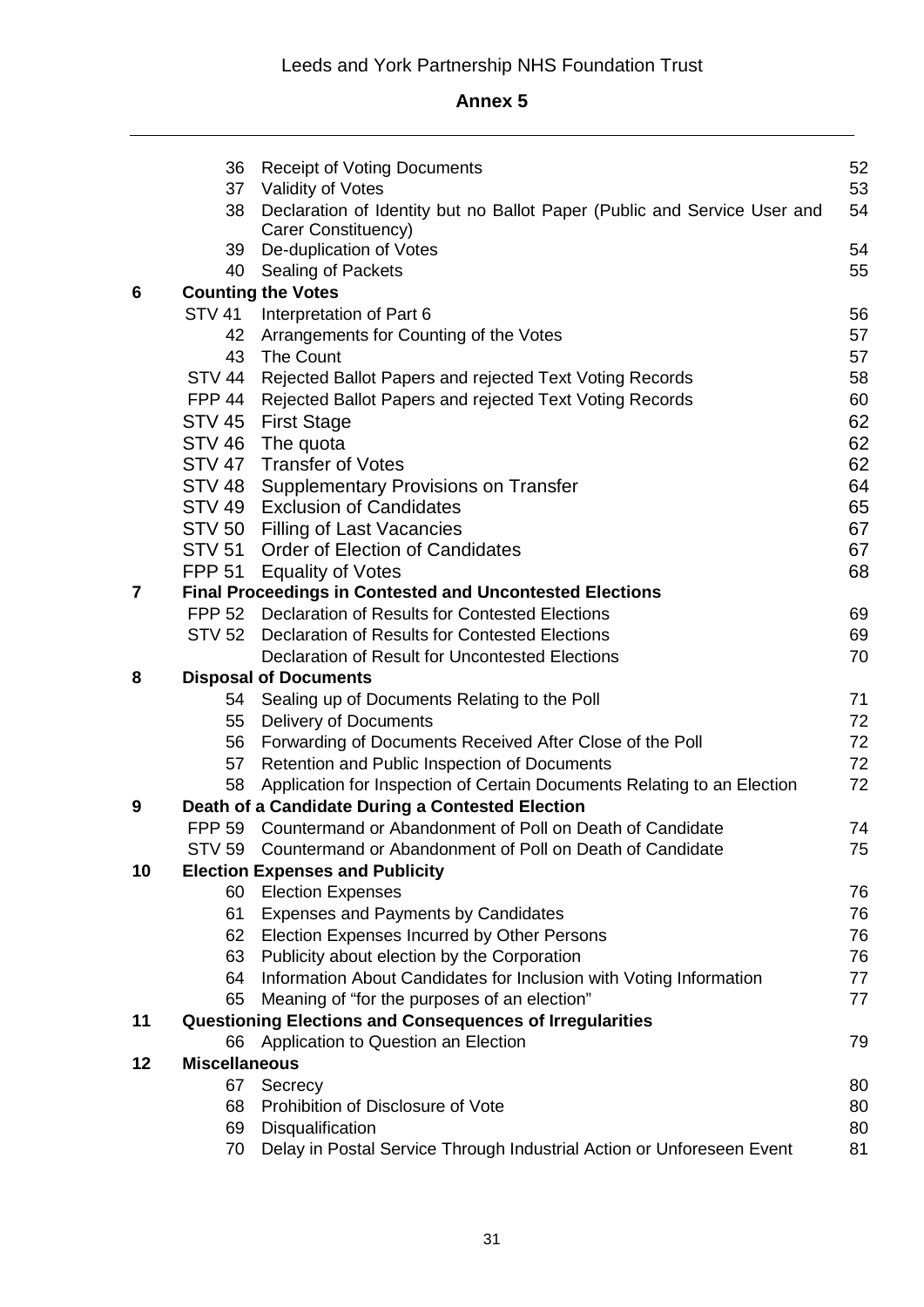#### **1. Interpretation**

1.1 **In these rules, unless the context otherwise requires:** 

"*2006 Act*" means the National Health Service Act 2006;

"*corporation*" means the public benefit corporation subject to this constitution;

"*council of governors*" means the council of governors of the corporation;

"*declaration of identity*" has the meaning set out in rule 21.1;

"*election*" means an election by a constituency, or by a class within a constituency, to fill a vacancy among one or more posts on the council of governors;

"*e-voting*" means voting using either the internet, telephone or text message;

"*e-voting information*" has the meaning set out in rule 24.2;

"*ID declaration form*" has the meaning set out in Rule 21.1; "internet voting record" has the meaning set out in rule 26.4(d);

"*internet voting system*" means such computer hardware and software, data other equipment and services as may be provided by the returning officer for the purpose of enabling voters to cast their votes using the internet;

"*lead governor*" means the governor nominated by the corporation to fulfil the role described in Appendix B to The NHS Foundation Trust Code of Governance (Monitor, December 2013) or any later version of such code.

"*list of eligible voters*" means the list referred to in rule 22.1, containing the information in rule 22.2;

"*method of polling*" means a method of casting a vote in a poll, which may be by post, internet, text message or telephone;

"*Monitor*" means the corporate body known as Monitor as provided by section 61 of the 2012 Act;

"*numerical voting code*" has the meaning set out in rule 64.2(b)

"*polling website*" has the meaning set out in rule 26.1;

"*postal voting information*" has the meaning set out in rule 24.1;

"*telephone short code"* means a short telephone number used for the purposes of submitting a vote by text message;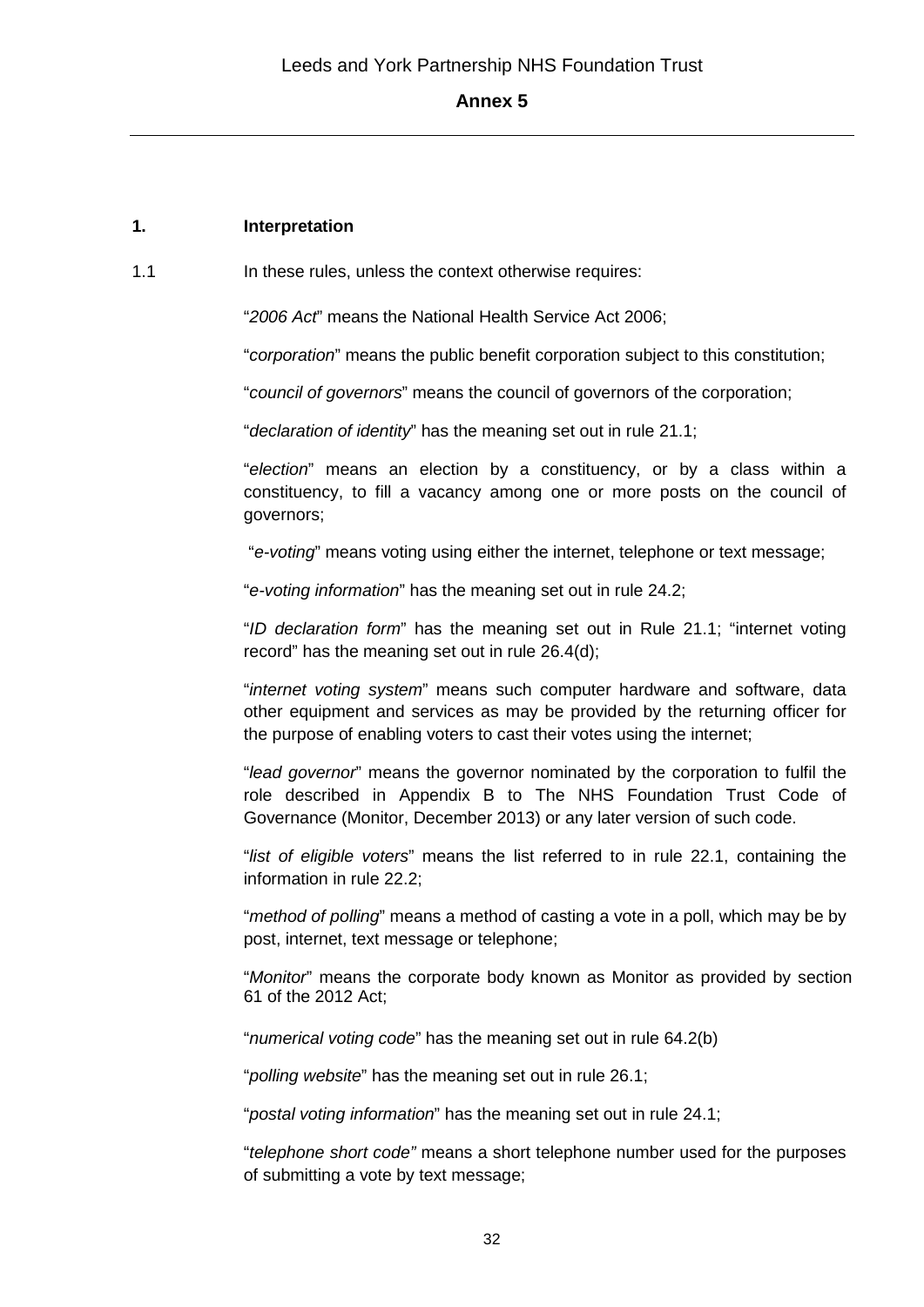"*telephone voting facility*" has the meaning set out in rule 26.2;

"*telephone voting record*" has the meaning set out in rule 26.5 (d);

"*text message voting facility*" has the meaning set out in rule 26.3;

"*text voting record*" has the meaning set out in rule 26.6 (d);

"*the telephone voting system*" means such telephone voting facility as may be provided by the returning officer for the purpose of enabling voters to cast their votes by telephone;

"*the text message voting system*" means such text messaging voting facility as may be provided by the returning officer for the purpose of enabling voters to cast their votes by text message;

"*voter ID number*" means a unique, randomly generated numeric identifier allocated to each voter by the Returning Officer for the purpose of e-voting,

"*voting information*" means postal voting information and/or e-voting information

1.2 Other expressions used in these rules and in Schedule 7 to the NHS Act 2006 have the same meaning in these rules as in that Schedule.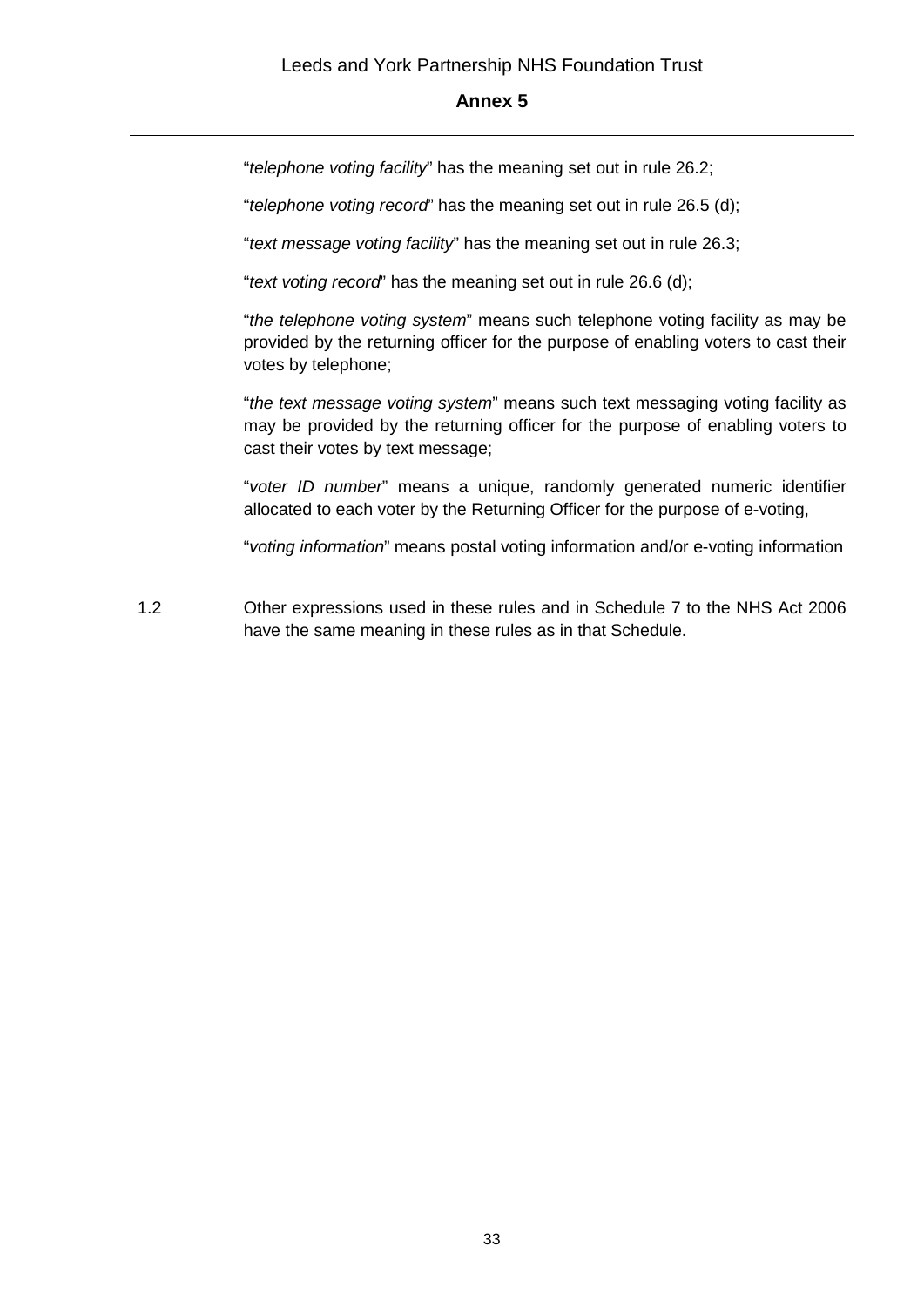## **PART 2: TIMETABLE FOR ELECTIONS**

## **2. Timetable**

2.1 The proceedings at an election shall be conducted in accordance with the following timetable:

| Proceeding                                                                      | Time                                                                              |
|---------------------------------------------------------------------------------|-----------------------------------------------------------------------------------|
| Publication of notice of election                                               | Not later than the fortieth day before the<br>day of the close of the poll.       |
| Final day for delivery of nomination forms to<br>returning officer              | Not later than the twenty eighth day before<br>the day of the close of the poll.  |
| Publication of statement of nominated<br>candidates                             | Not later than the twenty seventh day<br>before the day of the close of the poll. |
| Final day for delivery of notices of withdrawals<br>by candidates from election | Not later than twenty fifth day before the<br>day of the close of the poll.       |
| Notice of the poll                                                              | Not later than the fifteenth day before the<br>day of the close of the poll.      |
| Close of the poll                                                               | By 5.00pm on the final day of the election.                                       |

## **3. Computation of time**

- 3.1 In computing any period of time for the purposes of the timetable:
	- (a) a Saturday or Sunday;
	- (b) Christmas day, Good Friday, or a bank holiday, or
	- (c) a day appointed for public thanksgiving or mourning,

shall be disregarded, and any such day shall not be treated as a day for the purpose of any proceedings up to the completion of the poll, nor shall the returning officer be obliged to proceed with the counting of votes on such a day.

3.2 In this rule, "bank holiday" means a day which is a bank holiday under the Banking and Financial Dealings Act 1971 in England and Wales.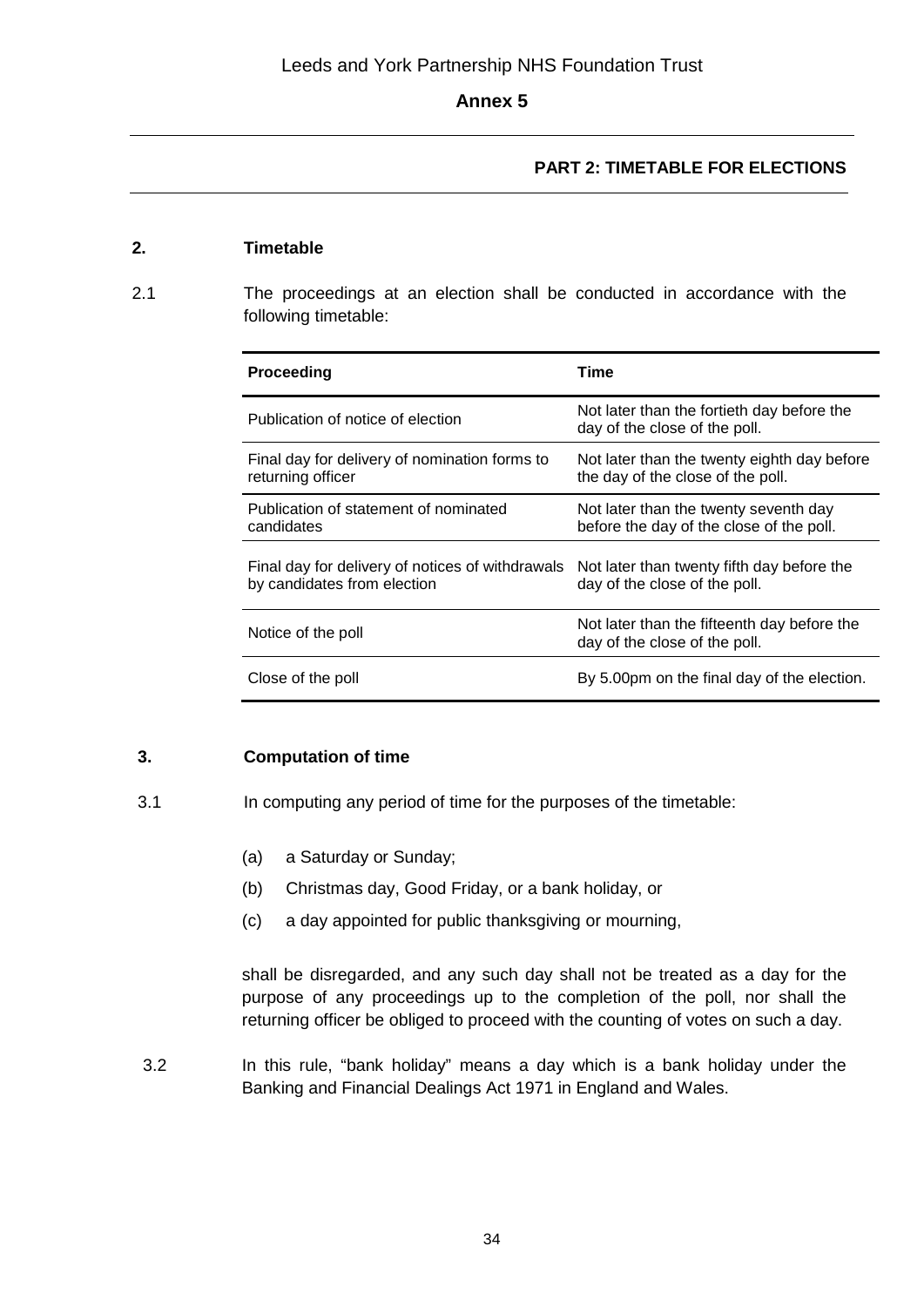## **PART 3: RETURNING OFFICER**

## **4. Returning Officer**

- 4.1 Subject to rule 69, the returning officer for an election is to be appointed by the corporation.
- 4.2 Where two or more elections are to be held concurrently, the same returning officer may be appointed for all those elections.

## **5. Staff**

5.1 Subject to rule 69, the returning officer may appoint and pay such staff, including such technical advisers, as he or she considers necessary for the purposes of the election.

## **6. Expenditure**

- 6.1 The corporation is to pay the returning officer:
	- (a) any expenses incurred by that officer in the exercise of his or her functions under these rules,
	- (b) such remuneration and other expenses as the corporation may determine.

## **7. Duty of co-operation**

7.1 The corporation is to co-operate with the returning officer in the exercise of his or her functions under these rules.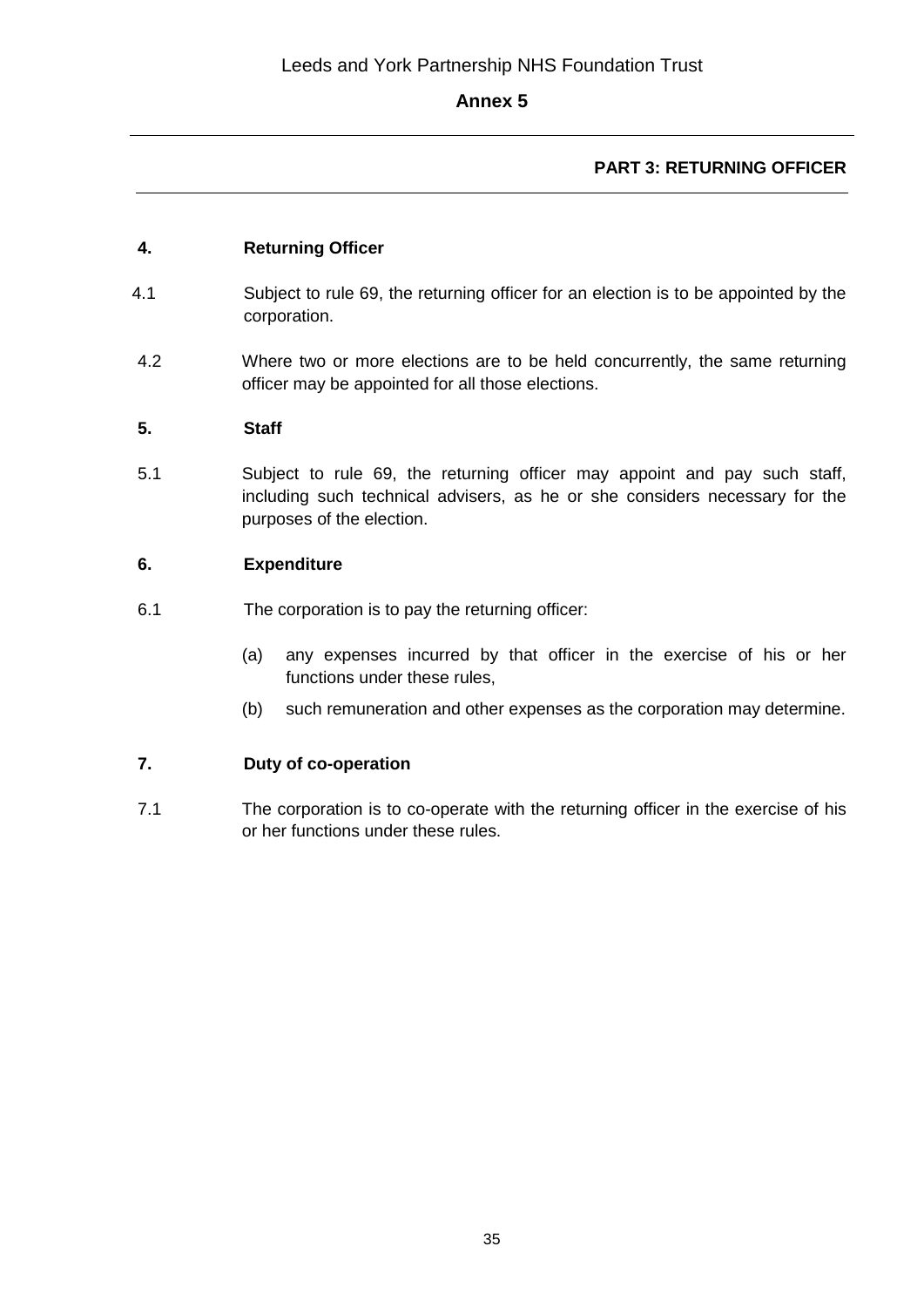## **PART 4: STAGES COMMON TO CONTESTED AND UNCONTESTED ELECTIONS**

#### **8. Notice of election**

- 8.1 The returning officer is to publish a notice of the election stating:
	- (a) the constituency, or class within a constituency, for which the election is being held,
	- (b) the number of members of the council of governors to be elected from that constituency, or class within that constituency,
	- (c) the details of any nomination committee that has been established by the corporation,
	- (d) the address and times at which nomination forms may be obtained;
	- (e) the address for return of nomination forms (including, where the return of nomination forms in an electronic format will be permitted, the e-mail address for such return) and the date and time by which they must be received by the returning officer,
	- (f) the date and time by which any notice of withdrawal must be received by the returning officer
	- (g) the contact details of the returning officer
	- (h) the date and time of the close of the poll in the event of a contest.

#### **9. Nomination of candidates**

- 9.1 Subject to rule 9.2, each candidate must nominate themselves on a single nomination form.
- 9.2 The returning officer:
	- (a) is to supply any member of the corporation with a nomination form, and
	- (b) is to prepare a nomination form for signature at the request of any member of the corporation,

but it is not necessary for a nomination to be on a form supplied by the returning officer and a nomination can, subject to rule 13, be in an electronic format.

#### **10. Candidate's particulars**

- 10.1 The nomination form must state the candidate's:
	- (a) full name,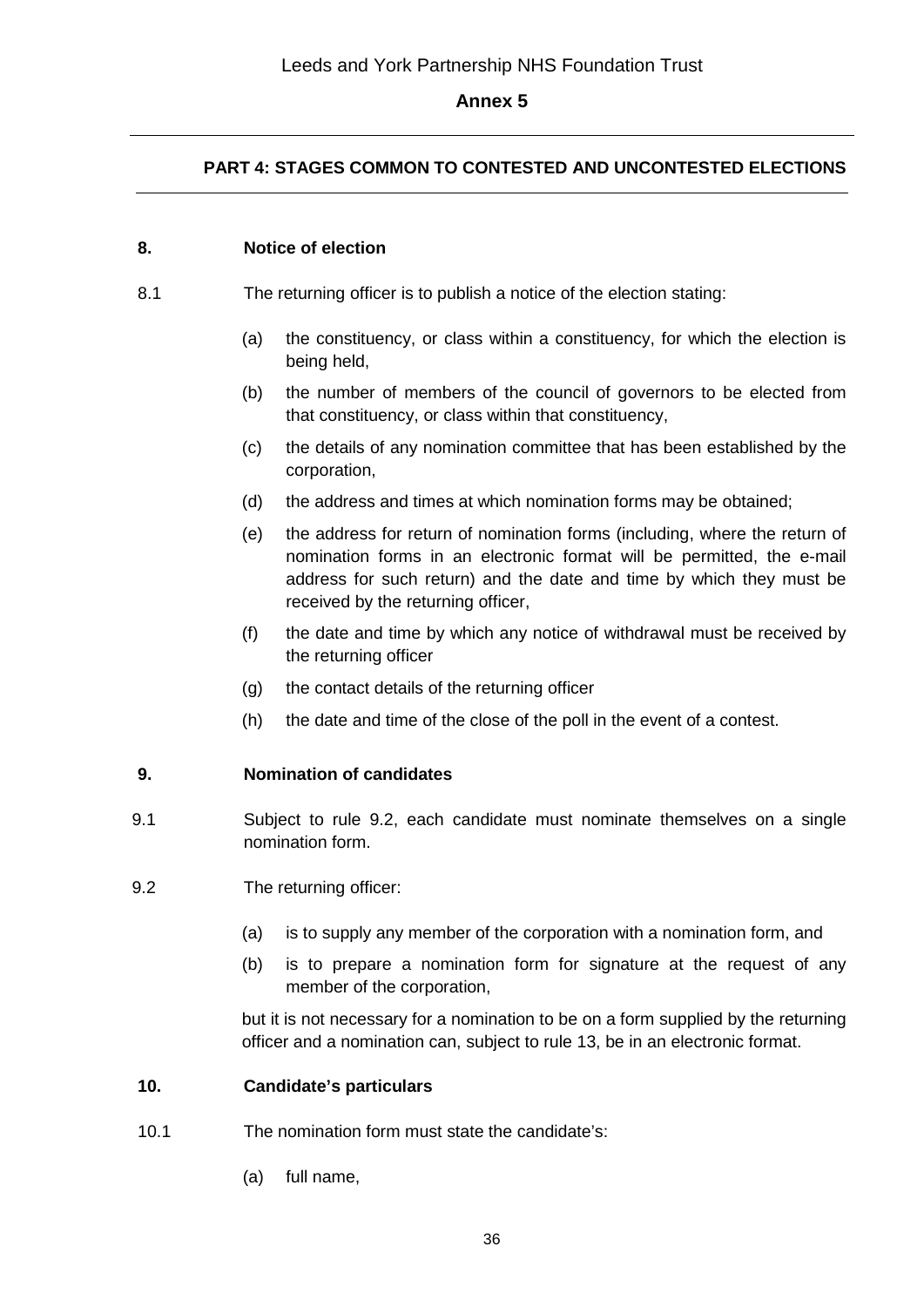- (b) contact address in full (which should be a postal address although an email address may also be provided for the purposes of electronic communication), and
- (c) constituency, or class within a constituency, of which the candidate is a member.

### **11. Declaration of interests**

- 11.1 The nomination form must state:
	- (a) any financial interest that the candidate has in the corporation, and
	- (b) whether the candidate is a member of a political party, and if so, which party,

and if the candidate has no such interests, the paper must include a statement to that effect.

### **12. Declaration of eligibility**

- 12.1 The nomination form must include a declaration made by the candidate:
	- (a) that he or she is not prevented from being a member of the council of governors by paragraph 8 of Schedule 7 of the 2006 Act or by any provision of the constitution; and,
	- (b) for a member of the public or patient constituency, of the particulars of his or her qualification to vote as a member of that constituency, or class within that constituency, for which the election is being held.

# **13. Signature of candidate**

- 13.1 The nomination form must be signed and dated by the candidate, in a manner prescribed by the returning officer, indicating that:
	- (a) they wish to stand as a candidate,
	- (b) their declaration of interests as required under rule 11, is true and correct, and
	- (c) their declaration of eligibility, as required under rule 12, is true and correct.
- 13.2 Where the return of nomination forms in an electronic format is permitted, the returning officer shall specify the particular signature formalities (if any) that will need to be complied with by the candidate.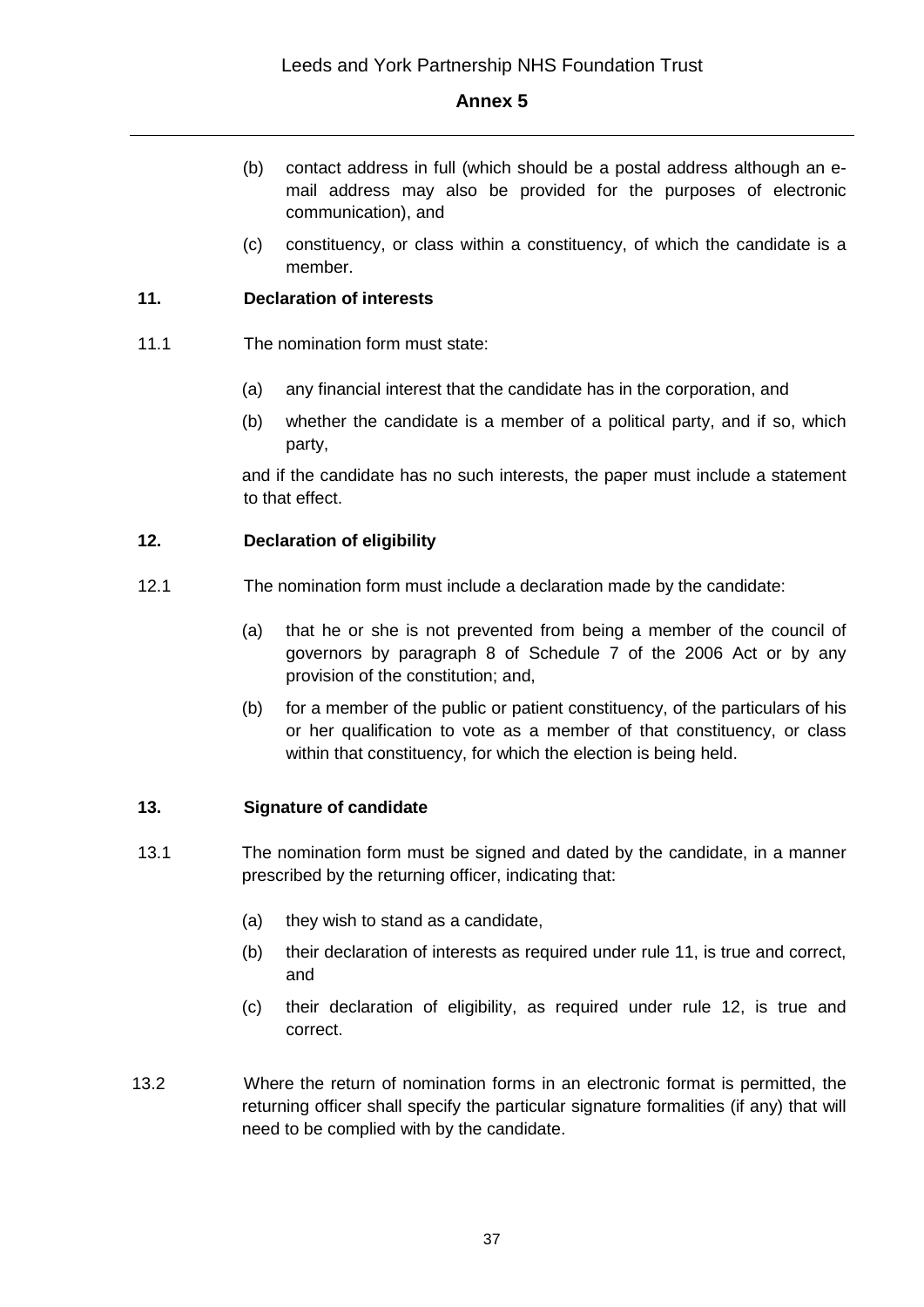### **14. Decisions as to the validity of nomination**

- 14.1 Where a nomination form is received by the returning officer in accordance with these rules, the candidate is deemed to stand for election unless and until the returning officer:
	- (a) decides that the candidate is not eligible to stand,
	- (b) decides that the nomination form is invalid,
	- (c) receives satisfactory proof that the candidate has died, or
	- (d) receives a written request by the candidate of their withdrawal from candidacy.
- 14.2 The returning officer is entitled to decide that a nomination form is invalid only on one of the following grounds:
	- (a) that the paper is not received on or before the final time and date for return of nomination forms, as specified in the notice of the election,
	- (b) that the paper does not contain the candidate's particulars, as required by rule 10;
	- (c) that the paper does not contain a declaration of the interests of the candidate, as required by rule 11,
	- (d) that the paper does not include a declaration of eligibility as required by rule 12, or
	- (e) that the paper is not signed and dated by the candidate, if required by rule 13.
- 14.3 The returning officer is to examine each nomination form as soon as is practicable after he or she has received it, and decide whether the candidate has been validly nominated.
- 14.4 Where the returning officer decides that a nomination is invalid, the returning officer must endorse this on the nomination form, stating the reasons for their decision.
- 14.5 The returning officer is to send notice of the decision as to whether a nomination is valid or invalid to the candidate at the contact address given in the candidate's nomination form. If an e-mail address has been given in the candidate's nomination form (in addition to the candidate's postal address), the returning officer may send notice of the decision to that address.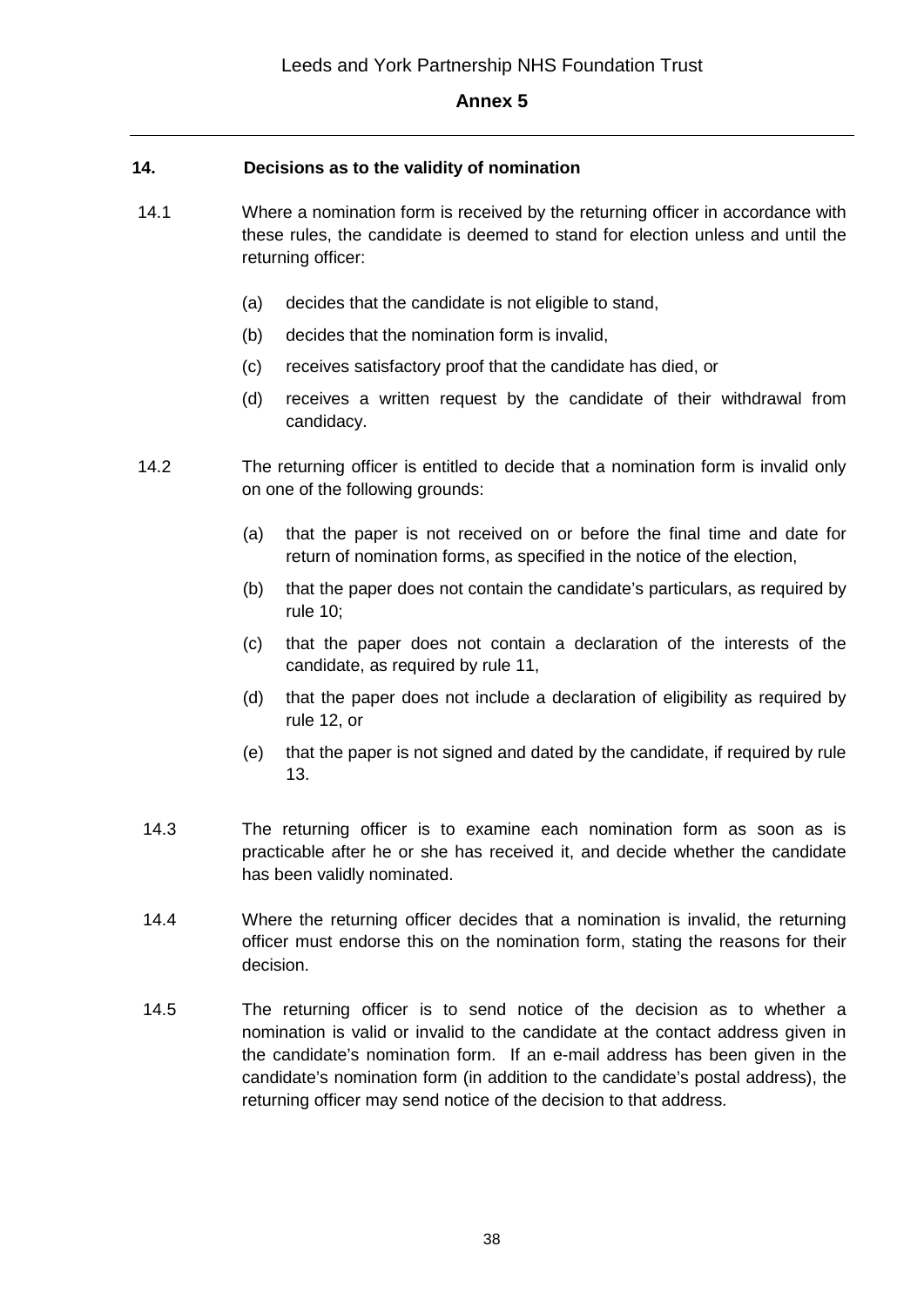### **15. Publication of statement of candidates**

- 15.1 The returning officer is to prepare and publish a statement showing the candidates who are standing for election.
- 15.2 The statement must show:
	- (a) the name, contact address (which shall be the candidate's postal address), and constituency or class within a constituency of each candidate standing, and
	- (b) the declared interests of each candidate standing,

as given in their nomination form.

- 15.3 The statement must list the candidates standing for election in alphabetical order by surname.
- 15.4 The returning officer must send a copy of the statement of candidates and copies of the nomination forms to the corporation as soon as is practicable after publishing the statement.

#### **16. Inspection of statement of nominated candidates and nomination forms**

- 16.1 The corporation is to make the statement of the candidates and the nomination forms supplied by the returning officer under rule 15.4 available for inspection by members of the corporation free of charge at all reasonable times.
- 16.2 If a member of the corporation requests a copy or extract of the statement of candidates or their nomination forms, the corporation is to provide that member with the copy or extract free of charge.

### **17. Withdrawal of candidates**

17.1 A candidate may withdraw from election on or before the date and time for withdrawal by candidates, by providing to the returning officer a written notice of withdrawal which is signed by the candidate and attested by a witness.

#### **18. Method of election**

- 18.1 If the number of candidates remaining validly nominated for an election after any withdrawals under these rules is greater than the number of members to be elected to the council of governors, a poll is to be taken in accordance with Parts 5 and 6 of these rules.
- 18.2 If the number of candidates remaining validly nominated for an election after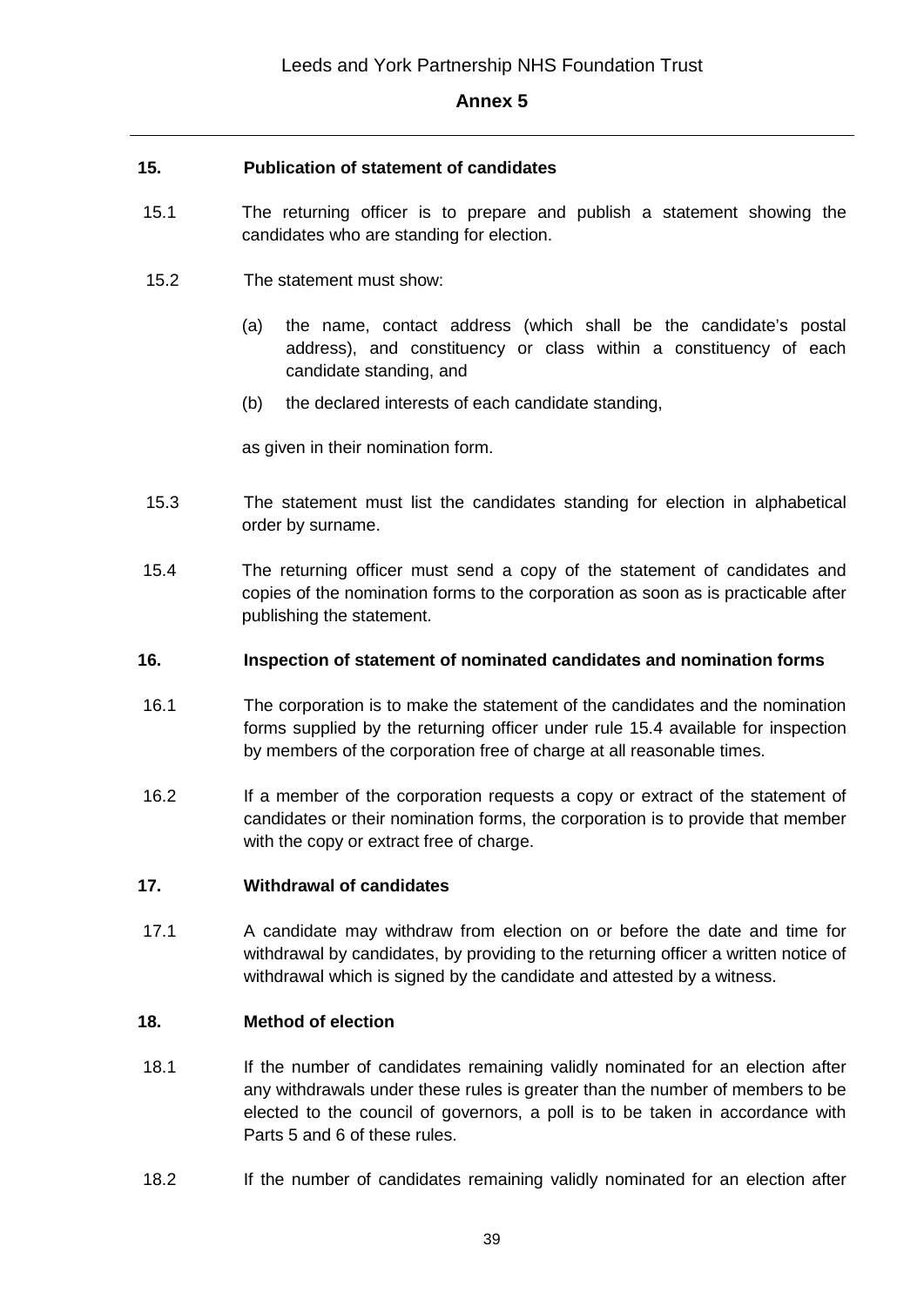any withdrawals under these rules is equal to the number of members to be elected to the council of governors, those candidates are to be declared elected in accordance with Part 7 of these rules.

- 18.3 If the number of candidates remaining validly nominated for an election after any withdrawals under these rules is less than the number of members to be elected to be council of governors, then:
	- (a) the candidates who remain validly nominated are to be declared elected in accordance with Part 7 of these rules, and
	- (b) the returning officer is to order a new election to fill any vacancy which remains unfilled, on a day appointed by him or her in consultation with the corporation.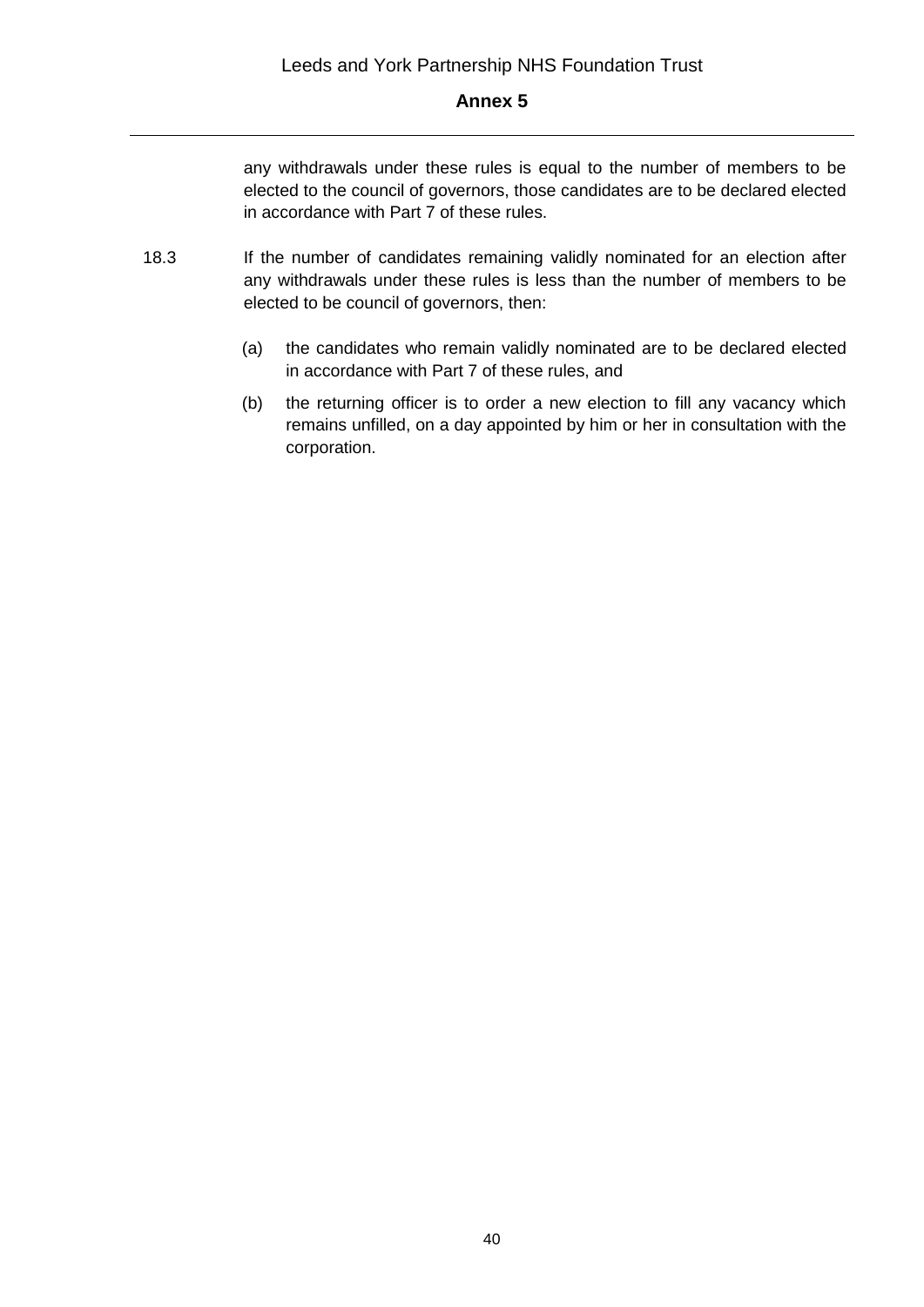# **PART 5: CONTESTED ELECTIONS**

### **19. Poll to be taken by ballot**

- 19.1 The votes at the poll must be given by secret ballot.
- 19.2 The votes are to be counted and the result of the poll determined in accordance with Part 6 of these rules.
- 19.3 The corporation may decide that voters within a constituency or class within a constituency, may, subject to rule 19.4, cast their votes at the poll using such different methods of polling in any combination as the corporation may determine.
- 19.4 The corporation may decide that voters within a constituency or class within a constituency for whom an e-mail address is included in the list of eligible voters may only cast their votes at the poll using an e-voting method of polling.
- 19.5 Before the corporation decides, in accordance with rule 19.3 that one or more e-voting methods of polling will be made available for the purposes of the poll, the corporation must satisfy itself that:
	- (a) if internet voting is to be a method of polling, the internet voting system to be used for the purpose of the election is:
		- (i) configured in accordance with these rules; and
		- (ii) will create an accurate internet voting record in respect of any voter who casts his or her vote using the internet voting system;
	- (b) if telephone voting to be a method of polling, the telephone voting system to be used for the purpose of the election is:
		- (i) configured in accordance with these rules; and
		- (ii) will create an accurate telephone voting record in respect of any voter who casts his or her vote using the telephone voting system;
	- (c) if text message voting is to be a method of polling, the text message voting system to be used for the purpose of the election is:
		- (i) configured in accordance with these rules; and
		- (ii) will create an accurate text voting record in respect of any voter who casts his or her vote using the text message voting system.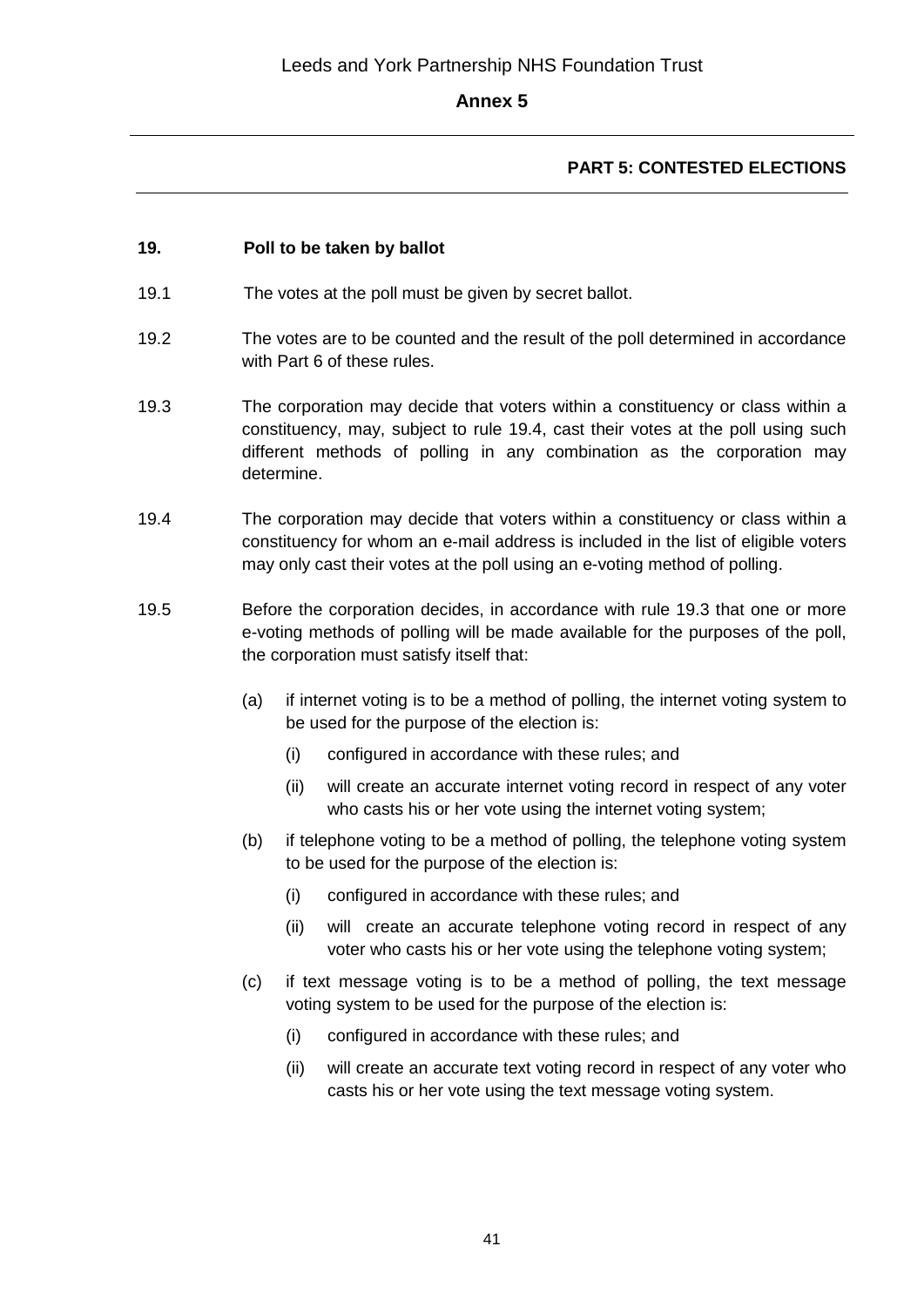### **20. The ballot paper**

- 20.1 The ballot of each voter (other than a voter who casts his or her ballot by an evoting method of polling) is to consist of a ballot paper with the persons remaining validly nominated for an election after any withdrawals under these rules, and no others, inserted in the paper.
- 20.2 Every ballot paper must specify:
	- (a) the name of the corporation,
	- (b) the constituency, or class within a constituency, for which the election is being held,
	- (c) the number of members of the council of governors to be elected from that constituency, or class within that constituency,
	- (d) the names and other particulars of the candidates standing for election, with the details and order being the same as in the statement of nominated candidates,
	- (e) instructions on how to vote by all available methods of polling, including the relevant voter's voter ID number if one or more e-voting methods of polling are available,
	- (f) if the ballot paper is to be returned by post, the address for its return and the date and time of the close of the poll, and
	- (g) the contact details of the returning officer.
- 20.3 Each ballot paper must have a unique identifier.
- 20.4 Each ballot paper must have features incorporated into it to prevent it from being reproduced.

### **21. The declaration of identity (public and patient constituencies)**

- 21.1 The corporation shall require each voter who participates in an election for a public or patient constituency to make a declaration confirming:
	- (a) that the voter is the person:
		- (i) to whom the ballot paper was addressed, and/or
		- (ii) to whom the voter ID number contained within the e-voting information was allocated,
	- (b) that he or she has not marked or returned any other voting information in the election, and
	- (c) the particulars of his or her qualification to vote as a member of the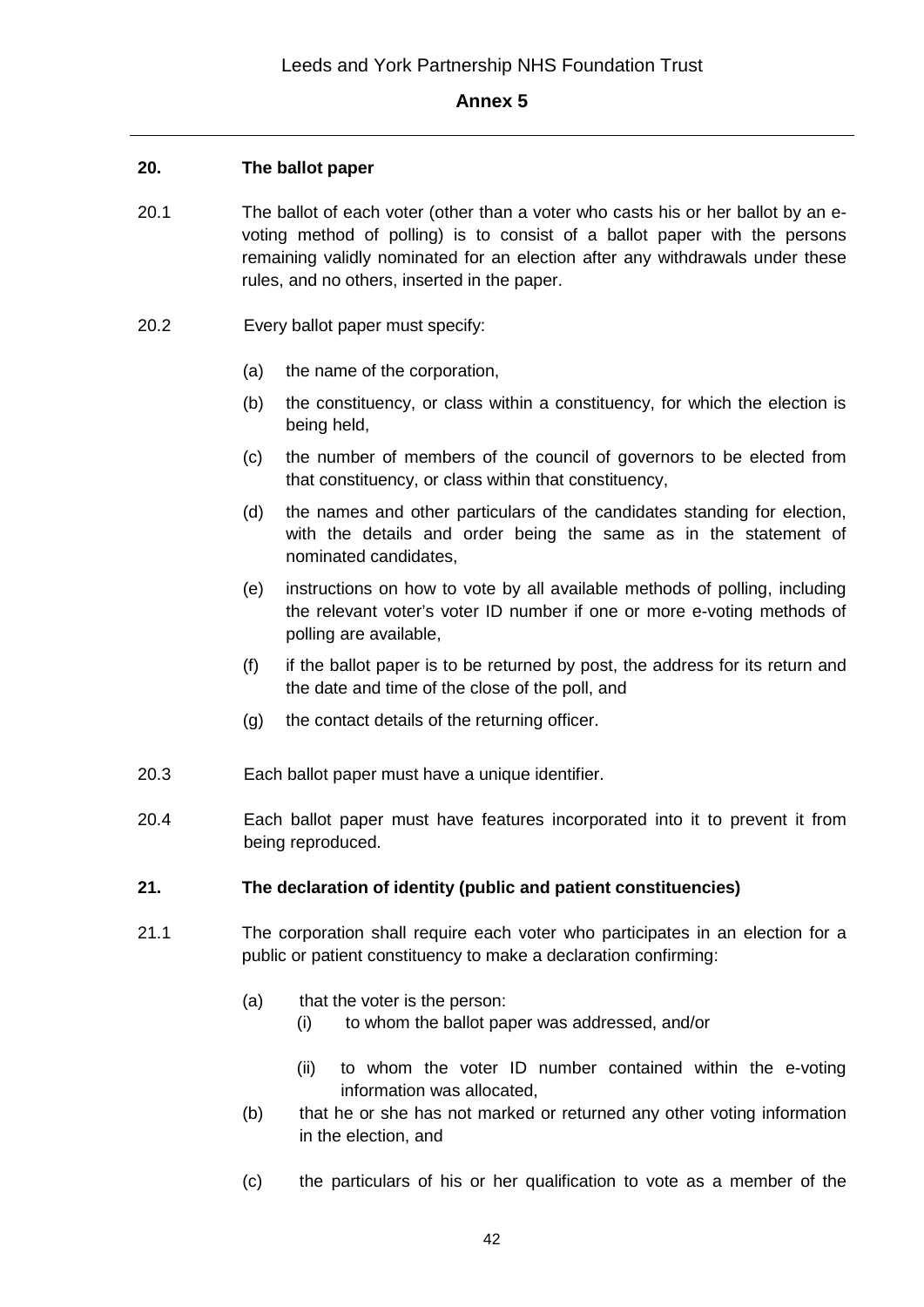constituency or class within the constituency for which the election is being held,

# ("declaration of identity")

and the corporation shall make such arrangements as it considers appropriate to facilitate the making and the return of a declaration of identity by each voter, whether by the completion of a paper form ("ID declaration form") or the use of an electronic method.

- 21.2 The voter must be required to return his or her declaration of identity with his or her ballot.
- 21.3 The voting information shall caution the voter that if the declaration of identity is not duly returned or is returned without having been made correctly, any vote cast by the voter may be declared invalid.

*Action to be taken before the poll*

### **22. List of eligible voters**

- 22.1 The corporation is to provide the returning officer with a list of the members of the constituency or class within a constituency for which the election is being held who are eligible to vote by virtue of rule 27 as soon as is reasonably practicable after the final date for the delivery of notices of withdrawals by candidates from an election.
- 22.2 The list is to include, for each member:
	- (a) a postal address; and,
	- (b) the member's e-mail address, if this has been provided

to which his or her voting information may, subject to rule 22.3, be sent.

22.3 The corporation may decide that the e-voting information is to be sent only by email to those members in the list of eligible voters for whom an e-mail address is included in that list.

# **23. Notice of poll**

- 23.1 The returning officer is to publish a notice of the poll stating:
	- (a) the name of the corporation,
	- (b) the constituency, or class within a constituency, for which the election is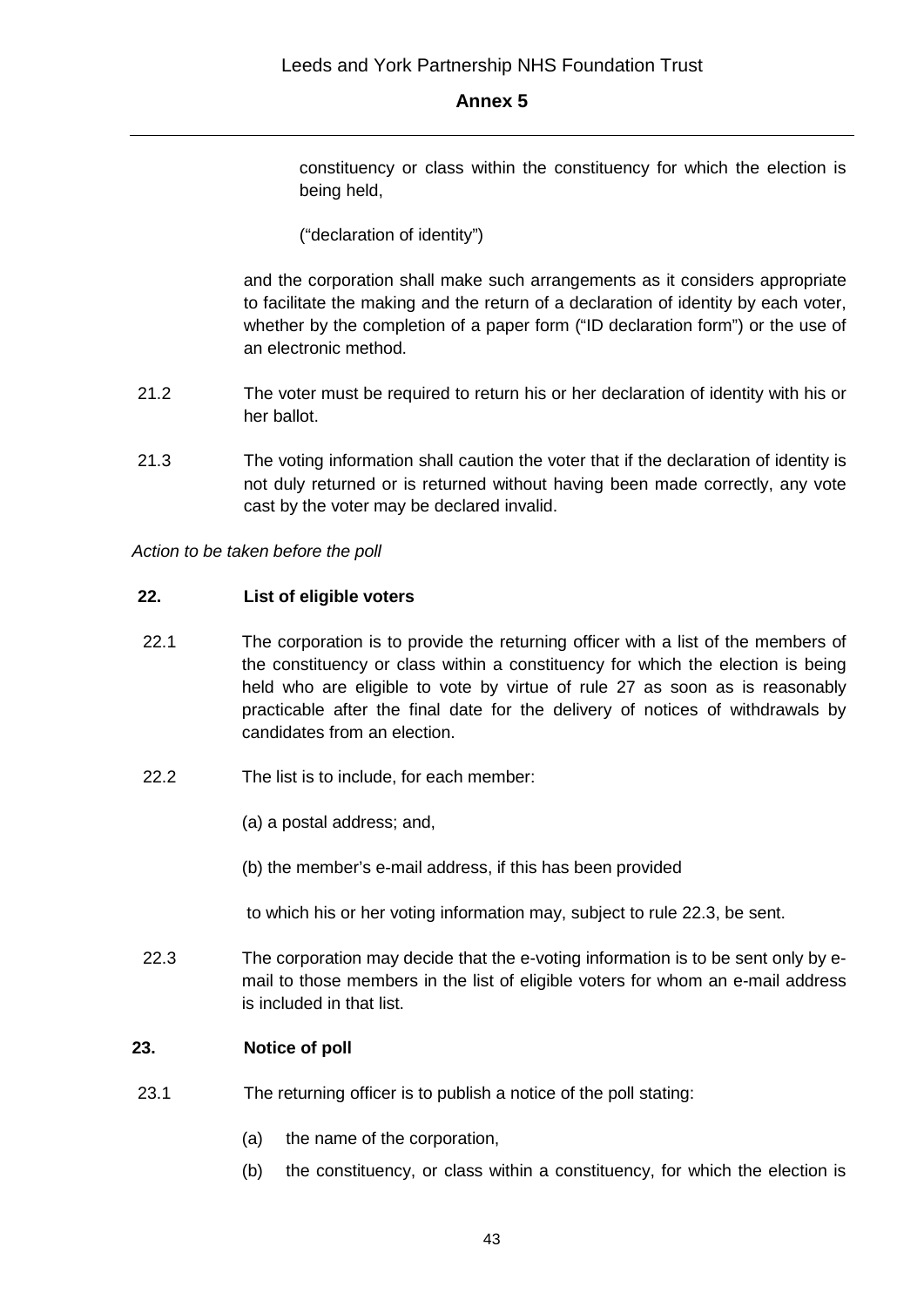being held,

- (c) the number of members of the council of governors to be elected from that constituency, or class with that constituency,
- (d) the names, contact addresses, and other particulars of the candidates standing for election, with the details and order being the same as in the statement of nominated candidates,
- (e) that the ballot papers for the election are to be issued and returned, if appropriate, by post,
- (f) the methods of polling by which votes may be cast at the election by voters in a constituency or class within a constituency, as determined by the corporation in accordance with rule 19.3,
- (g) the address for return of the ballot papers,
- (h) the uniform resource locator (url) where, if internet voting is a method of polling, the polling website is located;
- (i) the telephone number where, if telephone voting is a method of polling, the telephone voting facility is located,
- (j) the telephone number or telephone short code where, if text message voting is a method of polling, the text message voting facility is located,
- (k) the date and time of the close of the poll,
- (l) the address and final dates for applications for replacement voting information, and
- (m) the contact details of the returning officer.

### **24. Issue of voting information by returning officer**

- 24.1 Subject to rule 24.3, as soon as is reasonably practicable on or after the publication of the notice of the poll, the returning officer is to send the following information by post to each member of the corporation named in the list of eligible voters:
	- (a) a ballot paper and ballot paper envelope,
	- (b) the ID declaration form (if required),
	- (c) information about each candidate standing for election, pursuant to rule 61 of these rules, and
	- (d) a covering envelope;

("postal voting information").

24.2 Subject to rules 24.3 and 24.4, as soon as is reasonably practicable on or after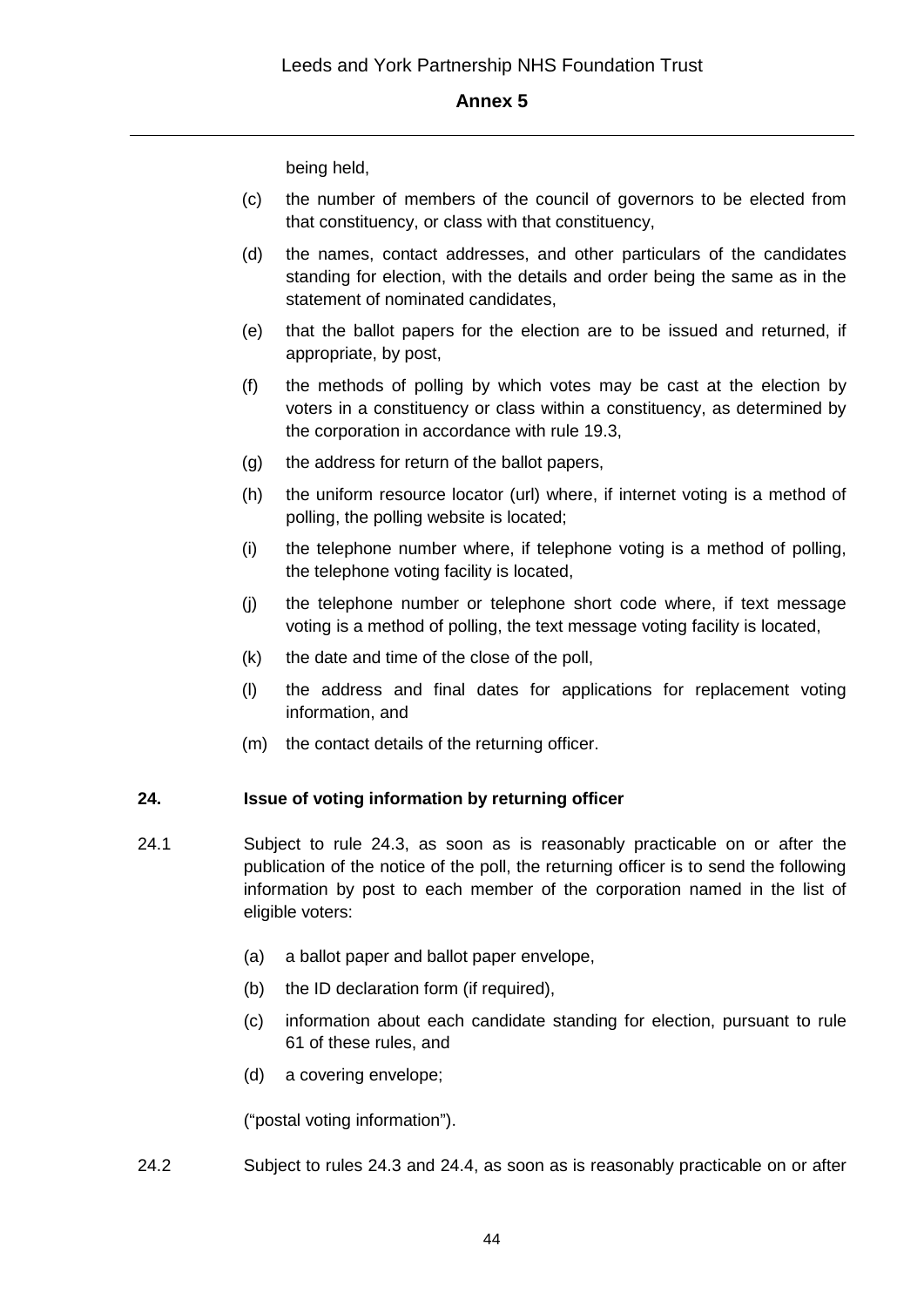the publication of the notice of the poll, the returning officer is to send the following information by e-mail and/ or by post to each member of the corporation named in the list of eligible voters whom the corporation determines in accordance with rule 19.3 and/ or rule 19.4 may cast his or her vote by an evoting method of polling:

- (a) instructions on how to vote and how to make a declaration of identity (if required),
- (b) the voter's voter ID number,
- (c) information about each candidate standing for election, pursuant to rule 64 of these rules, or details of where this information is readily available on the internet or available in such other formats as the Returning Officer thinks appropriate, (d) contact details of the returning officer,

("e-voting information").

- 24.3 The corporation may determine that any member of the corporation shall:
	- (a) only be sent postal voting information; or
	- (b) only be sent e-voting information; or
	- (c) be sent both postal voting information and e-voting information;

for the purposes of the poll.

- 24.4 If the corporation determines, in accordance with rule 22.3, that the e-voting information is to be sent only by e-mail to those members in the list of eligible voters for whom an e-mail address is included in that list, then the returning officer shall only send that information by e-mail.
- 24.5 The voting information is to be sent to the postal address and/ or e-mail address for each member, as specified in the list of eligible voters.

### **25. Ballot paper envelope and covering envelope**

- 25.1 The ballot paper envelope must have clear instructions to the voter printed on it, instructing the voter to seal the ballot paper inside the envelope once the ballot paper has been marked.
- 25.2 The covering envelope is to have:
	- (a) the address for return of the ballot paper printed on it, and
	- (b) pre-paid postage for return to that address.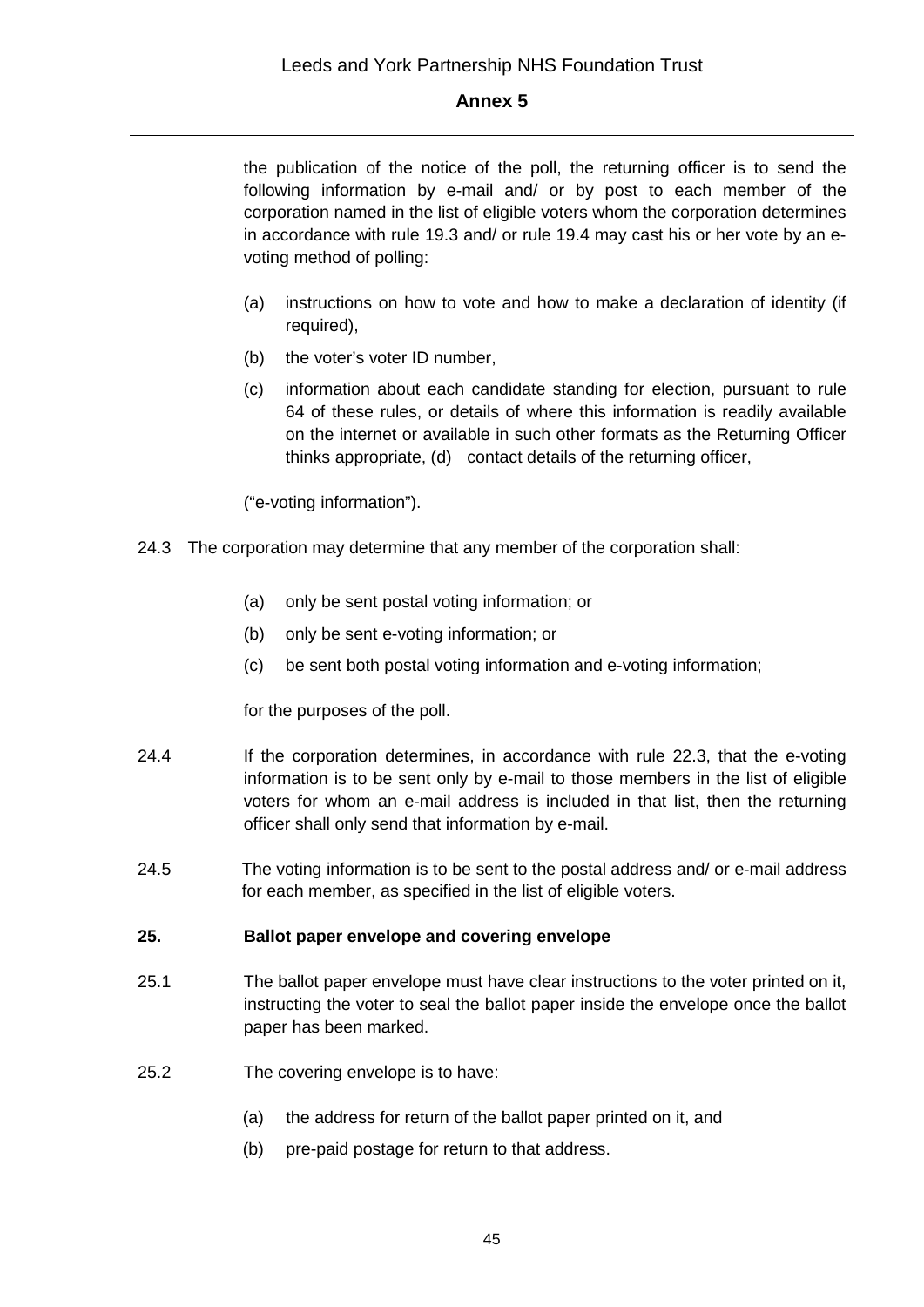25.3 There should be clear instructions, either printed on the covering envelope or elsewhere, instructing the voter to seal the following documents inside the covering envelope and return it to the returning officer –

(a) the completed ID declaration form if required, and

(b) the ballot paper envelope, with the ballot paper sealed inside it.

#### **26. E-voting systems**

- 26.1 If internet voting is a method of polling for the relevant election then the returning officer must provide a website for the purpose of voting over the internet (in these rules referred to as "the polling website").
- 26.2 If telephone voting is a method of polling for the relevant election then the returning officer must provide an automated telephone system for the purpose of voting by the use of a touch-tone telephone (in these rules referred to as "the telephone voting facility").
- 26.3 If text message voting is a method of polling for the relevant election then the returning officer must provide an automated text messaging system for the purpose of voting by text message (in these rules referred to as "the text message voting facility").
- 26.4 The returning officer shall ensure that the polling website and internet voting system provided will:
	- (a) require a voter to:
		- (i) enter his or her voter ID number; and
		- (ii) where the election is for a public or patient constituency, make a declaration of identity;

in order to be able to cast his or her vote;

- (b) specify:
	- (i) the name of the corporation,
	- (ii) the constituency, or class within a constituency, for which the election is being held,
	- (iii) the number of members of the council of governors to be elected from that constituency, or class within that constituency,
	- (iv) the names and other particulars of the candidates standing for election, with the details and order being the same as in the statement of nominated candidates,
	- (v) instructions on how to vote and how to make a declaration of identity,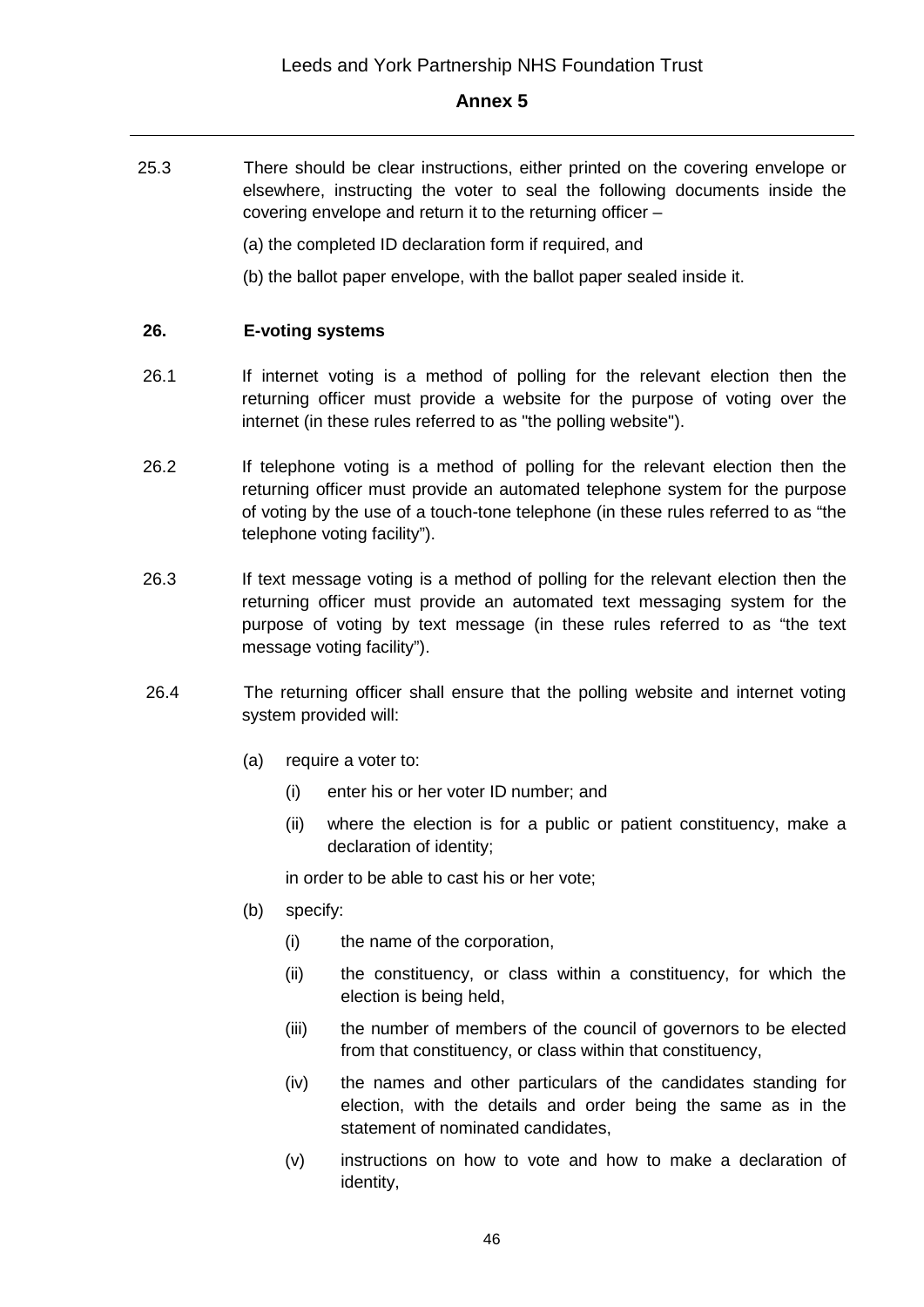- (vi) the date and time of the close of the poll, and
- (vii) the contact details of the returning officer;
- (c) prevent a voter from voting for more candidates than he or she is entitled to at the election;
- (d) create a record ("internet voting record") that is stored in the internet voting system in respect of each vote cast by a voter using the internet that comprises of-
	- (i) the voter's voter ID number;
	- (ii) the voter's declaration of identity (where required);
	- (iii) the candidate or candidates for whom the voter has voted; and
	- (iv) the date and time of the voter's vote,
- (e) if the voter's vote has been duly cast and recorded, provide the voter with confirmation of this; and
- (f) prevent any voter from voting after the close of poll.
- 26.5 The returning officer shall ensure that the telephone voting facility and telephone voting system provided will:
	- (a) require a voter to
		- (i) enter his or her voter ID number in order to be able to cast his or her vote; and
		- (ii) where the election is for a public or patient constituency, make a declaration of identity;
	- (b) specify:
		- (i) the name of the corporation,
		- (ii) the constituency, or class within a constituency, for which the election is being held,
		- (iii) the number of members of the council of governors to be elected from that constituency, or class within that constituency,
		- (iv) instructions on how to vote and how to make a declaration of identity,
		- (v) the date and time of the close of the poll, and
		- (vi) the contact details of the returning officer;
	- (c) prevent a voter from voting for more candidates than he or she is entitled to at the election;
	- (d) create a record ("telephone voting record") that is stored in the telephone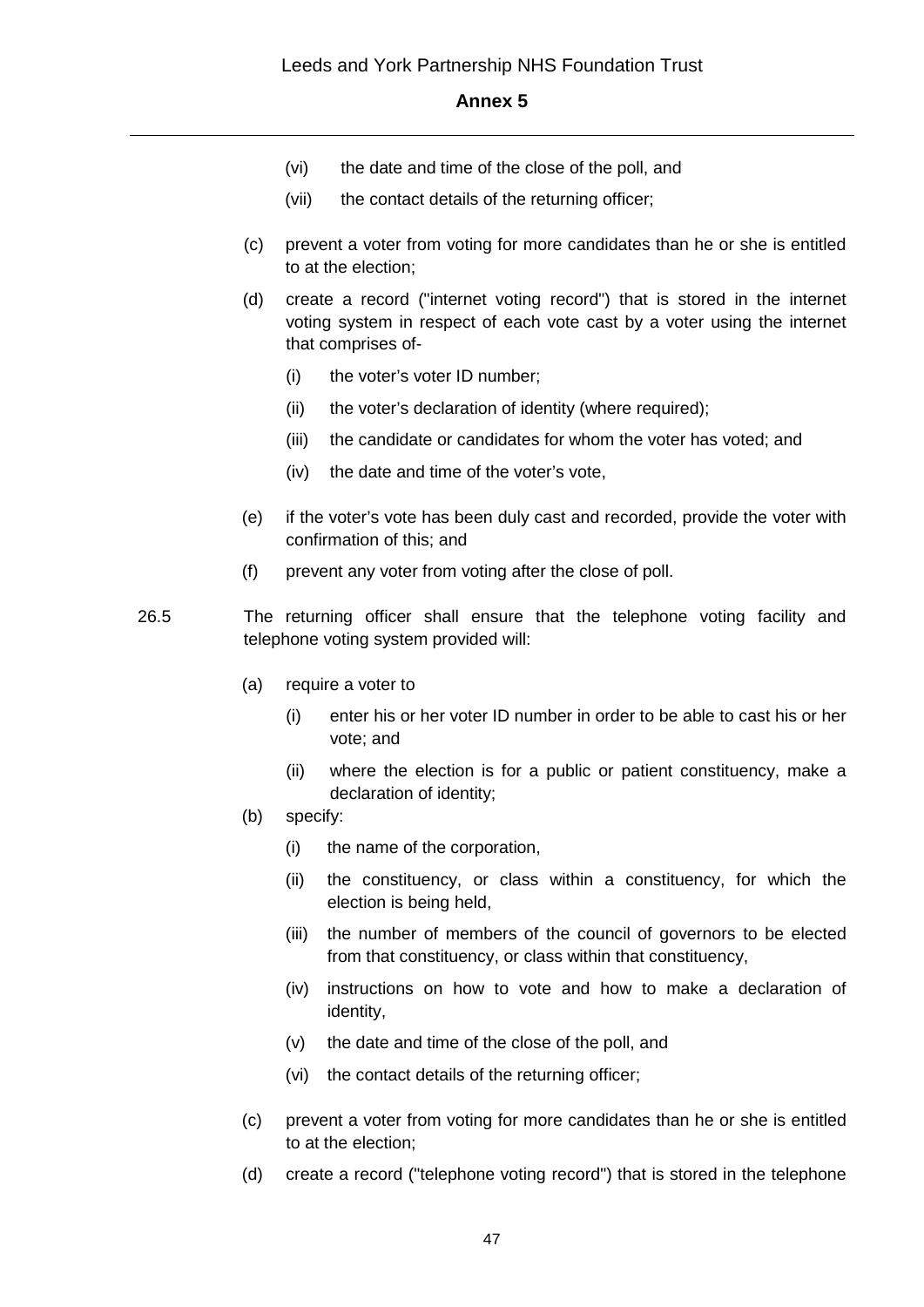voting system in respect of each vote cast by a voter using the telephone that comprises of:

- (i) the voter's voter ID number;
- (ii) the voter's declaration of identity (where required);
- (iii) the candidate or candidates for whom the voter has voted; and
- (iv) the date and time of the voter's vote
- (e) if the voter's vote has been duly cast and recorded, provide the voter with confirmation of this;
- (f) prevent any voter from voting after the close of poll.
- 26.6 The returning officer shall ensure that the text message voting facility and text messaging voting system provided will:
	- (a) require a voter to:
		- (i) provide his or her voter ID number; and
		- (ii) where the election is for a public or patient constituency, make a declaration of identity;

in order to be able to cast his or her vote;

- (b) prevent a voter from voting for more candidates than he or she is entitled to at the election;
- (d) create a record ("text voting record") that is stored in the text messaging voting system in respect of each vote cast by a voter by text message that comprises of:
	- (i) the voter's voter ID number;
	- (ii) the voter's declaration of identity (where required);
	- (ii) the candidate or candidates for whom the voter has voted; and
	- (iii) the date and time of the voter's vote
- (e) if the voter's vote has been duly cast and recorded, provide the voter with confirmation of this;
- (f) prevent any voter from voting after the close of poll.

#### *The poll*

### **27. Eligibility to vote**

27.1 An individual who becomes a member of the corporation on or before the closing date for the receipt of nominations by candidates for the election, is eligible to vote in that election.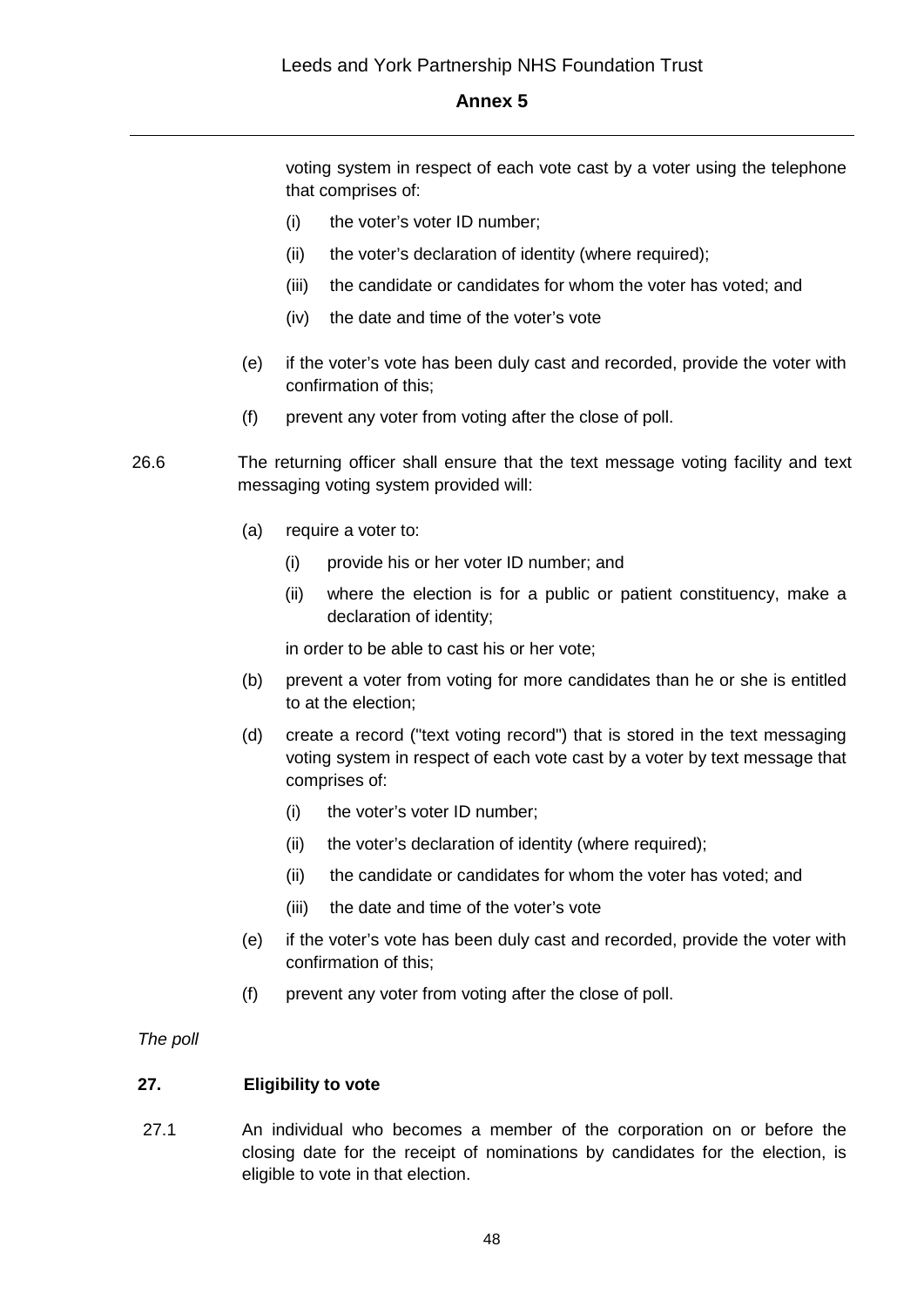### **28. Voting by persons who require assistance**

- 28.1 The returning officer is to put in place arrangements to enable requests for assistance to vote to be made.
- 28.2 Where the returning officer receives a request from a voter who requires assistance to vote, the returning officer is to make such arrangements as he or she considers necessary to enable that voter to vote.

### **29. Spoilt ballot papers and spoilt text message votes**

- 29.1 If a voter has dealt with his or her ballot paper in such a manner that it cannot be accepted as a ballot paper (referred to as a "spoilt ballot paper"), that voter may apply to the returning officer for a replacement ballot paper.
- 29.2 On receiving an application, the returning officer is to obtain the details of the unique identifier on the spoilt ballot paper, if he or she can obtain it.
- 29.3 The returning officer may not issue a replacement ballot paper for a spoilt ballot paper unless he or she:
	- (a) is satisfied as to the voter's identity; and
	- (b) has ensured that the completed ID declaration form, if required, has not been returned.
- 29.4 After issuing a replacement ballot paper for a spoilt ballot paper, the returning officer shall enter in a list ("the list of spoilt ballot papers"):
	- (a) the name of the voter, and
	- (b) the details of the unique identifier of the spoilt ballot paper (if that officer was able to obtain it), and
	- (c) the details of the unique identifier of the replacement ballot paper.
- 29.5 If a voter has dealt with his or her text message vote in such a manner that it cannot be accepted as a vote (referred to as a "spoilt text message vote"), that voter may apply to the returning officer for a replacement voter ID number.
- 29.6 On receiving an application, the returning officer is to obtain the details of the voter ID number on the spoilt text message vote, if he or she can obtain it.
- 29.7 The returning officer may not issue a replacement voter ID number in respect of a spoilt text message vote unless he or she is satisfied as to the voter's identity.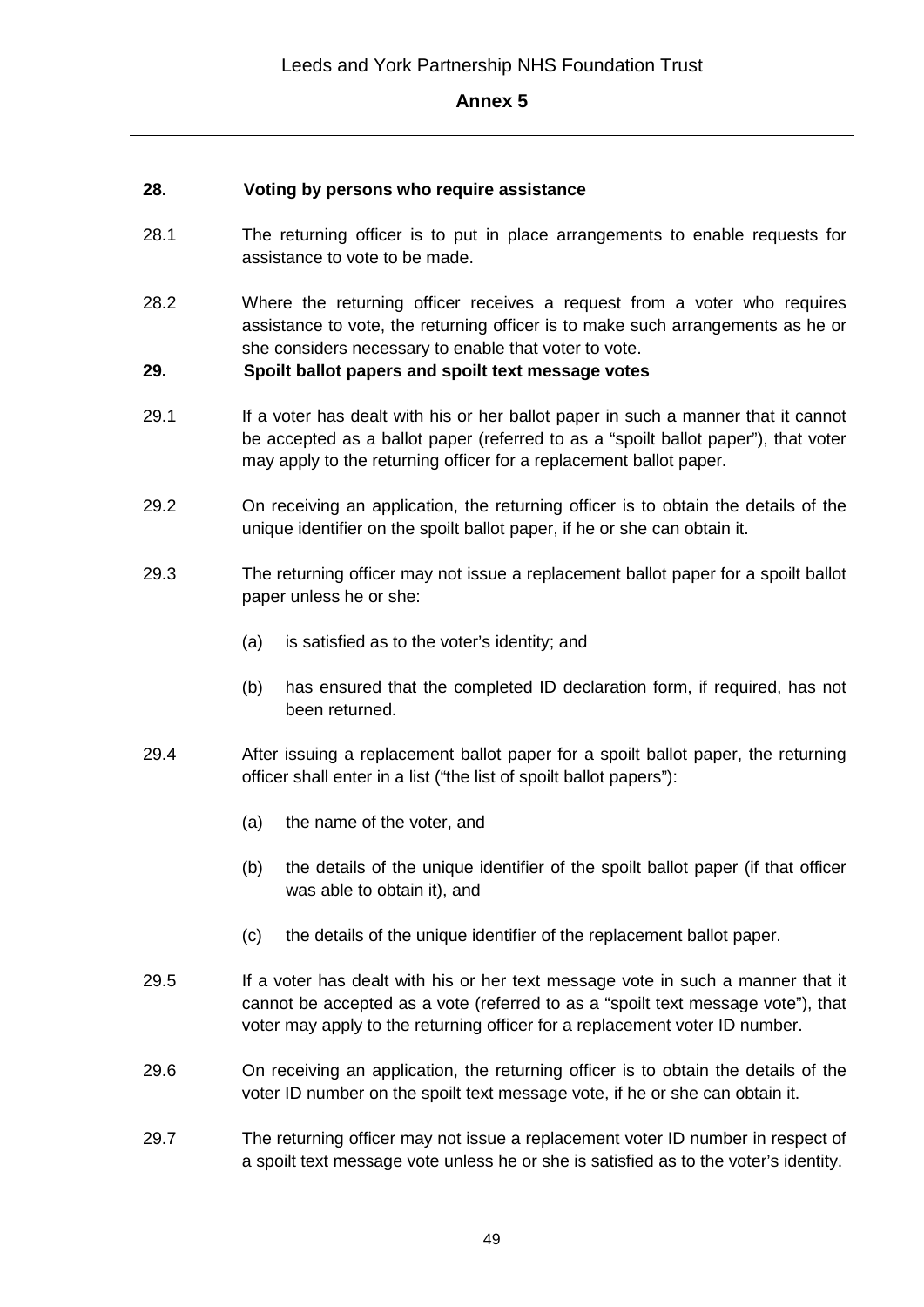- 29.8 After issuing a replacement voter ID number in respect of a spoilt text message vote, the returning officer shall enter in a list ("the list of spoilt text message votes"):
	- (a) the name of the voter, and
	- (b) the details of the voter ID number on the spoilt text message vote (if that officer was able to obtain it), and
	- (c) the details of the replacement voter ID number issued to the voter.

### **30. Lost voting information**

- 30.1 Where a voter has not received his or her voting information by the tenth day before the close of the poll, that voter may apply to the returning officer for replacement voting information.
- 30.2 The returning officer may not issue replacement voting information in respect of lost voting information unless he or she:
	- (a) is satisfied as to the voter's identity,
	- (b) has no reason to doubt that the voter did not receive the original voting information,
	- (c) has ensured that no declaration of identity, if required, has been returned.
- 30.3 After issuing replacement voting information in respect of lost voting information, the returning officer shall enter in a list ("the list of lost ballot documents"):
	- (a) the name of the voter
	- (b) the details of the unique identifier of the replacement ballot paper, if applicable, and
	- (c) the voter ID number of the voter.

### **31. Issue of replacement voting information**

- 31.1 If a person applies for replacement voting information under rule 29 or 30 and a declaration of identity has already been received by the returning officer in the name of that voter, the returning officer may not issue replacement voting information unless, in addition to the requirements imposed by rule 29.3 or 30.2, he or she is also satisfied that that person has not already voted in the election, notwithstanding the fact that a declaration of identity if required has already been received by the returning officer in the name of that voter.
- 31.2 After issuing replacement voting information under this rule, the returning officer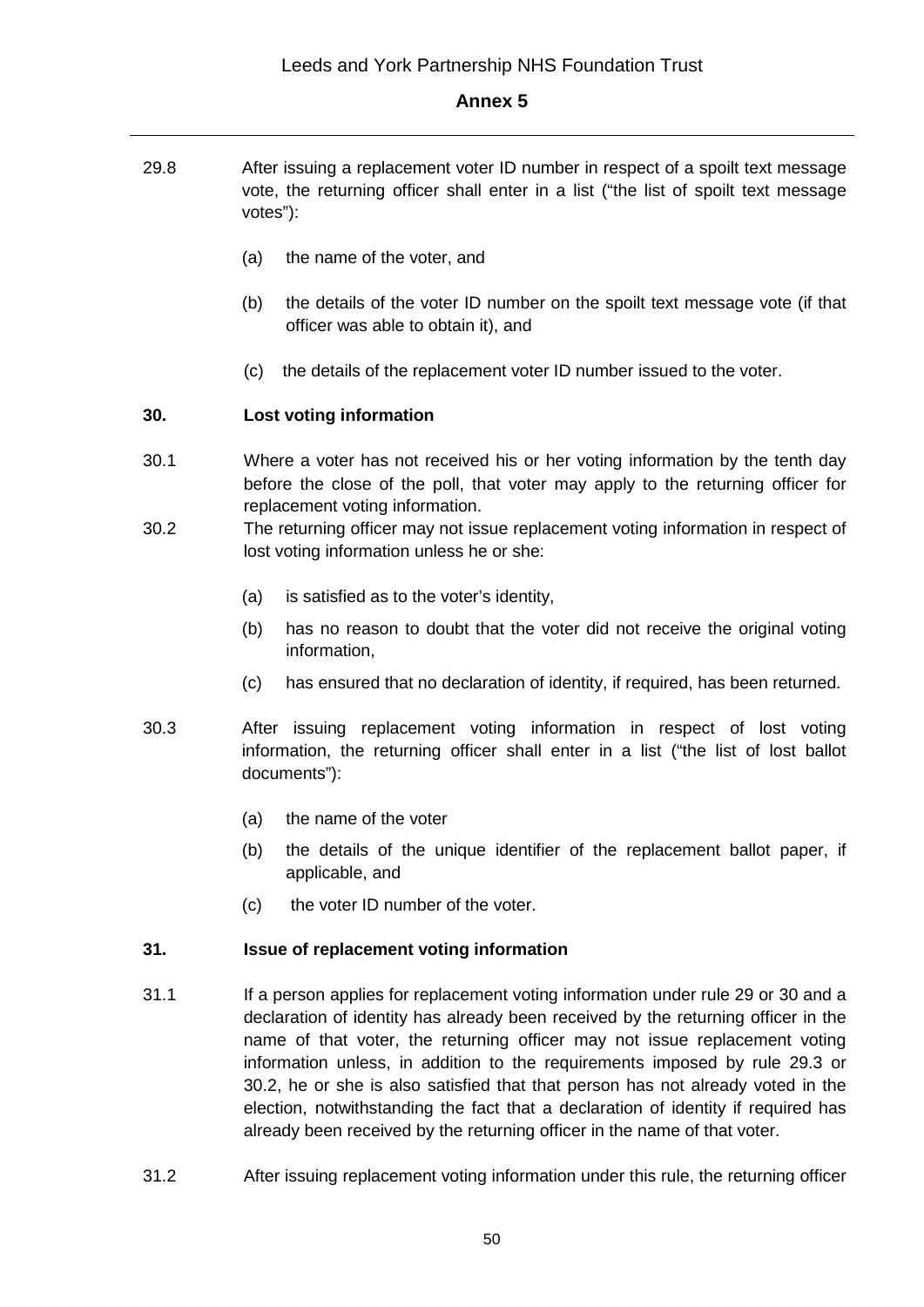shall enter in a list ("the list of tendered voting information"):

(a) the name of the voter,

(b) the unique identifier of any replacement ballot paper issued under this rule;

(c) the voter ID number of the voter.

# **32. ID declaration form for replacement ballot papers (public and patient constituencies)**

32.1 In respect of an election for a public or patient constituency an ID declaration form must be issued with each replacement ballot paper requiring the voter to make a declaration of identity.

*Polling by internet, telephone or text* 

#### **33. Procedure for remote voting by internet**

- 33.1 To cast his or her vote using the internet, a voter will need to gain access to the polling website by keying in the url of the polling website provided in the voting information.
- 33.2 When prompted to do so, the voter will need to enter his or her voter ID number.
- 33.3 If the internet voting system authenticates the voter ID number, the system will give the voter access to the polling website for the election in which the voter is eligible to vote.
- 33.4 To cast his or her vote, the voter will need to key in a mark on the screen opposite the particulars of the candidate or candidates for whom he or she wishes to cast his or her vote.
- 33.5 The voter will not be able to access the internet voting system for an election once his or her vote at that election has been cast.

### **34. Voting procedure for remote voting by telephone**

- 34.1 To cast his or her vote by telephone, the voter will need to gain access to the telephone voting facility by calling the designated telephone number provided in the voter information using a telephone with a touch-tone keypad.
- 34.2 When prompted to do so, the voter will need to enter his or her voter ID number using the keypad.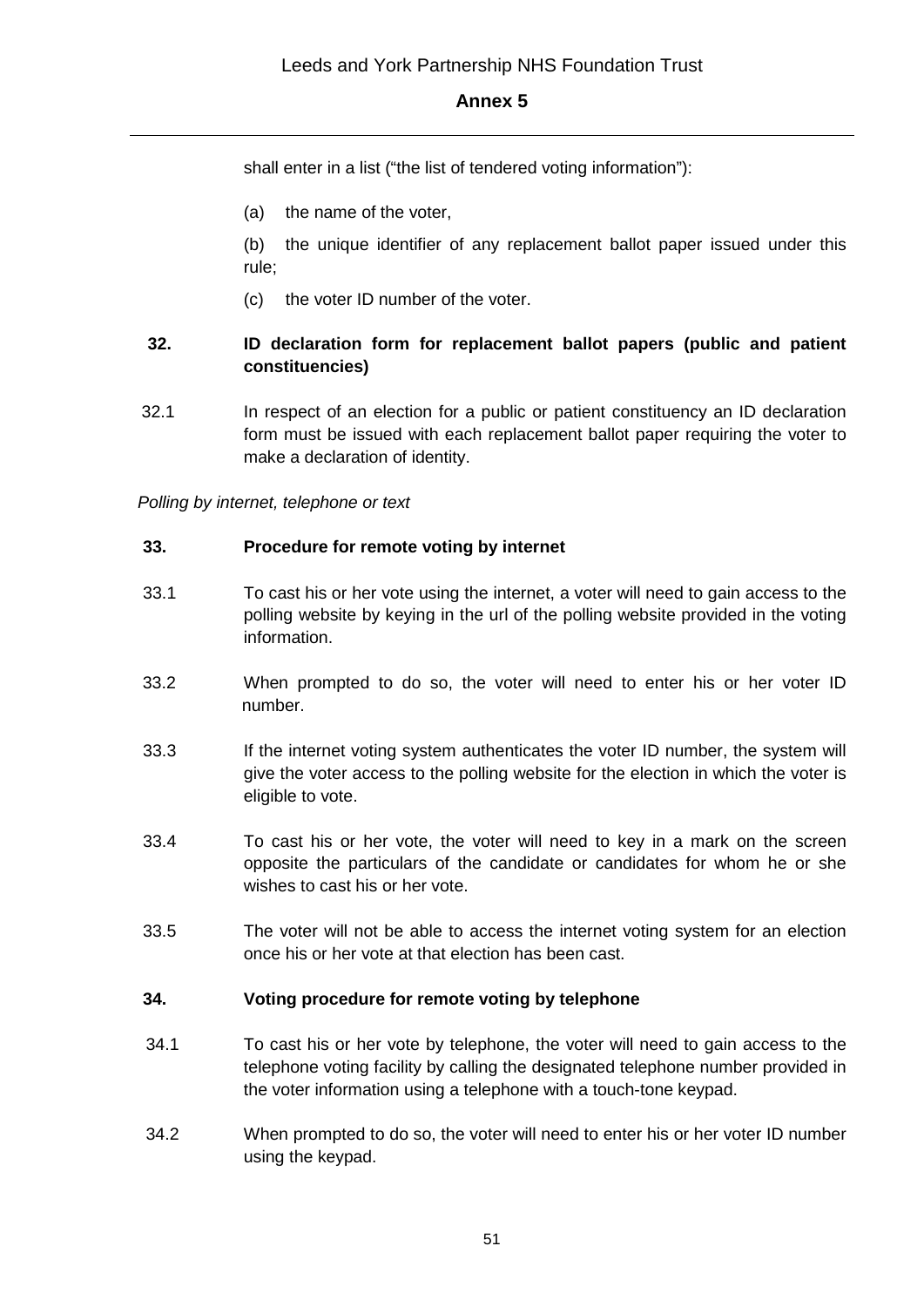- 34.3 If the telephone voting facility authenticates the voter ID number, the voter will be prompted to vote in the election.
- 34.4 When prompted to do so the voter may then cast his or her vote by keying in the numerical voting code of the candidate or candidates, for whom he or she wishes to vote.
- 34.5 The voter will not be able to access the telephone voting facility for an election once his or her vote at that election has been cast.

### **35. Voting procedure for remote voting by text message**

- 35.1 To cast his or her vote by text message the voter will need to gain access to the text message voting facility by sending a text message to the designated telephone number or telephone short code provided in the voter information.
- 35.2 The text message sent by the voter must contain his or her voter ID number and the numerical voting code for the candidate or candidates, for whom he or she wishes to vote.
- 35.3 The text message sent by the voter will need to be structured in accordance with the instructions on how to vote contained in the voter information, otherwise the vote will not be cast.

*Procedure for receipt of envelopes, internet votes, telephone votes and text message votes*

### **36. Receipt of voting documents**

- 36.1 Where the returning officer receives:
	- (a) a covering envelope, or
	- (b) any other envelope containing an ID declaration form if required, a ballot paper envelope, or a ballot paper,

before the close of the poll, that officer is to open it as soon as is practicable; and rules 37 and 38 are to apply.

- 36.2 The returning officer may open any covering envelope or any ballot paper envelope for the purposes of rules 37 and 38, but must make arrangements to ensure that no person obtains or communicates information as to:
	- (a) the candidate for whom a voter has voted, or
	- (b) the unique identifier on a ballot paper.
- 36.3 The returning officer must make arrangements to ensure the safety and security of the ballot papers and other documents.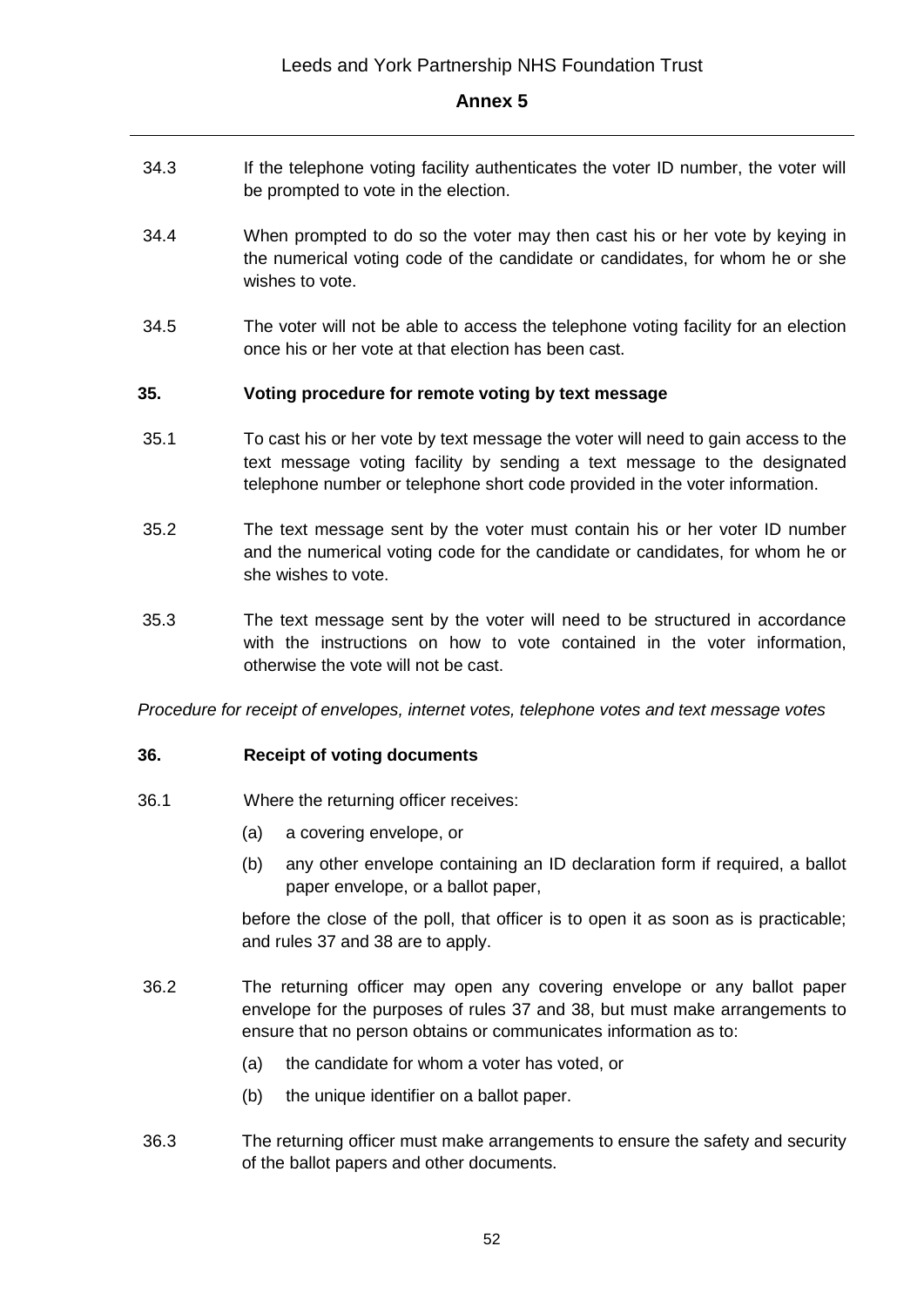# **37. Validity of votes**

- 37.1 A ballot paper shall not be taken to be duly returned unless the returning officer is satisfied that it has been received by the returning officer before the close of the poll, with an ID declaration form if required that has been correctly completed, signed and dated.
- 37.2 Where the returning officer is satisfied that rule 37.1 has been fulfilled, he or she is to:
	- (a) put the ID declaration form if required in a separate packet, and
	- (b) put the ballot paper aside for counting after the close of the poll.
- 37.3 Where the returning officer is not satisfied that rule 37.1 has been fulfilled, he or she is to:
	- (a) mark the ballot paper "disqualified",
	- (b) if there is an ID declaration form accompanying the ballot paper, mark it "disqualified" and attach it to the ballot paper,
	- (c) record the unique identifier on the ballot paper in a list of disqualified documents (the "list of disqualified documents"); and
	- (d) place the document or documents in a separate packet.
- 37.4 An internet, telephone or text message vote shall not be taken to be duly returned unless the returning officer is satisfied that the internet voting record, telephone voting record or text voting record (as applicable) has been received by the returning officer before the close of the poll, with a declaration of identity if required that has been correctly made.
- 37.5 Where the returning officer is satisfied that rule 37.4 has been fulfilled, he or she is to put the internet voting record, telephone voting record or text voting record (as applicable) aside for counting after the close of the poll.
- 37.6 Where the returning officer is not satisfied that rule 37.4 has been fulfilled, he or she is to:
	- (a) mark the internet voting record, telephone voting record or text voting record (as applicable) "disqualified",
	- (b) record the voter ID number on the internet voting record, telephone voting record or text voting record (as applicable) in the list of disqualified documents; and
	- (c) place the document or documents in a separate packet.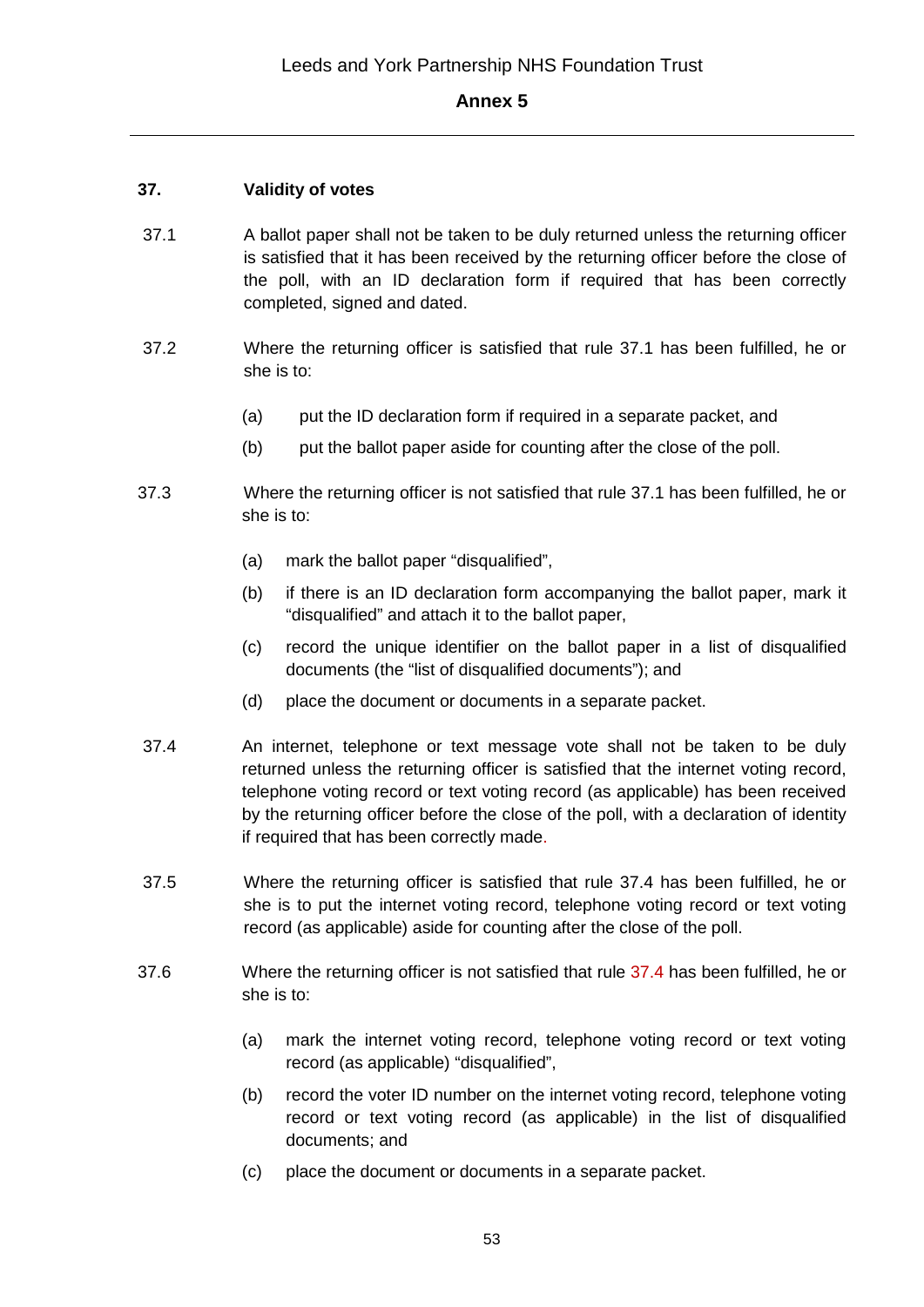### **38. Declaration of identity but no ballot paper (public and patient constituency)<sup>1</sup>**

- 38.1 Where the returning officer receives an ID declaration form if required but no ballot paper, the returning officer is to:
	- (a) mark the ID declaration form "disqualified",
	- (b) record the name of the voter in the list of disqualified documents, indicating that a declaration of identity was received from the voter without a ballot paper, and
	- (c) place the ID declaration form in a separate packet.

### **39. De-duplication of votes**

- 39.1 Where different methods of polling are being used in an election, the returning officer shall examine all votes cast to ascertain if a voter ID number has been used more than once to cast a vote in the election.
- 39.2 If the returning officer ascertains that a voter ID number has been used more than once to cast a vote in the election he or she shall:
	- (a) only accept as duly returned the first vote received that was cast using the relevant voter ID number; and
	- (b) mark as "disqualified" all other votes that were cast using the relevant voter ID number
- 39.3 Where a ballot paper is disqualified under this rule the returning officer shall:
	- (a) mark the ballot paper "disqualified",
	- (b) if there is an ID declaration form accompanying the ballot paper, mark it "disqualified" and attach it to the ballot paper,
	- (c) record the unique identifier and the voter ID number on the ballot paper in the list of disqualified documents;
	- (d) place the document or documents in a separate packet; and
	- (e) disregard the ballot paper when counting the votes in accordance with these rules.
- 39.4 Where an internet voting record, telephone voting record or text voting record is disqualified under this rule the returning officer shall:
	- (a) mark the internet voting record, telephone voting record or text voting

<sup>&</sup>lt;sup>1</sup> It should not be possible, technically, to make a declaration of identity electronically without also submitting a vote.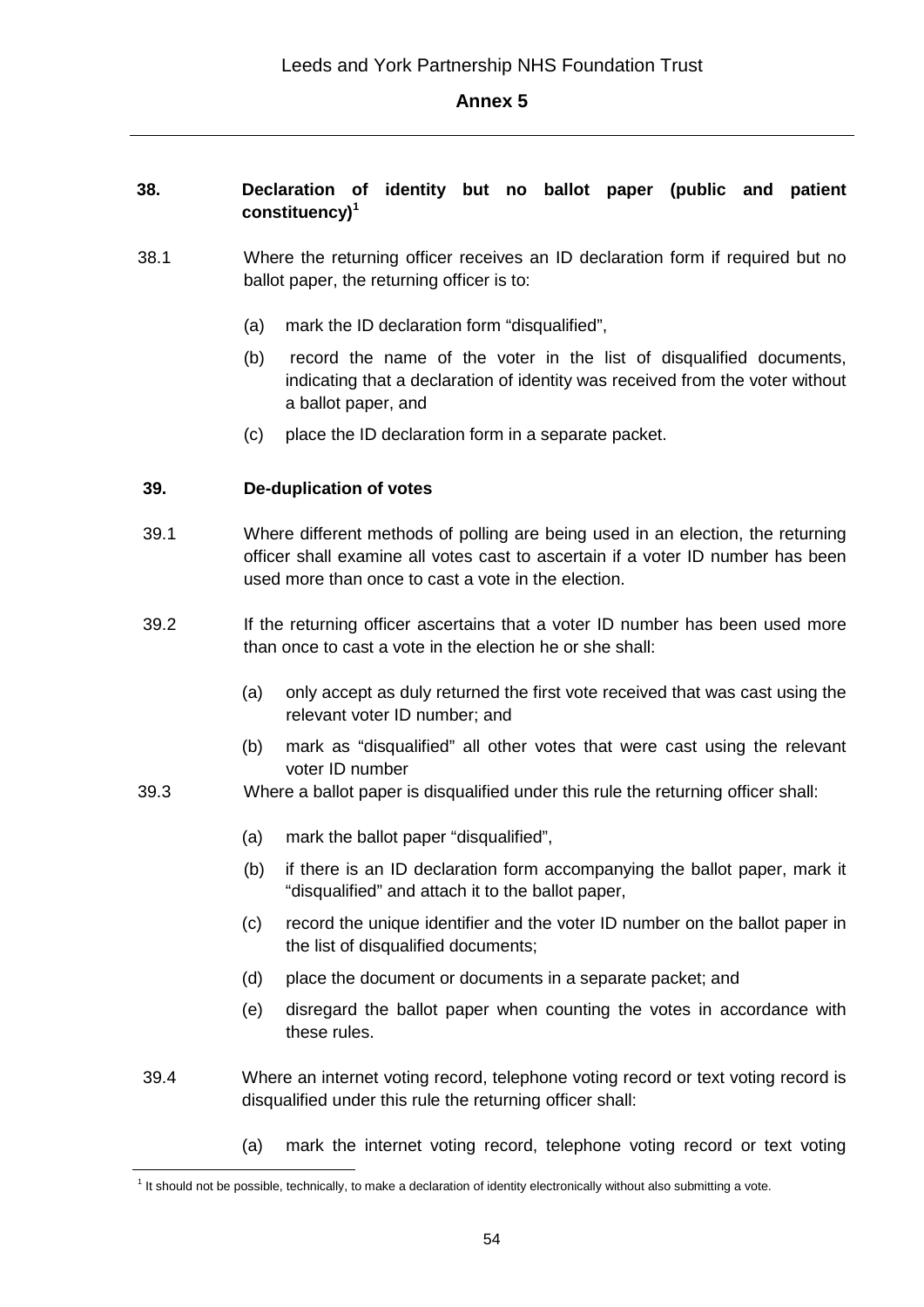record (as applicable) "disqualified",

- (b) record the voter ID number on the internet voting record, telephone voting record or text voting record (as applicable) in the list of disqualified documents;
- (c) place the internet voting record, telephone voting record or text voting record (as applicable) in a separate packet, and
- (d) disregard the internet voting record, telephone voting record or text voting record (as applicable) when counting the votes in accordance with these rules.

# **40. Sealing of packets**

- 40.1 As soon as is possible after the close of the poll and after the completion of the procedure under rules 37 and 38, the returning officer is to seal the packets containing:
	- (a) the disqualified documents, together with the list of disqualified documents inside it,
	- (b) the ID declaration forms, if required,
	- (c) the list of spoilt ballot papers and the list of spoilt text message votes,
	- (d) the list of lost ballot documents,
	- (e) the list of eligible voters, and
	- (f) the list of tendered voting information

and ensure that complete electronic copies of the internet voting records, telephone voting records and text voting records created in accordance with rule 26 are held in a device suitable for the purpose of storage.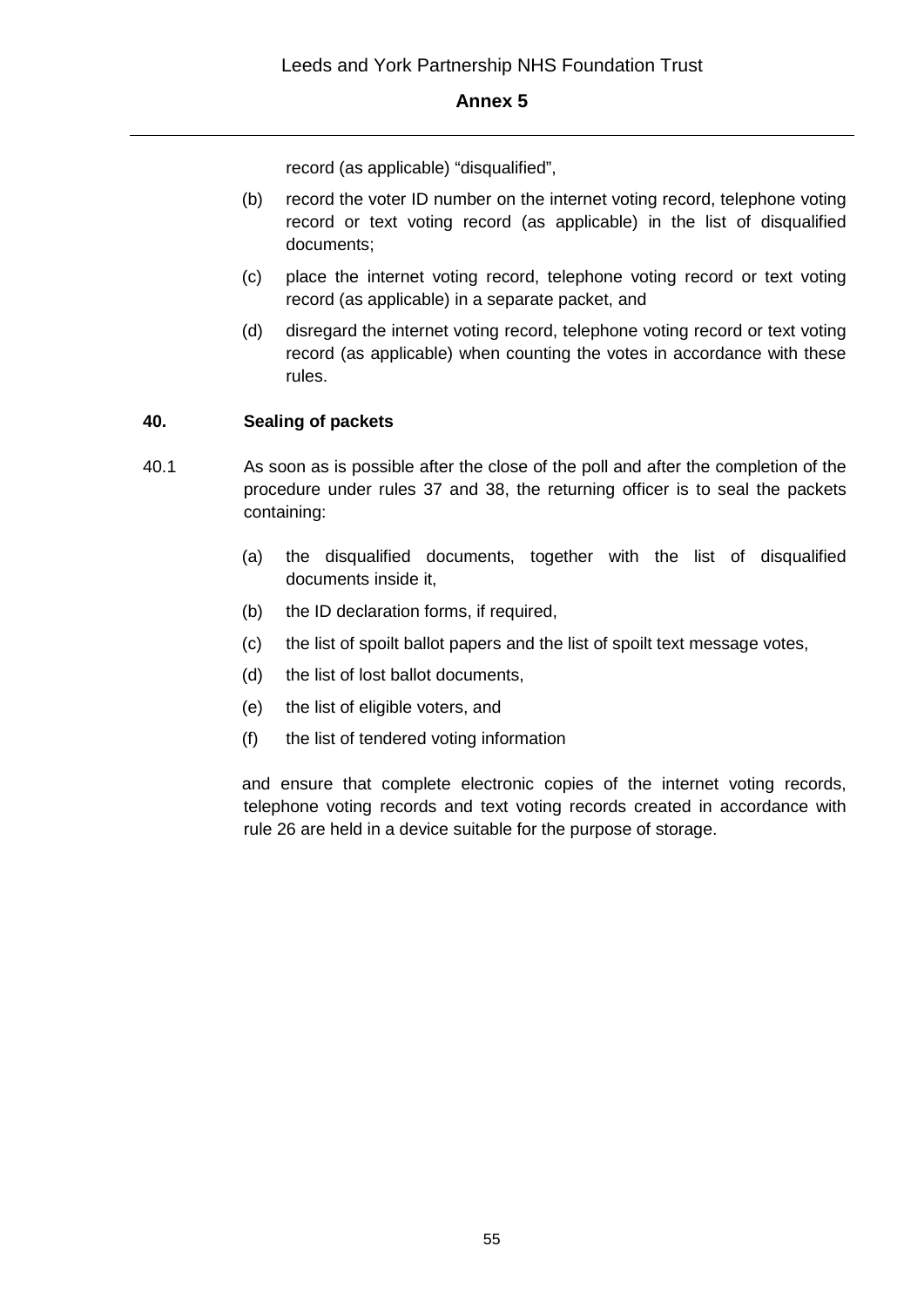# **PART 6: COUNTING THE VOTES**

### **STV41. Interpretation of Part 6**

STV41.1 In Part 6 of these rules:

"*ballot document*" means a ballot paper, internet voting record, telephone voting record or text voting record.

"*continuing candidate*" means any candidate not deemed to be elected, and not excluded,

"*count*" means all the operations involved in counting of the first preferences recorded for candidates, the transfer of the surpluses of elected candidates, and the transfer of the votes of the excluded candidates,

"*deemed to be elected*" means deemed to be elected for the purposes of counting of votes but without prejudice to the declaration of the result of the poll,

"*mark*" means a figure, an identifiable written word, or a mark such as "X",

"*non-transferable vote*" means a ballot document:

- (a) on which no second or subsequent preference is recorded for a continuing candidate,
- or
- (b) which is excluded by the returning officer under rule STV49,

"*preference*" as used in the following contexts has the meaning assigned below:

- (a) "first preference" means the figure "1" or any mark or word which clearly indicates a first (or only) preference,
- (b) "next available preference" means a preference which is the second, or as the case may be, subsequent preference recorded in consecutive order for a continuing candidate (any candidate who is deemed to be elected or is excluded thereby being ignored); and
- (c) in this context, a "second preference" is shown by the figure "2" or any mark or word which clearly indicates a second preference, and a third preference by the figure "3" or any mark or word which clearly indicates a third preference, and so on,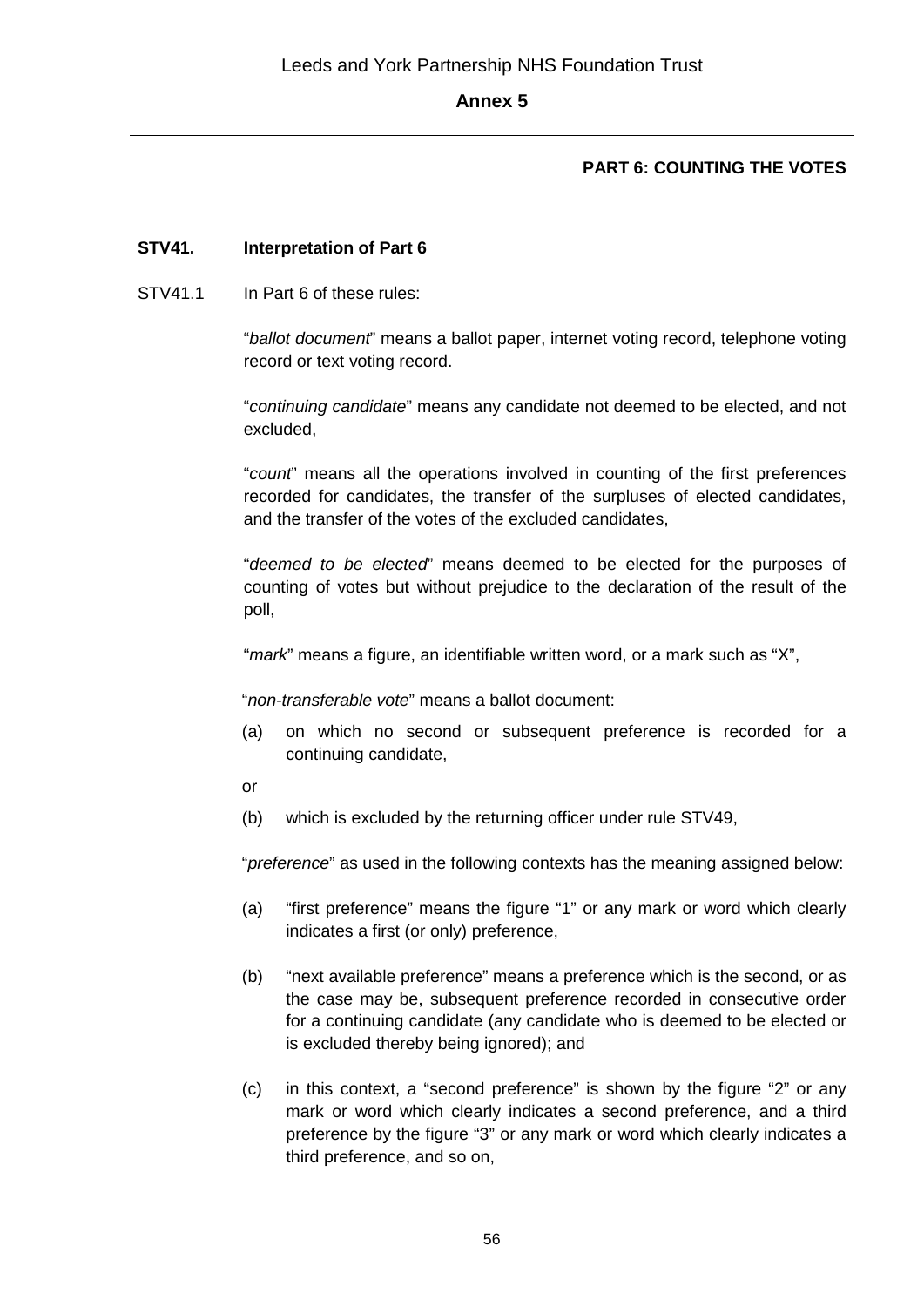"*quota*" means the number calculated in accordance with rule STV46,

"*surplus*" means the number of votes by which the total number of votes for any candidate (whether first preference or transferred votes, or a combination of both) exceeds the quota; but references in these rules to the transfer of the surplus means the transfer (at a transfer value) of all transferable ballot documents from the candidate who has the surplus,

"*stage of the count*" means:

- (a) the determination of the first preference vote of each candidate,
- (b) the transfer of a surplus of a candidate deemed to be elected, or
- (c) the exclusion of one or more candidates at any given time,

"*transferable vote*" means a ballot document on which, following a first preference, a second or subsequent preference is recorded in consecutive numerical order for a continuing candidate,

"*transferred vote*" means a vote derived from a ballot document on which a second or subsequent preference is recorded for the candidate to whom that ballot document has been transferred, and

"*transfer value*" means the value of a transferred vote calculated in accordance with rules STV47.4 or STV47.7.

#### **42. Arrangements for counting of the votes**

- 42.1 The returning officer is to make arrangements for counting the votes as soon as is practicable after the close of the poll.
- 42.2 The returning officer may make arrangements for any votes to be counted using vote counting software where:
	- (a) the board of directors and the council of governors of the corporation have approved:
		- (i) the use of such software for the purpose of counting votes in the relevant election, and
		- (ii) a policy governing the use of such software, and
	- (b) the corporation and the returning officer are satisfied that the use of such software will produce an accurate result.

### **43. The count**

43.1 The returning officer is to: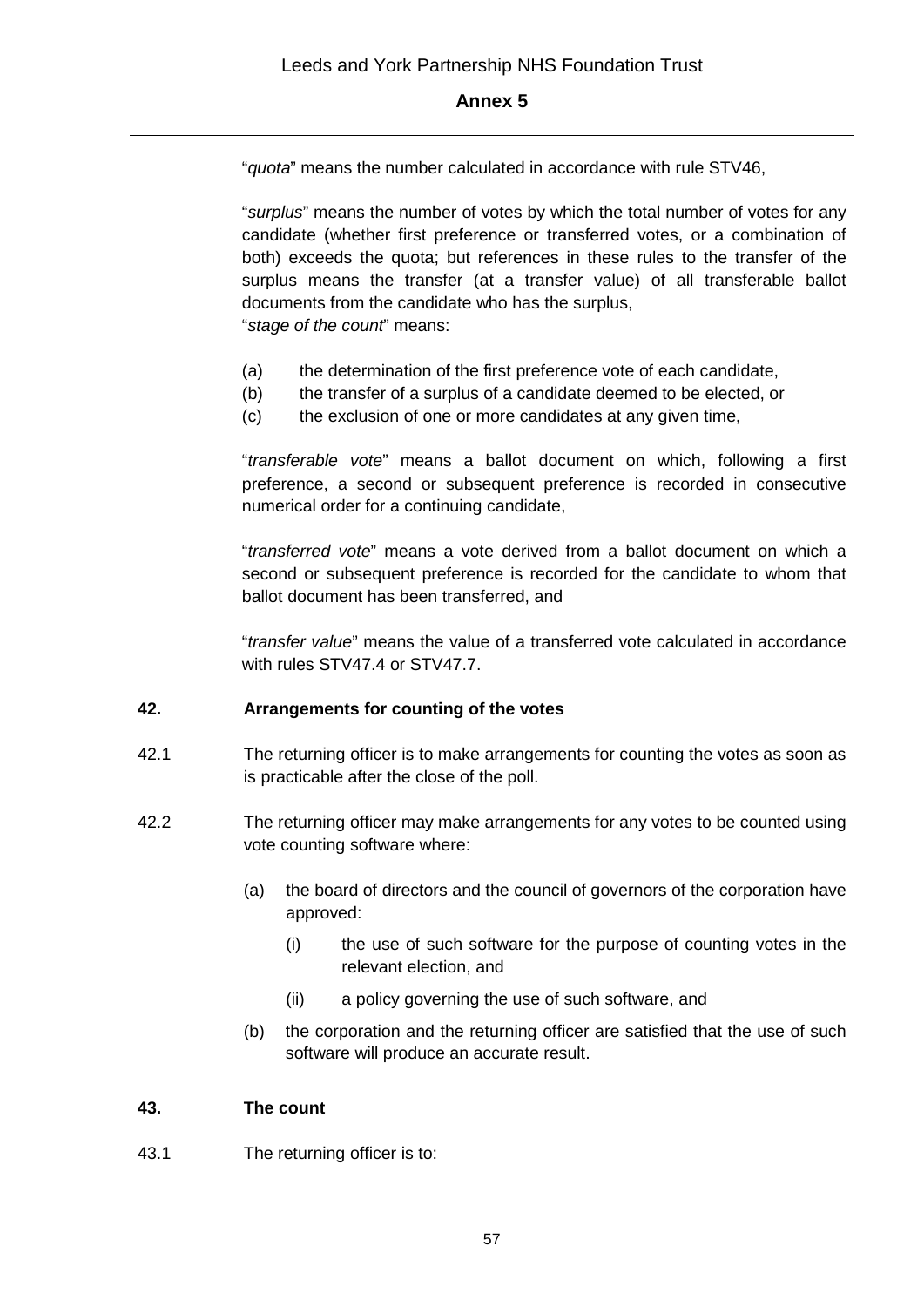- (a) count and record the number of:
	- (iii) ballot papers that have been returned; and
	- (iv) the number of internet voting records, telephone voting records and/or text voting records that have been created, and
- (b) count the votes according to the provisions in this Part of the rules and/or the provisions of any policy approved pursuant to rule 42.2(ii) where vote counting software is being used.
- 43.2 The returning officer, while counting and recording the number of ballot papers, internet voting records, telephone voting records and/or text voting records and counting the votes, must make arrangements to ensure that no person obtains or communicates information as to the unique identifier on a ballot paper or the voter ID number on an internet voting record, telephone voting record or text voting record.
- 43.3 The returning officer is to proceed continuously with counting the votes as far as is practicable.

### **STV44. Rejected ballot papers and rejected text voting records**

- STV44.1 Any ballot paper:
	- (a) which does not bear the features that have been incorporated into the other ballot papers to prevent them from being reproduced,
	- (b) on which the figure "1" standing alone is not placed so as to indicate a first preference for any candidate,
	- (c) on which anything is written or marked by which the voter can be identified except the unique identifier, or
	- (d) which is unmarked or rejected because of uncertainty,

shall be rejected and not counted, but the ballot paper shall not be rejected by reason only of carrying the words "one", "two", "three" and so on, or any other mark instead of a figure if, in the opinion of the returning officer, the word or mark clearly indicates a preference or preferences.

- STV44.2 The returning officer is to endorse the word "rejected" on any ballot paper which under this rule is not to be counted.
- STV44.3 Any text voting record:
	- (a) on which the figure "1" standing alone is not placed so as to indicate a first preference for any candidate,
	- (b) on which anything is written or marked by which the voter can be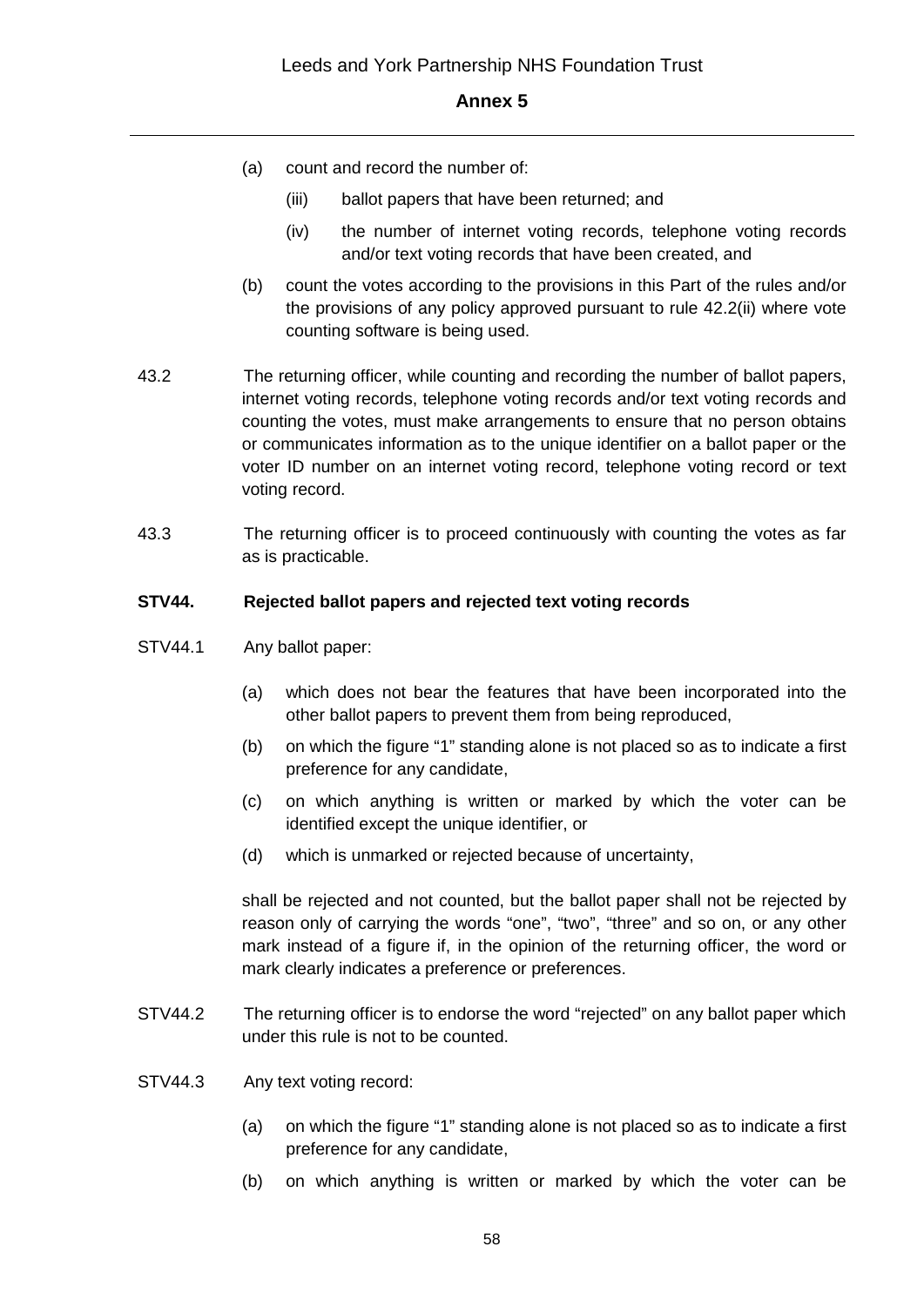identified except the unique identifier, or

(c) which is unmarked or rejected because of uncertainty,

shall be rejected and not counted, but the text voting record shall not be rejected by reason only of carrying the words "one", "two", "three" and so on, or any other mark instead of a figure if, in the opinion of the returning officer, the word or mark clearly indicates a preference or preferences.

- STV44.4 The returning officer is to endorse the word "rejected" on any text voting record which under this rule is not to be counted.
- STV44.5 The returning officer is to draw up a statement showing the number of ballot papers rejected by him or her under each of the subparagraphs (a) to (d) of rule STV44.1 and the number of text voting records rejected by him or her under each of the sub-paragraphs (a) to (c) of rule STV44.3.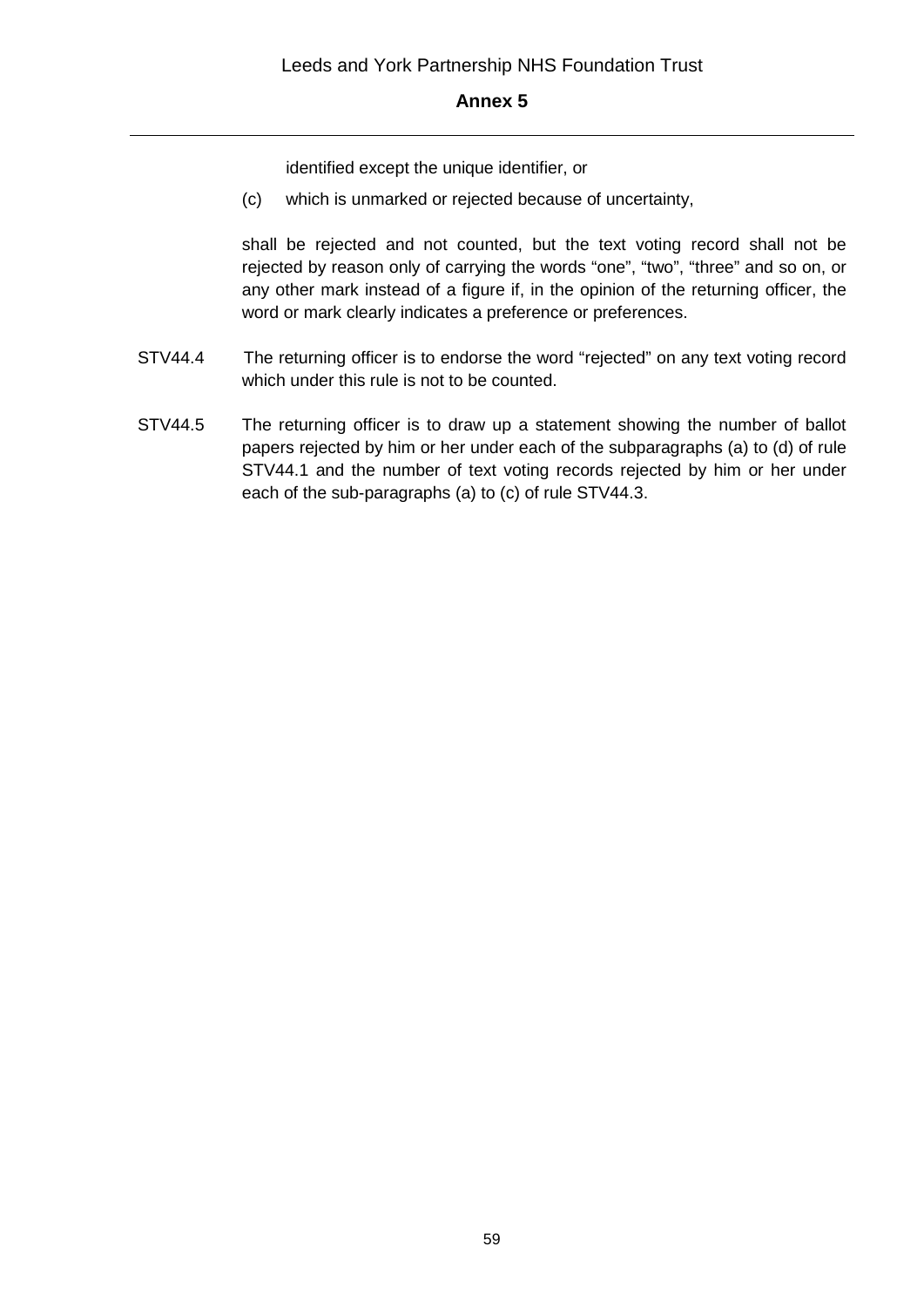### **FPP44. Rejected ballot papers and rejected text voting records**

- FPP44.1 Any ballot paper:
	- (a) which does not bear the features that have been incorporated into the other ballot papers to prevent them from being reproduced,
	- (b) on which votes are given for more candidates than the voter is entitled to vote,
	- (c) on which anything is written or marked by which the voter can be identified except the unique identifier, or
	- (d) which is unmarked or rejected because of uncertainty,

shall, subject to rules FPP44.2 and FPP44.3, be rejected and not counted.

- FPP44.2 Where the voter is entitled to vote for more than one candidate, a ballot paper is not to be rejected because of uncertainty in respect of any vote where no uncertainty arises, and that vote is to be counted.
- FPP44.3 A ballot paper on which a vote is marked:
	- (a) elsewhere than in the proper place,
	- (b) otherwise than by means of a clear mark,
	- (c) by more than one mark,

is not to be rejected for such reason (either wholly or in respect of that vote) if an intention that the vote shall be for one or other of the candidates clearly appears, and the way the paper is marked does not itself identify the voter and it is not shown that he or she can be identified by it.

- FPP44.4 The returning officer is to:
	- (a) endorse the word "rejected" on any ballot paper which under this rule is not to be counted, and
	- (b) in the case of a ballot paper on which any vote is counted under rules FPP44.2 and FPP 44.3, endorse the words "rejected in part" on the ballot paper and indicate which vote or votes have been counted.
- FPP44.5 The returning officer is to draw up a statement showing the number of rejected ballot papers under the following headings:
	- (a) does not bear proper features that have been incorporated into the ballot paper,
	- (b) voting for more candidates than the voter is entitled to,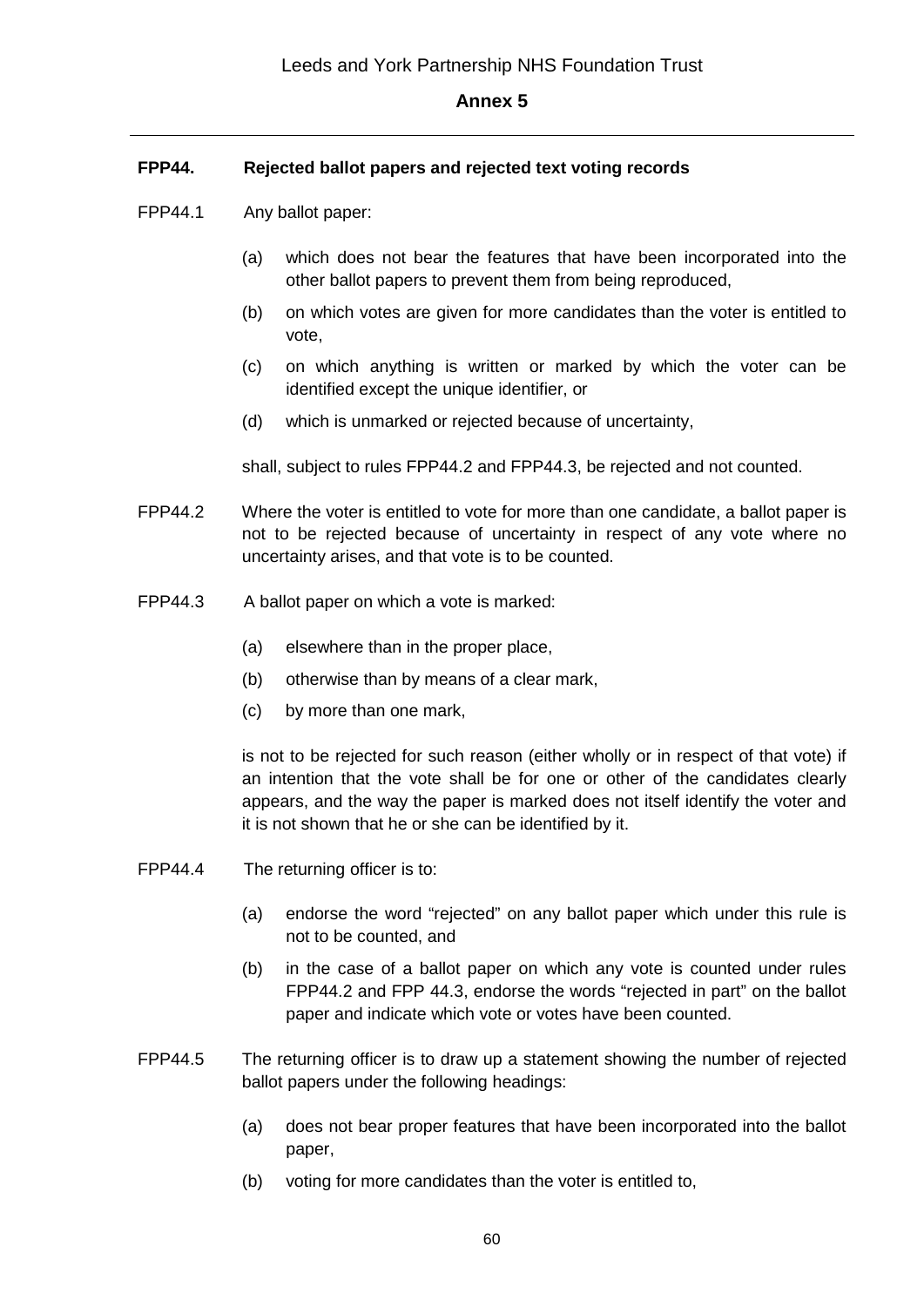- (c) writing or mark by which voter could be identified, and
- (d) unmarked or rejected because of uncertainty,

and, where applicable, each heading must record the number of ballot papers rejected in part.

- FPP44.6 Any text voting record:
	- (a) on which votes are given for more candidates than the voter is entitled to vote,
	- (b) on which anything is written or marked by which the voter can be identified except the voter ID number, or
	- (c) which is unmarked or rejected because of uncertainty,

shall, subject to rules FPP44.7 and FPP44.8, be rejected and not counted.

- FPP44.7 Where the voter is entitled to vote for more than one candidate, a text voting record is not to be rejected because of uncertainty in respect of any vote where no uncertainty arises, and that vote is to be counted.
- FPP448 A text voting record on which a vote is marked:
	- (a) otherwise than by means of a clear mark,
	- (b) by more than one mark,

is not to be rejected for such reason (either wholly or in respect of that vote) if an intention that the vote shall be for one or other of the candidates clearly appears, and the way the text voting record is marked does not itself identify the voter and it is not shown that he or she can be identified by it.

- FPP44.9 The returning officer is to:
	- (a) endorse the word "rejected" on any text voting record which under this rule is not to be counted, and
	- (b) in the case of a text voting record on which any vote is counted under rules FPP44.7 and FPP 44.8, endorse the words "rejected in part" on the text voting record and indicate which vote or votes have been counted.
- FPP44.10 The returning officer is to draw up a statement showing the number of rejected text voting records under the following headings:
	- (a) voting for more candidates than the voter is entitled to,
	- (b) writing or mark by which voter could be identified, and
	- (c) unmarked or rejected because of uncertainty,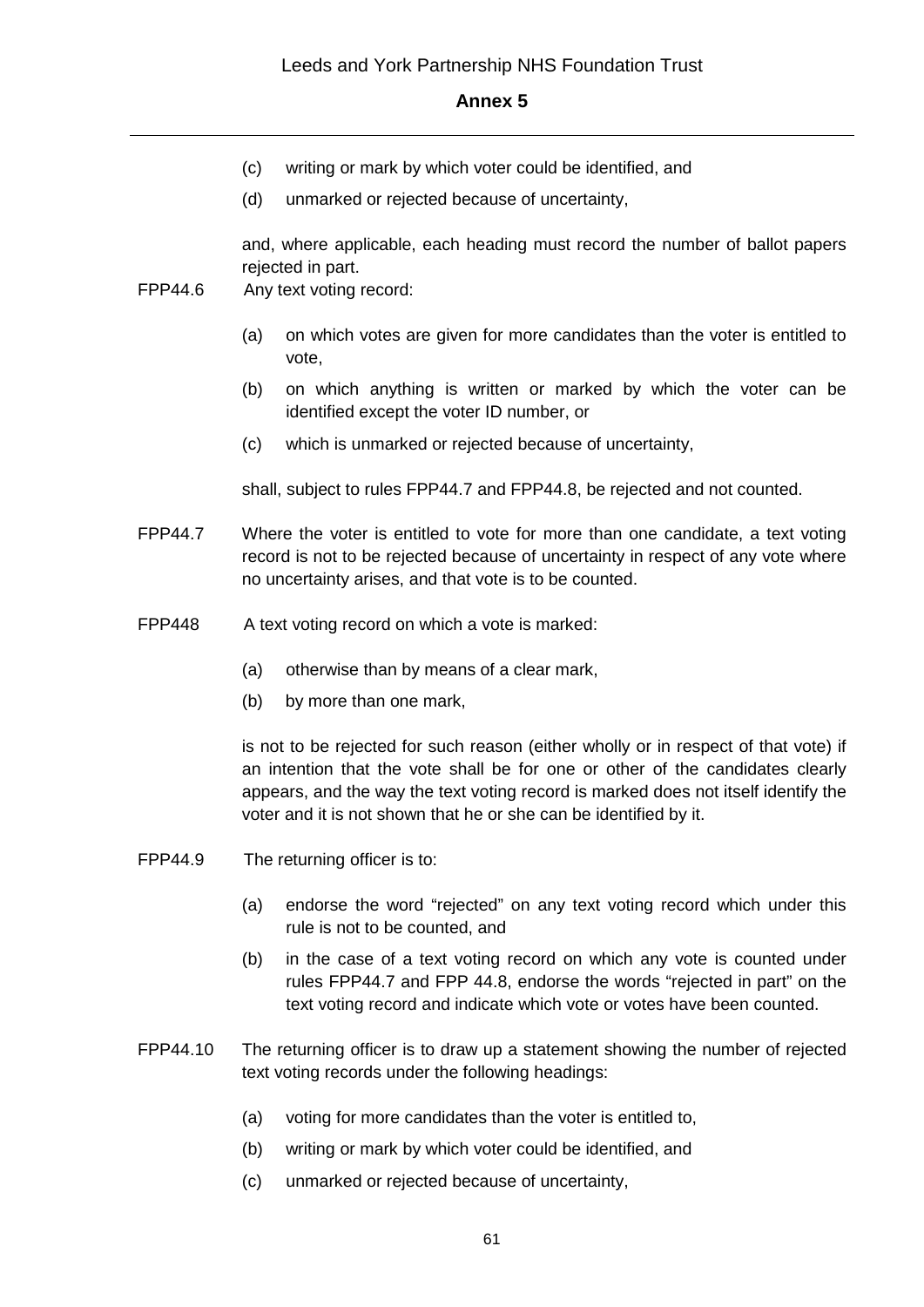and, where applicable, each heading must record the number of text voting records rejected in part.

#### **STV45. First stage**

- STV45.1 The returning officer is to sort the ballot documents into parcels according to the candidates for whom the first preference votes are given.
- STV45.2 The returning officer is to then count the number of first preference votes given on ballot documents for each candidate, and is to record those numbers.
- STV45.3 The returning officer is to also ascertain and record the number of valid ballot documents.

#### **STV46. The quota**

- STV46.1 The returning officer is to divide the number of valid ballot documents by a number exceeding by one the number of members to be elected.
- STV46.2 The result, increased by one, of the division under rule STV46.1 (any fraction being disregarded) shall be the number of votes sufficient to secure the election of a candidate (in these rules referred to as "the quota").
- STV46.3 At any stage of the count a candidate whose total votes equals or exceeds the quota shall be deemed to be elected, except that any election where there is only one vacancy a candidate shall not be deemed to be elected until the procedure set out in rules STV47.1 to STV47.3 has been complied with.

#### **STV47. Transfer of votes**

- STV47.1 Where the number of first preference votes for any candidate exceeds the quota, the returning officer is to sort all the ballot documents on which first preference votes are given for that candidate into sub- parcels so that they are grouped:
	- (a) according to next available preference given on those ballot documents for any continuing candidate, or
	- (b) where no such preference is given, as the sub-parcel of non-transferable votes.
- STV47.2 The returning officer is to count the number of ballot documents in each parcel referred to in rule STV47.1.
- STV47.3 The returning officer is, in accordance with this rule and rule STV48, to transfer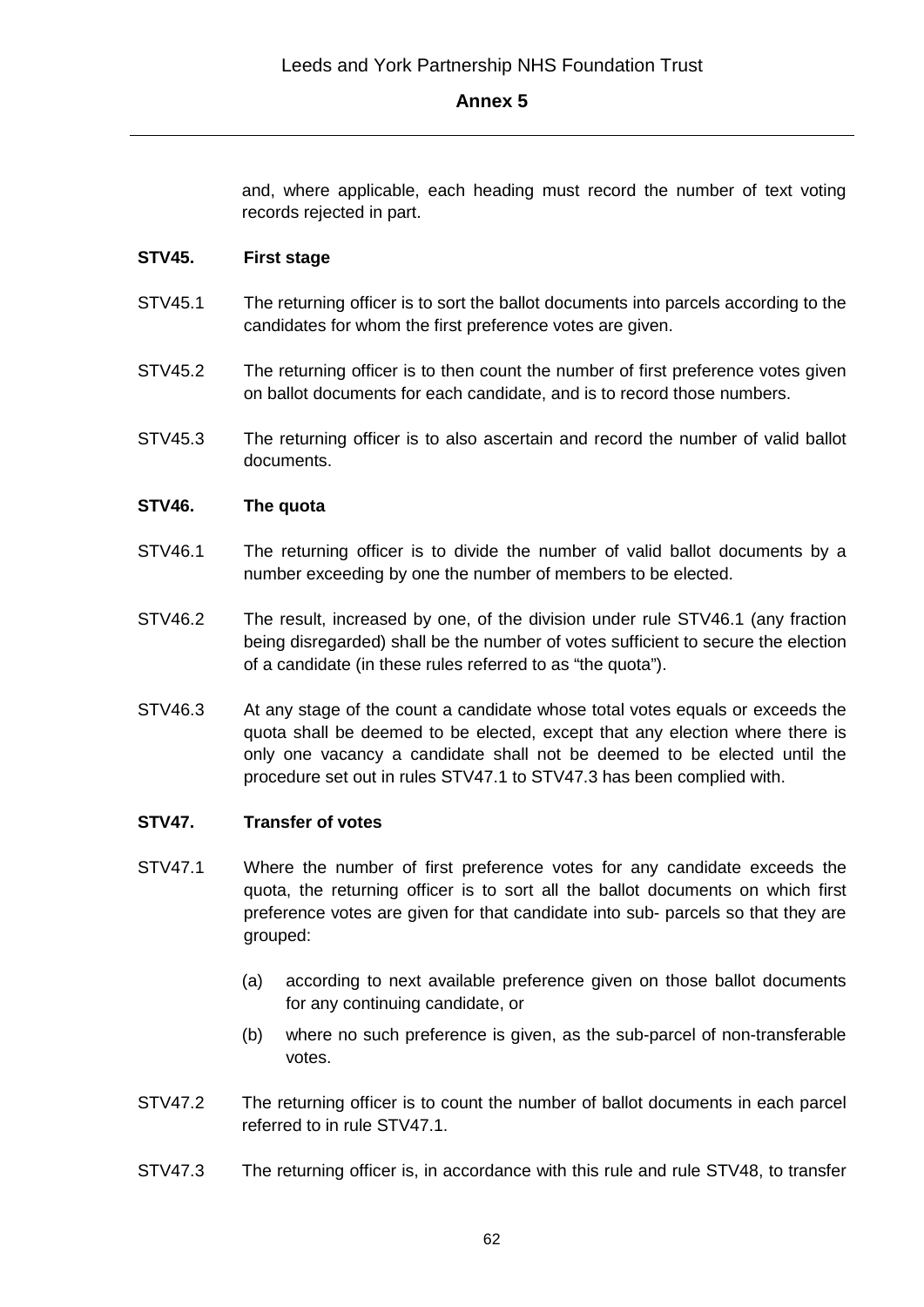each sub-parcel of ballot documents referred to in rule STV47.1(a) to the candidate for whom the next available preference is given on those ballot documents.

- STV47.4 The vote on each ballot document transferred under rule STV47.3 shall be at a value ("the transfer value") which:
	- (a) reduces the value of each vote transferred so that the total value of all such votes does not exceed the surplus, and
	- (b) is calculated by dividing the surplus of the candidate from whom the votes are being transferred by the total number of the ballot documents on which those votes are given, the calculation being made to two decimal places (ignoring the remainder if any).
- STV47.5 Where at the end of any stage of the count involving the transfer of ballot documents, the number of votes for any candidate exceeds the quota, the returning officer is to sort the ballot documents in the sub-parcel of transferred votes which was last received by that candidate into separate sub-parcels so that they are grouped:
	- (a) according to the next available preference given on those ballot documents for any continuing candidate, or
	- (b) where no such preference is given, as the sub-parcel of non-transferable votes.
- STV47.6 The returning officer is, in accordance with this rule and rule STV48, to transfer each sub-parcel of ballot documents referred to in rule STV47.5(a) to the candidate for whom the next available preference is given on those ballot documents.
- STV47.7 The vote on each ballot document transferred under rule STV47.6 shall be at:
	- (a) a transfer value calculated as set out in rule STV47.4(b), or
	- (b) at the value at which that vote was received by the candidate from whom it is now being transferred,

whichever is the less.

- STV47.8 Each transfer of a surplus constitutes a stage in the count.
- STV47.9 Subject to rule STV47.10, the returning officer shall proceed to transfer transferable ballot documents until no candidate who is deemed to be elected has a surplus or all the vacancies have been filled.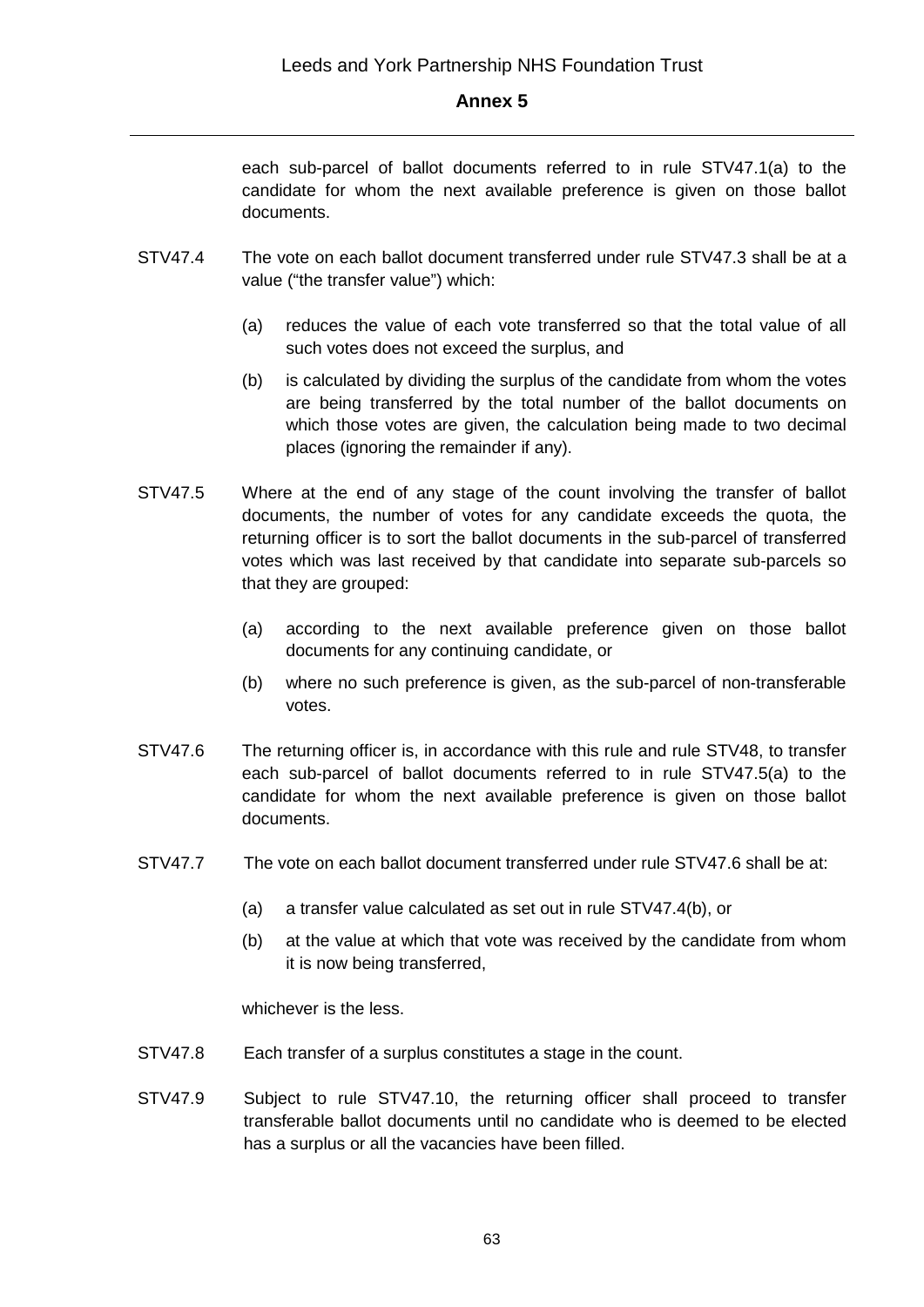- STV47.10 Transferable ballot documents shall not be liable to be transferred where any surplus or surpluses which, at a particular stage of the count, have not already been transferred, are:
	- (a) less than the difference between the total vote then credited to the continuing candidate with the lowest recorded vote and the vote of the candidate with the next lowest recorded vote, or
	- (b) less than the difference between the total votes of the two or more continuing candidates, credited at that stage of the count with the lowest recorded total numbers of votes and the candidate next above such candidates.
- STV47.11 This rule does not apply at an election where there is only one vacancy.

#### **STV48. Supplementary provisions on transfer**

- STV48.1 If, at any stage of the count, two or more candidates have surpluses, the transferable ballot documents of the candidate with the highest surplus shall be transferred first, and if:
	- (a) The surpluses determined in respect of two or more candidates are equal, the transferable ballot documents of the candidate who had the highest recorded vote at the earliest preceding stage at which they had unequal votes shall be transferred first, and
	- (b) the votes credited to two or more candidates were equal at all stages of the count, the returning officer shall decide between those candidates by lot, and the transferable ballot documents of the candidate on whom the lot falls shall be transferred first.
- STV48.2 The returning officer shall, on each transfer of transferable ballot documents under rule STV47:
	- (a) record the total value of the votes transferred to each candidate,
	- (b) add that value to the previous total of votes recorded for each candidate and record the new total,
	- (c) record as non-transferable votes the difference between the surplus and the total transfer value of the transferred votes and add that difference to the previously recorded total of non-transferable votes, and
	- (d) compare:
		- (i) the total number of votes then recorded for all of the candidates, together with the total number of non-transferable votes, with
		- (ii) the recorded total of valid first preference votes.
- STV48.3 All ballot documents transferred under rule STV47 or STV49 shall be clearly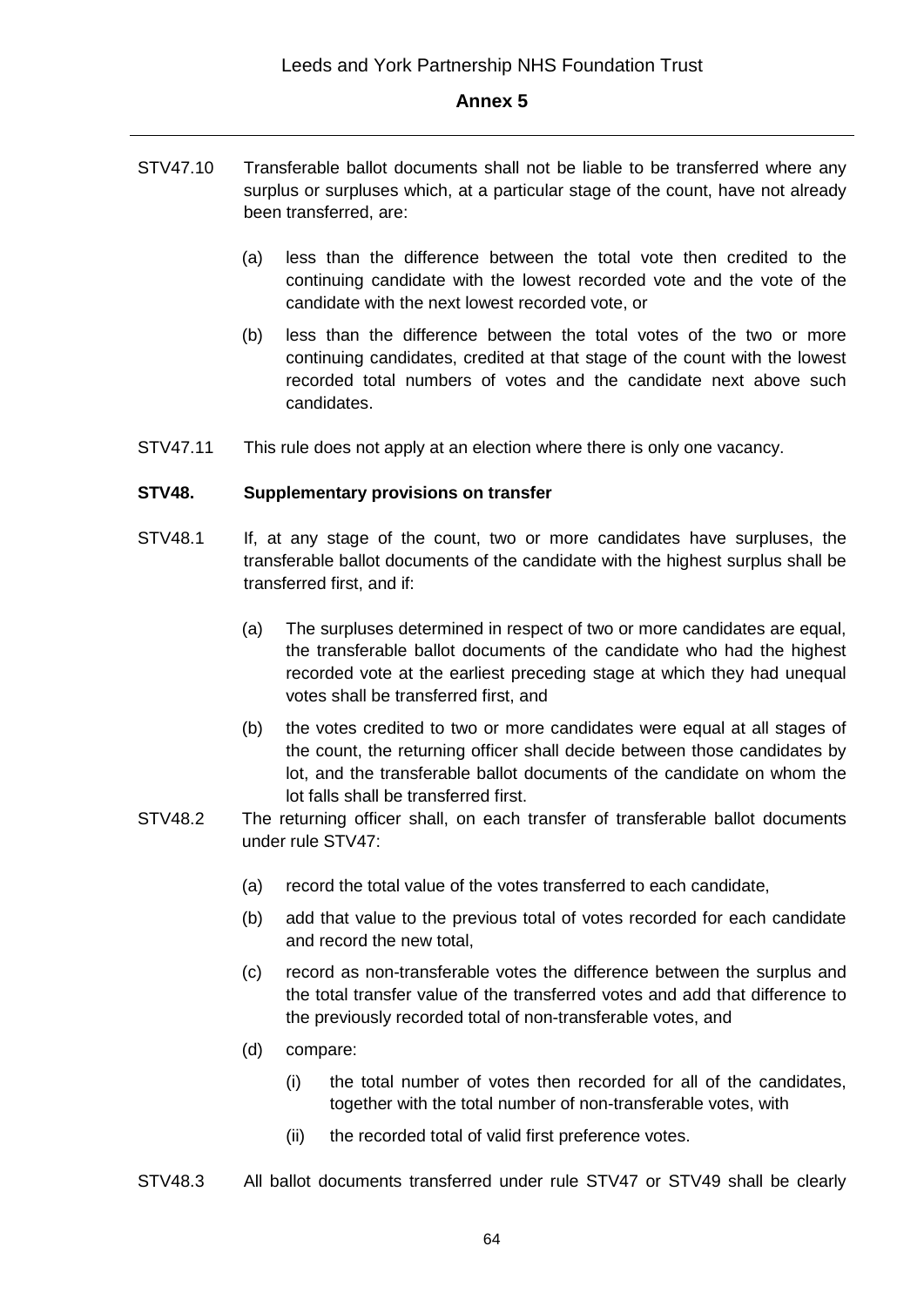marked, either individually or as a sub-parcel, so as to indicate the transfer value recorded at that time to each vote on that ballot document or, as the case may be, all the ballot documents in that sub-parcel.

STV48.4 Where a ballot document is so marked that it is unclear to the returning officer at any stage of the count under rule STV47 or STV49 for which candidate the next preference is recorded, the returning officer shall treat any vote on that ballot document as a non-transferable vote; and votes on a ballot document shall be so treated where, for example, the names of two or more candidates (whether continuing candidates or not) are so marked that, in the opinion of the returning officer, the same order of preference is indicated or the numerical sequence is broken.

### **STV49. Exclusion of candidates**

- STV49.1 If:
	- (a) all transferable ballot documents which under the provisions of rule STV47 (including that rule as applied by rule STV49.11) and this rule are required to be transferred, have been transferred, and
	- (b) subject to rule STV50, one or more vacancies remain to be filled,

the returning officer shall exclude from the election at that stage the candidate with the then lowest vote (or, where rule STV49.12 applies, the candidates with the then lowest votes).

- STV9.2 The returning officer shall sort all the ballot documents on which first preference votes are given for the candidate or candidates excluded under rule STV49.1 into two sub-parcels so that they are grouped as:
	- (a) ballot documents on which a next available preference is given, and
	- (b) ballot documents on which no such preference is given (thereby including ballot documents on which preferences are given only for candidates who are deemed to be elected or are excluded).
- STV49.3 The returning officer shall, in accordance with this rule and rule STV48, transfer each sub-parcel of ballot documents referred to in rule STV49.2 to the candidate for whom the next available preference is given on those ballot documents.
- STV49.4 The exclusion of a candidate, or of two or more candidates together, constitutes a further stage of the count.
- STV49.5 If, subject to rule STV50, one or more vacancies still remain to be filled, the returning officer shall then sort the transferable ballot documents, if any, which had been transferred to any candidate excluded under rule STV49.1 into subparcels according to their transfer value.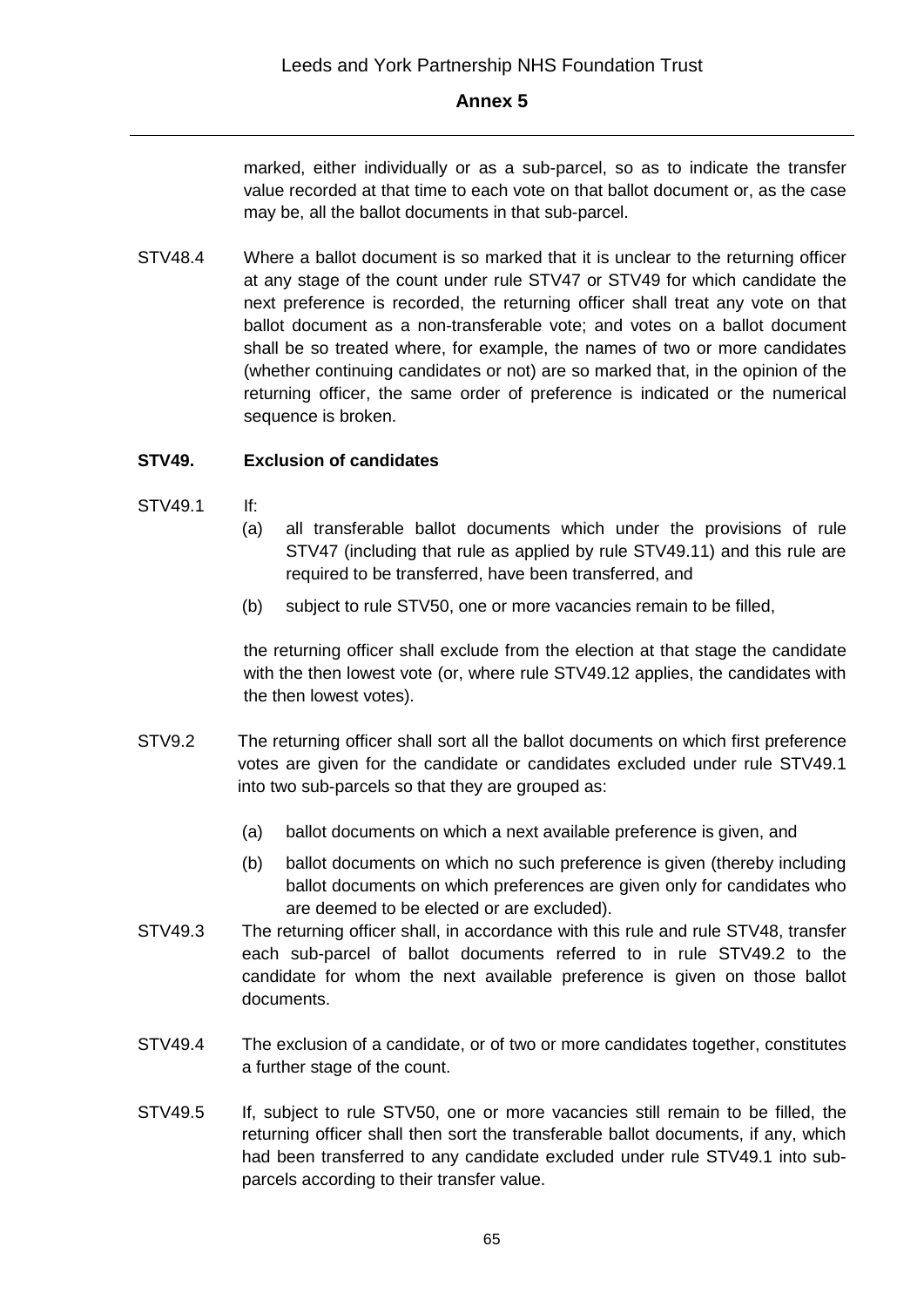- STV49.6 The returning officer shall transfer those ballot documents in the sub-parcel of transferable ballot documents with the highest transfer value to the continuing candidates in accordance with the next available preferences given on those ballot documents (thereby passing over candidates who are deemed to be elected or are excluded).
- STV49.7 The vote on each transferable ballot document transferred under rule STV49.6 shall be at the value at which that vote was received by the candidate excluded under rule STV49.1.
- STV9.8 Any ballot documents on which no next available preferences have been expressed shall be set aside as non-transferable votes.
- STV49.9 After the returning officer has completed the transfer of the ballot documents in the sub-parcel of ballot documents with the highest transfer value he or she shall proceed to transfer in the same way the sub-parcel of ballot documents with the next highest value and so on until he has dealt with each sub-parcel of a candidate excluded under rule STV49.1.
- STV49.10 The returning officer shall after each stage of the count completed under this rule:
	- (a) record:
		- (i) the total value of votes, or
		- (ii) the total transfer value of votes transferred to each candidate,
	- (b) add that total to the previous total of votes recorded for each candidate and record the new total,
	- (c) record the value of non-transferable votes and add that value to the previous non-transferable votes total, and
	- (d) compare:
		- (i) the total number of votes then recorded for each candidate together with the total number of non-transferable votes, with
		- (ii) the recorded total of valid first preference votes.
- STV49.11 If after a transfer of votes under any provision of this rule, a candidate has a surplus, that surplus shall be dealt with in accordance with rules STV47.5 to STV47.10 and rule STV48.
- STV49.12 Where the total of the votes of the two or more lowest candidates, together with any surpluses not transferred, is less than the number of votes credited to the next lowest candidate, the returning officer shall in one operation exclude such two or more candidates.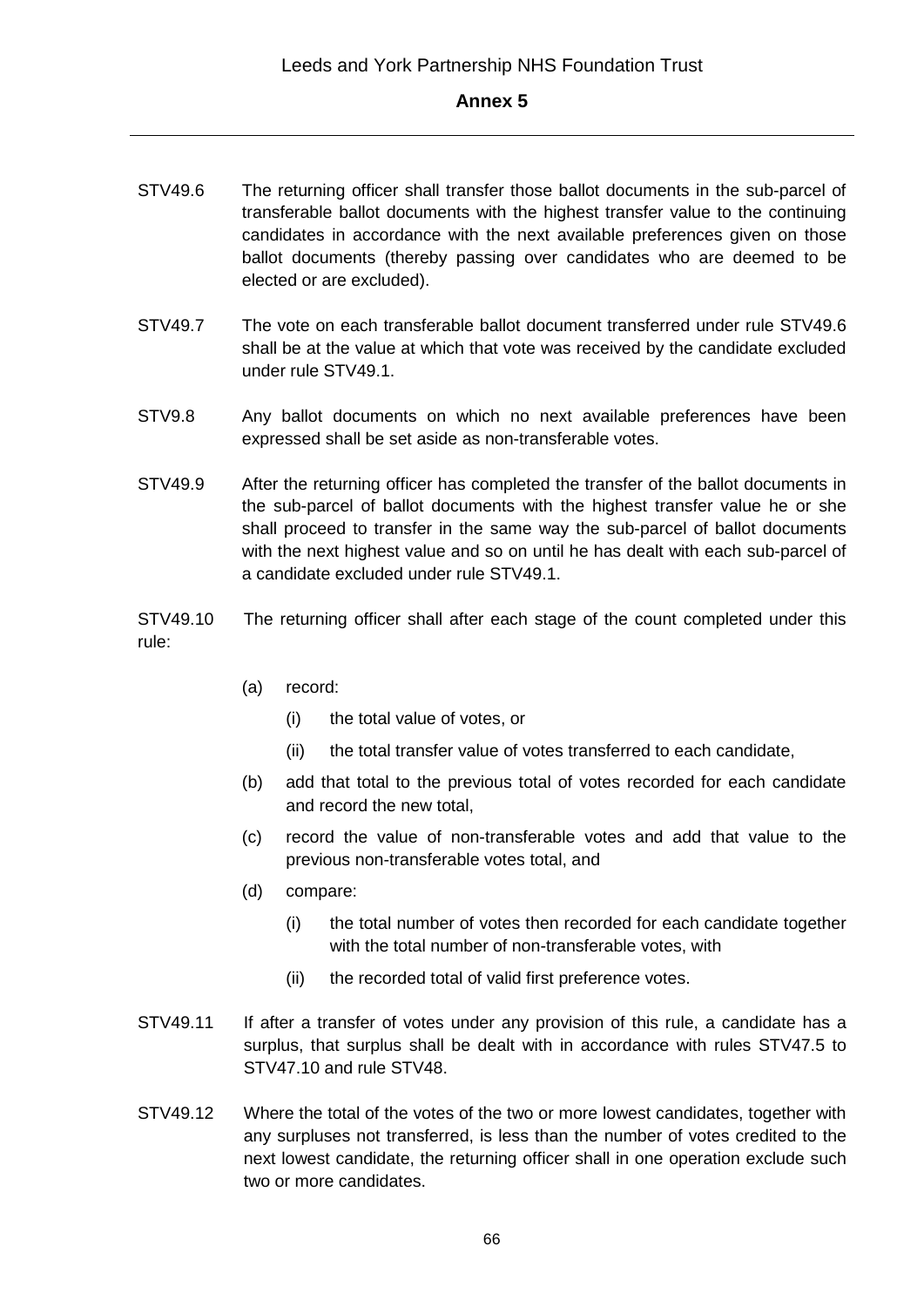- STV49.13 If when a candidate has to be excluded under this rule, two or more candidates each have the same number of votes and are lowest:
	- (a) regard shall be had to the total number of votes credited to those candidates at the earliest stage of the count at which they had an unequal number of votes and the candidate with the lowest number of votes at that stage shall be excluded, and
	- (b) where the number of votes credited to those candidates was equal at all stages, the returning officer shall decide between the candidates by lot and the candidate on whom the lot falls shall be excluded.

#### **STV50. Filling of last vacancies**

- STV50.1 Where the number of continuing candidates is equal to the number of vacancies remaining unfilled the continuing candidates shall thereupon be deemed to be elected.
- STV50.2 Where only one vacancy remains unfilled and the votes of any one continuing candidate are equal to or greater than the total of votes credited to other continuing candidates together with any surplus not transferred, the candidate shall thereupon be deemed to be elected.
- STV50.3 Where the last vacancies can be filled under this rule, no further transfer of votes shall be made.

#### **STV51. Order of election of candidates**

- STV51.1 The order in which candidates whose votes equal or exceed the quota are deemed to be elected shall be the order in which their respective surpluses were transferred, or would have been transferred but for rule STV47.10.
- STV51.2 A candidate credited with a number of votes equal to, and not greater than, the quota shall, for the purposes of this rule, be regarded as having had the smallest surplus at the stage of the count at which he obtained the quota.
- STV51.3 Where the surpluses of two or more candidates are equal and are not required to be transferred, regard shall be had to the total number of votes credited to such candidates at the earliest stage of the count at which they had an unequal number of votes and the surplus of the candidate who had the greatest number of votes at that stage shall be deemed to be the largest.
- STV51.4 Where the number of votes credited to two or more candidates were equal at all stages of the count, the returning officer shall decide between them by lot and the candidate on whom the lot falls shall be deemed to have been elected first.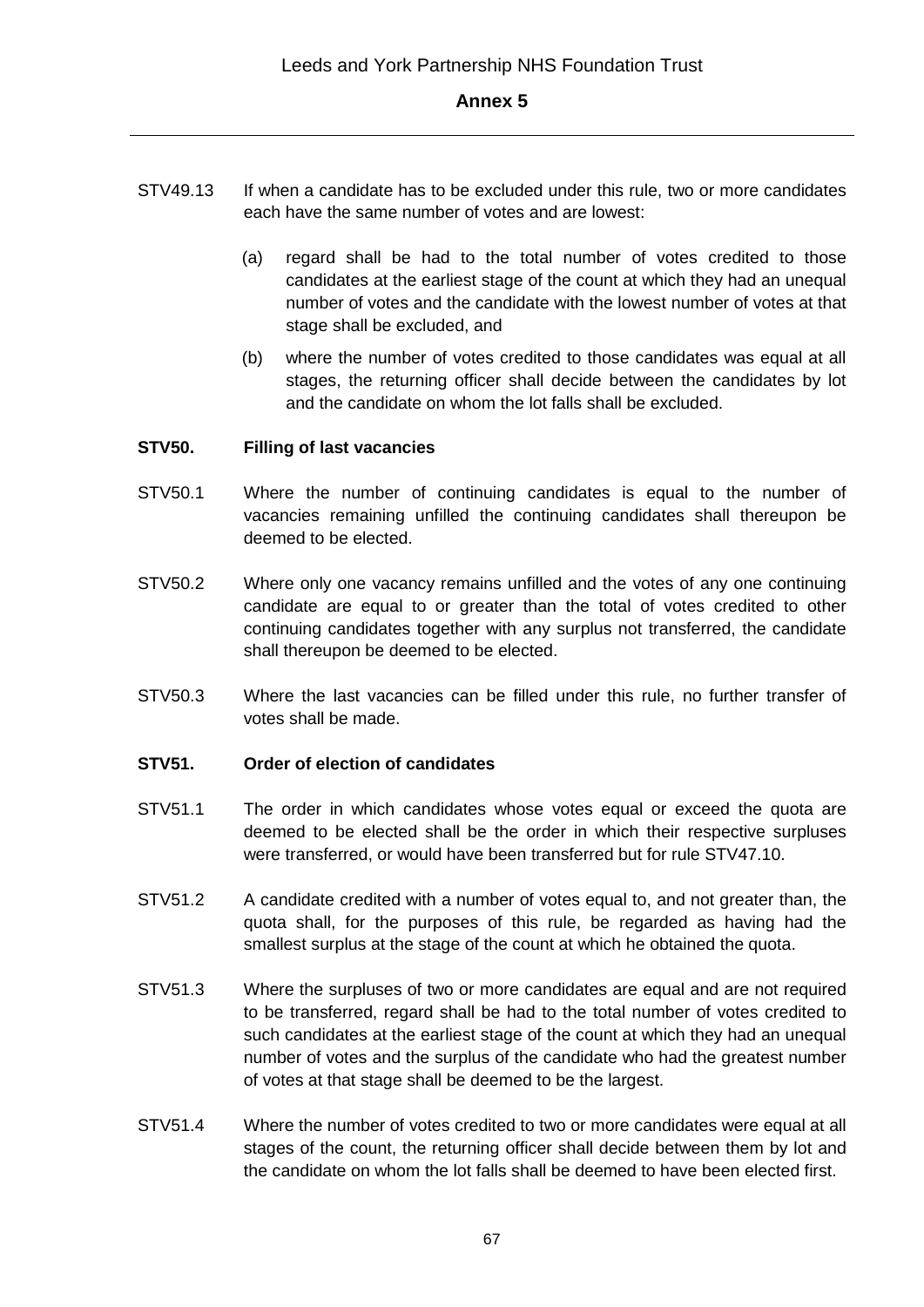# **FPP51. Equality of votes**

FPP51.1 Where, after the counting of votes is completed, an equality of votes is found to exist between any candidates and the addition of a vote would entitle any of those candidates to be declared elected, the returning officer is to decide between those candidates by a lot, and proceed as if the candidate on whom the lot falls had received an additional vote.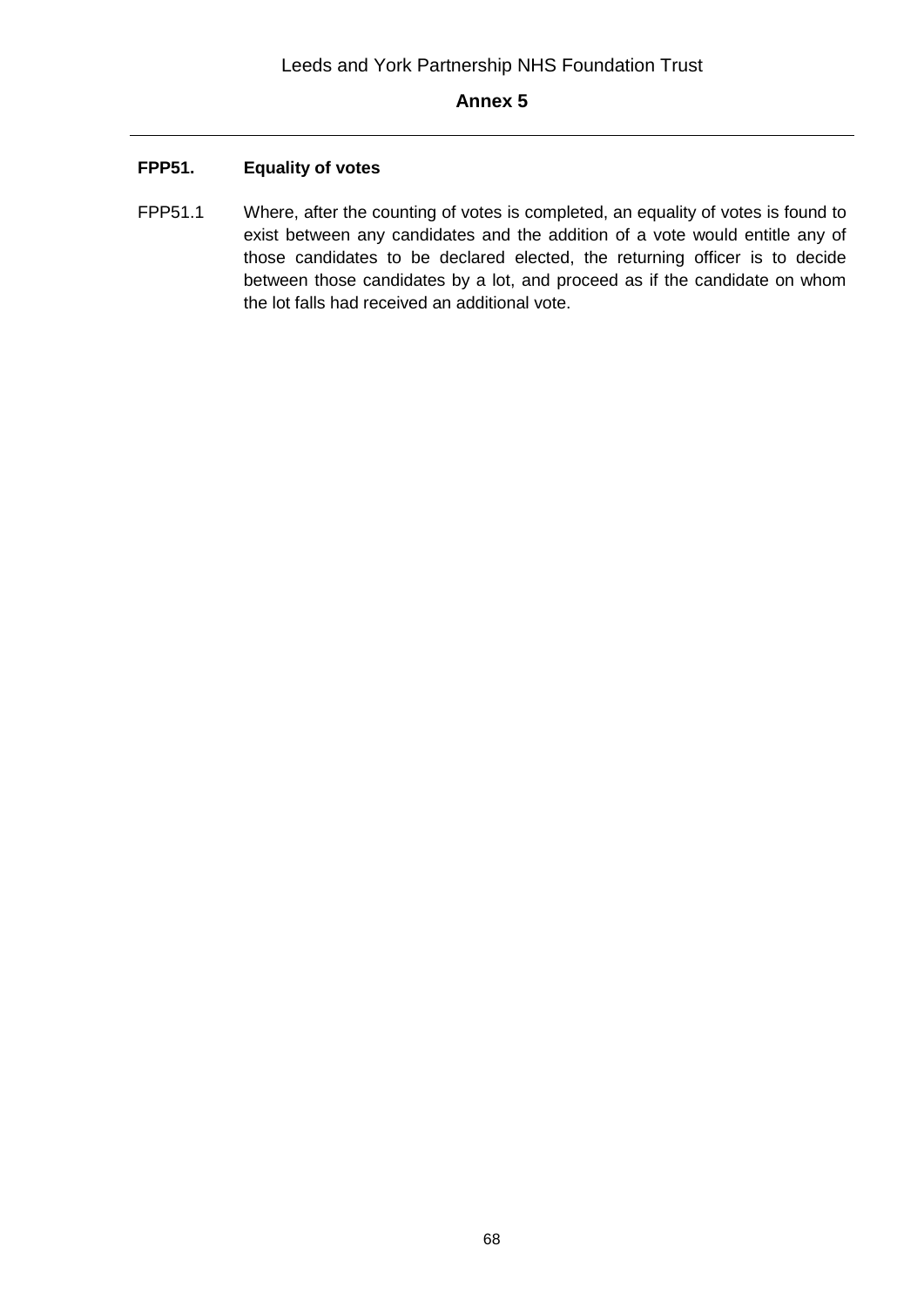# **PART 7: FINAL PROCEEDINGS IN CONTESTED AND UNCONTESTED ELECTIONS**

#### **FPP52. Declaration of result for contested elections**

- FPP52.1 In a contested election, when the result of the poll has been ascertained, the returning officer is to:
	- (a) declare the candidate or candidates whom more votes have been given than for the other candidates, up to the number of vacancies to be filled on the council of governors from the constituency, or class within a constituency, for which the election is being held to be elected,
	- (b) give notice of the name of each candidate who he or she has declared elected:
		- (i) where the election is held under a proposed constitution pursuant to powers conferred on the [insert name] NHS Trust by section 33(4) of the 2006 Act, to the chairman of the NHS Trust, or
		- (ii) in any other case, to the chairman of the corporation; and
	- (c) give public notice of the name of each candidate whom he or she has declared elected.
- FPP52.2 The returning officer is to make:
	- (a) the total number of votes given for each candidate (whether elected or not), and
	- (b) the number of rejected ballot papers under each of the headings in rule FPP44.5,
	- (c) the number of rejected text voting records under each of the headings in rule FPP44.10,

available on request.

#### **STV52. Declaration of result for contested elections**

- STV52.1 In a contested election, when the result of the poll has been ascertained, the returning officer is to:
	- (a) declare the candidates who are deemed to be elected under Part 6 of these rules as elected,
	- (b) give notice of the name of each candidate who he or she has declared elected –
		- (i) where the election is held under a proposed constitution pursuant to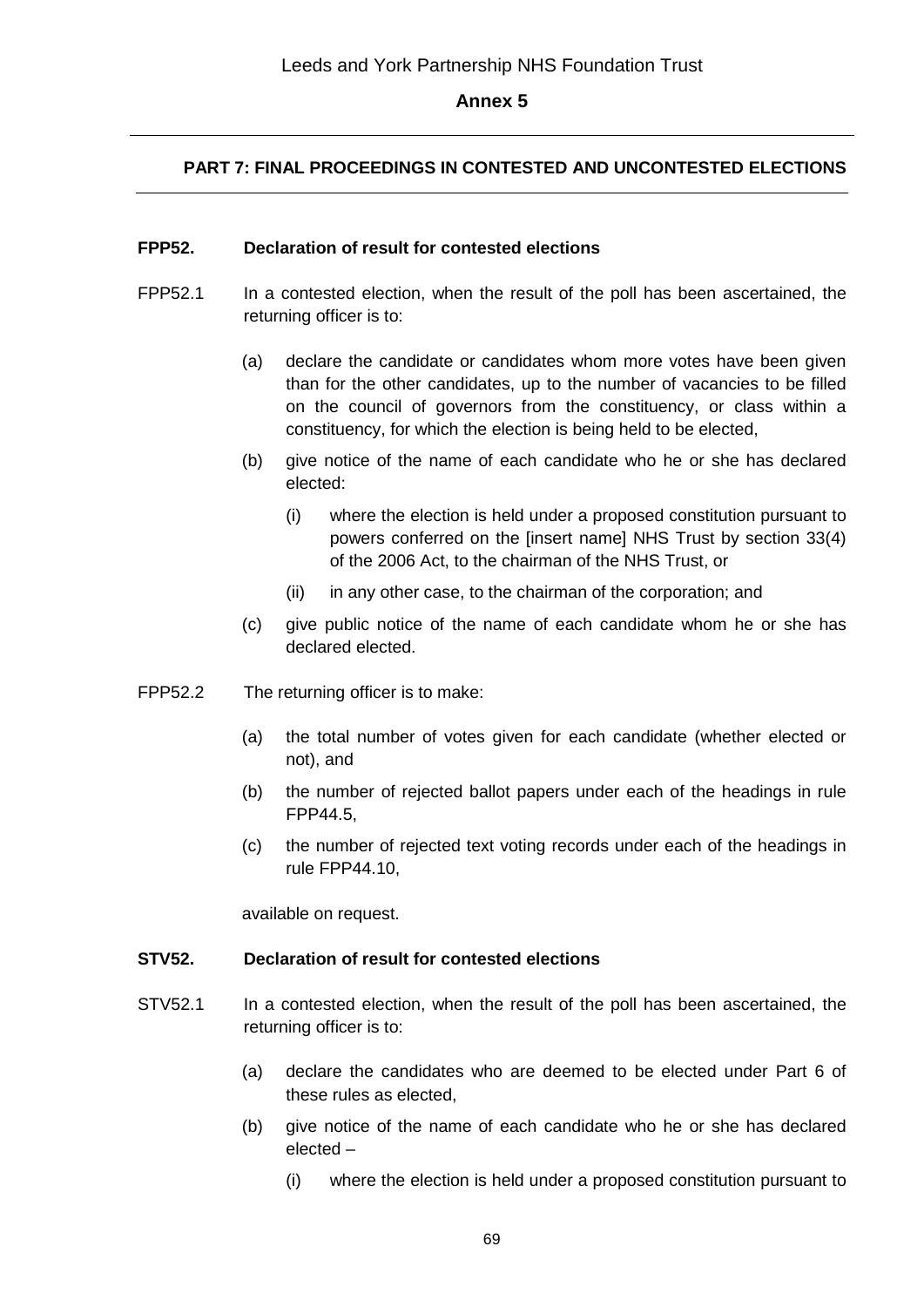powers conferred on the [insert name] NHS Trust by section 33(4) of the 2006 Act, to the chairman of the NHS Trust, or

- (ii) in any other case, to the chairman of the corporation, and
- (c) give public notice of the name of each candidate who he or she has declared elected.
- STV52.2 The returning officer is to make:
	- (a) the number of first preference votes for each candidate whether elected or not,
	- (b) any transfer of votes,
	- (c) the total number of votes for each candidate at each stage of the count at which such transfer took place,
	- (d) the order in which the successful candidates were elected, and
	- (e) the number of rejected ballot papers under each of the headings in rule STV44.1,
	- (f) the number of rejected text voting records under each of the headings in rule STV44.3,

available on request.

# **53. Declaration of result for uncontested elections**

- 53.1 In an uncontested election, the returning officer is to as soon as is practicable after final day for the delivery of notices of withdrawals by candidates from the election:
	- (a) declare the candidate or candidates remaining validly nominated to be elected,
	- (b) give notice of the name of each candidate who he or she has declared elected to the chairman of the corporation, and
	- (c) give public notice of the name of each candidate who he or she has declared elected.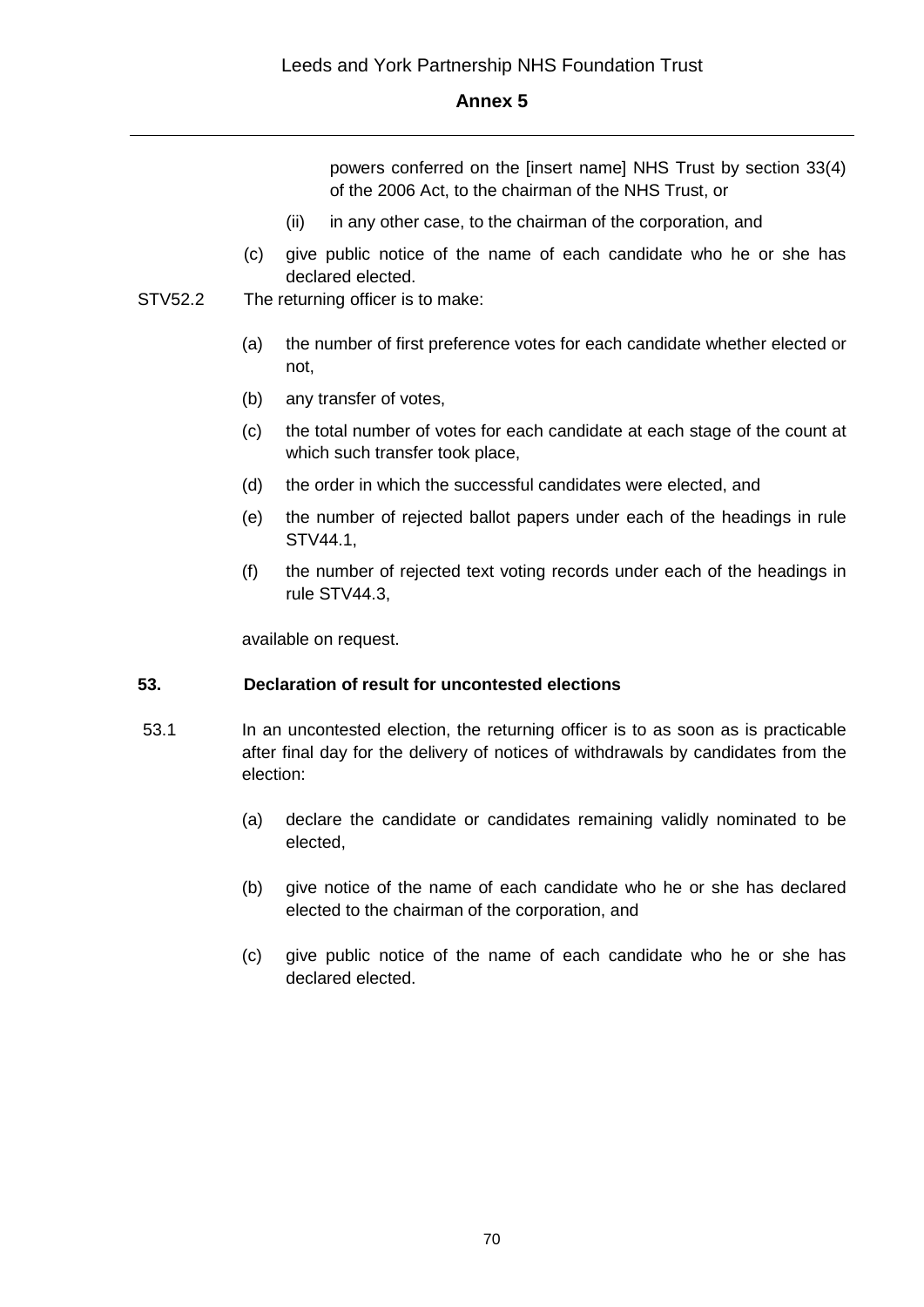# **PART 8: DISPOSAL OF DOCUMENTS**

### **54. Sealing up of documents relating to the poll**

- 54.1 On completion of the counting at a contested election, the returning officer is to seal up the following documents in separate packets:
	- (a) the counted ballot papers, internet voting records, telephone voting records and text voting records,
	- (b) the ballot papers and text voting records endorsed with "rejected in part",
	- (c) the rejected ballot papers and text voting records, and
	- (d) the statement of rejected ballot papers and the statement of rejected text voting records,

and ensure that complete electronic copies of the internet voting records, telephone voting records and text voting records created in accordance with rule 26 are held in a device suitable for the purpose of storage.

- 54.2 The returning officer must not open the sealed packets of:
	- (a) the disqualified documents, with the list of disqualified documents inside it,
	- (b) the list of spoilt ballot papers and the list of spoilt text message votes,
	- (c) the list of lost ballot documents, and
	- (d) the list of eligible voters,

or access the complete electronic copies of the internet voting records, telephone voting records and text voting records created in accordance with rule 26 and held in a device suitable for the purpose of storage.

- 54.3 The returning officer must endorse on each packet a description of:
	- (a) its contents,
	- (b) the date of the publication of notice of the election,
	- (c) the name of the corporation to which the election relates, and
	- (d) the constituency, or class within a constituency, to which the election relates.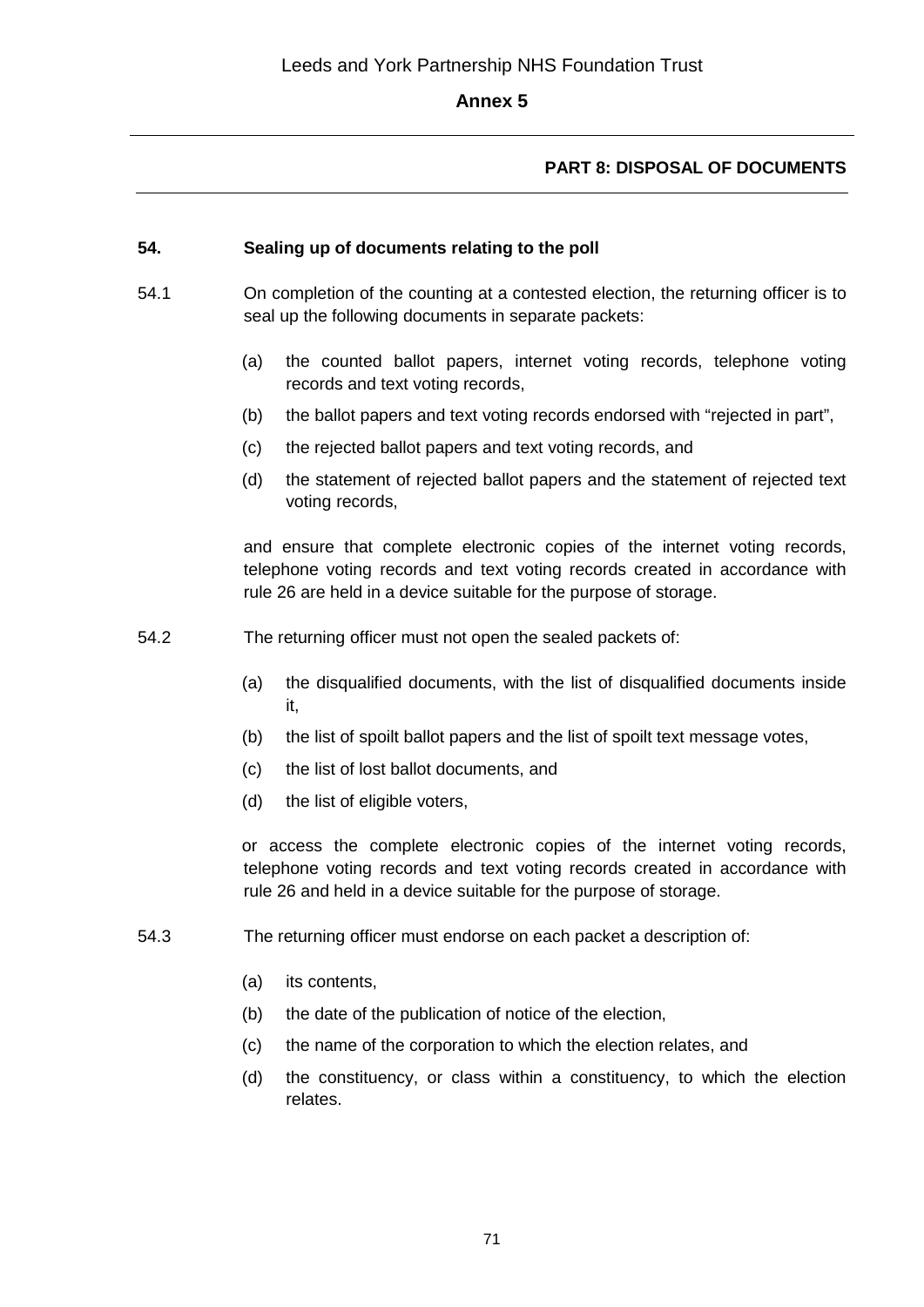### **55. Delivery of documents**

55.1 Once the documents relating to the poll have been sealed up and endorsed pursuant to rule 56, the returning officer is to forward them to the chair of the corporation.

### **56. Forwarding of documents received after close of the poll**

#### 56.1 Where:

- (a) any voting documents are received by the returning officer after the close of the poll, or
- (b) any envelopes addressed to eligible voters are returned as undelivered too late to be resent, or
- (c) any applications for replacement voting information are made too late to enable new voting information to be issued,

the returning officer is to put them in a separate packet, seal it up, and endorse and forward it to the chairman of the corporation.

#### **57. Retention and public inspection of documents**

- 57.1 The corporation is to retain the documents relating to an election that are forwarded to the chair by the returning officer under these rules for one year, and then, unless otherwise directed by the board of directors of the corporation, cause them to be destroyed.
- 57.2 With the exception of the documents listed in rule 58.1, the documents relating to an election that are held by the corporation shall be available for inspection by members of the public at all reasonable times.
- 57.3 A person may request a copy or extract from the documents relating to an election that are held by the corporation, and the corporation is to provide it, and may impose a reasonable charge for doing so.

### **58. Application for inspection of certain documents relating to an election**

- 58.1 The corporation may not allow:
	- (a) the inspection of, or the opening of any sealed packet containing
		- (i) any rejected ballot papers, including ballot papers rejected in part,
		- (ii) any rejected text voting records, including text voting records rejected in part,
		- (iii) any disqualified documents, or the list of disqualified documents,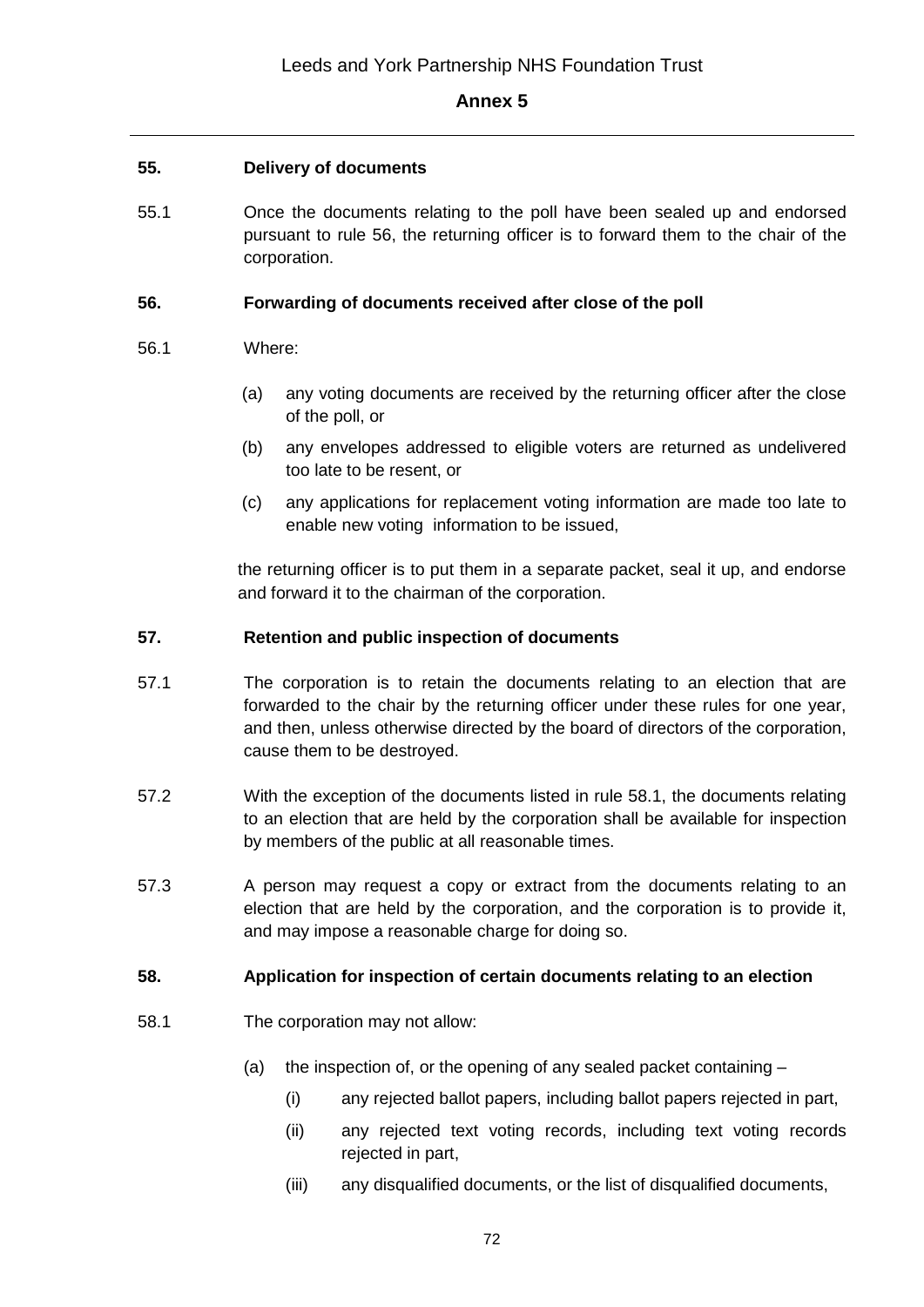- (iv) any counted ballot papers, internet voting records, telephone voting records or text voting records, or
- (v) the list of eligible voters, or
- (b) access to or the inspection of the complete electronic copies of the internet voting records, telephone voting records and text voting records created in accordance with rule 26 and held in a device suitable for the purpose of storage,

by any person without the consent of the board of directors of the corporation.

- 58.2 A person may apply to the board of directors of the corporation to inspect any of the documents listed in rule 58.1, and the board of directors of the corporation may only consent to such inspection if it is satisfied that it is necessary for the purpose of questioning an election pursuant to Part 11.
- 58.3 The board of directors of the corporation's consent may be on any terms or conditions that it thinks necessary, including conditions as to –
	- (a) persons,

(b) time,

- (c) place and mode of inspection,
- (d) production or opening,

and the corporation must only make the documents available for inspection in accordance with those terms and conditions.

- 58.4 On an application to inspect any of the documents listed in rule 58.1 the board of directors of the corporation must:
	- (a) in giving its consent, and
	- (b) in making the documents available for inspection

ensure that the way in which the vote of any particular member has been given shall not be disclosed, until it has been established –

- (i) that his or her vote was given, and
- (ii) that Monitor has declared that the vote was invalid.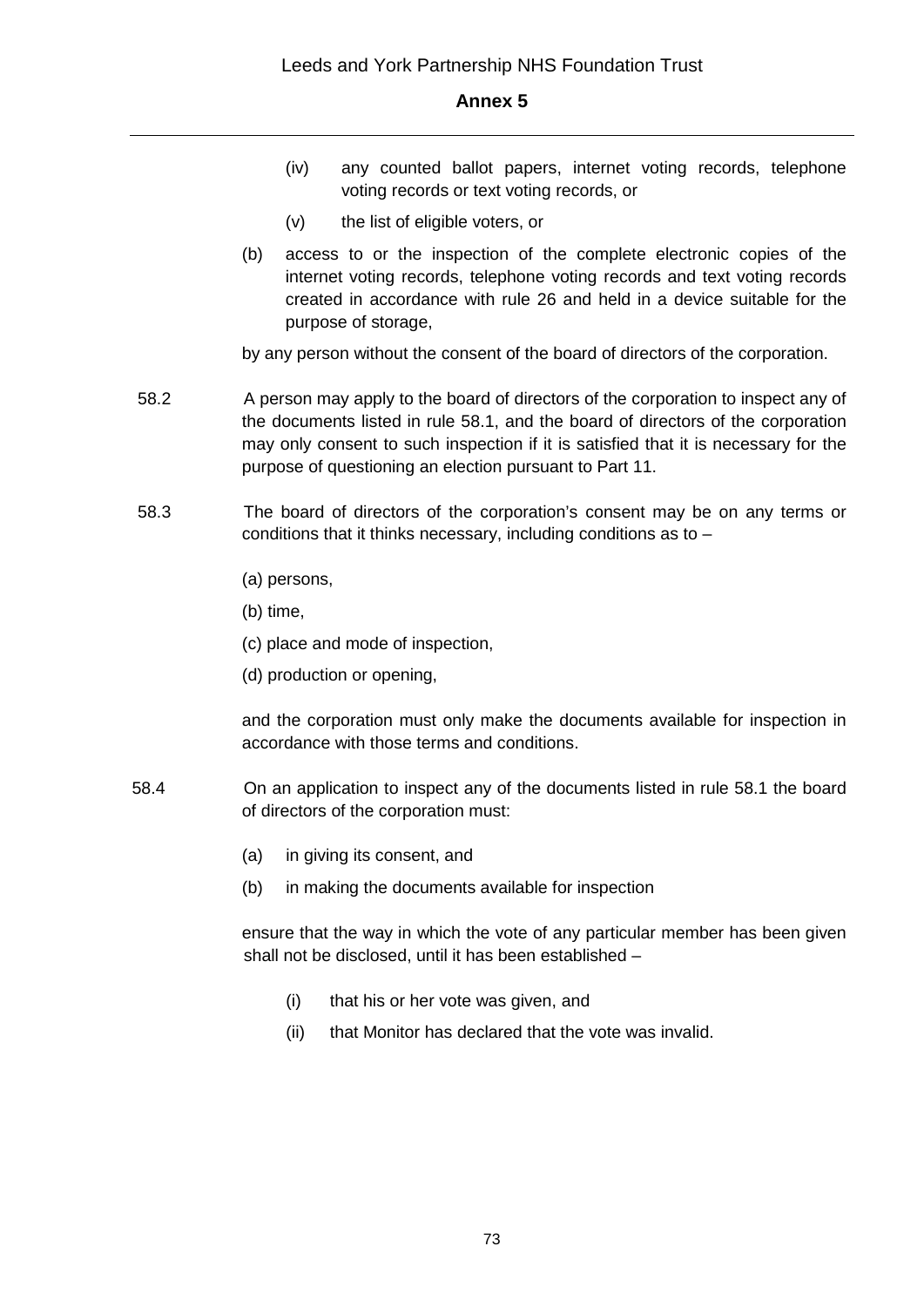## **PART 9: DEATH OF A CANDIDATE DURING A CONTESTED ELECTION**

#### **FPP59. Countermand or abandonment of poll on death of candidate**

- FPP59.1 If at a contested election, proof is given to the returning officer's satisfaction before the result of the election is declared that one of the persons named or to be named as a candidate has died, then the returning officer is to:
	- (a) countermand notice of the poll, or, if voting information has been issued, direct that the poll be abandoned within that constituency or class, and
	- (b) order a new election, on a date to be appointed by him or her in consultation with the corporation, within the period of 40 days, computed in accordance with rule 3 of these rules, beginning with the day that the poll was countermanded or abandoned.
- FPP59.2 Where a new election is ordered under rule FPP59.1, no fresh nomination is necessary for any candidate who was validly nominated for the election where the poll was countermanded or abandoned but further candidates shall be invited for that constituency or class.
- FPP59.3 Where a poll is abandoned under rule FPP59.1(a), rules FPP59.4 to FPP59.7 are to apply.
- FPP59.4 The returning officer shall not take any step or further step to open envelopes or deal with their contents in accordance with rules 38 and 39, and is to make up separate sealed packets in accordance with rule 40.
- FPP59.5 The returning officer is to:
	- (a) count and record the number of ballot papers, internet voting records, telephone voting records and text voting records that have been received,
	- (b) seal up the ballot papers, internet voting records, telephone voting records and text voting records into packets, along with the records of the number of ballot papers, internet voting records, telephone voting records and text voting records and

ensure that complete electronic copies of the internet voting records telephone voting records and text voting records created in accordance with rule 26 are held in a device suitable for the purpose of storage.

- FPP59.6 The returning officer is to endorse on each packet a description of:
	- (a) its contents,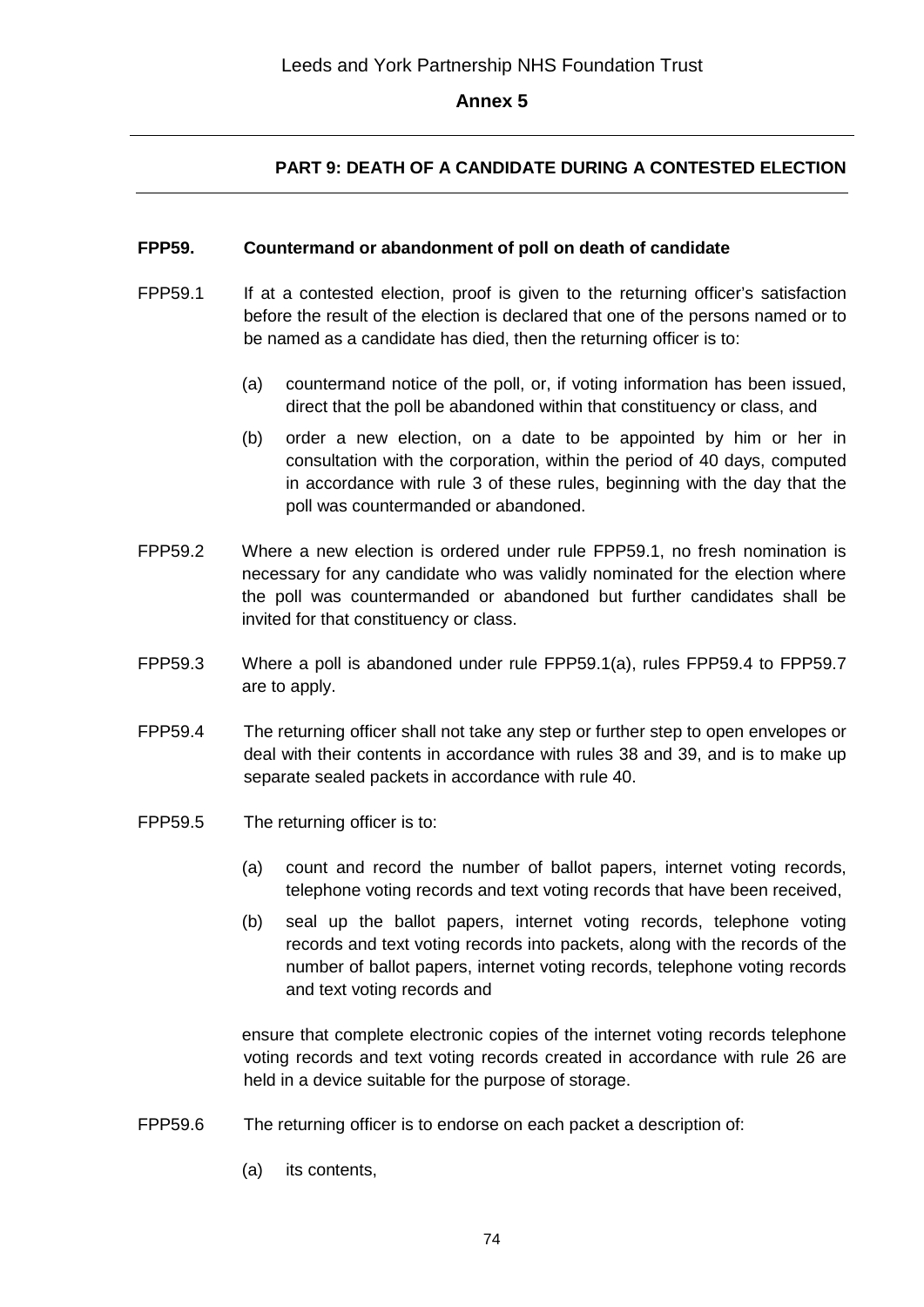- (b) the date of the publication of notice of the election,
- (c) the name of the corporation to which the election relates, and
- (d) the constituency, or class within a constituency, to which the election relates.
- FPP59.7 Once the documents relating to the poll have been sealed up and endorsed pursuant to rules FPP59.4 to FPP59.6, the returning officer is to deliver them to the chairman of the corporation, and rules 57 and 58 are to apply.

#### **STV59. Countermand or abandonment of poll on death of candidate**

- STV59.1 If, at a contested election, proof is given to the returning officer's satisfaction before the result of the election is declared that one of the persons named or to be named as a candidate has died, then the returning officer is to:
	- (a) publish a notice stating that the candidate has died, and
	- (b) proceed with the counting of the votes as if that candidate had been excluded from the count so that –
		- (i) ballot documents which only have a first preference recorded for the candidate that has died, and no preferences for any other candidates, are not to be counted, and
		- (ii) ballot documents which have preferences recorded for other candidates are to be counted according to the consecutive order of those preferences, passing over preferences marked for the candidate who has died.
- STV59.2 The ballot documents which have preferences recorded for the candidate who has died are to be sealed with the other counted ballot documents pursuant to rule 54.1(a).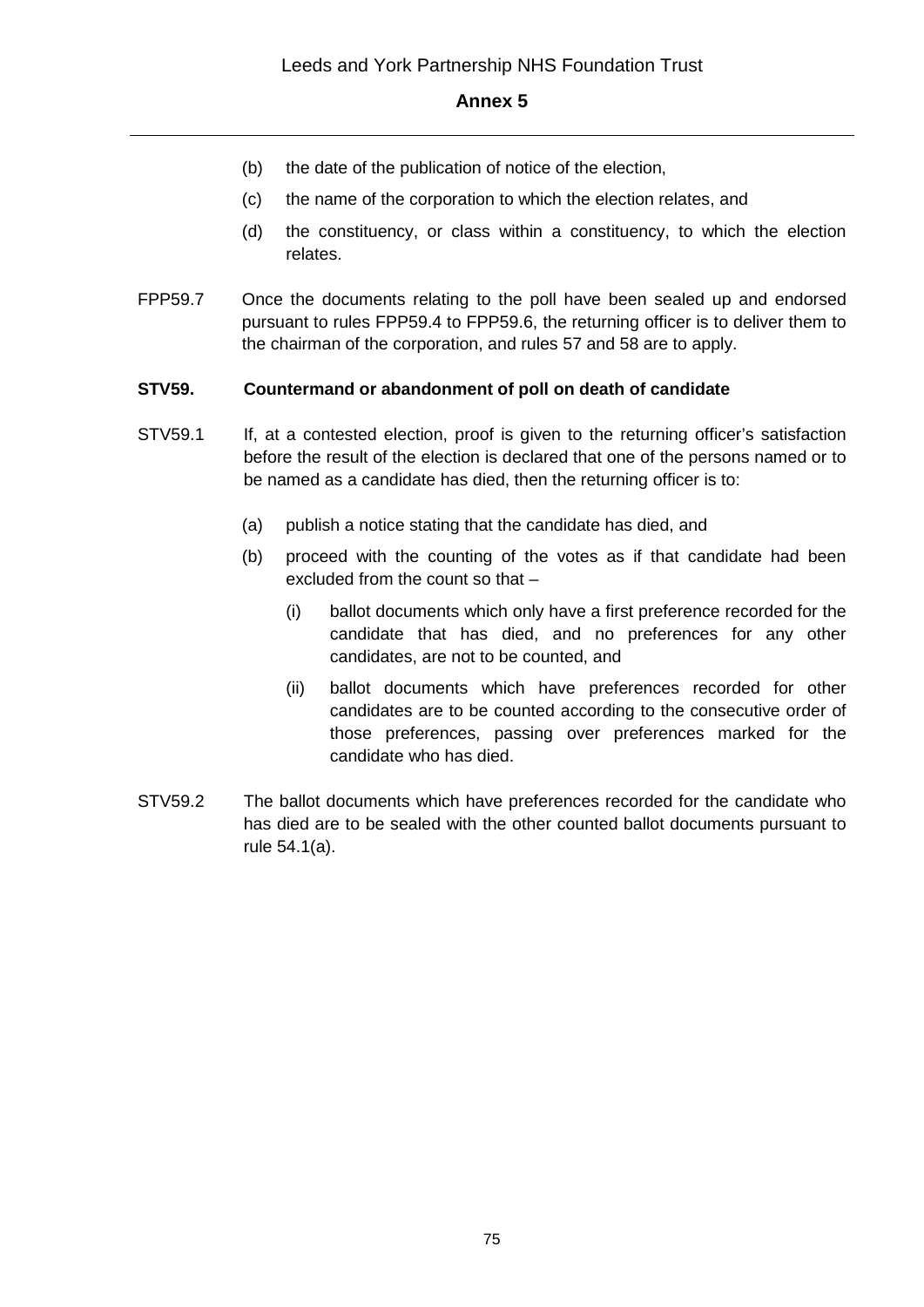## **PART 10: ELECTION EXPENSES AND PUBLICITY**

*Election expenses*

#### **60. Election expenses**

60.1 Any expenses incurred, or payments made, for the purposes of an election which contravene this Part are an electoral irregularity, which may only be questioned in an application made to Monitor under Part 11 of these rules.

#### **61. Expenses and payments by candidates**

- 61.1 A candidate may not incur any expenses or make a payment (of whatever nature) for the purposes of an election, other than expenses or payments that relate to:
	- (a) personal expenses,
	- (b) travelling expenses, and expenses incurred while living away from home, and
	- (c) expenses for stationery, postage, telephone, internet(or any similar means of communication) and other petty expenses, to a limit of £100.

#### **62. Election expenses incurred by other persons**

- 62.1 No person may:
	- (a) incur any expenses or make a payment (of whatever nature) for the purposes of a candidate's election, whether on that candidate's behalf or otherwise, or
	- (b) give a candidate or his or her family any money or property (whether as a gift, donation, loan, or otherwise) to meet or contribute to expenses incurred by or on behalf of the candidate for the purposes of an election.
- 62.2 Nothing in this rule is to prevent the corporation from incurring such expenses, and making such payments, as it considers necessary pursuant to rules 63 and 64.

#### *Publicity*

#### **63. Publicity about election by the corporation**

- 63.1 The corporation may:
	- (a) compile and distribute such information about the candidates, and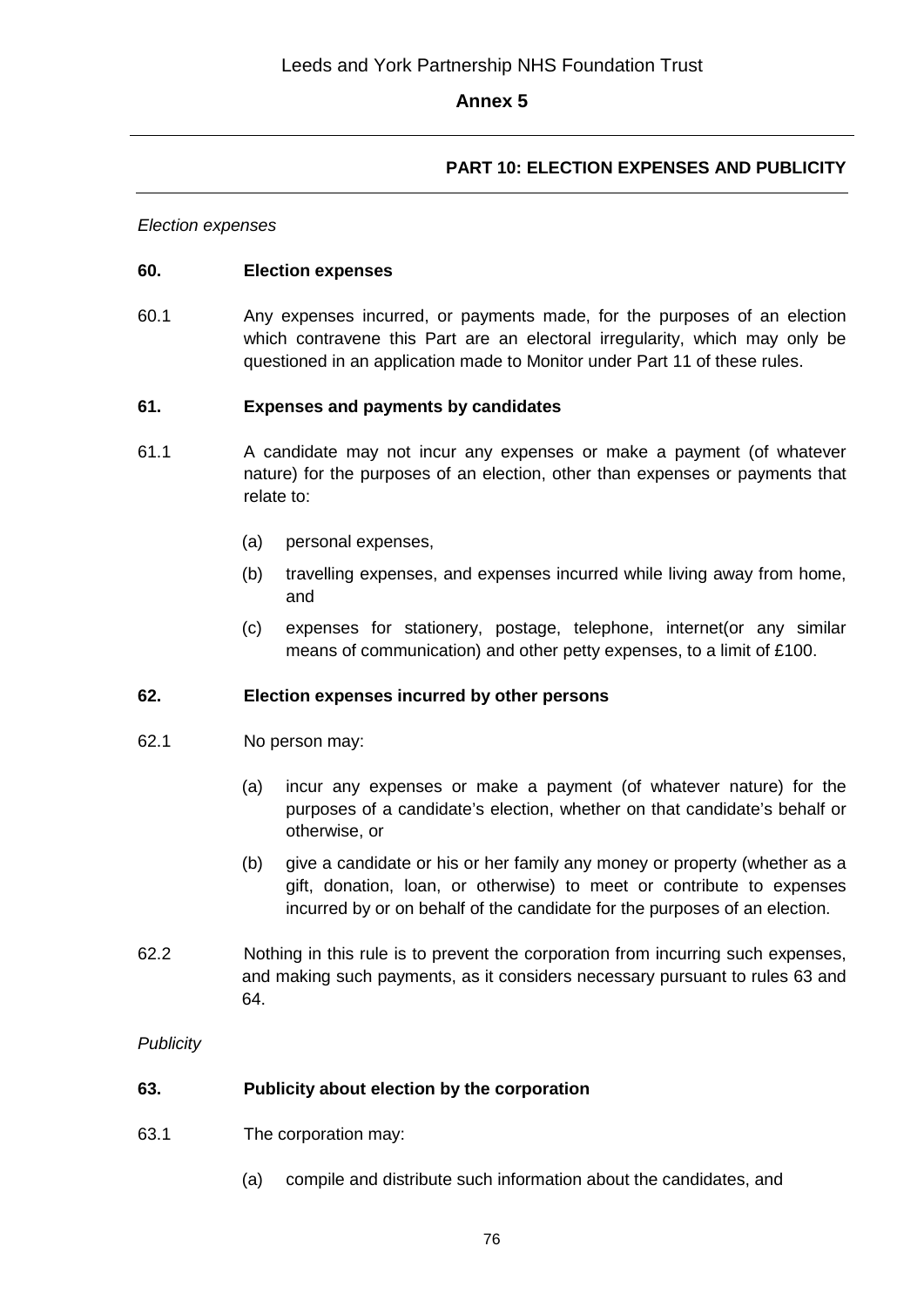(b) organise and hold such meetings to enable the candidates to speak and respond to questions,

as it considers necessary.

- 63.2 Any information provided by the corporation about the candidates, including information compiled by the corporation under rule 64, must be:
	- (a) objective, balanced and fair,
	- (b) equivalent in size and content for all candidates,
	- (c) compiled and distributed in consultation with all of the candidates standing for election, and
	- (d) must not seek to promote or procure the election of a specific candidate or candidates, at the expense of the electoral prospects of one or more other candidates.
- 63.3 Where the corporation proposes to hold a meeting to enable the candidates to speak, the corporation must ensure that all of the candidates are invited to attend, and in organising and holding such a meeting, the corporation must not seek to promote or procure the election of a specific candidate or candidates at the expense of the electoral prospects of one or more other candidates.

#### **64. Information about candidates for inclusion with voting information**

- 64.1 The corporation must compile information about the candidates standing for election, to be distributed by the returning officer pursuant to rule 24 of these rules.
- 64.2 The information must consist of:
	- (a) a statement submitted by the candidate of no more than 250 words,
	- (b) if voting by telephone or text message is a method of polling for the election, the numerical voting code allocated by the returning officer to each candidate, for the purpose of recording votes using the telephone voting facility or the text message voting facility ("numerical voting code"), and
	- (c) a photograph of the candidate.

#### **65. Meaning of "for the purposes of an election"**

65.1 In this Part, the phrase "for the purposes of an election" means with a view to, or otherwise in connection with, promoting or procuring a candidate's election, including the prejudicing of another candidate's electoral prospects; and the phrase "for the purposes of a candidate's election" is to be construed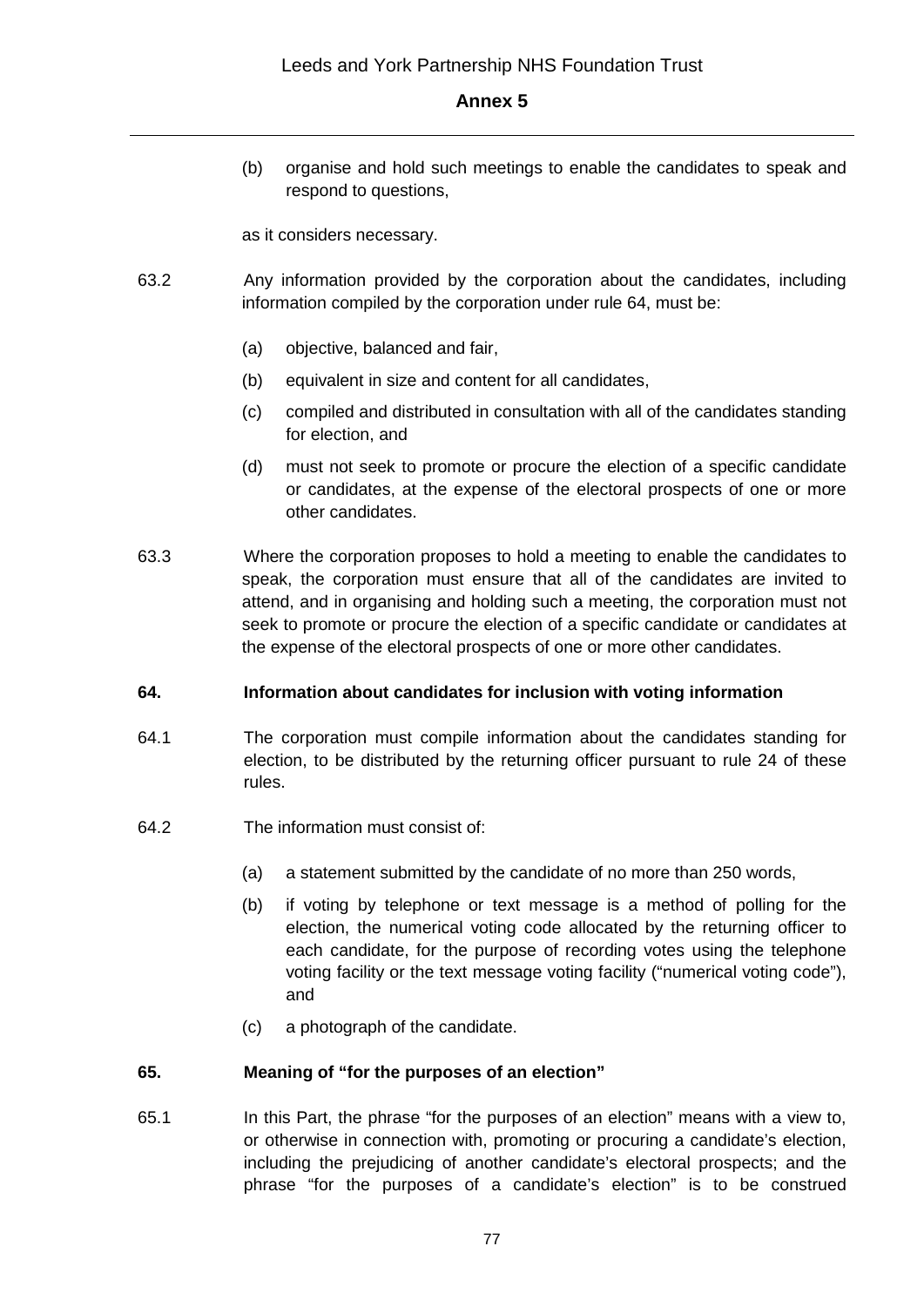accordingly.

65.2 The provision by any individual of his or her own services voluntarily, on his or her own time, and free of charge is not to be considered an expense for the purposes of this Part.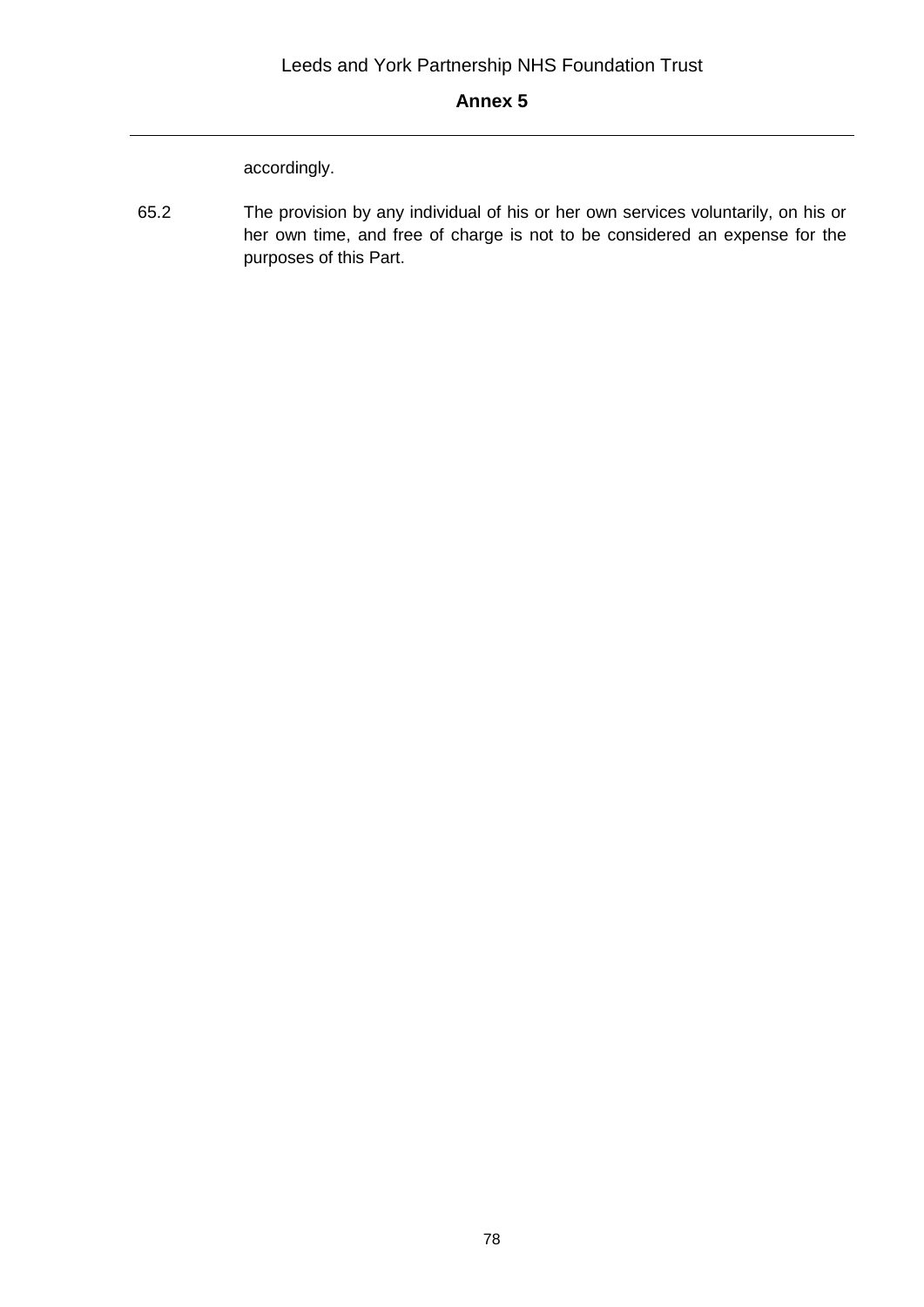## **PART 11: QUESTIONING ELECTIONS AND THE CONSEQUENCE OF IRREGULARITIES**

#### **66. Application to question an election**

- 66.1 An application alleging a breach of these rules, including an electoral irregularity under Part 10, may be made to Monitor for the purpose of seeking a referral to the independent election arbitration panel ( IEAP).
- 66.2 An application may only be made once the outcome of the election has been declared by the returning officer.
- 66.3 An application may only be made to Monitor by:
	- (a) a person who voted at the election or who claimed to have had the right to vote, or
	- (b) a candidate, or a person claiming to have had a right to be elected at the election.
- 66.4 The application must:
	- (a) describe the alleged breach of the rules or electoral irregularity, and
	- (b) be in such a form as the independent panel may require.
- 66.5 The application must be presented in writing within 21 days of the declaration of the result of the election. Monitor will refer the application to the independent election arbitration panel appointed by Monitor.
- 66.6 If the independent election arbitration panel requests further information from the applicant, then that person must provide it as soon as is reasonably practicable.
- 66.7 Monitor shall delegate the determination of an application to a person or panel of persons to be nominated for the purpose.
- 66.8 The determination by the IEAP shall be binding on and shall be given effect by the corporation, the applicant and the members of the constituency (or class within a constituency) including all the candidates for the election to which the application relates.
- 66.9 The IEAP may prescribe rules of procedure for the determination of an application including costs.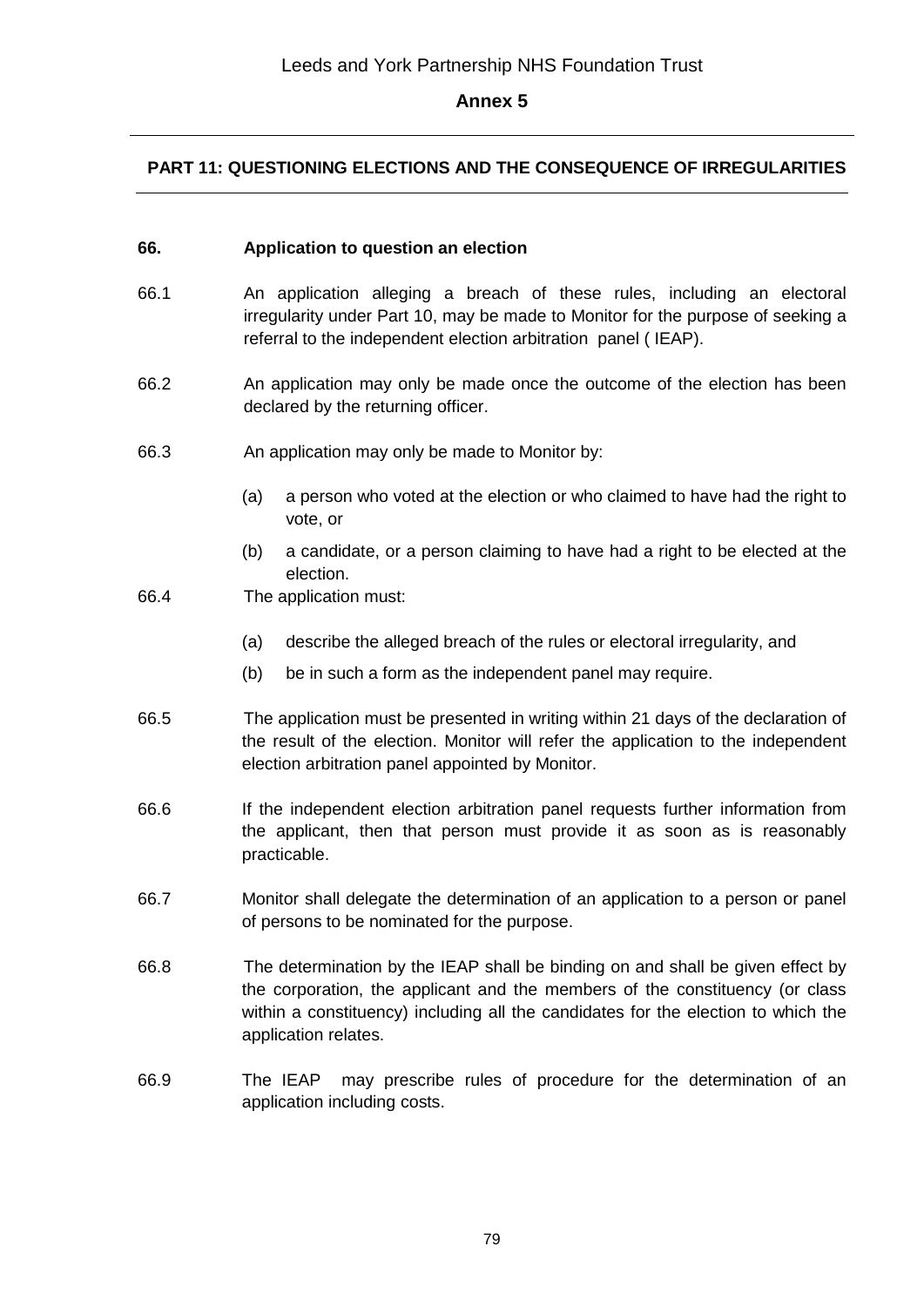## **PART 12: MISCELLANEOUS**

## **67. Secrecy**

- 67.1 The following persons:
	- (a) the returning officer,
	- (b) the returning officer's staff,

must maintain and aid in maintaining the secrecy of the voting and the counting of the votes, and must not, except for some purpose authorised by law, communicate to any person any information as to:

- (i) the name of any member of the corporation who has or has not been given voting information or who has or has not voted,
- (ii) the unique identifier on any ballot paper,
- (iii) the voter ID number allocated to any voter,
- (iv) the candidate(s) for whom any member has voted.
- 67.2 No person may obtain or attempt to obtain information as to the candidate(s) for whom a voter is about to vote or has voted, or communicate such information to any person at any time, including the unique identifier on a ballot paper given to a voter or the voter ID number allocated to a voter.
- 67.3 The returning officer is to make such arrangements as he or she thinks fit to ensure that the individuals who are affected by this provision are aware of the duties it imposes.

#### **68. Prohibition of disclosure of vote**

68.1 No person who has voted at an election shall, in any legal or other proceedings to question the election, be required to state for whom he or she has voted.

#### **69. Disqualification**

- 69.1 A person may not be appointed as a returning officer, or as staff of the returning officer pursuant to these rules, if that person is:
	- (a) a member of the corporation,
	- (b) an employee of the corporation,
	- (c) a director of the corporation, or
	- (d) employed by or on behalf of a person who has been nominated for election.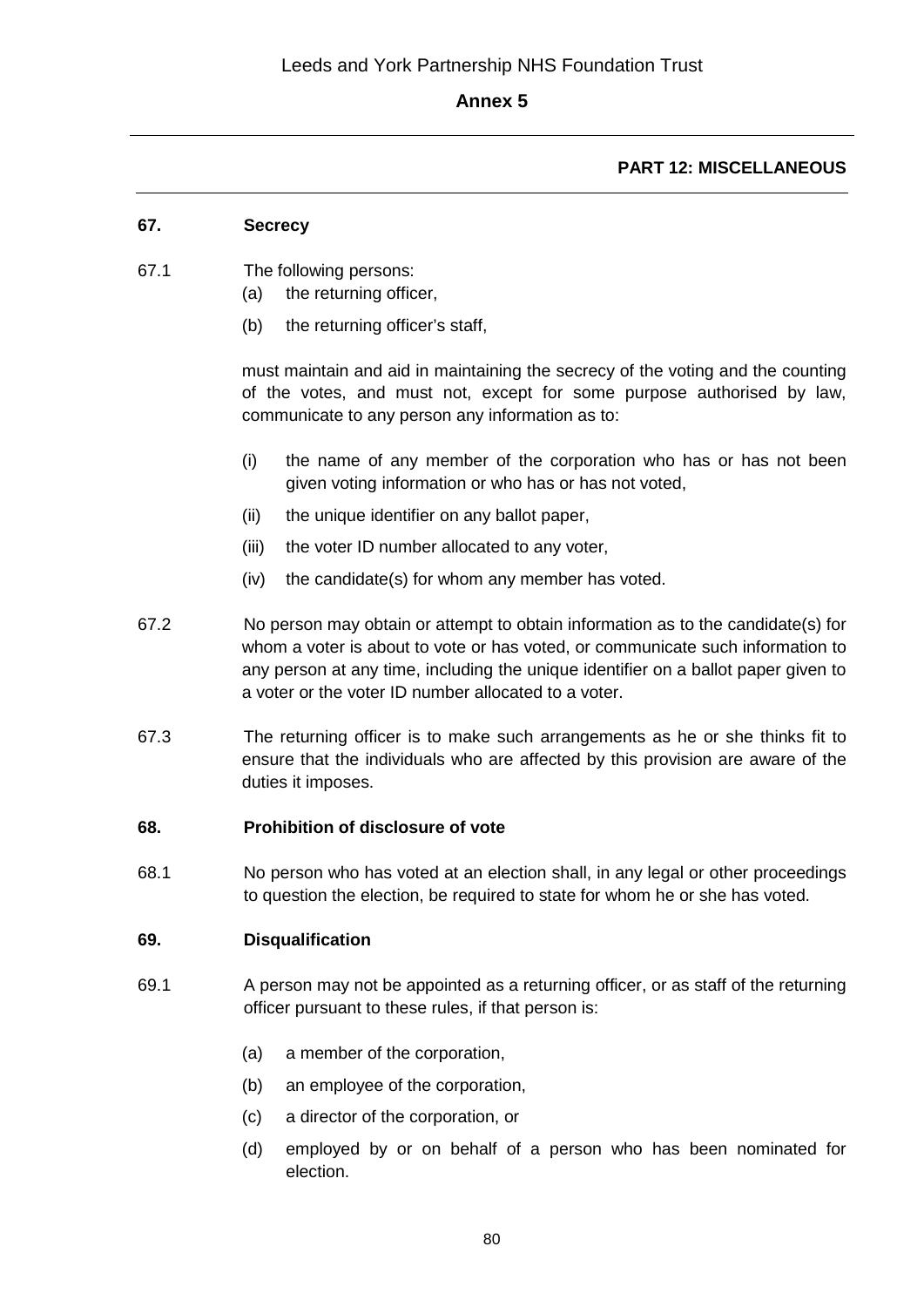# **70. Delay in postal service through industrial action or unforeseen event**

- 70.1 If industrial action, or some other unforeseen event, results in a delay in:
	- (a) the delivery of the documents in rule 24, or
	- (b) the return of the ballot papers,

the returning officer may extend the time between the publication of the notice of the poll and the close of the poll by such period as he or she considers appropriate.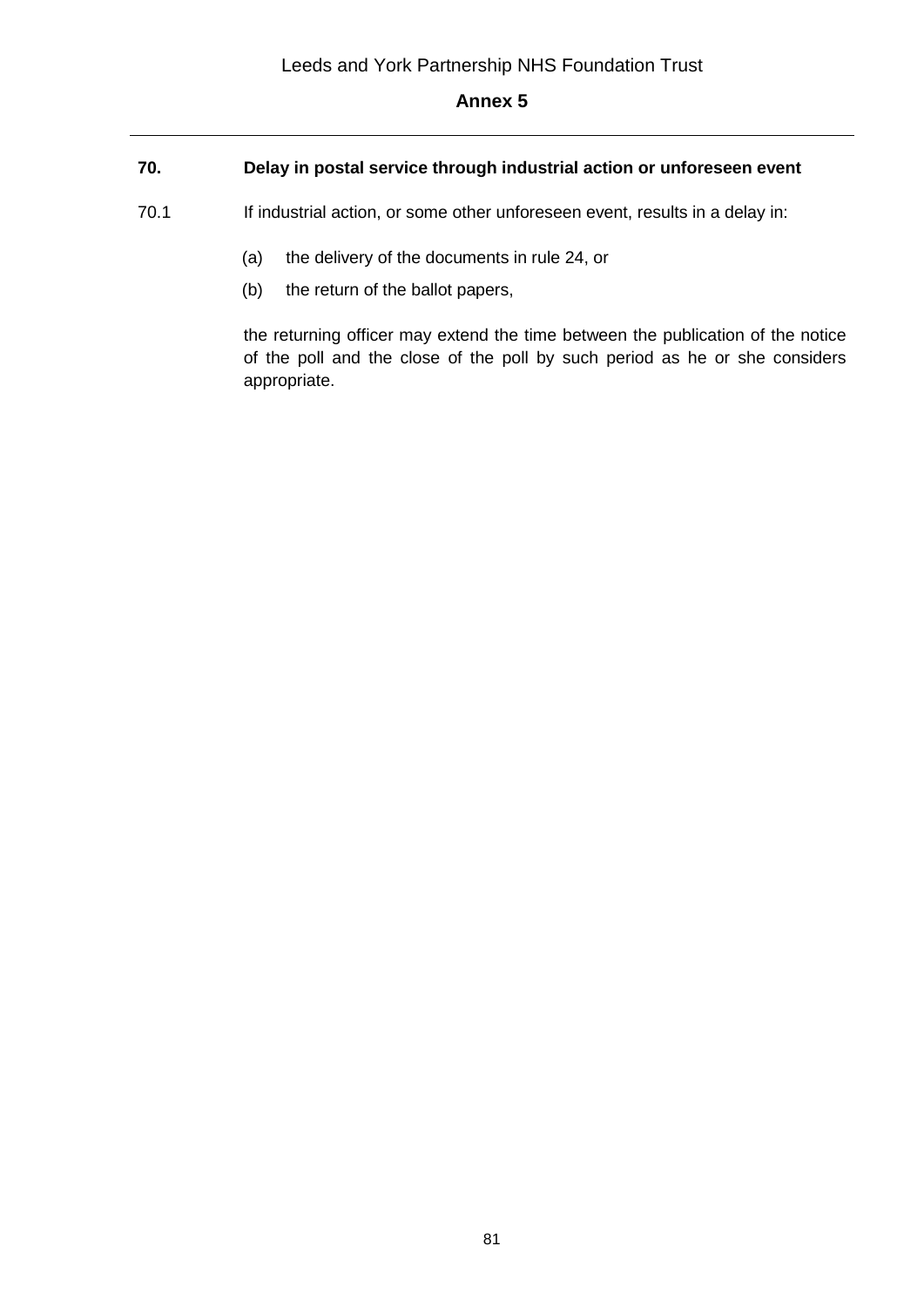## **ANNEX 6**

## **ADDITIONAL PROVISIONS FOR THE COUNCIL OF GOVERNORS**

## **CONTENTS**

| <u>Paragraph</u> |                                                                                                                                               | Page |
|------------------|-----------------------------------------------------------------------------------------------------------------------------------------------|------|
| 1                | Interpretation                                                                                                                                | 83   |
| $\mathbf{2}$     | Criteria for which an individual is not eligible to be elected or appointed as<br>a governor or remain a governor on the Council of Governors | 83   |
| 3                | Reasons for the termination of office, disqualification, removal and<br>suspension of governors                                               | 84   |
| 4                | The termination of office, disqualification, removal and suspension of<br>governors                                                           | 86   |
| 5                | Vacancies arising on the Council of Governors                                                                                                 | 87   |
| 6                | Roles and responsibilities of governors and the Council of Governors                                                                          | 88   |
| $\overline{7}$   | <b>Code of Conduct for governors</b>                                                                                                          | 88   |
| 8                | <b>Staff governors - Special Leave Policy</b>                                                                                                 | 89   |
| 9                | Term of office for initial governors                                                                                                          | 89   |
| 10               | <b>Council of Governors' performance</b>                                                                                                      | 89   |
| 11               | Remuneration of the Chair of the Trust and other non-executive directors                                                                      | 89   |
| 12               | Appointment of non-executive directors (including the Chair)                                                                                  | 89   |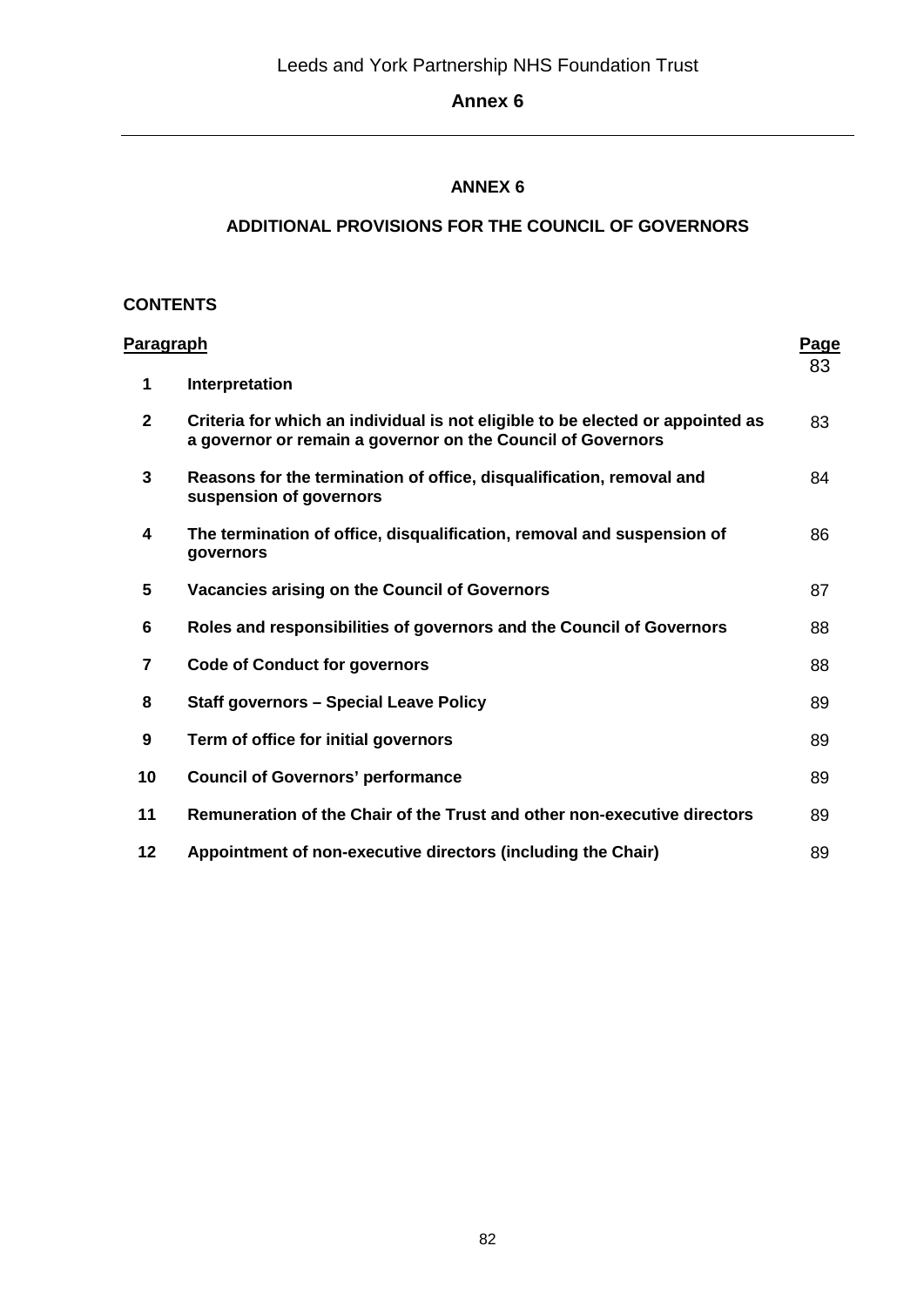#### **1 INTERPRETATION**

- **1.1** Save as permitted by law, the Chair of the Trust shall be the final authority on the interpretation of Standing Orders (on which he/she shall be advised by the Trust Secretary or Chief Executive).
- **1.2** Words importing the masculine gender only shall include the feminine gender; words importing the singular shall import the plural and vice-versa.

#### **2 CRITERIA FOR WHICH AN INDIVIDUAL IS NOT ELIGIBLE TO BE ELECTED OR APPOINTED AS A GOVERNOR OR REMAIN A GOVERNOR ON THE COUNCIL OF GOVERNORS**

A person may not become a governor, and if already holding such office shall be disqualified and will immediately cease to do so, if:

- **2.1** He/she is the chair, or a non-executive director or executive director of the Trust.
- **2.2** He/she is the chair, a non-executive director, executive director or a governor of another NHS foundation trust, any other NHS body or health service provider (unless he/she is appointed as a governor by an appointing organisation which is a health service body or provider. For clarity, this organisation will be listed in Annex 4 of this Constitution in the Appointed Governor section).
- **2.3** He/she is the spouse, partner, parent or child of the chair, a non-executive director or executive director of the Trust.
- **2.4** He/she is under the age of 16.
- **2.5** He/she is a member of a Local Authority Overview and Scrutiny Committee to which the Trust has formal accountability.
- **2.6** He/she is a member of Healthwatch or equivalent statutory organisation.
- **2.7** He/she is a vexatious complainant of the Trust, as defined by Trust policy.
- **2.8** He/she has within the last 10 years been a perpetrator of or involved in a serious incident of assault or violence, or one or more incidents of harassment, against any of the Trust's employees or other persons who exercise functions for the purposes of the Trust.
- **2.9** He/she has been excluded from any Trust premises within the last 10 years.
- **2.10** He/she is disqualified in accordance with paragraph 14 of the Constitution.
- **2.11** His/her name has been placed on the registers of Schedule 1 Offenders Pursuant to the Sex Offenders Act 1977 and / or the Children and Young Persons Act 1933, or is subject to a sex offenders' order.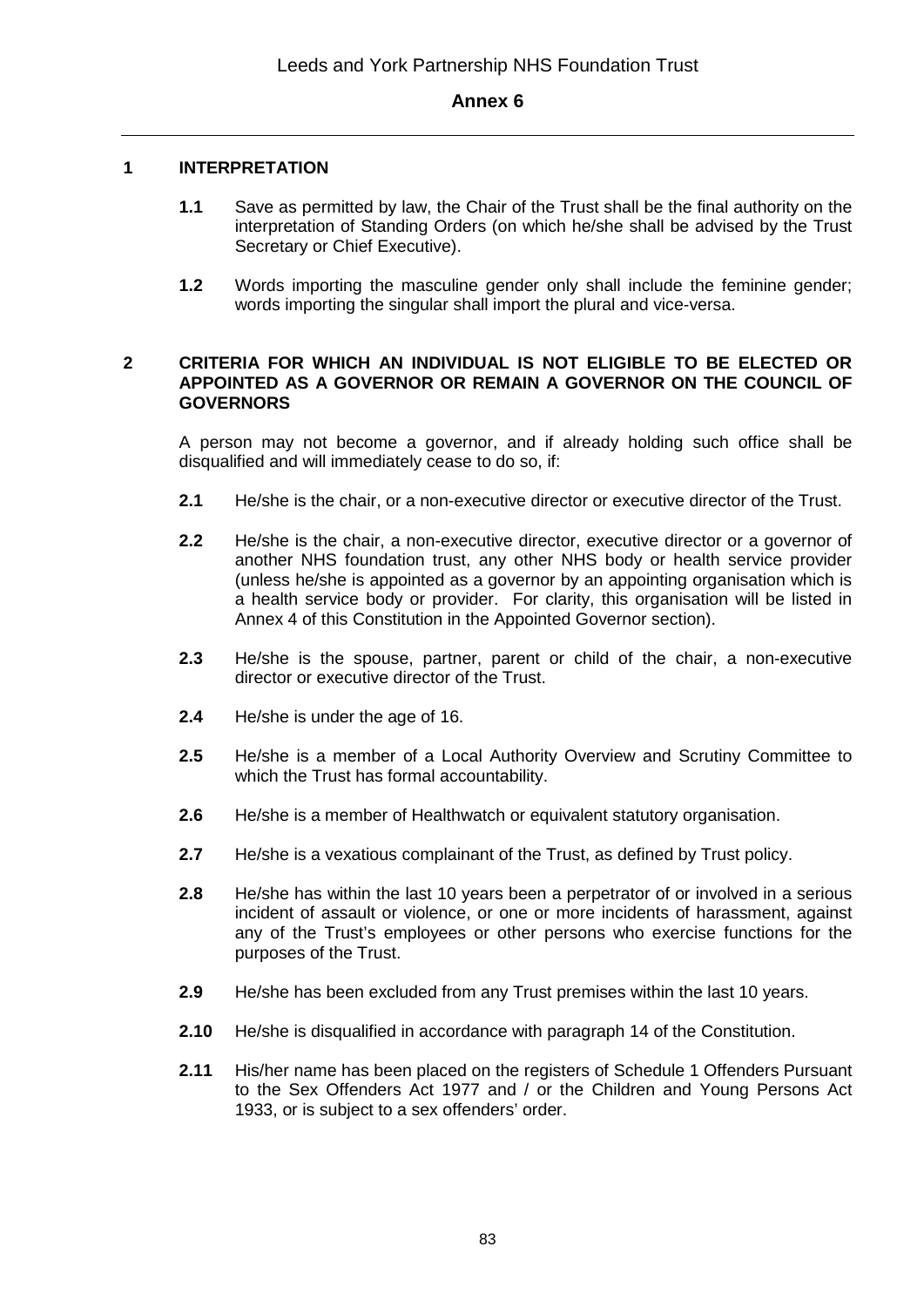- **2.12** On the basis of disclosures obtained through an application to the Disclosure and Baring Service (DBS) he/she is not considered suitable in accordance with the Trust's procedure covering the Disclosure and Baring Service.
- **2.13** He/she has been dismissed, otherwise than by reason of redundancy or ill health, from any work with a health service body.
- **2.14** He/she is a person whose tenure of office as the chair, non-executive, executive director or governor of a health service body has been terminated for nonattendance at meetings, for non-disclosure of a pecuniary interest on the grounds that his/her appointment is not in the interests of the health service or for any other reason deemed sufficiently serious as to warrant the termination of office by that body.
- **2.15** He/she has had his/her name erased, removed or struck off a register of professionals maintained by a regulator of healthcare or social work professionals, or has otherwise been suspended or disqualified from any healthcare profession, and has not subsequently had his/her name erased removed or struck off a register or had his/her suspension lifted or qualification re-instated (as applicable).
- **2.16** He/she has served a total of three terms of office on the Trust's Council of Governors. For clarity one term of office shall be for up to three years, however, where a governor holds a term of office for less than three years this shall be counted as one term of office.
- **2.17** He/she has had his/her term of office terminated by the Trust's Council of Governors.

#### **3 REASONS FOR THE TERMINATION OF OFFICE, DISQUALIFICATION, REMOVAL AND SUSPENSION OF A GOVERNOR**

A person holding office as a governor shall immediately cease to do so if:

- **3.1** He/she resigns by notice in writing to the Trust Secretary.
- **3.2** In the case of an elected governor, he/she ceases to be a member of the Trust, or ceases to be eligible to be a member of the Trust or ceases to be eligible to be a member of the constituency from which he/she is elected.
- **3.3** In the case of an appointed governor, the appointing organisation terminates the appointment.
- **3.4** It otherwise comes to the notice of the Trust Secretary at the time the governor takes office, or later, that the governor is disqualified in accordance with paragraph 14 of the Constitution.
- **3.5** It otherwise comes to the notice of the Trust Secretary at the time the governor takes office, or later, that the governor is disqualified in accordance with any part of section 2 of this Annex.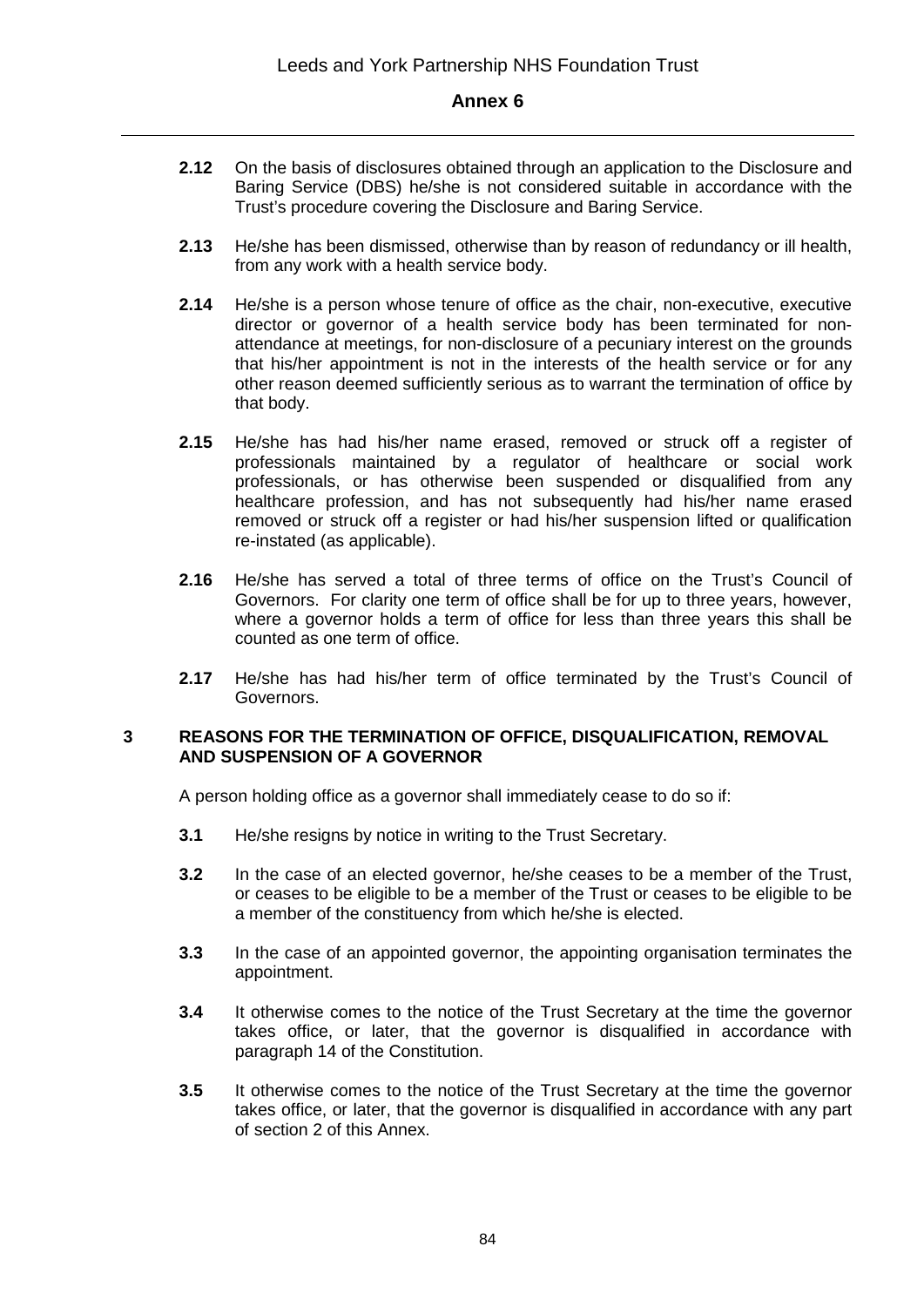- **3.6** He/she has failed to sign and deliver to the Trust Secretary a statement in the form required by the Council of Governors confirming acceptance of the Council of Governors' Code of Conduct.
- **3.7** He/she fails to attend two formal meetings in any financial year, unless the Council of Governors is satisfied that:
	- **3.7.1** The absences were due to reasonable causes; and
	- **3.7.2** He/she will be able to start attending meetings again within such a period as the Council of Governors considers reasonable.

Where the Council of Governors fails to satisfy itself under paragraph 3.7.1 or 3.7.2 of this Annex, the matter shall be dealt with in accordance with paragraph 4 of this Annex.

- **3.8** He/she has failed to undertake any training which the Council of Governors requires all governors to undertake, unless the Council of Governors is satisfied that:
	- **3.8.1** The failure to undertake training was due to reasonable causes; and
	- **3.8.2** He/she will be able to undertake the required training within such a period as the Council of Governors considers reasonable.

Where the Council of Governors fails to satisfy itself under paragraph 3.8.1 or 3.8.2 of this Annex, the matter shall be dealt with in accordance with paragraph 4 of this Annex.

- **3.9** He/she is removed from the Council of Governors by a resolution approved by a majority vote of the governors present and eligible to vote, excluding the governor in question, at a public meeting on the grounds that:
	- **3.9.1** He/she has committed a breach of the Council of Governors' Code of Conduct; or
	- **3.9.2** He/she has acted in a way which is detrimental to the Trust or in a manner contrary to the interests of the Trust; or
	- **3.9.3** He/she has failed to discharge his/her responsibilities as a governor; or
	- **3.9.4** His/her attitude and behaviour is deemed unacceptable; or
	- **3.9.5** He/she has been suspended by the Chair of the Council of Governors three times or more; or
	- **3.9.6** Any other grounds the Council of Governors may deem reasonable to remove him/her by.
- **3.10** Being a member of one of the Public, Service User and Carer or Staff Constituencies, he/she refuses or fails to sign a declaration, in the form specified by the Council of Governors, that he/she is entitled to be a member and to vote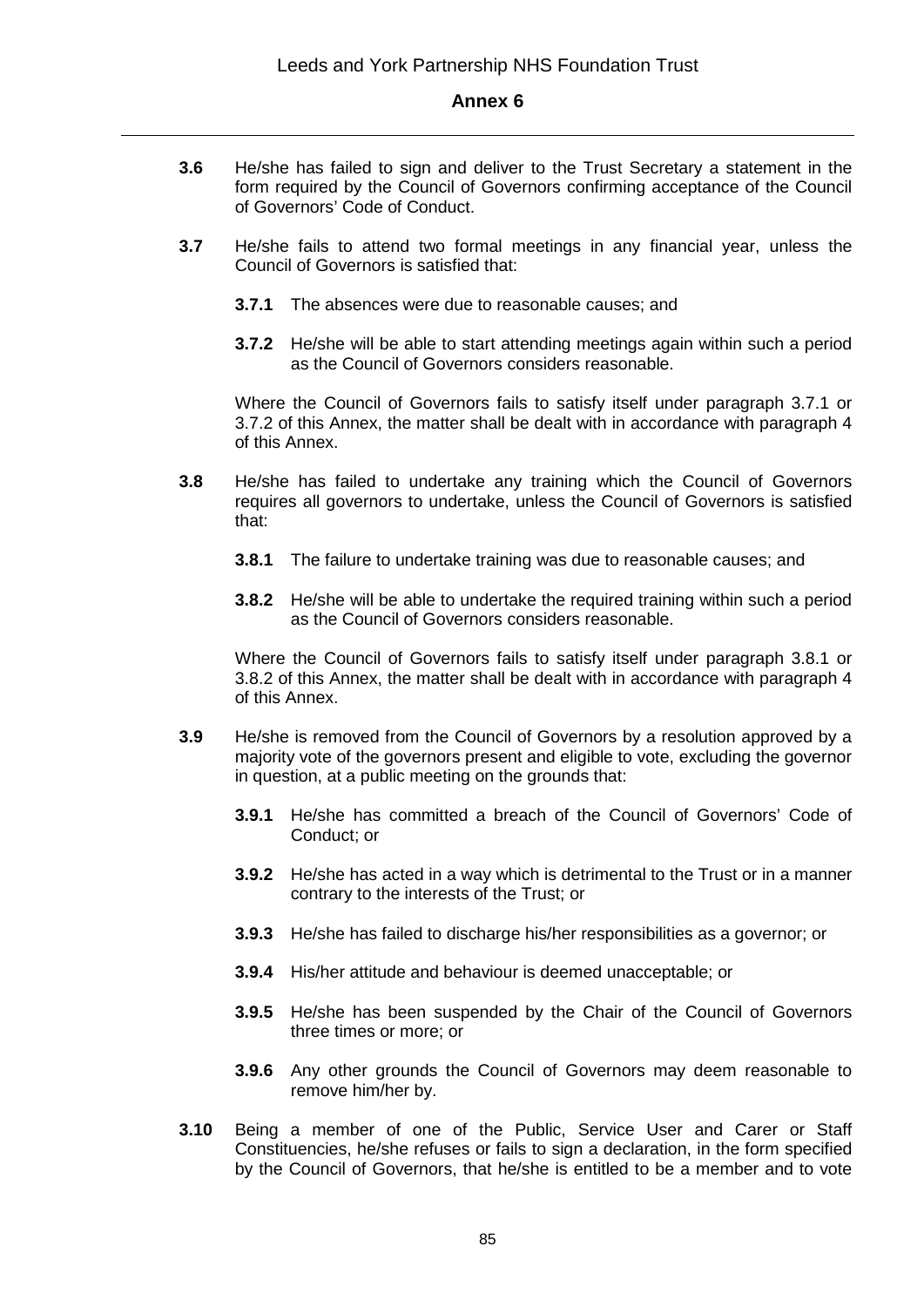as a member of one of the afore mentioned Constituencies, and that he/she is not prevented from being a member of the Council of Governors.

- **3.11** It is found that he/she has failed to declare an interest in accordance with paragraph 18 of the Constitution and paragraph 7 and 8 of Annex 7 of the Constitution.
- **3.12** He/she has failed to complete and sign a declaration of interest from in the format agreed and deliver this to the Trust Secretary in accordance with paragraphs 7 and 8 of Annex 7 of this constitution.

#### **4 THE TERMINATION OF OFFICE, DISQUALIFICATION, REMOVAL AND SUSPENSION OF GOVERNORS**

- **4.1** Where an individual has been elected or appointed to be a governor and he/she becomes disqualified from office under paragraph 14 of the constitution, or where he/she becomes disqualified from office under any part of paragraph 2 of this Annex, he/she shall notify the Trust Secretary in writing of such a disqualification/s. This notice in writing shall be taken as a letter of resignation.
- **4.2** Where a governor resigns under paragraph 4.1 of this Annex the Council of Governors shall, at their next general meeting, be notified by the Trust Secretary of his/her resignation, and save where disclosure would breach confidentiality, the reason for resignation.
- **4.3** Failure to notify the Trust secretary in writing shall not prevent the governor from being disqualified as a governor.
- **4.4** Where it comes to the attention of the Trust Secretary that a governor is disqualified, or the Chair of the Trust is of the view that there is a prima facie case for removal of the governor on the grounds set out in paragraph 3 of this Annex, the Trust Secretary shall give the said governor 14 days written notice for him/her to show cause why he/she is not disqualified from holding office or reasons why he/she should not have his/her office terminated, as the case may be.
- **4.5** Receipt of written acceptance of the reason for the termination of office shall be taken as a letter of resignation, and his/her resignation shall be notified to the Council of Governors at their next general meeting, and save where this would breach confidentiality, the reason for resignation.
- **4.6** Where a governor fails to respond to a written notice issued under paragraph 4.4 of this Annex, or where the governor disputes the reason outlined in a written notice issued under paragraph 4.4 of this Annex, the Trust Secretary shall refer the matter to the Council of Governors for consideration as to the action necessary.
- **4.7** Where it is for the Council of Governors to determine the termination of office, disqualification, removal or suspension of a governor this shall be done at a general meeting. The Chair shall decide if there is any reason why the public shall be excluded in accordance with the Annex 7 Council of Governors Standing Order 4.1.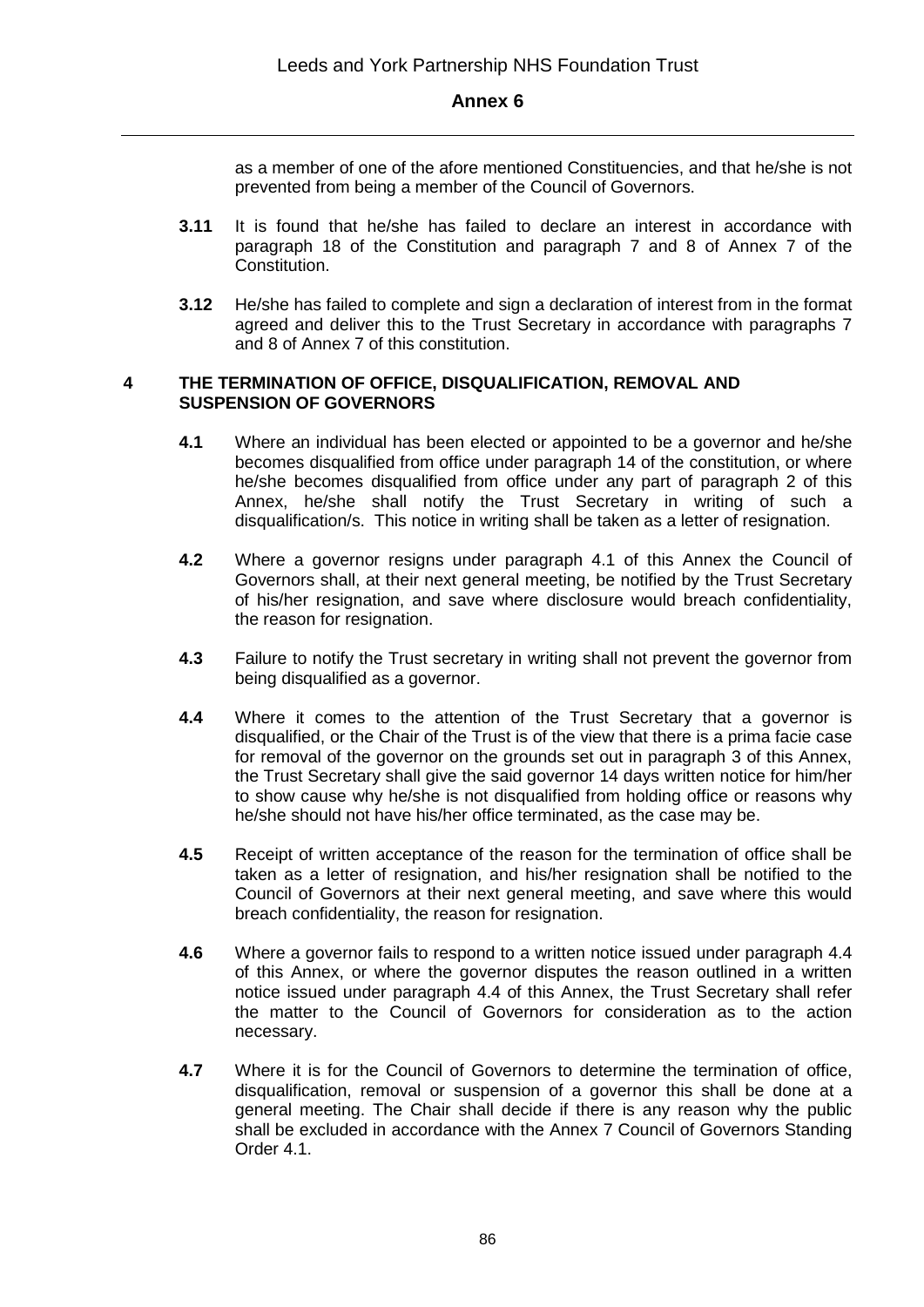- **4.8** Where the matter is for the Council of Governors to determine under paragraph 4.7 of this Annex, the governor shall be given one month's written notice prior to the meeting and shall be invited to attend and present any such evidence as may be appropriate.
- **4.9** The governor shall be given adequate details of the matters to be considered by the Council of Governors, and the Trust Secretary will agree with the Chair a procedure for the proceedings before the Council of Governors which will give the governor adequate opportunity to both answer and test the case against him/her.
- **4.10** If the governor fails to attend, the meeting may proceed in his/her absence at the discretion of the Chair.
- **4.11** A governor will cease to be a governor and be removed from the Council of Governors upon the declaration by the Chair of the resolution to terminate his/her office, carried by a majority vote of the governors present and eligible to vote at the meeting, excluding the governor in question.

## **5 VACANCIES ARISING ON THE COUNCIL OF GOVERNORS**

- **5.1** Where a vacancy arises due to the expiry of a governor's, or a number of governors' term(s) of office the following provisions shall apply:
	- **5.1.1** Where the vacancy arises amongst the appointed governors, the Trust Secretary shall request that the appointing organisation appoints a replacement.
	- **5.1.2** Where the vacancy arises amongst the elected governors, the Council of Governors shall:
		- **5.1.2.1** Agree to leave the seat vacant until the next round of elections; or
		- **5.1.2.2** Agree to call an election.
- **5.2** Where a vacancy arises on the Council of Governors for any reason other than the expiry of term of office, the following provisions will apply:
	- **5.2.1** Where the vacancy arises amongst the appointed governors, the Trust Secretary shall request that the appointing organisation appoints a replacement to hold office.
	- **5.2.2** Where the vacancy arises amongst the elected governors the Council of Governors shall:
		- **5.2.2.1** If the vacancy arises within six months of an election invite the next highest polling candidate for that seat from that election. Where that candidate is willing to take office, the seat shall be filled for any un-expired period of the term of office; or
		- **5.2.2.2** Agree to leave the seat vacant until the next round of elections; or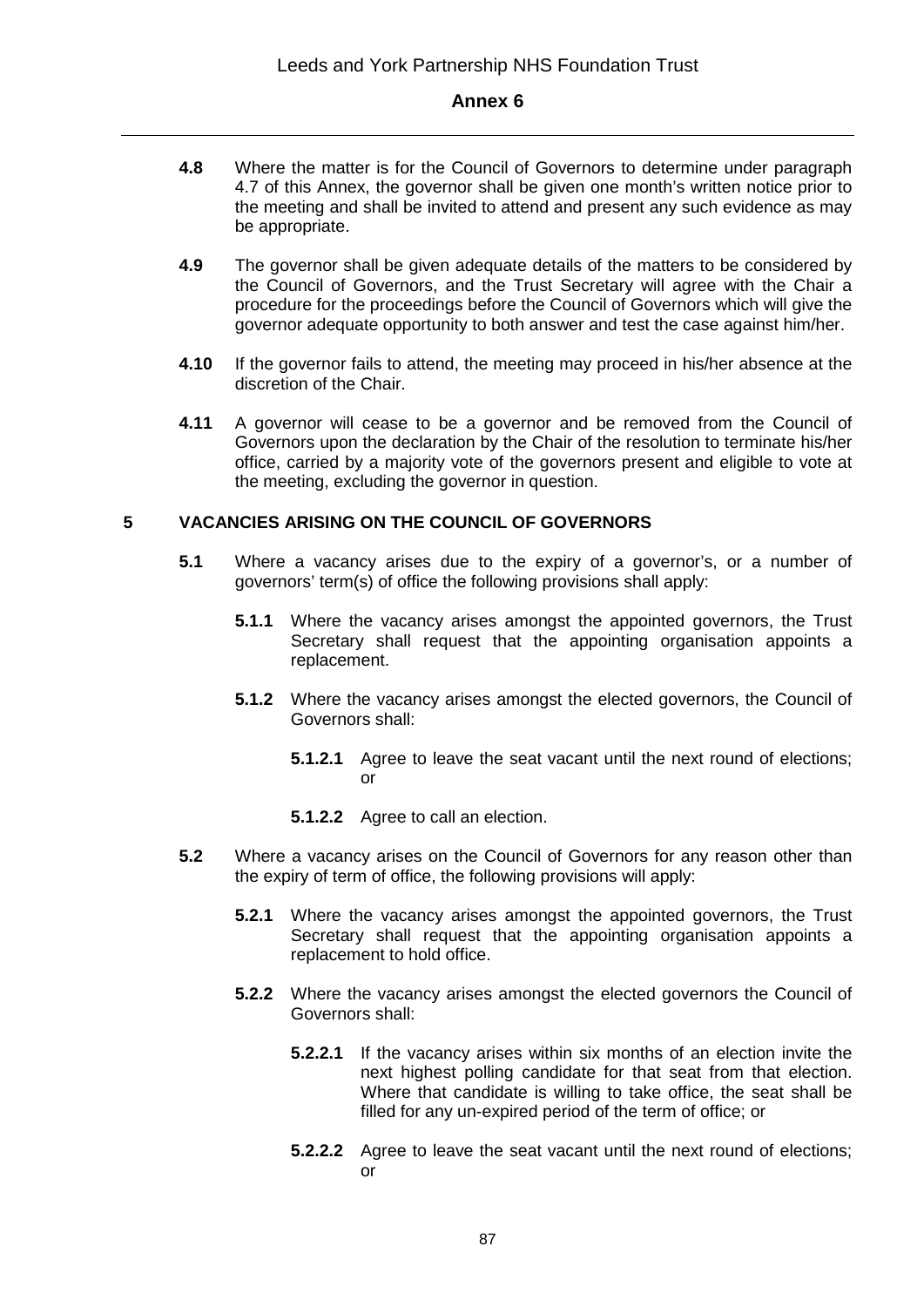**5.2.2.3** Agree to call an election.

**5.3** In making a decision as to the appropriate course of action, set out in paragraphs 5.1 and 5.2, the need for the elected governors on the Council of Governors to be representative of the membership must be considered.

#### **6 ROLES AND RESPONSIBILITIES OF GOVERNORS AND THE COUNCIL OF GOVERNORS**

- **6.1** The roles and responsibilities of the Council of Governors will be set out in a written document. This document will include a clear explanation of the responsibilities of governors towards members and other stakeholders and how governors will seek their views and inform them.
- **6.2** This document shall be agreed by the Council of Governors at a general meeting and reviewed in accordance with the time period specified in the document to ensure it still meets the needs of the work of the Council of Governors.
- **6.3** Notwithstanding any provisions in the agreed document specified in paragraph 6.2 of this Annex the Council of Governors or individual governors may exercise other functions at the request of the Board of Directors.
- **6.4** In the normal course of duties, governors must not visit areas or settings in which treatment is provided, except as arranged by the Board of Directors or their designated representative. Such a visit will only take place where there is a clear purpose and need. (This paragraph does not apply to visits required in a personal capacity, for example where visiting a friend or relative, or attending a personal appointment.)
- **6.5** The Council of Governors does not share collective responsibility with the Board of Directors for decisions taken by the Board of Directors.
- **6.6** The 2006 Act (schedule 7 paragraph 15(2)) provides that all the powers of the Trust are to be exercised by the Board of Directors, therefore the Council of Governors cannot veto decisions made by the Board of Directors.
- **6.7** A governor may refer a question as to whether the Trust has failed or is failing:
	- **6.7.1** To act in accordance with its constitution; or
	- **6.7.2** To act in accordance with a provision made by or under Chapter 5 of the 2006 Act,

to a panel of persons appointed by Monitor only if more than half of the members of the Council of Governors voting approve the referral.

#### **7 CODE OF CONDUCT FOR GOVERNORS**

**7.1** The Trust shall publish a Code of Conduct for Governors and this shall be reviewed in accordance with the time period specified in the Code.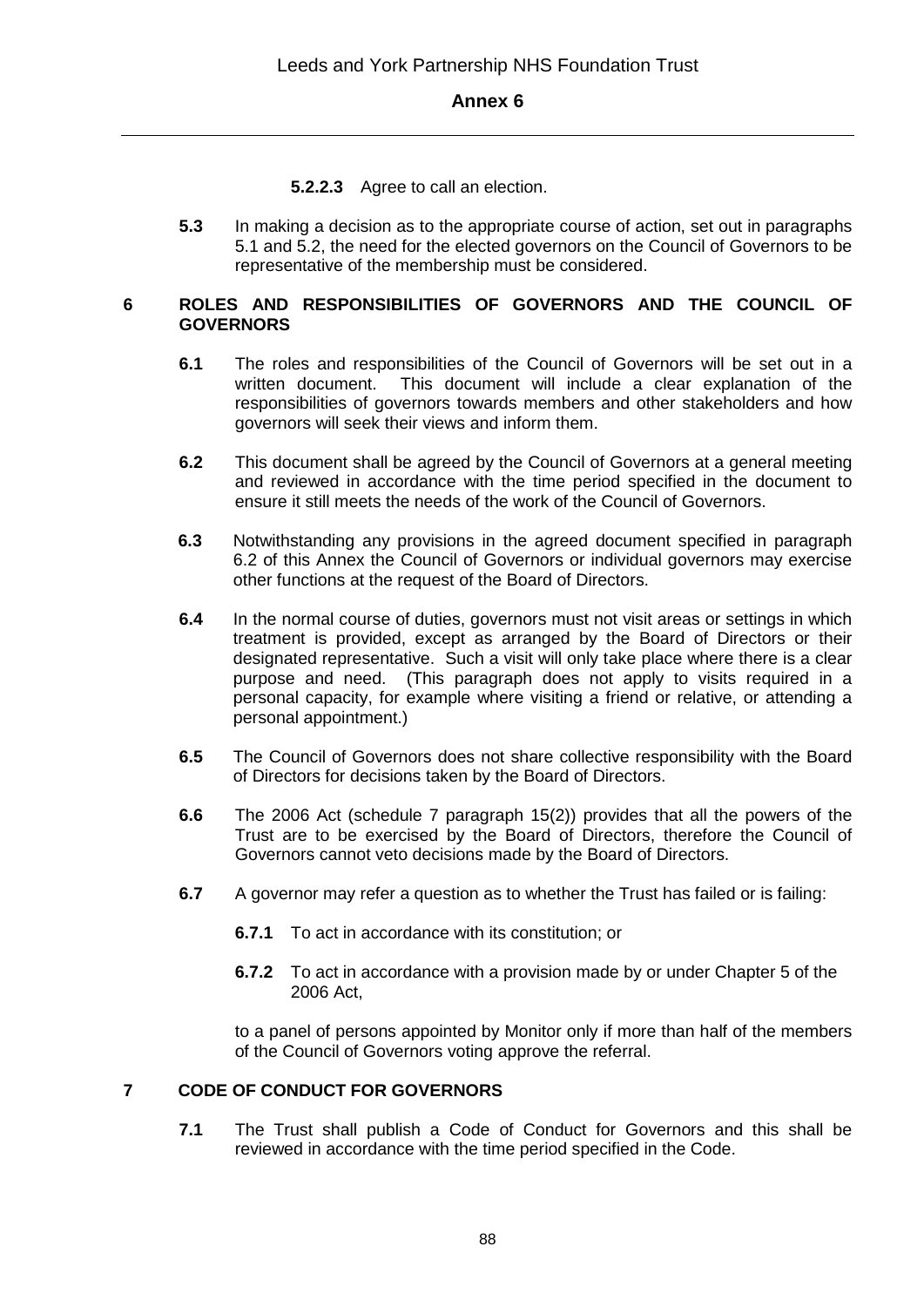- **7.2** Governors shall comply with the Code of Conduct.
- 7.3 Governors are required to sign a copy of the Code of Conduct as confirmation of acceptance of the Code at the time of appointment / election or at any other point in a governor's period of office as may be determined by the Trust Board Secretary.
- 7.4 A governor not signing the Code of Conduct may be a reason for termination of office as set out in paragraph 3.6 of this Annex.

## **8 STAFF GOVERNORS – SPECIAL LEAVE POLICY**

- **8.1** Members of Trust staff elected to the Council of Governors are entitled to take time out of normal duties in accordance with the Trust's Special Leave Policy.
- **8.1** Special leave to undertake governor duties must be discussed with an individual's line manager, and such leave will be considered by the line manager alongside any other special leave previously or subsequently granted. It shall be for the line manager to decide if it is appropriate to authorise special leave for governor duties.
- **8.2** Any time required over and above that agreed by managers under the Special Leave Policy in order for staff governors to carry out their duties will be taken out of staff's own personal time.
- **8.3** Staff must ensure they are authorised by their line manager to take leave under the Special Leave Policy prior to standing for election.

#### **9 COUNCIL OF GOVERNORS' PERFORMANCE**

**9.1** The Chair of the Trust, being responsible for the leadership of the Council of Governors shall, at least annually hold one to one meetings with each individual governor. These one to one meetings will facilitate conversations and identify any emerging themes for future work-plans of the Council of Governors or areas for development.

#### **10 REMUNERATION OF THE CHAIR OF THE TRUST AND OTHER NON-EXECUTIVE DIRECTORS**

- **10.1** It shall be for the Council of Governors to agree the remuneration and allowances, and other terms and conditions of office of the Chair of the Trust and other non-executive directors in accordance with paragraph 30 of the Constitution.
- **10.2** In order to determine the proper level of remuneration and allowances that should be paid to the Chair and other non-executive directors the Council of Governors should take account of the benchmark fees paid in other foundation trusts and may also consult, at the Trust's expense, with external professional advisers.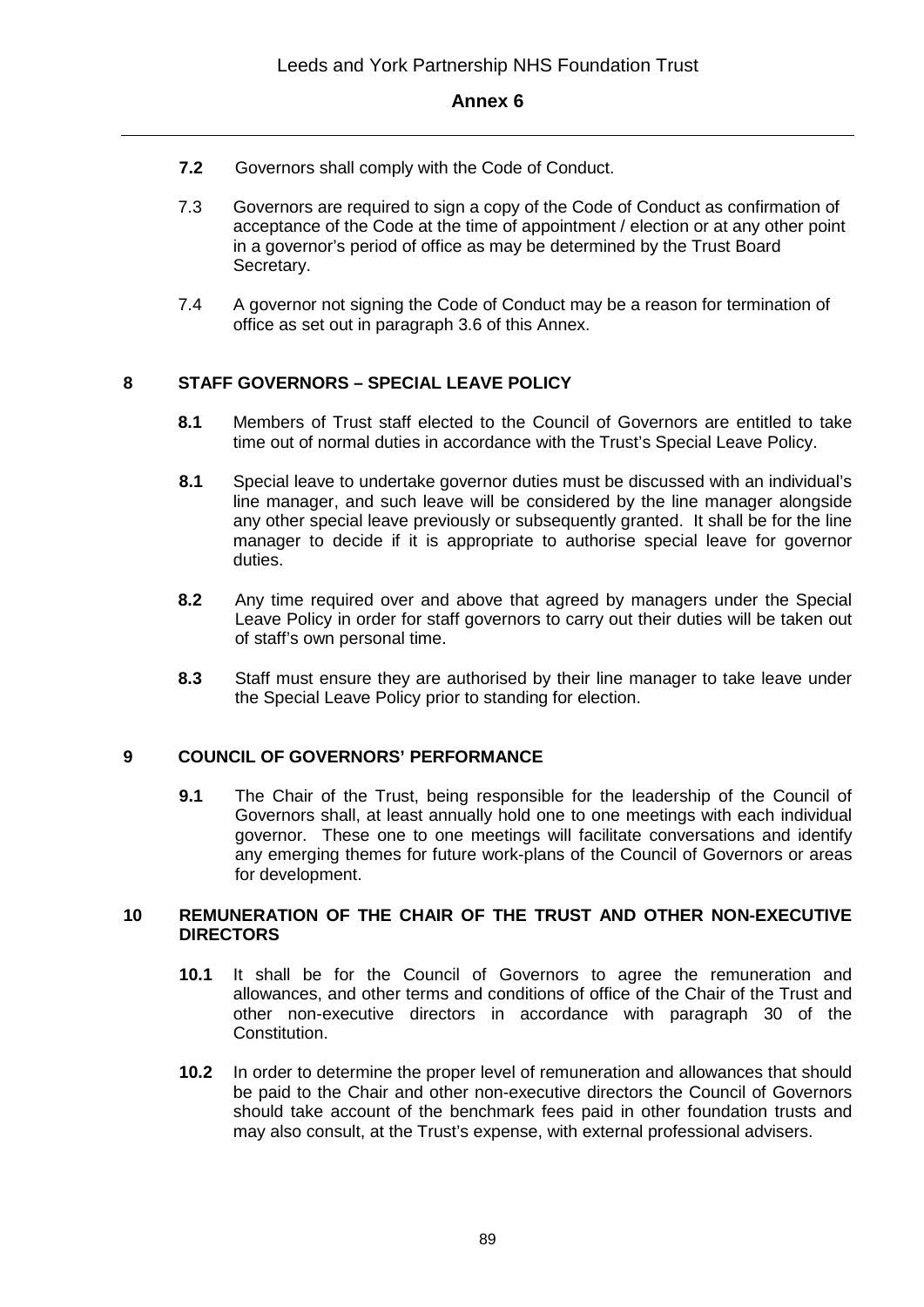#### **11 APPOINTMENT OF NON-EXECUTIVE DIRECTORS (INCLUDING THE CHAIR OF THE TRUST)**

- **11.1** The Board of Directors shall establish a Nominations Committee.
- **11.2** The Council of Governors shall establish an Appointments and Remuneration Committee as a sub-committee of the Council of Governors to assist the Council in the process of the appointment of non-executive directors, including the appointment of the Chair of the Trust.
- **11.3** The appointment of all non-executive directors, including the Chair of the Trust shall be made on merit using a process agreed by the Council of Governors.
- **11.4** Where the Council of Governors ratifies an appointment, the Chair of the Trust will convey the decision to the successful candidate. Where it is the appointment of the Chair of the Trust, the Lead Governor supported by the Trust Board Secretary will convey the decision to the successful candidate.

#### **12 APPOINTED GOVERNORS**

#### **Local Authority Governors**

**12.1** Each of:

**12.1.1** City of York Council;

**12.1.2** Leeds City Council.

shall be entitled to appoint one Local Authority Governor in accordance with a process of appointment agreed by it with the Trust Secretary. The absence of any such agreed process of appointment shall not preclude the relevant local authority from appointing its Local Authority Governor.

- **12.2** A Local Authority Governor:
	- **12.2.1** shall hold office for a period of up to 3 years;
	- **12.2.2** is eligible for re-appointment at the end of that period;
	- **12.2.3** can be re-appointed on two separate occasions but can serve no more than a maximum of nine years in office; and
	- **12.2.4** shall cease to hold office if any of the provisions of paragraphs 2 to 4 of this Annex 6 apply.

#### **Partner Organisation Governors**

**12.3** The Trust shall nominate those organisations to be designated as Partner Organisations for the purposes of this Constitution. Each of the Partner Organisations shall be entitled to appoint one Partner Organisation Governor in accordance with a process agreed by it with the Trust Secretary. The absence of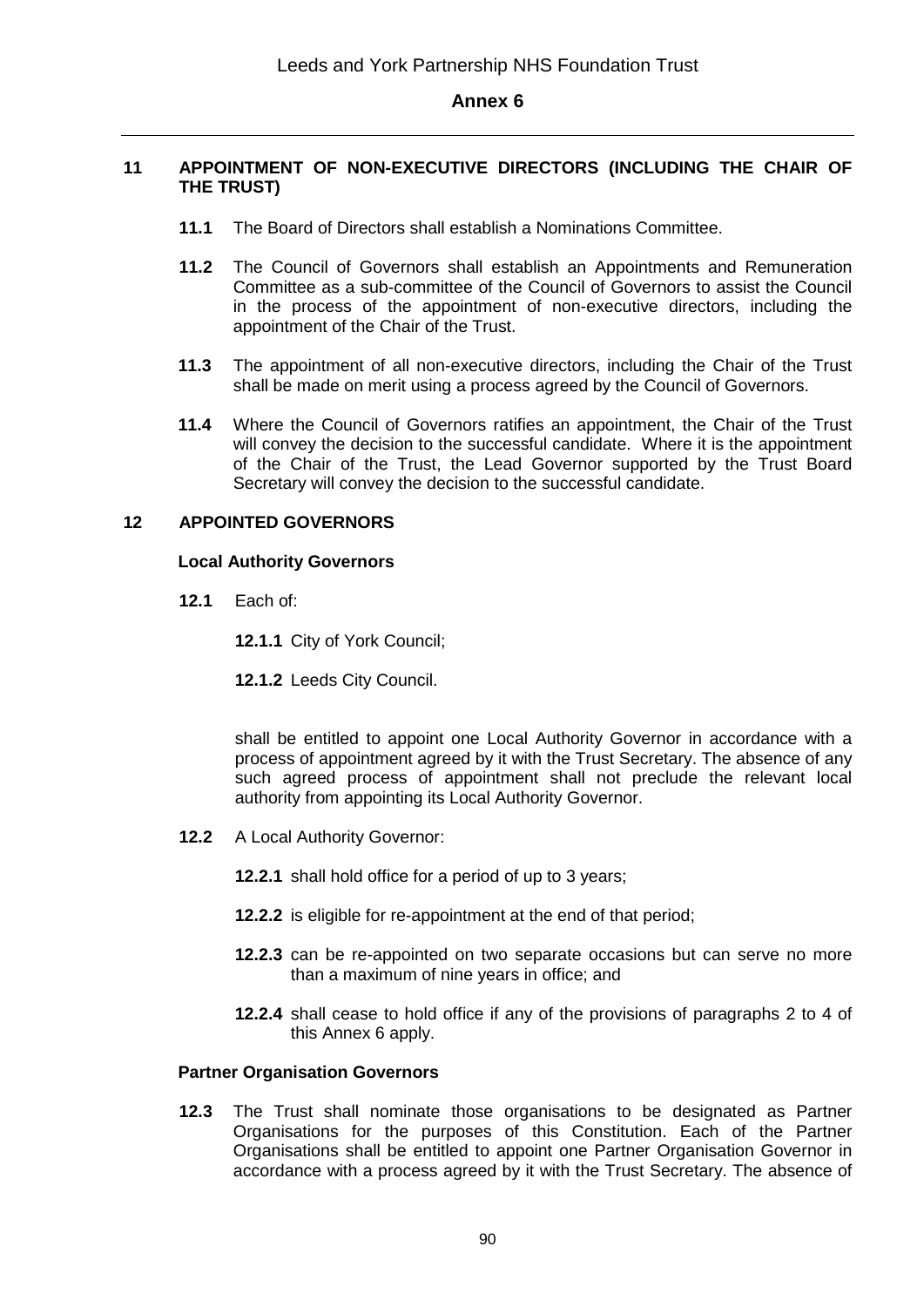any such agreed process of appointment shall not preclude any Partner Organisation from appointing its Governor. The organisations so nominated as Partnership Organisations are:

- **12.3.1** Director for Children and Families Programme, West Yorkshire and Harrogate ICS;
- **12.3.2** Volition Leeds (mental health representative);
- **12.3.3** Volition Leeds (learning disability representative); and
- **12.3.4** York Council for Voluntary Services.
- **12.4** A Partner Organisation Governor:
	- **12.4.1** shall hold office for a period of up to 3 years;
	- **12.4.2** it may be deemed necessary to rotate individual partner organisations in some sectors and this would be considered at the point where an individual governor came to the end of their term of office and this shall be done in accordance with a process of appointment agreed with the Trust Secretary;
	- **12.4.3** any one individual partner governor if eligible for reappointment can be reappointed on two separate occasions but can serve no more than a maximum of nine years in office; and
	- **12.4.4** shall cease to hold office if any of the provisions of paragraphs 2 to 4 of this Annex 6 apply.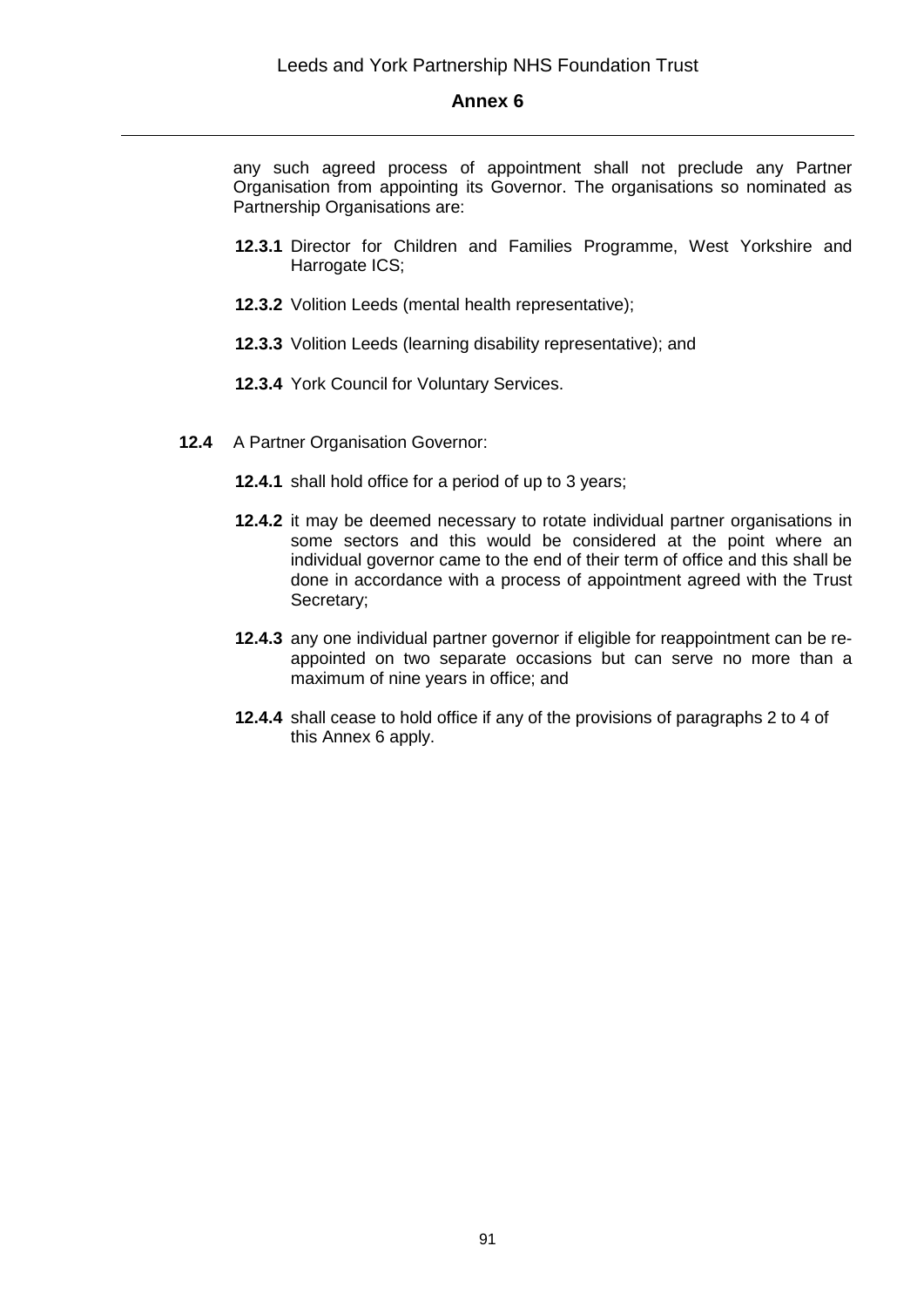## **ANNEX 7**

#### **STANDING ORDERS FOR THE PRACTICE AND PROCEDURE OF THE COUNCIL OF GOVERNORS**

#### **FOREWORD**

The Leeds and York Partnership NHS Foundation Trust (the "Trust") is a public benefit corporation that was established in accordance with the provisions of the National Health Service Act 2006.

The principal places of business are all within the boundary of Leeds and the head office is located at Trust Headquarters, 2150 Thorpe Park, Leeds, LS15 8ZB.

These Standing Orders are for the regulation of the Trust's Council of Governors' proceedings and business.

The Trust believes that public service values lie at its heart. High standards of corporate and personal integrity based on a recognition that patients come first, is a fundamental value of the Trust. Governors are expected to observe the Nolan Principles of selflessness, integrity, objectivity, accountability, openness, honesty and leadership.

Everything done by the Council of Governors should be able to stand the test of scrutiny, public judgment on propriety, and professional codes of conduct.

The Council of Governors will in its business be as transparent as it can be about its activities in order to promote confidence between itself, the membership, the Board of Directors, staff, services users and the public.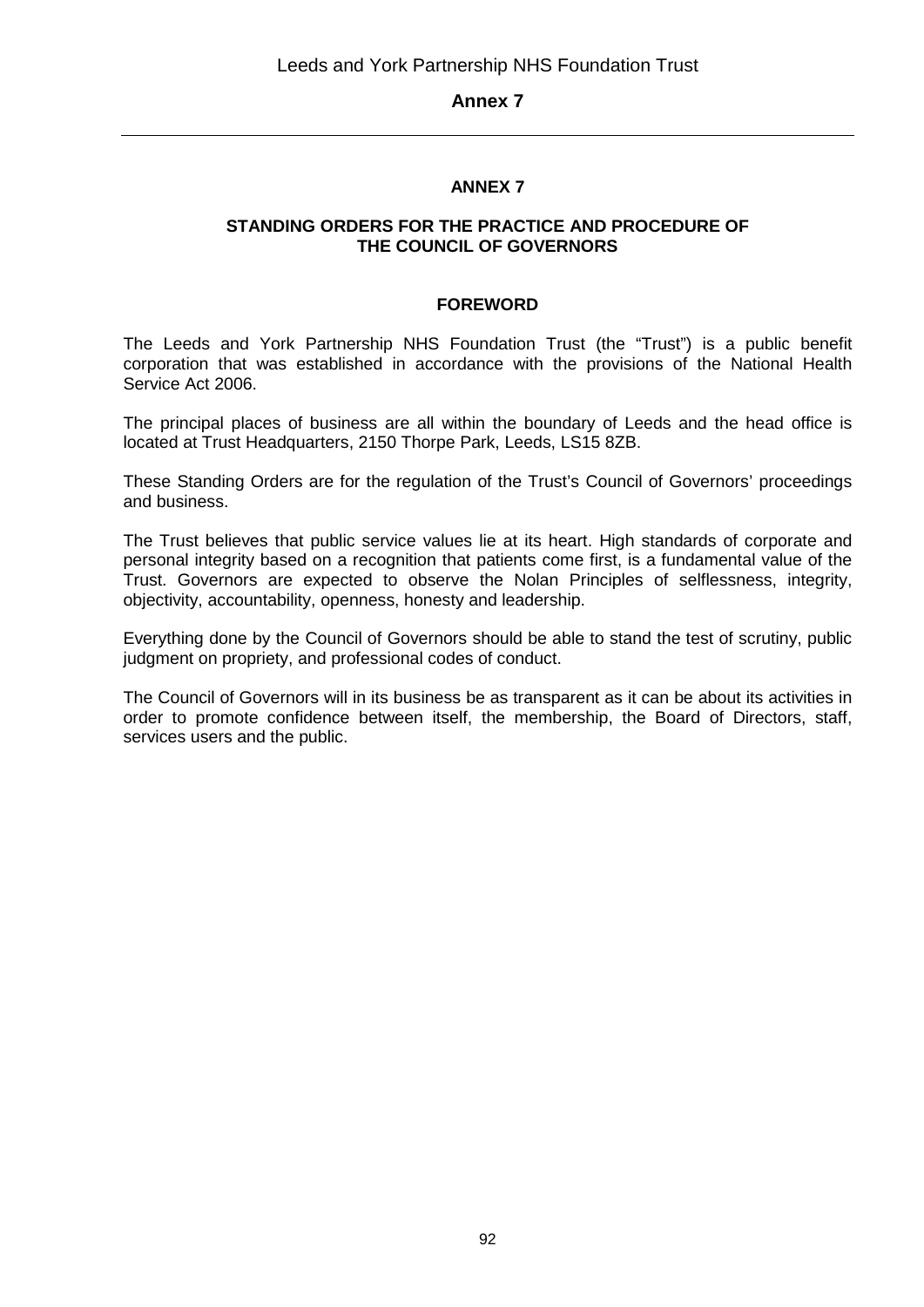## **Contents**

| Paragraph    |                                                                                                                              | Page<br>94 |
|--------------|------------------------------------------------------------------------------------------------------------------------------|------------|
| 1            | Interpretation                                                                                                               |            |
| $\mathbf{2}$ | <b>General information</b>                                                                                                   | 94         |
| 3            | <b>Composition of the Council of Governors</b>                                                                               | 94         |
| 4            | <b>Meetings of the Council of Governors</b>                                                                                  | 95         |
| 5            | Arrangements for the exercise of functions by delegation                                                                     | 102        |
| 6            | <b>Committees - further provisions</b>                                                                                       | 102        |
| 7            | <b>Declaration of interests</b>                                                                                              | 103        |
| 8            | <b>Council of Governors' register of interests</b>                                                                           | 104        |
| 9            | <b>Exclusion of the Chair of the Council of Governors or a governor in</b><br>proceedings on account of a pecuniary interest | 105        |
| 10           | <b>Resolution of disputes with the Board of Directors</b>                                                                    | 106        |
| 11           | <b>Compliance with the Council of Governors' Standing Orders</b>                                                             | 107        |
| 12           | Canvassing of, and recommendations by, governors in relation to<br>appointments                                              | 107        |
| 13           | <b>Relatives of governors</b>                                                                                                | 107        |
| 14           | <b>Changes to the Council of Governors' Standing Orders</b>                                                                  | 108        |
| 15           | <b>Review of the Council of Governors' Standing Orders</b>                                                                   | 108        |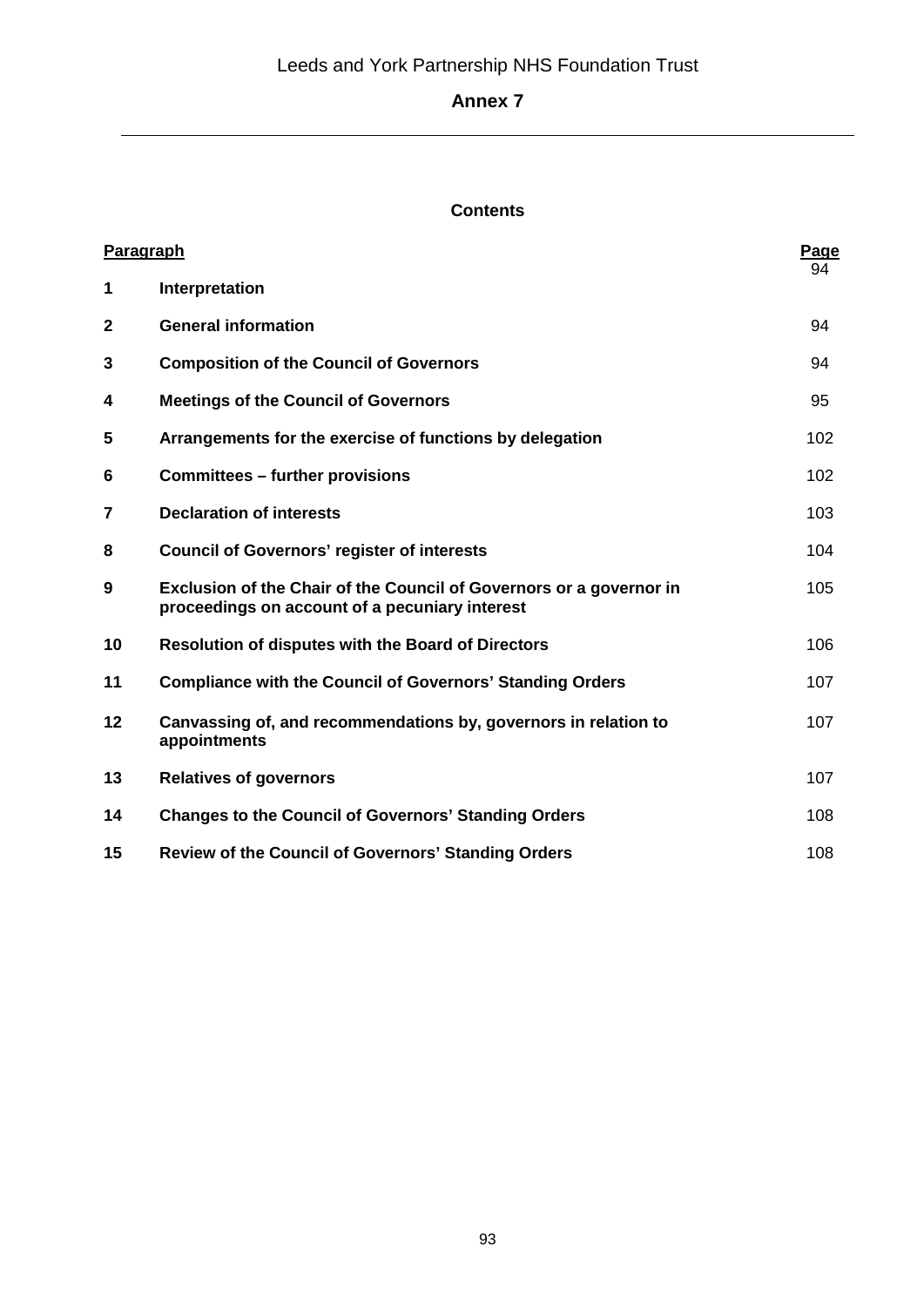#### **1 INTERPRETATION**

- **1.1** Save as permitted by law, the Chair of the Trust shall be the final authority on the interpretation of Standing Orders on which he/she shall be advised by the Trust Secretary or Chief Executive.
- **1.2** Words importing the masculine gender only shall include the feminine gender; words importing the singular shall import the plural and vice-versa.

#### **2 GENERAL INFORMATION**

- **2.1** The Trust's Constitution makes provision for Standing Orders for the practice and procedure of the Council of Governors.
- **2.2** The purpose of the Council of Governors' Standing Orders is to ensure that the highest standards of corporate governance and conduct are applied to all Council of Governors' meetings and associated deliberations. The Council of Governors shall at all times seek to comply with the "NHS Foundation Trust Code of Governance", which is founded on "The Combined Code".
- **2.3** All business conducted by the Council of Governors shall be conducted in the name of the Trust. All decisions must be taken objectively and in the interests of the Trust.
- **2.4** The governors are responsible for representing the views of the Trust's members and partner organisations in the governance of the Trust. In doing so governors must act in the best interests of the Trust and adhere to its values.
- **2.5** Members of the Council of Governors must make decisions together and take joint responsibility for them. The extent to which any one governor or a small group of governors, is empowered to speak for, or take action on behalf of the Trust or the Council of Governors, must be a matter for the Council of Governors to decide. Such decisions must be recorded fully.

#### **3 COMPOSITION OF THE COUNCIL OF GOVERNORS**

- **3.1** The composition of the Council of Governors shall be in accordance with Annex 4 of this Constitution, however, there may, from time-to-time, be vacant seats on the Council of Governors.
- **3.2** The Council of Governors shall have a Chair. This shall be the Chair of the Trust.
- **3.3** The Chair of the Trust shall be responsible for the leadership of the Council of Governors.
- **3.4** The Chair of the Trust shall also be responsible for chairing the Council of Governors' meetings. Where the Chair of the Trust is unable to Chair the Council of Governors' meetings the Chair of the meeting shall be determined in accordance with paragraph 4.7 of this Annex.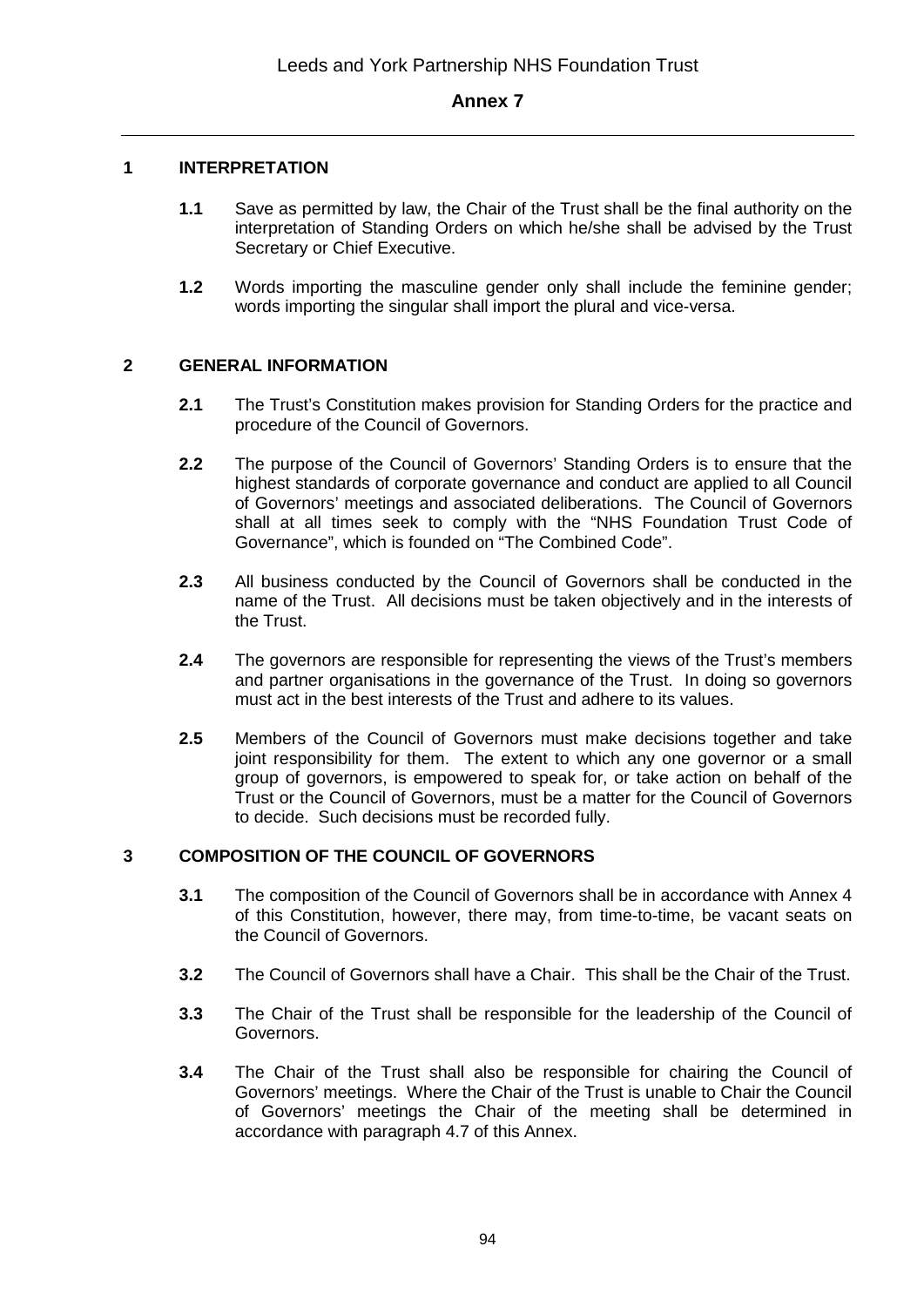**3.5** The Trust Secretary or their deputy shall be present at all Council of Governors' meetings.

#### **4 MEETINGS OF THE COUNCIL OF GOVERNORS**

Meetings of the Council of Governors may be held by virtual conferencing or teleconference facilities or be held face-to-face. By whatever method the meeting is held these standing orders shall apply.

#### **4.1 Meetings Held in Public**

- **4.1.1** The public shall be afforded facilities to attend all formal meetings of the Council of Governors subject to the provisions of these Standing Orders paragraph 4.1.2 below.
- **4.1.2** The Council of Governors may resolve to exclude members of the public from any meeting or part of a meeting on the grounds that:
	- **4.1.2.1** Publicity would be prejudicial to the public interest by reason of the confidential nature of the business to be transacted (see resolution at 4.1.3 below); or
	- **4.1.2.2** There are special reasons stated in the resolution and arising from the nature of the business of the proceedings.
- **4.1.3** In the case of Standing Order 4.1.2.1 above the resolution shall state as follows:

"Members of the public be excluded from the [meeting] [remainder of this meeting] having regard to the confidential nature of the business transacted, publicity on which would be prejudicial to the public interest."

- **4.1.4** The Chair may exclude any member of the public from the meeting of the Council of Governors if they are interfering with or preventing the proper or reasonable conduct of that meeting.
- **4.1.5** Members of the public or representatives of the press may not record proceedings in any manner whatsoever, other than writing, or make any oral report of the proceedings as they take place, without the prior agreement of the Council of Governors.
- **4.1.6** The right of attendance at meetings by members of the public as referred to in Standing Order 4.1.1 above, does not give right to the said members of the public to ask questions or otherwise participate in that meeting, unless invited to do so by the Chair.
- **4.1.7** Meetings of the Council of Governors shall be held at least four times each year, inclusive of an Annual Members' Meeting, at times and places that the Council of Governors may determine.
- **4.1.8** When determining the place / arrangements for meetings, the Council of Governors should have regard for the accommodation of the public and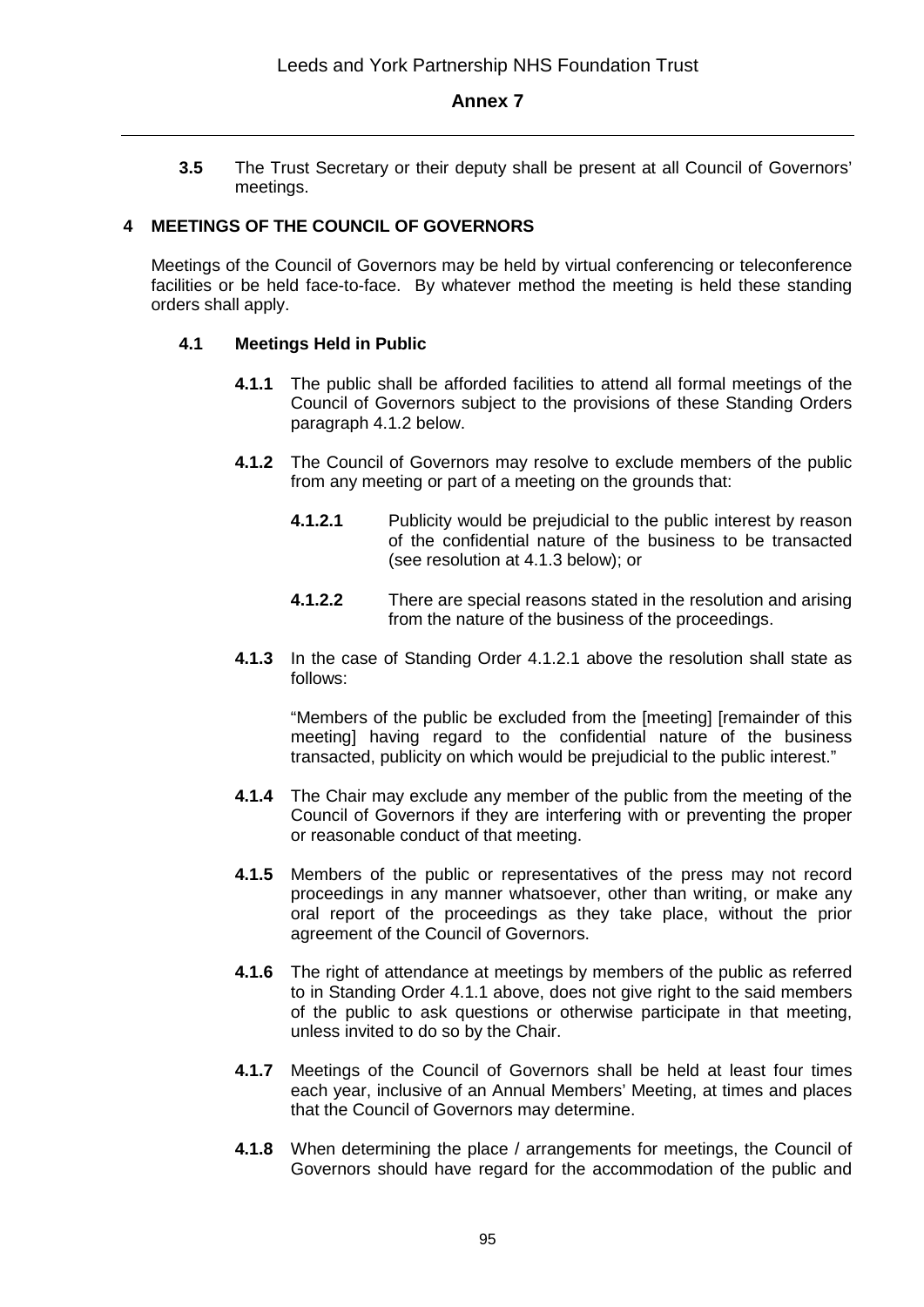ensure the business of the Council of Governors can be conducted without interruption and disruption and without prejudice to the power to exclude on grounds of the confidential nature of any business.

- **4.1.9** Any member of the Board of Directors shall have the right to attend a general meeting of the Council of Governors, but the Council of Governors shall have the right to give prior notice of the requirement for:
	- **4.1.9.1** a director or a representative of the Trust's auditors to attend any general meeting in order that governors may raise questions in respect of particular agenda items or other matters that may arise;
	- **4.1.9.2** one or more of the directors to attend a meeting for the purposes of obtaining information about the Trust's performance of its functions or the directors' performance of their duties (and deciding whether to propose a vote on the Trust's or directors' performance),

and if a director is required to attend a Council of Governors' meeting it shall be incumbent on the director to do so.

**4.1.10** Members of the public may request that they address a question to the Council of Governors. Any member of the public wishing to do so must advise the Trust Secretary prior to the commencement of the meeting, stating their name and the nature of their question. These questions shall be brought to the attention of the Chair prior to the commencement of the meeting and the decision as to whether any question will or will not be allowed to be put to the Council of Governors by any member of the public will lie with the Chair, whose decision shall be final.

#### **4.2 Confidentiality**

- **4.2.1** Matters to be dealt with by the Council of Governors following the exclusion of members of the public shall be confidential to the Council of Governors.
- **4.2.2** Governors, directors, officers or any employee or representative of the Trust in attendance at a private meeting or private part of any meeting, shall not reveal or disclose the contents of the papers, discussions or minutes of the items taken in private, outside the Council of Governors' meetings without the express permission of the Council of Governors.

## **4.3 Calling Meetings**

- **4.3.1** Notwithstanding, Standing Order 4.1.7 above, the Chair may, in exceptional circumstances, call a meeting of the Council of Governors at any time.
- **4.3.2** If the Chair refuses to call a meeting after a request for that purpose, signed by at least one third of the whole number of governors and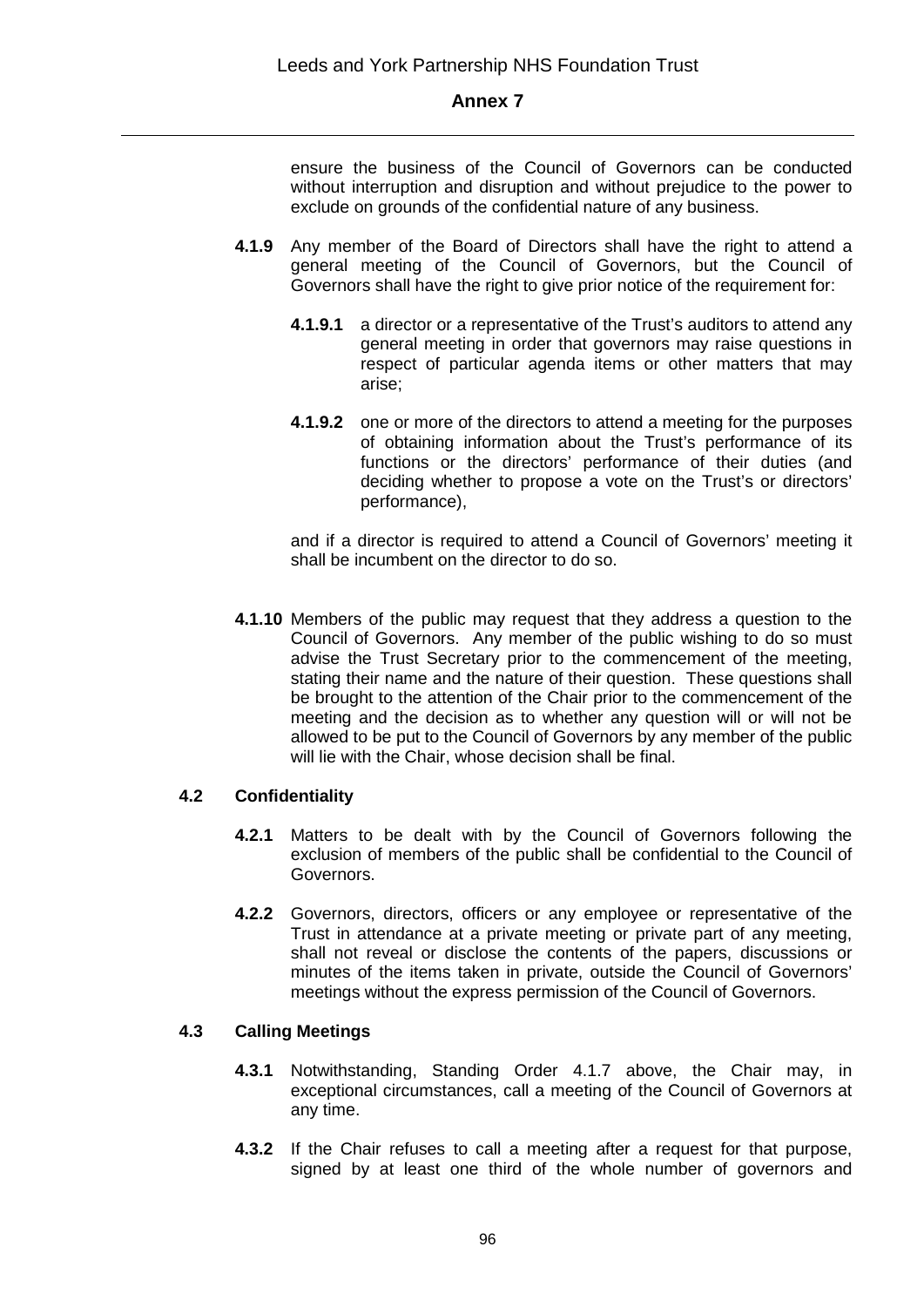delivered to the Trust Secretary, or if without so refusing the Chair does not call a meeting within fourteen days after a request to do so has been delivered to the Trust Secretary, the said governors may forthwith call a meeting.

**4.3.3** Any meeting called in accordance with paragraph 4.3.2 of this Annex shall be chaired by the Chair of the Trust and attended by the Trust Secretary.

#### **4.4 Notice of Meetings and Agenda**

- **4.4.1** Before each meeting of the Council of Governors, a notice of the meeting signed by the Chair of the Trust or by an officer of the Trust authorised by the Chair of the Trust to sign on his/her behalf, and an agenda specifying the business proposed to be transacted at it, shall be delivered to every member of the Council of Governors, or sent by post to the usual place of residence of such a governor, at least eight clear working days before the meeting. Supporting papers shall accompany the agenda except in an emergency and only where the Chair has agreed agenda papers may be to follow.
- **4.4.2** A notice shall be presumed to have been served one day after posting or delivery. Lack of service of the notice on any governor shall not affect the validity of a meeting subject to Standing Order 4.4.3 below.
- **4.4.3** Notwithstanding the above requirement for notice, the Chair may waive notice.
- **4.4.4** In the case of a meeting called by governors in default of the Chair as per Standing Order 4.3.2 above, those governors calling the meeting shall sign the notice and no business shall be transacted at the meeting other than that specified in the notice. The notice and an agenda specifying the business to be transacted at it shall be delivered to every member of the Council of Governors, or sent by post to the usual place of residence of such a governor. Failure to serve such a notice on more than three quarters of the whole number of governors will invalidate the meeting. A notice shall be presumed to have been served one day after posting or delivery.
- **4.4.5** Notice of a meeting called as per Standing Order 4.3.2 above shall be delivered to the Chair of the Trust and the Trust Secretary. Failure to serve such a notice will invalidate the meeting.
- **4.4.6** Before each meeting of the Council of Governors a public notice of the time and place of the meeting and with the exclusion of any item to be held in private the agenda shall be displayed on the Trust website at least three clear days before the meeting.

#### **4.5 Record of Attendance**

**4.5.1** Governors must make every effort to attend meetings of the Council of Governors where appropriate and practicable.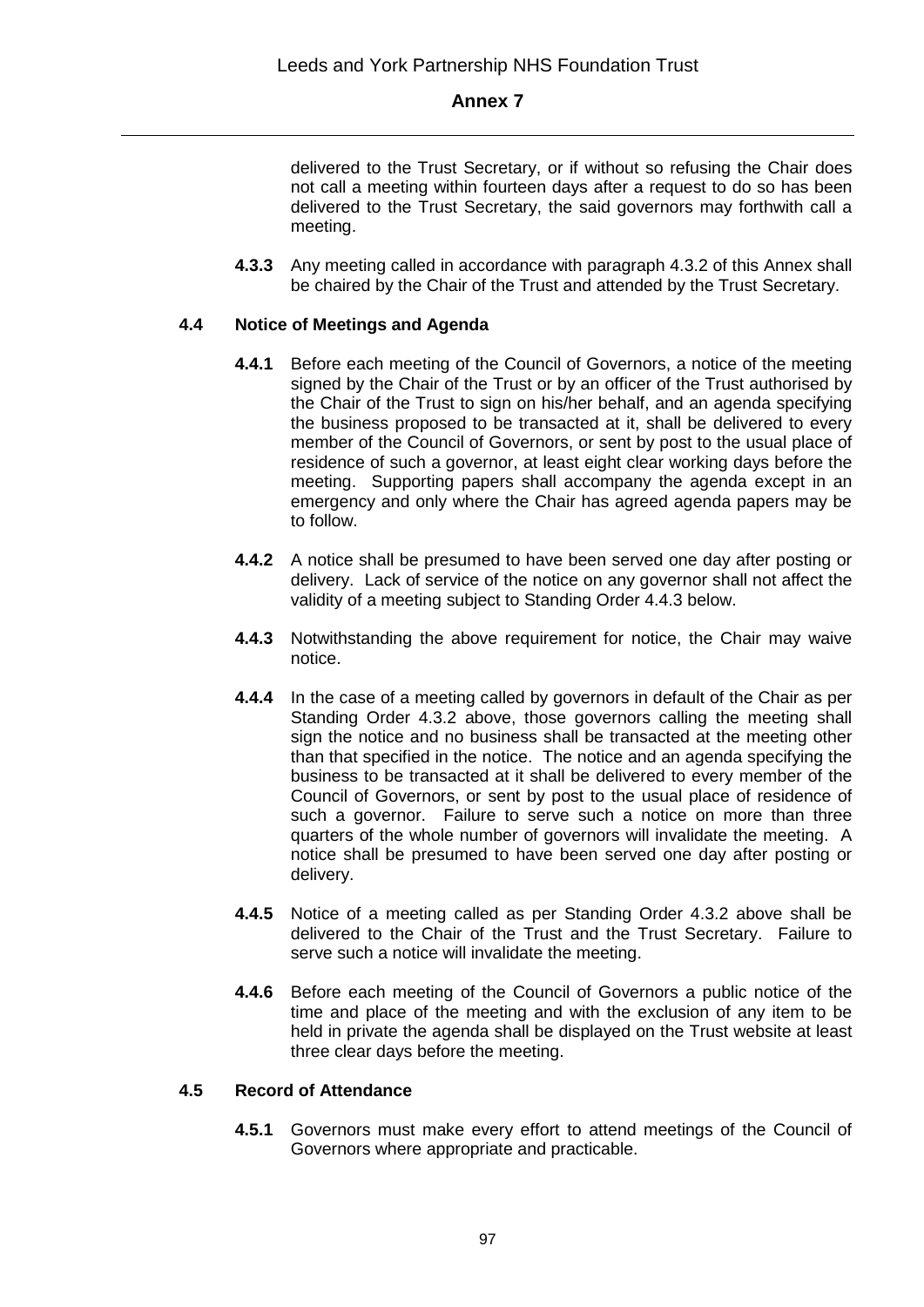- **4.5.2** Where it is not possible for a governor to attend apologies should be sent to the Trust Secretary no later than three working days prior to the meeting.
- **4.5.3** The names of all individuals who attended and those who gave apologies for each meeting shall be recorded in the minutes.

## **4.6 Setting the Agenda**

- **4.6.1** The Council of Governors may determine that certain matters shall appear on every agenda of a meeting of the Council of Governors and may request these be addressed prior to any other business being conducted if appropriate.
- **4.6.2** A governor, or officer of the Trust, desiring a matter to be included on an agenda shall make his/her request in writing to the Trust Secretary at least twelve clear working days before the meeting for consideration by the Chair. The request should state whether the item of business proposed is to be transacted in the presence of the public, and should include appropriate supporting information. Requests made less than twelve days before a meeting may be included on the agenda at the discretion of the Chair.
- **4.6.3** The Council of Governors will set its own agenda, however there will be items of business, which the Council of Governors is required to consider in order to further the day-to-day business of the Trust. It shall be for either the Chair of the Trust or the Board of Directors to determine when such items will be included on the Council of Governors' agendas.

#### **4.7 Chair of the Council of Governors' Meetings**

- **4.7.1** The Chair of the Trust or in his/her absence or incapacity the Deputy Chair of the Trust will chair meetings of the Council of Governors.
- **4.7.2** Where the Chair has died or has otherwise ceased to hold office or where he/she is unable to perform his/her duties as a Chair owing to illness, conflict of interest in a matter under discussion, planned absence or any other cause, the role of Chair of the Council of Governors shall be carried out by the Deputy Chair of the Trust until such time as the Chair is able to continue with his/her duties or another chair is appointed. Where the Deputy Chair is carrying out the duties of the chair references to the Chair in these Standing Orders shall, be taken to include references to the Deputy Chair.
- **4.7.3** Where during a meeting of the Council of Governors both the Chair and the Deputy Chair declare a conflict of interest and withdraws from the discussion of an agenda item or items it shall be for the governors present at the meeting to appoint from amongst them a temporary chair to chair the meeting or part of the meeting. This shall normally be the Lead Governor. It shall be clearly agreed and minuted those agenda item or items the temporary chair shall preside over. Once business on the afore mentioned item or items is concluded, the Chair of the Trust, or Deputy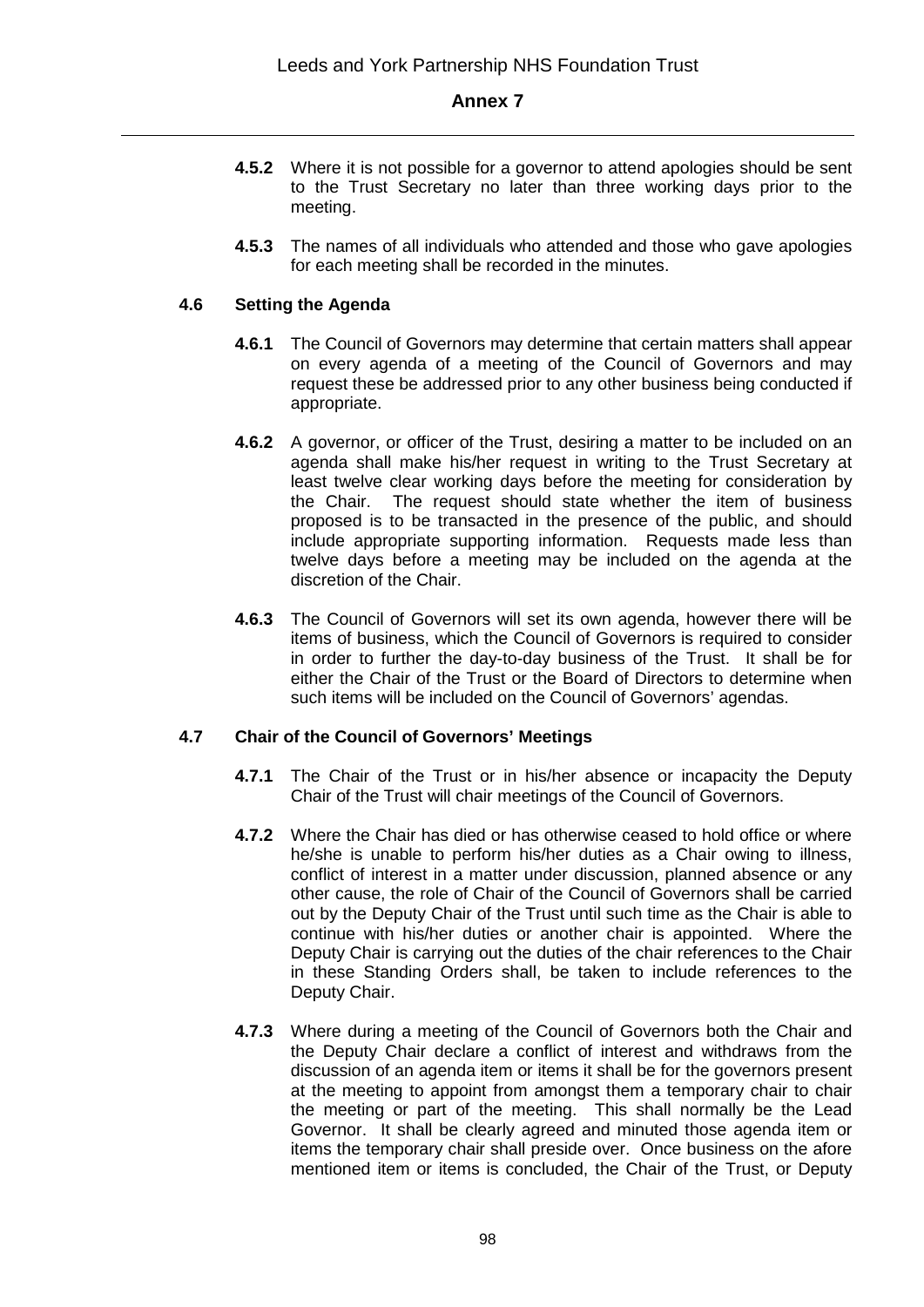Chair of the Trust, as appropriate, shall resume his/her duties as Chair of the Council of Governors, and the temporary chair will resume his/her role as governor.

#### **4.8 Procedure for Motions**

- **4.8.1 Notice of Motions.** A member of the Council of Governors desiring to move or amend a motion shall send a written notice thereof at least twelve clear working days before the meeting to the Chair of the Trust, who shall insert the motion into the agenda for the meeting, subject to the notice being in order and permissible under the appropriate regulations. This Standing Order shall not prevent any motion being moved during the meeting without notice on any business mentioned on the agenda, subject to Standing Order 4.4.4.
- **4.8.2 Emergency Motions**. Subject to the agreement of the Chair a governor may give written notice of an emergency motion after the issue of the notice of meeting and agenda, and before the commencement of the meeting. Acceptance of such a motion for inclusion on the agenda will be at the discretion of the Chair. If in order it shall be declared to the Council of Governors at the commencement of the business of the meeting as an additional item included on the agenda. Emergency is defined as a matter which will adversely affect the Trust in the next seven days.
- **4.8.3 Proposing a Motion**. A motion may be proposed by the Chair or by a governor present to the meeting and eligible to vote and must be seconded by a governor present at the meeting and eligible to vote.
- **4.8.4 Amendment to a Motion**. A motion for amendment shall not be discussed unless it has been proposed and seconded in accordance with Standing order 4.8.3 of this Annex. Amendments to motions shall be relevant to the motion and shall not have the effect of negating the motion before the Council of Governors. If there are a number of amendments, the amended motion shall become the substantive motion put before the meeting, upon which any further amendments may be moved.
- **4.8.5 Withdrawal of Motion or Amendments.** A motion or amendment, once moved and seconded, may be withdrawn by the proposer with the concurrence of the seconder and the consent of the Chair.
- **4.8.6 Motions Once Under Debate.** When a motion is under discussion or immediately prior to discussion it shall be open to a governor to move:
	- **4.8.6.1** An amendment to the motion; or
	- **4.8.6.2** The adjournment of the discussion or the meeting; or
	- **4.8.6.3** That the meeting proceed to the next business; or
	- **4.8.6.4** The appointment of an ad-hoc committee to deal with a specific item of business; or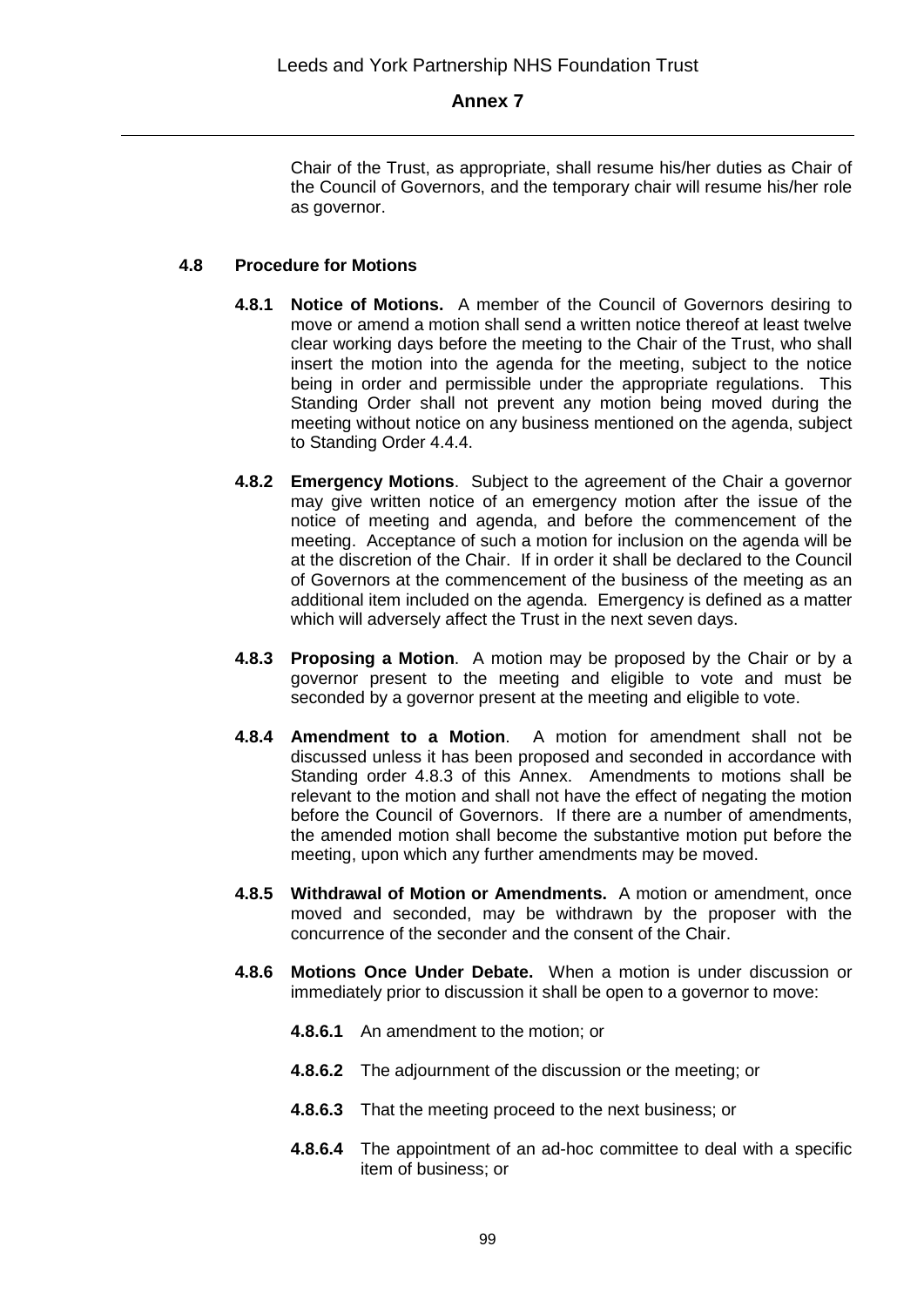- **4.8.6.5** That the questions should be now put; or
- **4.8.6.6** That the member of the Council of Governors be not further heard.

In the case of motions under 4.8.5.3 and 4.8.5.5 to ensure objectivity motions may only be put by a governor who has not previously taken part in the debate.

- **4.8.7 Right of Reply.** The mover of an original motion shall have a right of reply at the close of any discussion on the motion. The mover of an amendment may reply to the debate on their amendment immediately prior to the mover of the original motion, who shall have the right of reply at the close of debate on the amendment, but who may not otherwise speak on it.
- **4.8.8 Motion to Amend or Rescind a Resolution.** Notice of motion to amend or rescind any resolution or general substance of any resolution, which has been passed within the preceding six calendar months, shall bear the signature of the governors who give it and also the signature of four other governors. Before considering any such motion of which notice shall have been given the Council of Governors may refer the matter to any appropriate committee for recommendation.
- **4.8.9** When the Council of Governors has dealt with any such motion, it shall not be competent for any member of the Council of Governors other than the Chair to propose a motion to the same effect within six months.
- **4.8.10** A motion to remove the Chair or a non-executive director must be moved by one governor, seconded by 10 governors present and eligible to vote, and carried by three quarters of the total number of governors appointed or elected at the time of the vote, and eligible to vote.

#### **4.9 Chair's Ruling**

**4.9.1** Statements of governors made at the meetings of the Council of Governors must be relevant to the matter under discussion at the material time and the decision of the chair of the meeting on questions of order, relevancy, regularity and any other matters shall be final.

#### **4.10 Voting**

- **4.10.1** If in the opinion of the Chair a vote should be required on a matter under discussion at a meeting, the result, unless otherwise specified in the Constitution or its Annexes, shall be determined by a majority of votes of governors present at the meeting and eligible to vote. In the case of any equality in votes, the Chair of the meeting shall have a second or casting vote.
- **4.10.2** All questions put to the vote shall, at the discretion of the Chair of the meeting, be determined by oral expression or by a show of hands. A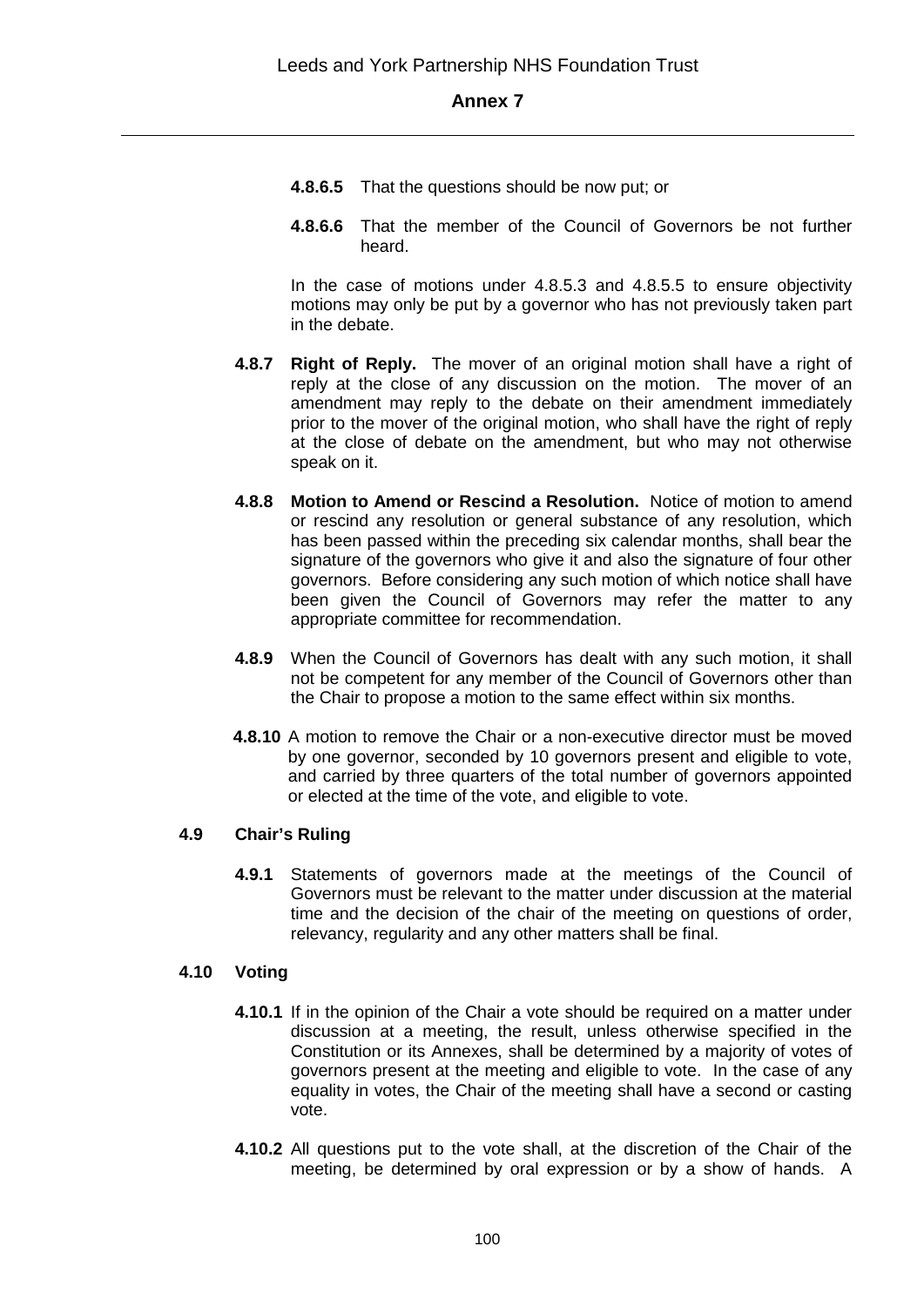paper ballot may also be used if a majority of governors present at the meeting and eligible to vote so request.

- **4.10.3** If at least one-third of the governors present and eligible to vote so request, the voting other than by paper ballot on any question may be recorded to show how each governor voted or abstained.
- **4.10.4** If a governor so requests, his/her vote shall be recorded by name upon any vote (other than a paper ballot).
- **4.10.5** In no circumstances may an absent governor vote by proxy. Absence is defined as being absent at the time of the vote.

#### **4.11 Minutes**

- **4.11.1** The minutes of the proceedings of each meeting of the Council of Governors shall be drawn up and submitted for agreement at the next ensuing meeting,. The acceptance or amendments of the minutes will be recorded in the minutes of the next ensuing meeting. Minutes many be held either electronically or in paper format but always in a way which is accessible and preserves the continuous record of the meeting.
- **4.11.2** No discussion shall take place upon the minutes except upon their accuracy or where the Chair considers discussion appropriate. Any amendment to the minutes shall be agreed and recorded.
- **4.11.3** Minutes shall be circulated in accordance with the Council of Governors' wishes.
- **4.11.4** The minutes of the meeting shall be made available to the public except for minutes relating to business conducted when members of the public are excluded under the terms of paragraph 4.1.2 of these Standing Orders.

#### **4.12 Quorum**

- **4.12.1** No business shall be transacted at a meeting of the Council of Governors unless at least one third of the whole number of governors elected or appointed are present; and that of those governors present service user, carer and public governors must be in the majority.
- **4.12.2** If a governor has been disqualified from participating in the discussion on any matter and/or from voting on any resolution by reason of the declaration of a conflict of interest he/she shall no longer count towards the quorum. If a quorum is then not available for the discussion and/or the passing of a resolution on any matter, that matter may not be discussed further or voted upon at that meeting. Such a position shall be recorded in the minutes of the meeting. The meeting must then proceed to the next business.

#### **4.13 Suspension of Standing Orders**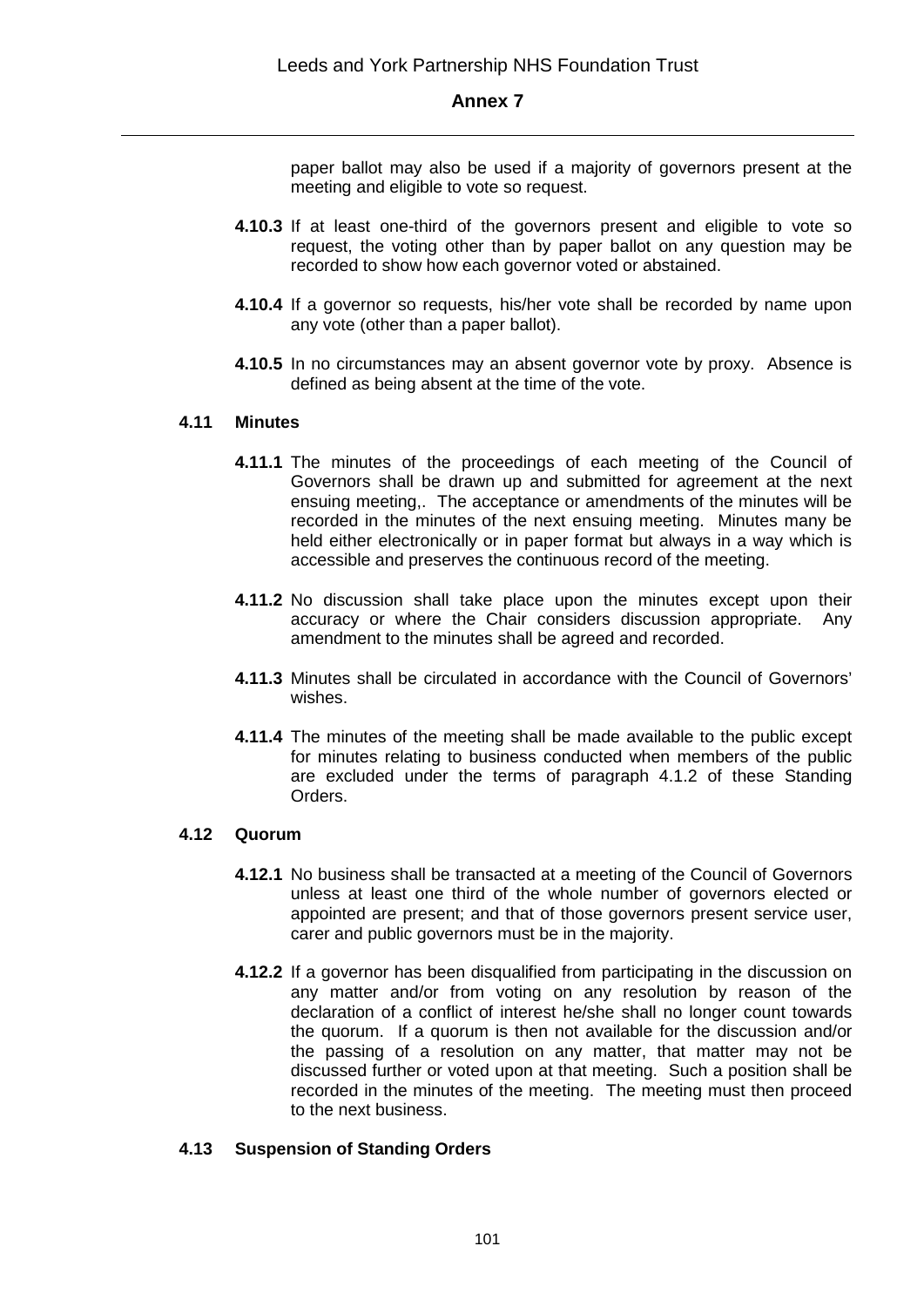- **4.13.1** Except where this would contravene provision in the Constitution any statutory provision or direction given by Monitor, any one or more of these Standing Orders may be suspended at any meeting, provided that at least two-thirds of the whole number of governors appointed or elected are present and that the majority of those present and eligible to vote and do so in favour of the suspension.
- **4.13.2** A decision to suspend Standing Orders shall be recorded in the minutes of the meeting.
- **4.13.3** A separate record of matters discussed during the suspension of Standing Orders shall be made and shall be available to the Council of Governors.
- **4.13.4** No formal business may be transacted while Standing Orders are suspended.
- **4.13.5** The Trust's Audit Committee shall review every decision to suspend Standing Orders.

#### **5 ARRANGEMENTS FOR THE EXERCISE OF FUNCTIONS BY DELEGATION**

- **5.1 Delegation Due to Emergency.** The responsibilities which the Council of Governors has may in emergency be exercised by the Chair of the Trust after having consulted at least two elected governors. Where this has been exercised by the Chair of the Trust this shall be reported to the next formal meeting of the Council of Governors for ratification.
- **5.2 Delegation to Committees.** The Council of Governors shall have the power to delegate some of its duties to those committees which it has formally constituted. To ensure clarity of purpose the Terms of Reference of these committees, and their specific powers shall be laid out and approved by the Council of Governors.
	- **5.2.1** Without prejudicing the formation of any other committee as the Council of Governors see fit and agree, the major committees of the Council of Governors shall be the:
		- **5.2.1.1** Appointments and Remuneration Committee.
- **5.3 Delegation to a Governor.** The Council of Governors may delegate duties to an individual governor but only under a clear remit approved by the Council of Governors. It should be noted that the Council of Governors does not have power to delegate any of its statutory duties, but must reserve such duties to itself.

#### **6 COMMITTEES – FURTHER PROVISIONS**

**6.1** The Council of Governors may appoint committees of the Council of Governors consisting wholly or partly of persons who are governors. Non-governors may attend such committees if appropriate under the committee's Terms of Reference but they shall have no vote.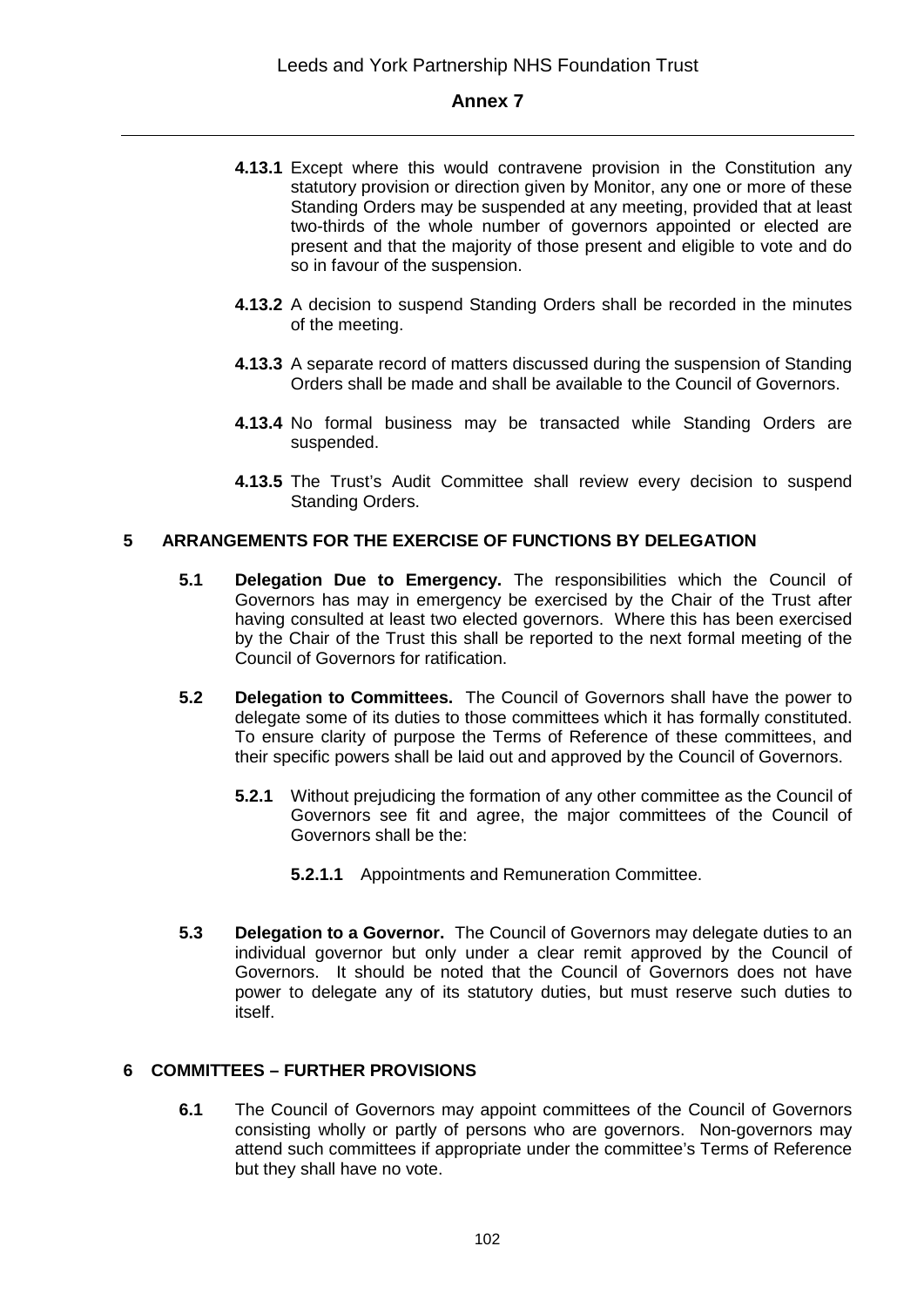- **6.2** The committees established by the Council of Governors shall be such committees as are required to assist the Council of Governors in discharging its responsibilities.
- **6.3** Each such committee shall have such terms of reference and powers and be subject to such conditions as the Council of Governors shall decide.
- **6.4** Committees may not delegate their powers or duties to a further sub-committee unless expressly authorised to do so by the Council of Governors.
- **6.5** The Council of Governors shall approve the membership to all committees that it has formally constituted and shall determine the chair of each committee.
- **6.6** These Standing Orders in their entirety, as far as they are applicable, shall apply also, with the appropriate alteration, to meetings of any committees so established by the Council of Governors and to any sub-committees which the Council of Governors authorises to be established.
- **6.7** Without prejudice to Standing Order 6.6 above there is no requirement to hold meetings of committees in public.

#### **7 DECLARATION OF INTERESTS**

- **7.1** All existing governors should declare relevant and material interests. Any governors elected or appointed subsequently should do so on appointment.
- **7.2** Interests that should be regarded "relevant and material" and which for avoidance of doubt should be included in the register are:
	- **7.2.1** Directorships, including non-executive directorships held in private companies or public limited companies (with the exception of those of dormant companies).
	- **7.2.2** Ownership or part-ownership of private companies, businesses or consultancies likely or possibly seeking to do business with the NHS.
	- **7.2.3** Majority or controlling share holdings in organisations likely or possibly seeking to do business with the NHS.
	- **7.2.4** A position of authority in a charity or voluntary organisation in the field of health and social care.
	- **7.2.5** Any connection with a voluntary or other organisation contracting for NHS Services.
	- **7.2.6** Any substantial or influential connection with an organisation, entity or company considering entering into or having entered into a financial arrangement with the Trust, including but not limited to lenders or banks.
	- **7.2.7** Any other commercial interest in the decision before the meeting.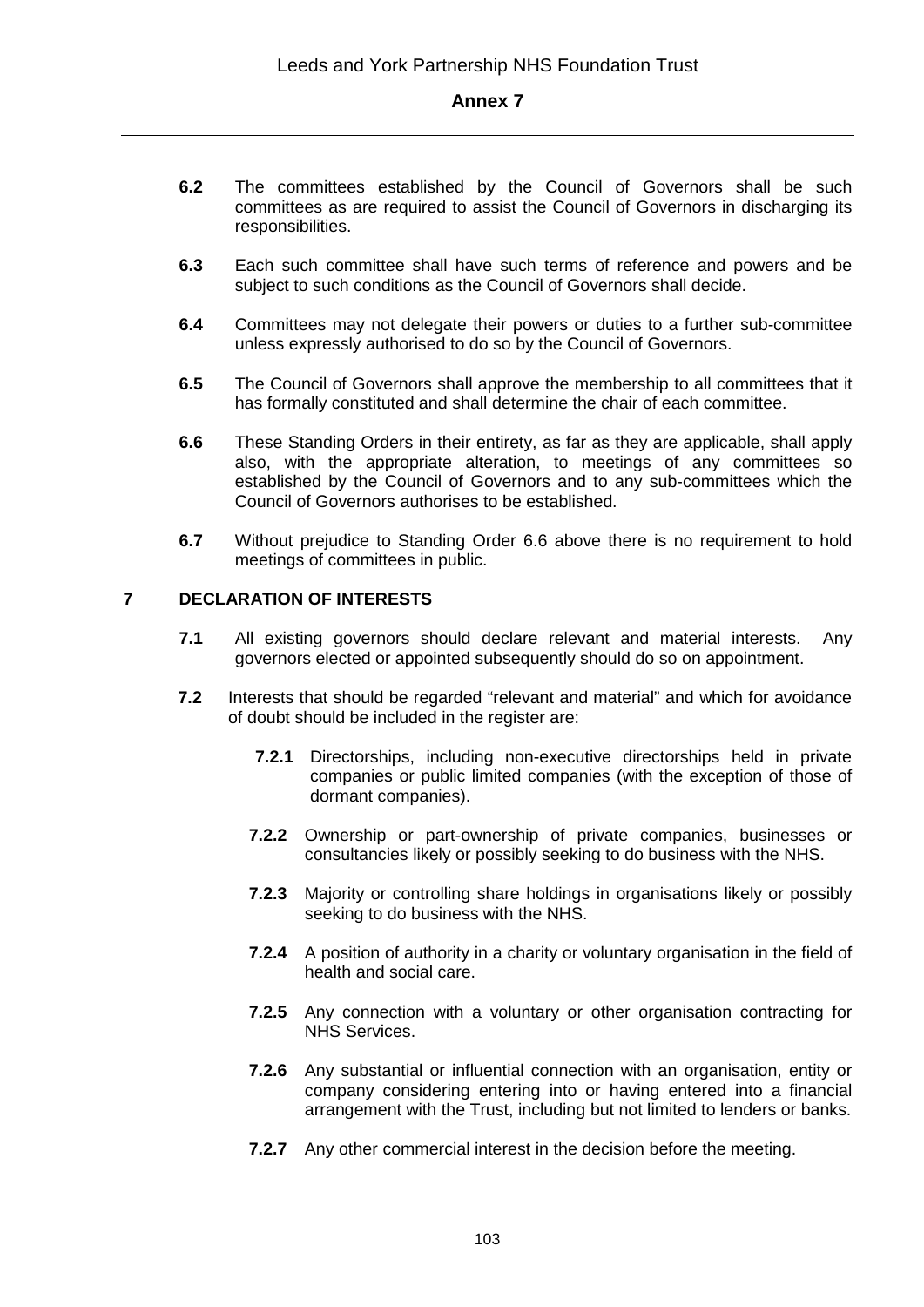- **7.3** If a governor has any doubt about the relevance of an interest, he/she should discuss it with the Chair of the Trust. Influence rather than the immediacy of the relationship is more important in assessing the relevance of an interest.
- **7.4** If a governor has a pecuniary, personal or family interest, whether that interest is actual or potential and whether that interest is direct or indirect in any proposed contract or other matter which is under consideration or is to be considered by the Council of Governors, the governor shall disclose that interest to the Council of Governors as soon as he/she becomes aware of it.
- **7.5** Where declarations of interests are made during the course of a Council of Governors' meeting they should be recorded in the minutes. Any changes in interests should be declared at the next meeting of the Council of Governors following the change occurring.
- **7.6** During the course of a Council of Governors' meeting if a conflict of interest is established the Chair or governor concerned should withdraw from the meeting and take no part in the discussion or decision. He/she may take part in the discussion but not the decision or any subsequent vote, if agreed by a majority of governors present and eligible to vote. If there is a dispute as to whether a conflict of interest does exist, a majority vote will resolve the issue with the Chair, or where the Chair is conflicted the person presiding at the meeting having the casting vote.
- **7.7** It is the obligation of a governor to inform the Trust Secretary in writing within seven days of becoming aware of the existence of a relevant or material interest. The Trust Secretary will amend the Register upon receipt of such notification.
- **7.8** Where a governor has an interest as detailed in Standing Order 7.2.1 and 7.2.2 above, this shall be published in the annual report. The information should be kept up to date for inclusion in succeeding annual reports.

#### **8 COUNCIL OF GOVERNORS' REGISTER OF INTERESTS**

- **8.1** The Trust Secretary will ensure that a Register of Interests is established to formally record declarations of interests made by governors. Any interests declared by the Chair of the Trust will be recorded in the Board of Directors' Register of Interests.
- **8.2** Details of the Register will be kept up to date by the Trust Secretary who will ensure that all declarations made are incorporated into the register as they arise or are notified in writing to the Trust Secretary; and by means of an annual review, whereby governors will be required to complete a declaration form for submission to the Trust Secretary, in a format approved by the Board of Directors.
- **8.3** The Register will be available to the public in accordance with the Constitution.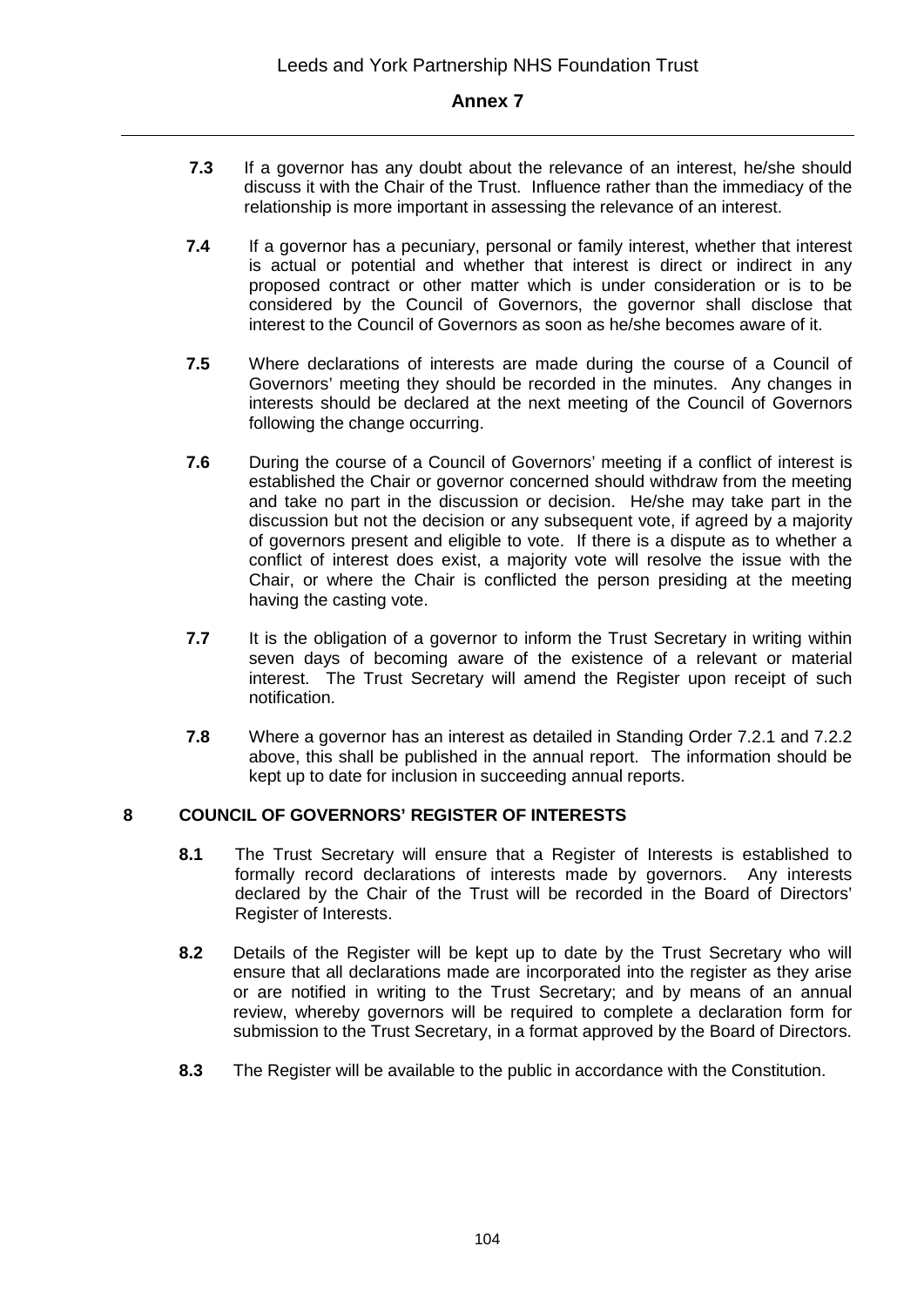#### **9 EXCLUSION OF THE CHAIR OF THE COUNCIL OF GOVERNORS OR A GOVERNOR IN PROCEEDINGS ON ACCOUNT OF A PECUNIARY INTEREST**

- **9.1** For the sake of clarity, the following definition of terms is to be used in interpreting this Standing Order:
	- **9.1.2** "Contract" shall include any proposed contract or other course of dealing.
	- **9.1.3** "Pecuniary interest" shall mean any interest in a matter based on the probability of whether that governor, or his/her spouse, co-habiting partner, direct family or any close associate stands to gain or loses financially from any decision taken.
- **9.2** Subject to the exceptions set out in this Standing Order, a person shall be treated as having an indirect pecuniary interest in a contract, proposed contract or other matter if:
	- **9.2.1** He/she, or a nominee of his/her, is a member of a company or other body not being a public body with which the contract is made, or proposed to be made or which has a direct pecuniary interest in the same, or
	- **9.2.2** He/she is a partner of, associate or employee of any person with whom the contract is made or proposed to be made or who has a direct pecuniary interest in the same.

and in the case of family or close personal relationships the interest of one party shall, if known to the other, be deemed for the purposes of this Standing Order to be also an interest of the other.

- **9.3** A person shall not be regarded as having a pecuniary interest in any contract if:
	- **9.3.1** Neither he/she nor any person connected with him/her has any beneficial interest in the securities of a company of which he/she or such person appears as a member, or
	- **9.3.2** Any interest that he/she or any person connected with him/her may have in the contract is so remote or insignificant that it cannot reasonably be regarded as likely to influence him/her in relation to considering or voting on that contract, or
	- **9.3.3** Those securities of any company in which he/she (or any person connected with him/her) has a beneficial interest do not exceed £5,000 in nominal value or one per cent of the total issued share capital of the company or of the relevant class of such capital, whichever is the less. Where this paragraph applies he/she shall nevertheless be obliged to disclose/declare his/her interest in accordance with Standing Order 7 above.
	- **9.3.4** Any remuneration, compensation or allowance payable to the Chair or a governor by the Trust shall not be treated as a pecuniary interest for the purpose of this Standing Order.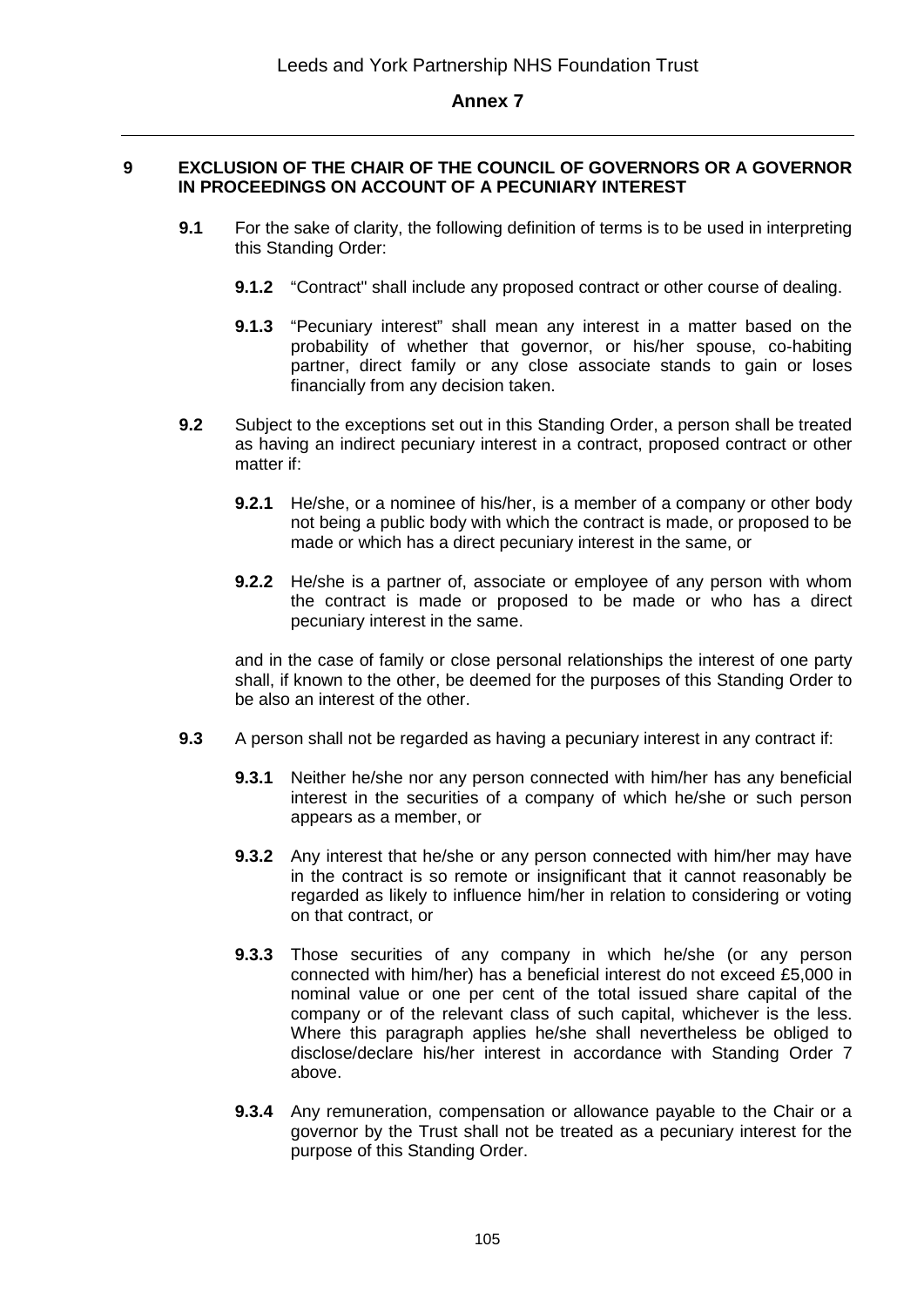- **9.4** If the Chair of the Council of Governors or a governor has any pecuniary interest, direct or indirect, in any contract, proposed contract or other matter and is present at a meeting of the Council of Governors at which the contract or other matter is the subject of consideration, they shall at the meeting and as soon as practicable after its commencement disclose the fact and shall not take part in the consideration or discussion of the contract or other matter or vote on any question with respect to it.
- **9.5** The Council of Governors may exclude the Chair or a governor from a meeting of the Council of Governors while any contract, proposed contract or other matter in which he/she has a pecuniary interest is under discussion or decision. He/she may take part in the discussion if agreed by a majority of the governors present and eligible to vote, but may not take part in any discussion or subsequent vote should one be necessary.
- **9.6** This Standing Order applies to any committee or sub-committee of the Council of Governors as it applies to the Trust and applies to a member of any such committee or sub-committee as it applies to an officer of the Trust.

#### **10 RESOLUTION OF DISPUTES WITH THE BOARD OF DIRECTORS**

- **10.1** Should a dispute arise between the Council of Governors and the Board of Directors then the disputes resolution procedure set out below should be followed.
- **10.2** The Chair, or Deputy Chair (if the dispute involves the Chair) of the Board of Directors or the Council of Governors as appropriate, shall first endeavour through discussion with governors and directors or appropriate representatives of them, to achieve the earliest possible conclusion, to resolve the matter to the reasonable satisfaction of both parties.
- **10.3** Failing resolution under 10.2 above then the Board of Directors or the Council of Governors, as appropriate, shall at its next formal meeting approve the precise wording of a Disputes Statement setting out clearly and concisely the issue or issues giving rise to the dispute.
- **10.4** The Chair, or Deputy Chair (if the dispute involves the Chair) of the Board of Directors or the Council of Governors as appropriate, shall ensure that the Disputes Statement, without amendment or abbreviation in any way, shall be an agenda item and agenda paper at the next formal meeting of the Board of Directors or the Council of Governors as appropriate. That meeting shall agree the precise wording of a Response to Disputes Statement.
- **10.5** The Chair, or Deputy Chair (if the dispute involves the Chair) of the Board of Directors or the Council of Governors as appropriate, shall immediately, or as soon as is practical, communicate the outcome to the other party and deliver the written Response to Disputes Statement. If the matter remains unresolved or only partially resolved then the procedure outlined in 10.2 above shall be repeated.
- **10.6** If, in the opinion of the Chair, or Deputy Chair (if the dispute involves the Chair) of the Board of Directors or the Council of Governors as appropriate, and following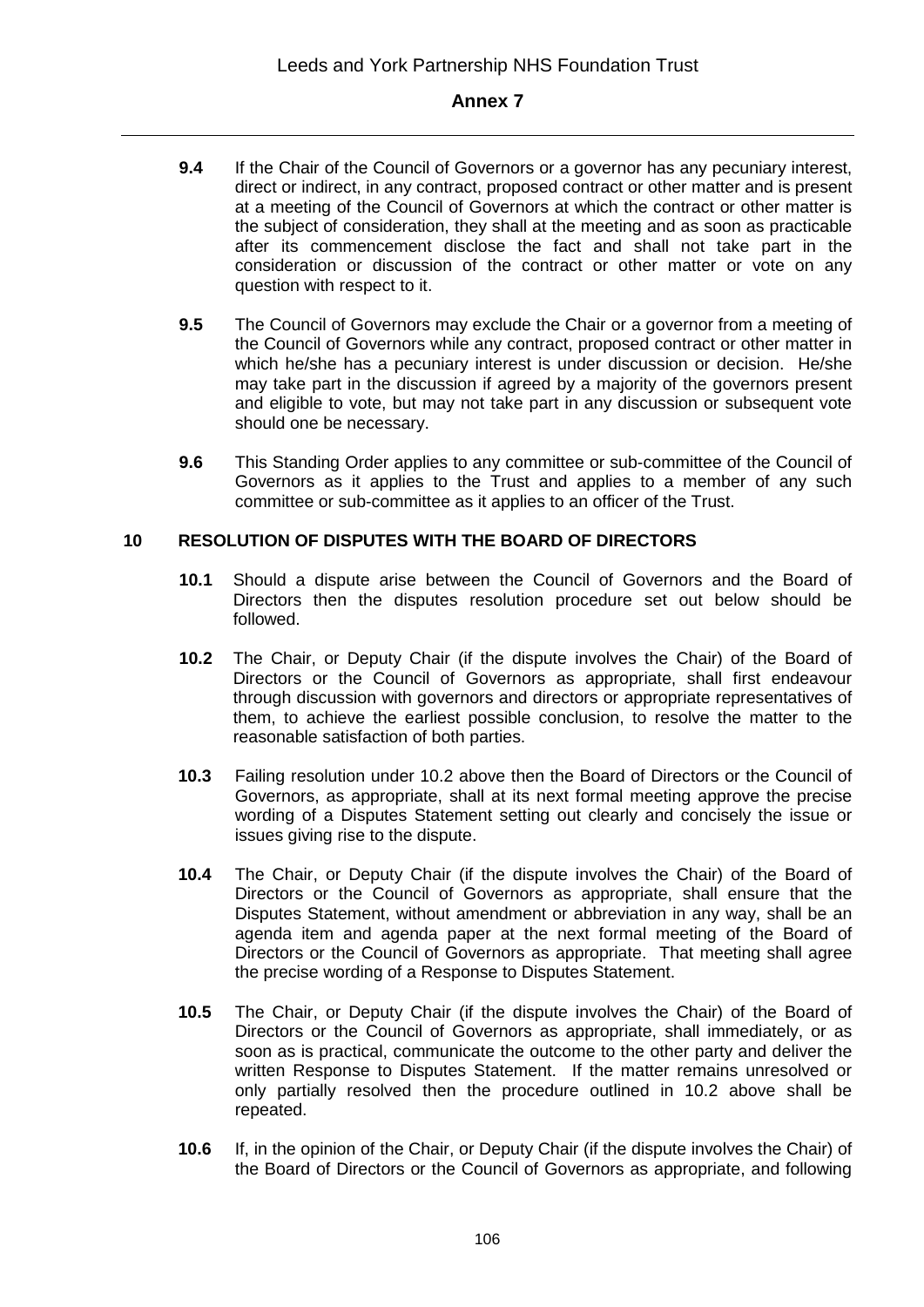the further discussions prescribed in 10.2, there is no further prospect of a full resolution or, if at any stage in the whole process, in the opinion of the Chair, or Deputy Chair (if the dispute involves the Chair) of the Board of Directors or the Council of Governors as appropriate, as the case may be, there is no prospect of a resolution (partial or otherwise) then he/she shall advise the Council of Governors and the Board of Directors accordingly.

- **10.7** On the satisfactory completion of this disputes process the Board of Directors shall implement the agreed changes.
- **10.8** On the unsatisfactory completion of this disputes process the view of the Board of Directors shall prevail.
- **10.9** Nothing in this procedure shall prevent the Council of Governors, if it so desires, from informing Monitor that, in the Council of Governors' opinion, the Board of Directors has not responded constructively to concerns of the Council of Governors.

#### **11 COMPLIANCE WITH STANDING ORDERS**

- **11.1** If for any reason these Standing Orders are not complied with full details of the non-compliance and any justification for non-compliance and the circumstances around the non-compliance shall be reported to the next formal meeting of the Council of Governors for action or ratification.
- **11.1** All governors and staff have a duty to disclose any non-compliance with these Standing Orders to the Chair as soon as possible.

#### **12 CANVASSING OF AND RECOMMENDATIONS BY GOVERNORS IN RELATION TO APPOINTMENTS**

- **12.1** The canvassing of any governor, directly or indirectly, for any appointment under the Trust shall disqualify the candidate for such appointment. The contents of this paragraph of the Standing Order shall be included in application forms or otherwise brought to the attention of candidates.
- **12.2** A governor shall not solicit for any person any appointment under with the Trust or recommend any person for such appointment: but this Standing Order shall not preclude a governor from giving written testimonial of a candidate's ability, experience or character for submission to the Trust.
- **12.3** Informal discussions outside appointments panels or committees, whether solicited or unsolicited, should be declared to the panel or committee.

## **13 RELATIVES OF GOVERNORS**

**13.1** Candidates for any staff appointment under the Trust shall, when making application, disclose in writing to the Trust whether they are related to any governor or the holder of any office under the Trust. Failure to disclose such a relationship may disqualify a candidate and, if appointed, render him/her liable to instant dismissal.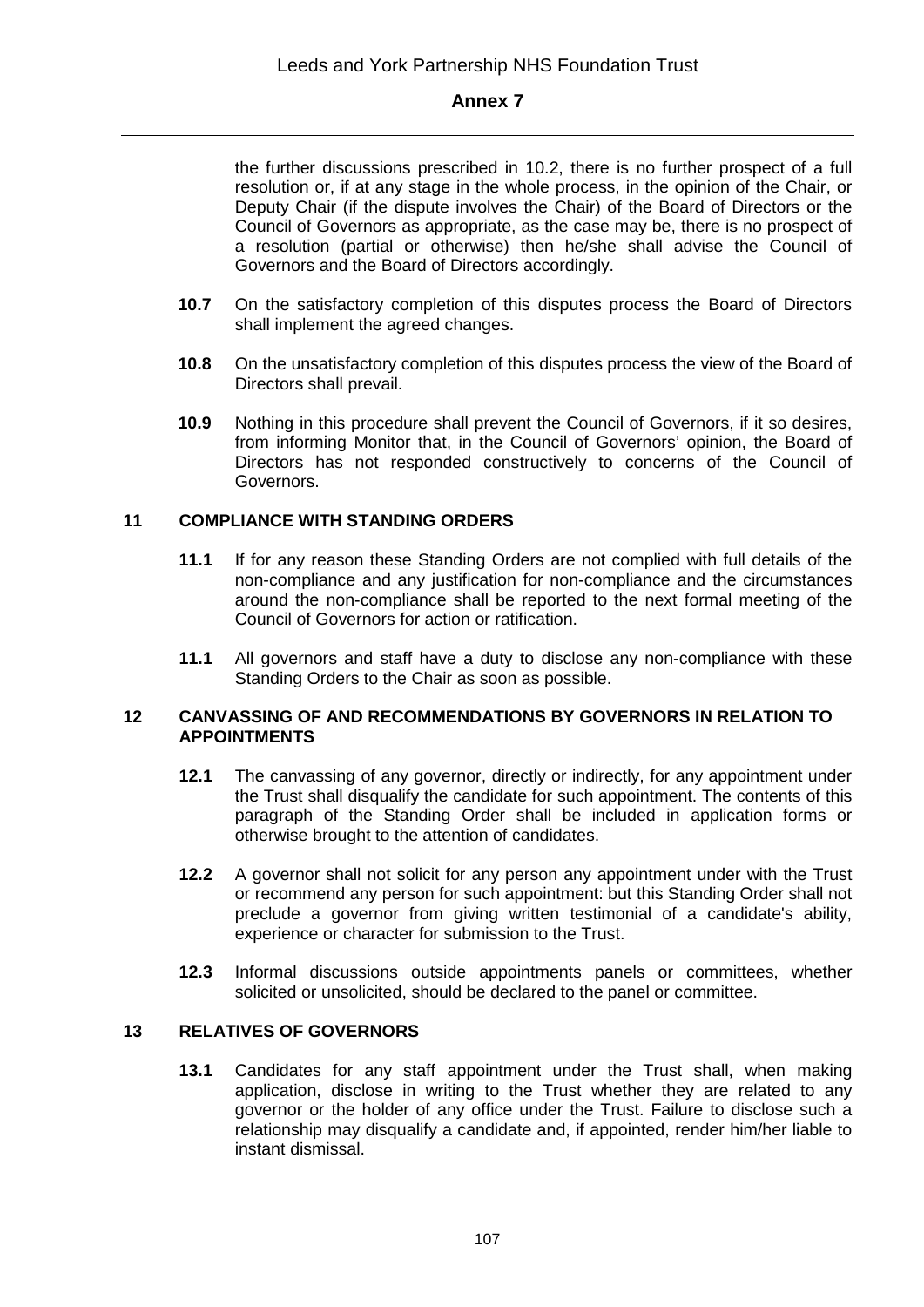- **13.2** Governors shall disclose to the Trust Secretary any relationship with a candidate of whose candidature that governor is aware. It shall be the duty of the Trust Secretary to report to the Board of Directors any such disclosure made.
- **13.3** On appointment, governors should disclose to the Trust whether they are related to any other member or holder of any office in the Trust. Where such a relationship is disclosed, the Standing Order 8 of this Annex shall apply.
- **13.4** No formal definition of relationship is made. In considering whether a disclosure is required the influence rather than immediacy of the relationship is more important. In case of doubt disclosure should be made.

#### **14 CHANGES TO THE COUNCIL OF GOVERNORS' STANDING ORDERS**

- **14.1** Any changes to these Standing Orders shall be made in accordance with paragraph 44 of the Constitution.
- **14.2** When a change to these Standing Orders is proposed the Council of Governors must ensure that:
	- **14.2.1** A notice of motion under Standing Order 4.8 of the Annex has been given; and
	- **14.2.2** At least two thirds of the total number of governors elected and appointed are present; and
	- **14.2.3** A majority of governors present and eligible to vote, vote in favour of the amendment; and
	- **14.2.4** The variation does not contravene anything in the Constitution, statutory provision or any direction given by Monitor; and
	- **14.2.5** The amendment is agreed by Board of Directors.

#### **15 REVIEW OF THE COUNCIL OF GOVERNORS' STANDING ORDERS**

**15.1** These Standing Orders will be reviewed by the Council of Governors.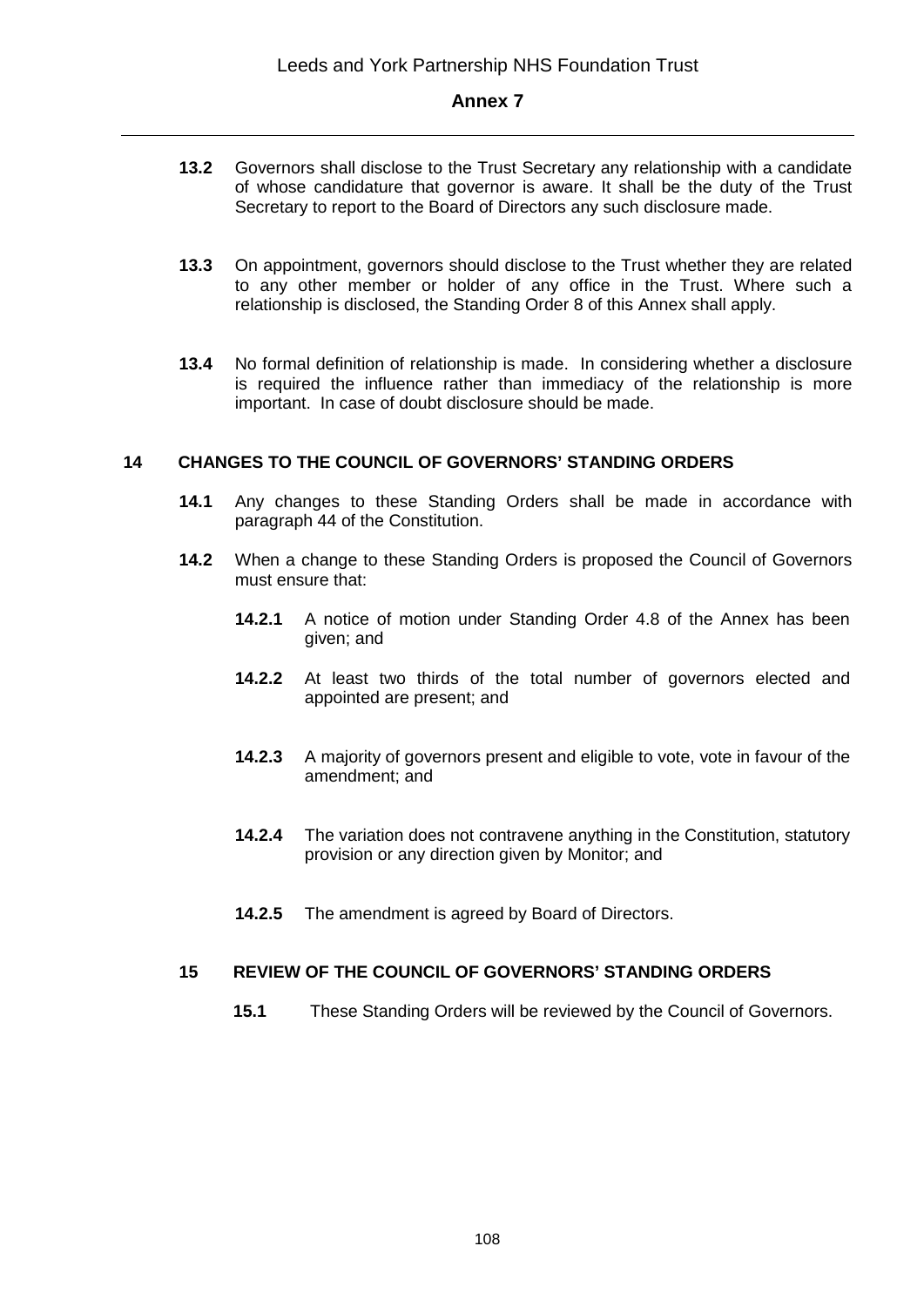# **ANNEX 8**

#### **STANDING ORDERS FOR THE PRACTICE AND PROCEDURE OF THE BOARD OF DIRECTORS**

## FOREWORD

The Leeds and York Partnership NHS Foundation Trust (the "Trust") is a public benefit corporation that was established in accordance with the provisions of the National Health Service Act 2006.

The principal places of business are all within the boundary of Leeds and the head office is located at Trust Headquarters, 2150 Thorpe Park, Leeds, LS15 8ZB.

These Standing Orders are for the regulation of the Trust's Board of Directors' proceedings and business.

The Trust believes that public service values lie at its heart. High standards of corporate and personal integrity based on a recognition that patients come first, is a fundamental value of the Trust. Directors are expected to observe the Nolan Principles of selflessness, integrity, objectivity, accountability, openness, honesty and leadership.

Everything done by the Board of Directors should be able to stand the test of scrutiny, public judgment on propriety, and professional codes of conduct.

The Board of Directors will in its business be as transparent as it can be about its activities in order to promote confidence between itself the Council of Governors, the membership, staff, services users and the public.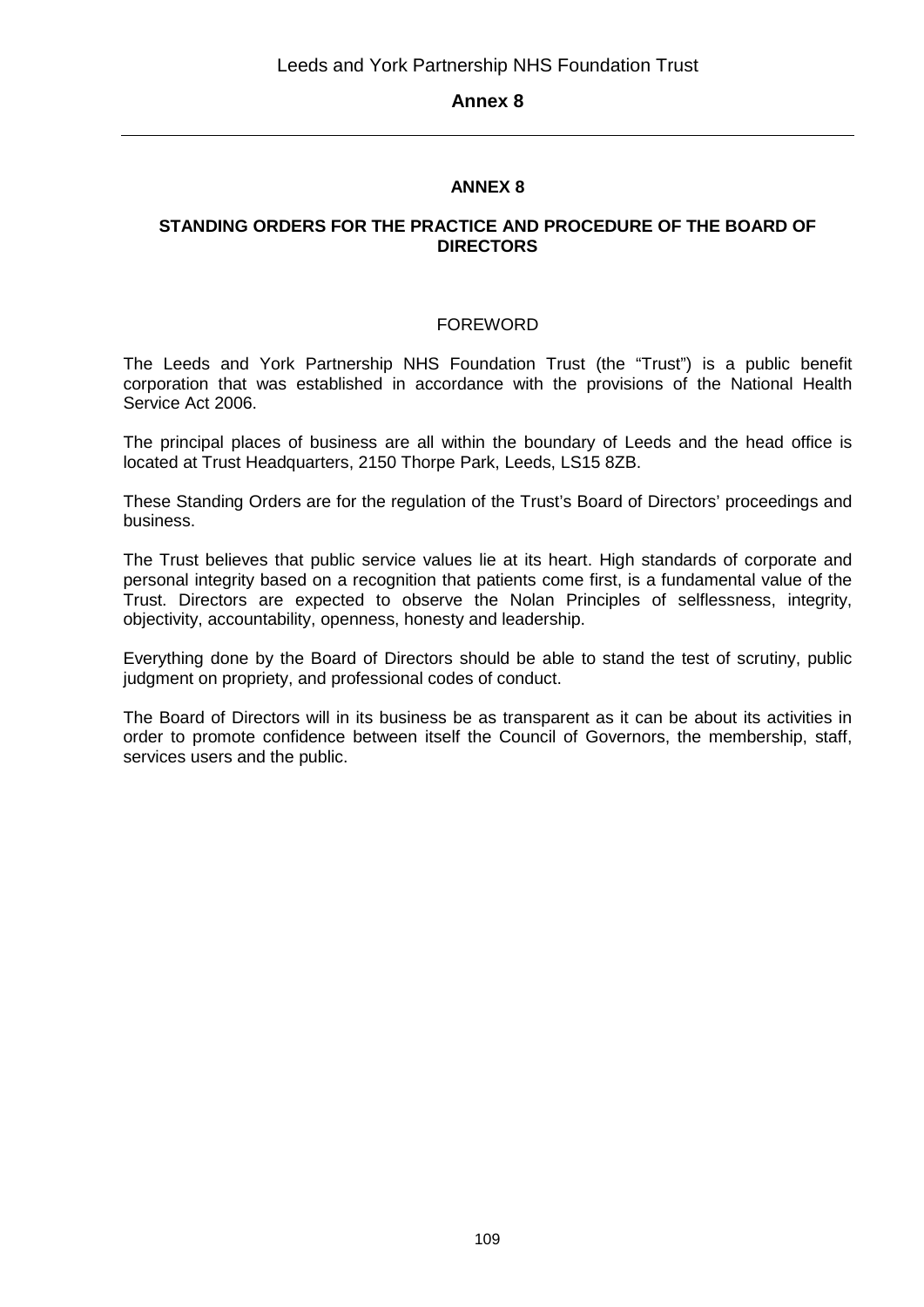# **CONTENTS**

| Paragraph    |                                                                                                                    | Page |
|--------------|--------------------------------------------------------------------------------------------------------------------|------|
| 1            | Interpretation                                                                                                     | 111  |
| $\mathbf{2}$ | <b>Board of Directors</b>                                                                                          | 111  |
| 3            | <b>Meetings of the Board of Directors</b>                                                                          | 114  |
| 4            | Arrangements for the exercise of functions by delegation                                                           | 120  |
| 5            | <b>Committees</b>                                                                                                  | 121  |
| 6            | <b>Declaration of Interests</b>                                                                                    | 122  |
| 7            | <b>Board of Directors' Register of Interests</b>                                                                   | 124  |
| 8            | Exclusion of the Chair of the Board of Directors or a director in<br>proceeding on account of a pecuniary interest | 124  |
| 9            | <b>Standards of Business Conduct</b>                                                                               | 125  |
| 10           | <b>Resolution of disputes with the Council of Governors</b>                                                        | 126  |
| 11           | Custody of the seal and sealing documents                                                                          | 127  |
| 12           | <b>Signature of documents</b>                                                                                      | 128  |
| 13           | <b>Dissemination of Board of Directors' Standing Orders</b>                                                        | 128  |
| 14           | <b>Changes to Board of Directors' Standing Orders</b>                                                              | 128  |
| 15           | <b>Review of Standing Orders</b>                                                                                   | 129  |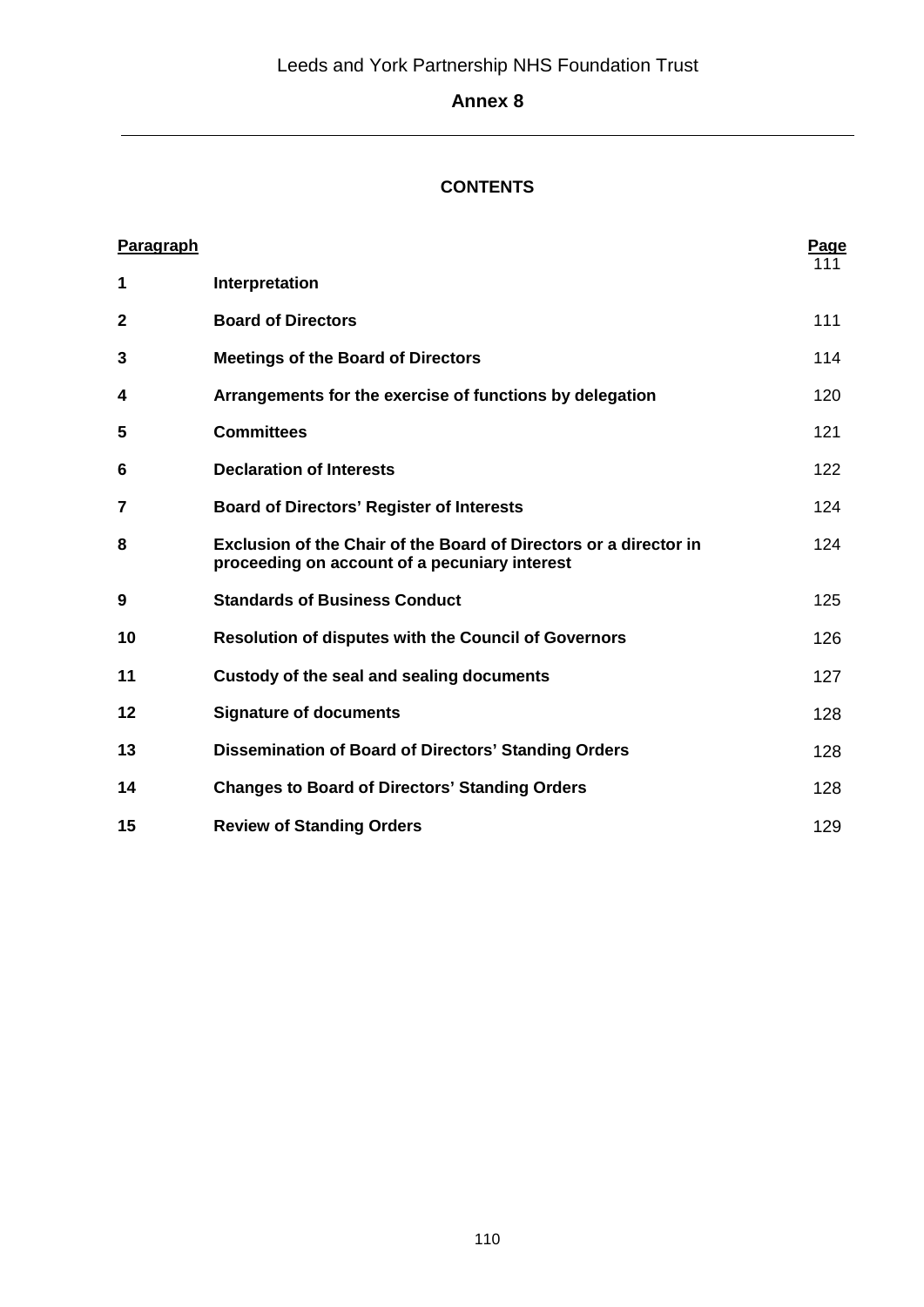#### **1. INTERPRETATION**

- **1.1** Save as permitted by law, the Chair of the Trust shall be the final authority on the interpretation of Standing Orders, on which he/she shall be advised by the Trust Secretary or Chief Executive.
- **1.2** Words importing the masculine gender only, shall include the feminine gender; words importing the singular shall import the plural and vice-versa.

## **2. THE BOARD OF DIRECTORS**

- **2.1** All business conducted by the Board of Directors shall be conducted in the name of the Trust. All decisions must be taken objectively and in the interests of the Trust.
- **2.2** The Board of Directors will function as a unitary board. The Board of Directors is collectively responsible for the exercise of the powers and the performance of the Trust. Executive and non-executive directors will have joint responsibility for every decision of the Board of Directors regardless of their individual skills or status.
- **2.3** All funds received in trust shall be in the name of the Trust as corporate trustee. Powers exercised by the Trust as corporate trustee shall be exercised separately and distinctly from those powers exercised as a Trust.

#### **2.4 The Role of Directors**.

- **2.4.1** The role of the directors as members of the Board of Directors is to consider the key strategic and managerial issues facing the Trust in carrying out its statutory and other functions.
- **2.4.2 Executive Directors.** Executive directors will exercise their authority within the terms of these Standing Orders, the Trust's Standing Financial Instructions, the Reservation of Powers to the Board of Directors and Council of Governors and Schedule of Decision/Duties Delegated by the Board of Directors.
- **2.4.3** The Chief Executive is responsible for the overall performance of the executive functions of the Trust. He/she is the Accounting Officer for the Trust and shall be responsible for ensuring the discharge of obligations under Financial Directions and in line with the requirements of the NHS Foundation Trust Accounting Officer Memorandum.
- **2.4.4** The Chief Financial Officer shall be responsible for the provision of financial advice to the Trust for the supervision of financial control and accounting systems. He/she shall be responsible along with the Chief Executive for ensuring the discharge of obligations under relevant Financial Directions.
- **2.4.5 Non-executive Directors**. The non-executive directors will not be granted nor will they seek to exercise any individual executive powers on behalf of the Trust. They may however, exercise collective authority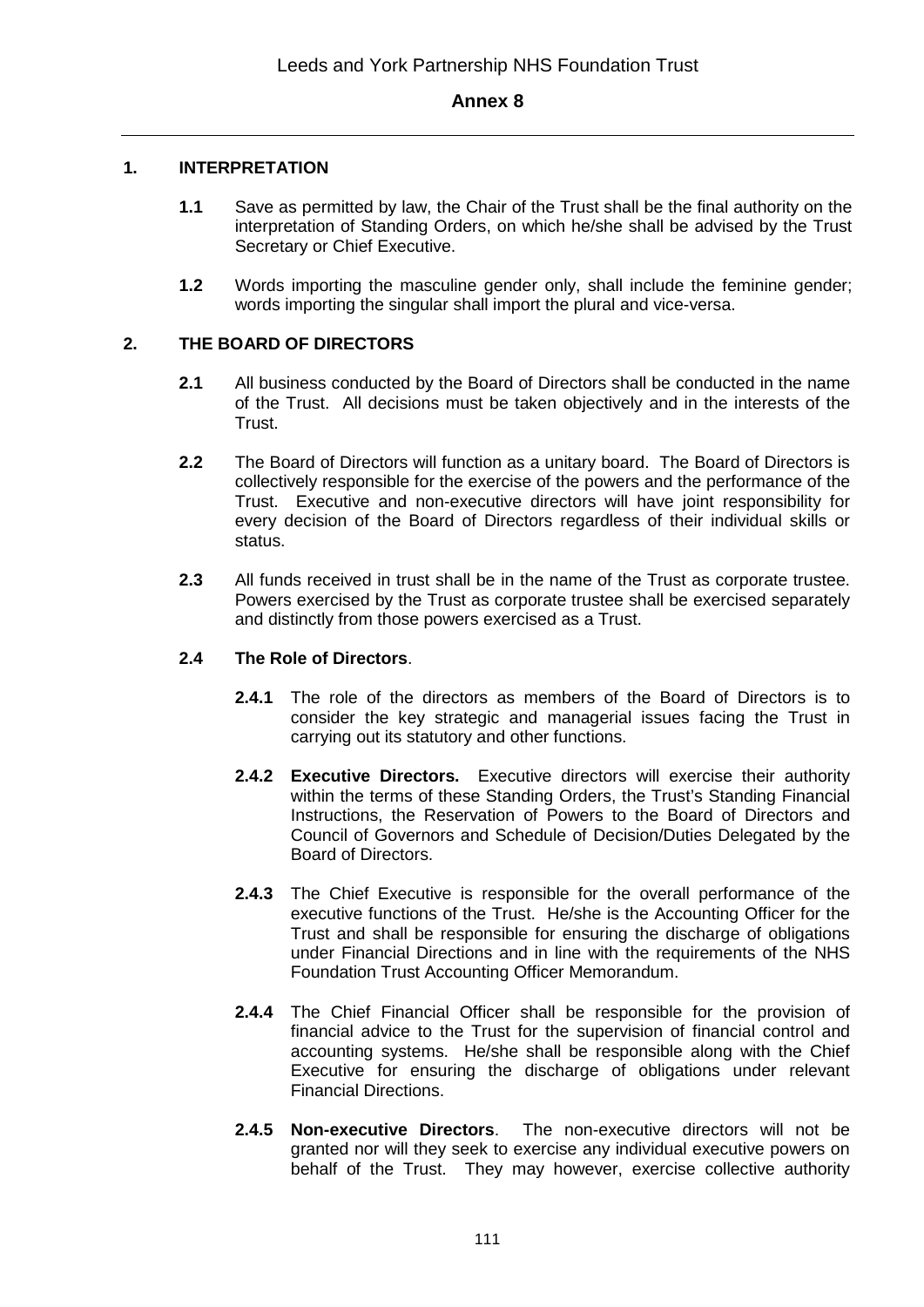when acting as members of, or when chairing a committee of the Trust which has delegated powers.

- **2.4.6** The Chair is responsible for the operation of the Board of Directors and will chair all Board meetings when present. The Chair must comply with the terms of appointment and with these Standing Orders.
- **2.4.7** The Chair will take responsibility either directly or indirectly for the induction of the non-executive directors, their portfolios of interests and assignments, and their performance.
- **2.4.8** The Chair will work in close harmony with the Chief Executive and will ensure that the Board of Directors discusses key and appropriate issues in a timely manner with all the necessary information and advice being made available to the Board of Directors to inform the discussion and ultimate resolutions.
- **2.4.9** The Chair is also responsible for the leadership of the Council of Governors ensuring the Board of Directors and the Council of Governors work effectively together.
- **2.5** The Board of Directors must adopt Standing Financial Instructions which set out the responsibilities of individuals.
- **2.6** The Board of Directors shall approve a formal Letter of Understanding between the Chair and Chief Executive setting out, as clearly as possible, a division of responsibilities. The letter shall be reviewed by the Board of Directors and modified as required.
- **2.7 Composition of the Board of Directors.** The composition of the Board of Directors will be in accordance with paragraph 21 of the Constitution. The composition shall be as follows:
	- **2.7.1** A Non-executive chair.
	- **2.7.2** A minimum of four and a maximum of six other non-executive directors.
	- **2.7.3** A minimum of four and a maximum of six executive directors.
- **2.8** The number of executive and non-executive directors as set out in paragraph 2.7 of this Standing Order and as constituted may only be changed with the approval of the Board of Directors and the Council of Governors. Any change to the number of executive and non-executive directors must have regard for the need for at least half the Board of Directors excluding the Chair to comprise nonexecutive directors which the Board of Directors determine to be independent.

**2.9** The Trust Secretary or their deputy will be in attendance at all Board of Directors' meetings.

**2.10 Appointment of Members of the Board of Directors** the Chair and nonexecutive directors are to be appointed at a general meeting of the Council of Governors. The Chief Executive shall be appointed by the Chair and non-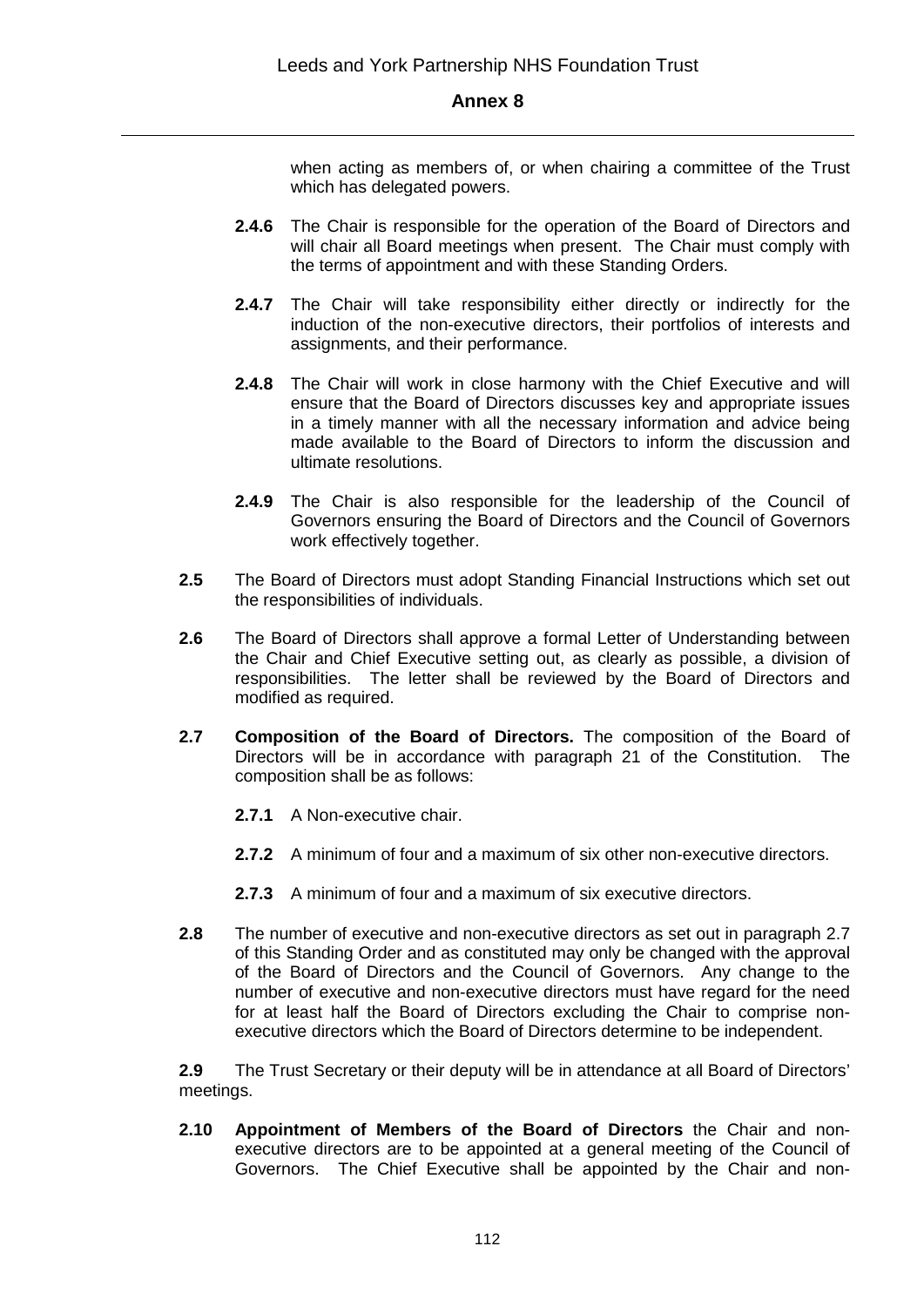executive directors and this appointment shall require the approval of the Council of Governors. The other executive directors shall be appointed by a committee consisting of the Chair, the Chief Executive and non-executive directors and any other person as deemed applicable by the Chair and the non-executive directors.

- **2.10.1 Appointment of the Deputy Chair of the Trust.** The Council of Governors at a general meeting of the Council of Governors shall appoint, with his/her agreement, one of the non-executive directors as a Deputy Chair of the Trust for a period that will not exceed his/her term of office as a non-executive director. In making the appointment the Council of Governors should have regard to the advice of the Chair of the Trust.
- **2.10.2** Any non-executive director so appointed may at any time resign from the office of Deputy Chair by giving notice in writing to the Chair. The Deputy Chair may also be removed by the Council of Governors as a non-executive director of the Trust whereupon he/she shall cease to be the Deputy Chair of the Trust. Where the position of Deputy Chair becomes vacant it shall be for the Council of Governors to appoint another non-executive director as Deputy Chair in accordance with Standing Order 2.10.1 of this Annex.
- **2.10.3** The Deputy Chair of the Trust will also be the Deputy Chair of the Board of Directors and will take on the Chair's duties if he/she is absent for any reason.
- **2.10.4 Senior Independent Director.** The Board of Directors shall appoint one of the independent non-executive directors as the Senior Independent Director this shall be done in consultation with the Council of Governors. The Board of Directors may, but not necessarily, appoint the Deputy Chair to this position.
- **2.10.5 Joint Directors**. Where more than one person is appointed jointly to a post in the Trust which qualifies the holder for executive directorship or in relation to which an executive director is to be appointed, those persons shall become appointed as an executive director jointly, and shall count for the purposes of Standing Order 2.7 as one person.
- **2.10.6** Where the office of an executive director of the Board of Directors is shared jointly by more than one person:
	- (i) either or both of those person may attend or take part in meetings of the Board of Directors,
	- (ii) if both are present at a meeting, they should cast one vote if they agree,
	- (iii) in the case of disagreements, no vote should be cast,
	- (iv) the presence of either or both of those person should count as the presence of one person for the purposes of Standing Order 3.12 (Quorum).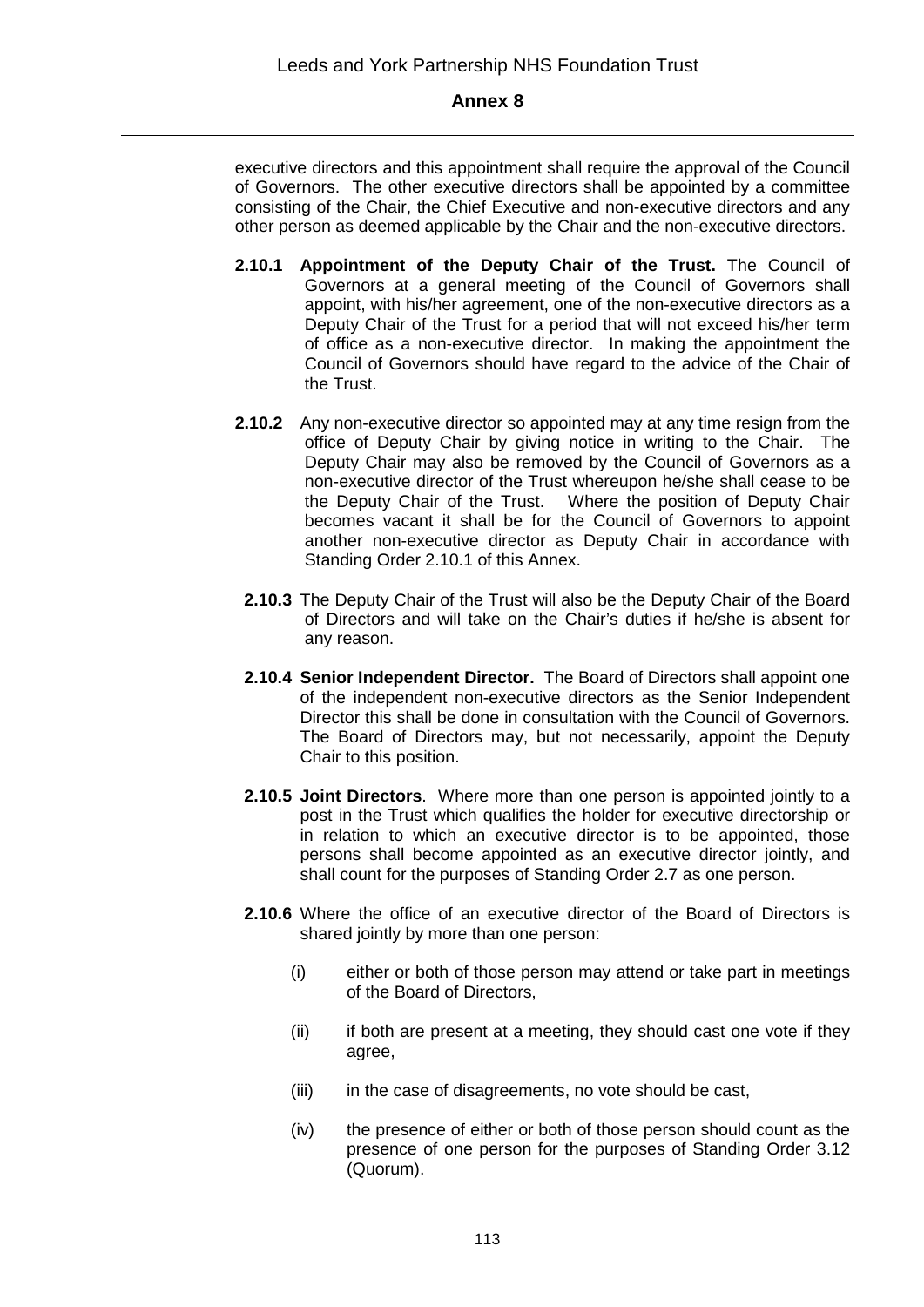- **2.11** The Board of Directors shall appoint a Trust Secretary, who shall provide advice on corporate governance issues to the Chair, Council of Governors and Board of Directors and monitor the Trust's compliance with these Standing Orders, the Constitution, statutory provisions and guidance given by Monitor. The Trust Secretary shall also ensure good information flows between the Board of Directors, the Council of Governors, their committees and senior management.
- **2.12** Non-executive directors may, at the Trust's expenses, seek external advice or appoint an external adviser on any material matter of concern provided the decision to do so is a collective one by a majority of non-executive directors.

#### **3 MEETINGS OF THE BOARD OF DIRECTORS**

Meetings of the Board of Directors may be held by virtual conferencing or teleconference facilities or be held face-to-face. By whatever method the meeting is held these standing orders shall apply.

- **3.1** Meetings Held in Public
	- **3.1.1** The public shall be afforded facilities to attend all formal meetings of the Board of Directors subject to the provisions of these Standing Orders.
	- **3.1.2** The Board of Directors may resolve to exclude members of the public from any meeting or part of a meeting on the grounds that:
		- **3.1.2.1** Publicity would be prejudicial to the public interest by reason of the confidential nature of the business to be transacted (see resolution at 3.1.3 below); or
		- **3.1.2.2** There are special reasons stated in the resolution and arising from the nature of the business of the proceedings.
	- **3.1.3** In the case of Standing Order 3.1.2.1 above the resolution shall state as follows:

"Members of the public be excluded from the [meeting] [remainder of this meeting] having regard to the confidential nature of the business transacted, publicity on which would be prejudicial to the public interest."

- **3.1.4** The Chair may exclude any member of the public from the meeting of the Board of Directors if they are interfering with or preventing the proper or reasonable conduct of that meeting.
- **3.1.5** Members of the public or representatives of the press may not record proceedings in any manner whatsoever, other than writing, or make any oral report of the proceedings as they take place, without the prior agreement of the Board of Directors.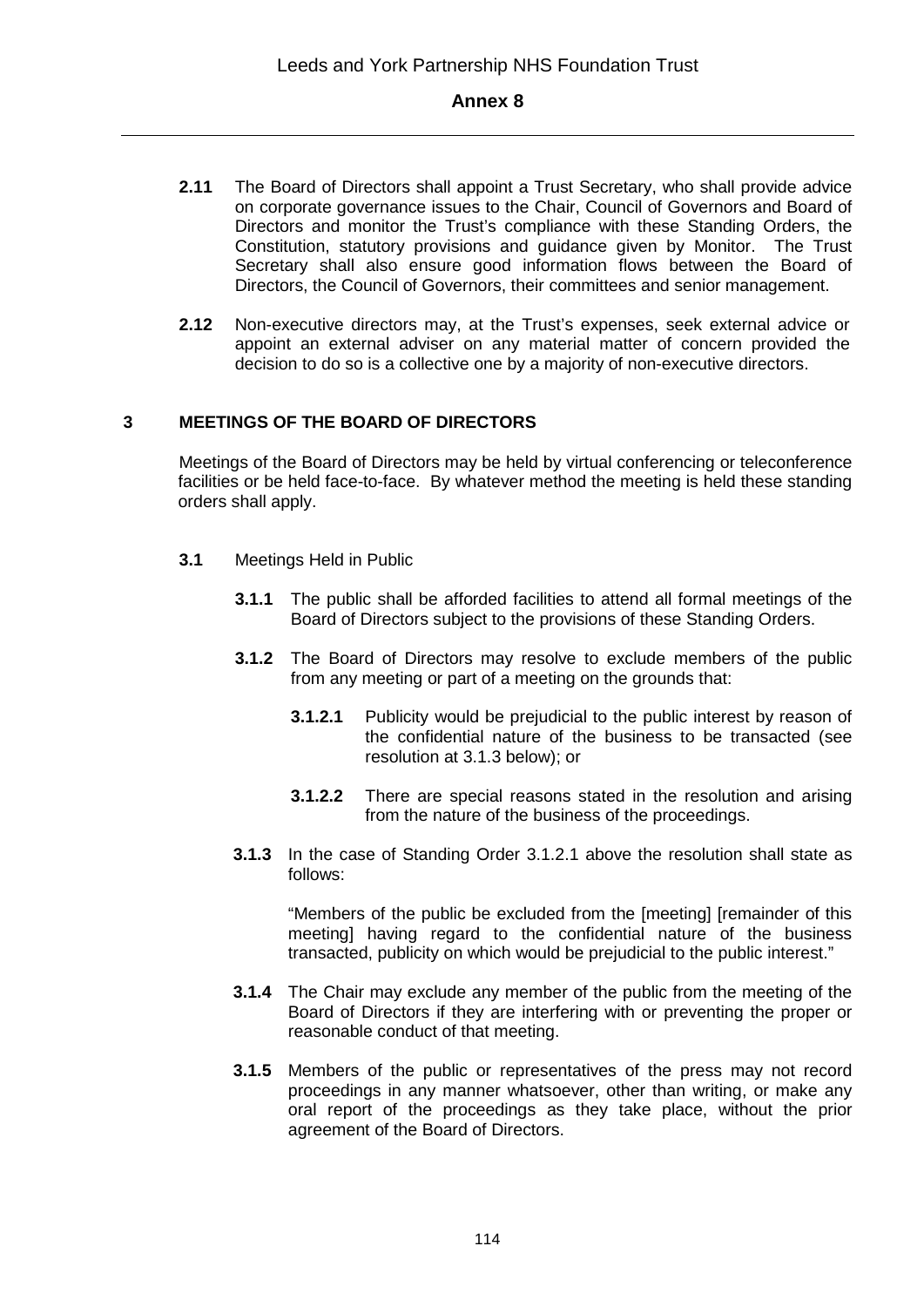- **3.1.6** The right of attendance at meetings by members of the public as referred to in Standing Order 3.1.1 above, does not give right to the said members of the public to ask questions or otherwise participate in that meeting, unless invited to do so by the Chair.
- **3.1.7** Members of the public may request that they address a question to the Board of Directors. Any member of the public wishing to do so should advise the Trust Secretary prior to the commencement of the meeting, stating their name and the nature of their question. These questions shall be brought to the attention of the Chair prior to the commencement of the meeting and the decision as to whether any question will or will not be allowed to be put to the Board of Directors by any member of the public will lie with the Chair, whose decision shall be final. The absence of a written question submitted to the Trust secretary will not preclude the chair allowing a question to be asked.
- **3.1.8** Matters to be dealt with by the Board of Directors following the exclusion of members of the public shall be confidential to the Board of Directors.
- **3.1.9** Governors, directors, officers or any employee or representative of the Trust in attendance at a private meeting or private part of any meeting, shall not reveal or disclose the contents of the papers, discussions or minutes of the items taken in private, outside the Board of Directors' meetings without the express permission of the Board of Directors.
- **3.2 Calling Meetings.** Meetings of the Board of Directors shall be held at such times and places as the Board of Directors may determine.
	- **3.2.1** The Chair may call a meeting of the Board of Directors at any time.
	- **3.2.2** The directors may require the Chair to convene a meeting by presenting a request for that purpose signed by at least one third of the whole of the Board of Directors. If the Chair refuses to call a meeting after receipt of a request, or fails to convene a meeting within seven days of receipt of a request, the said directors who signed the request may convene a meeting of the Board of Directors in default of the Chair.

## **3.3 Notice of Meetings**

- **3.3.1** Before each meeting of the Board of Directors, a notice signed by the Chair or by an officer authorised by the Chair to sign on his/her behalf and an agenda, specifying the business proposed to be transacted at it, shall be delivered to every member of the Board of Directors, or sent by post to the usual place of residence of such a member of the Board of Directors, at least five clear working days before the meeting. Supporting papers shall accompany the agenda whenever possible, except in an emergency and only where the Chair has agreed agenda papers may be to follow.
- **3.3.2** A notice shall be presumed to have been served one day after posting or delivery. Lack of service of the notice on any member of the Board shall not affect the validity of a meeting.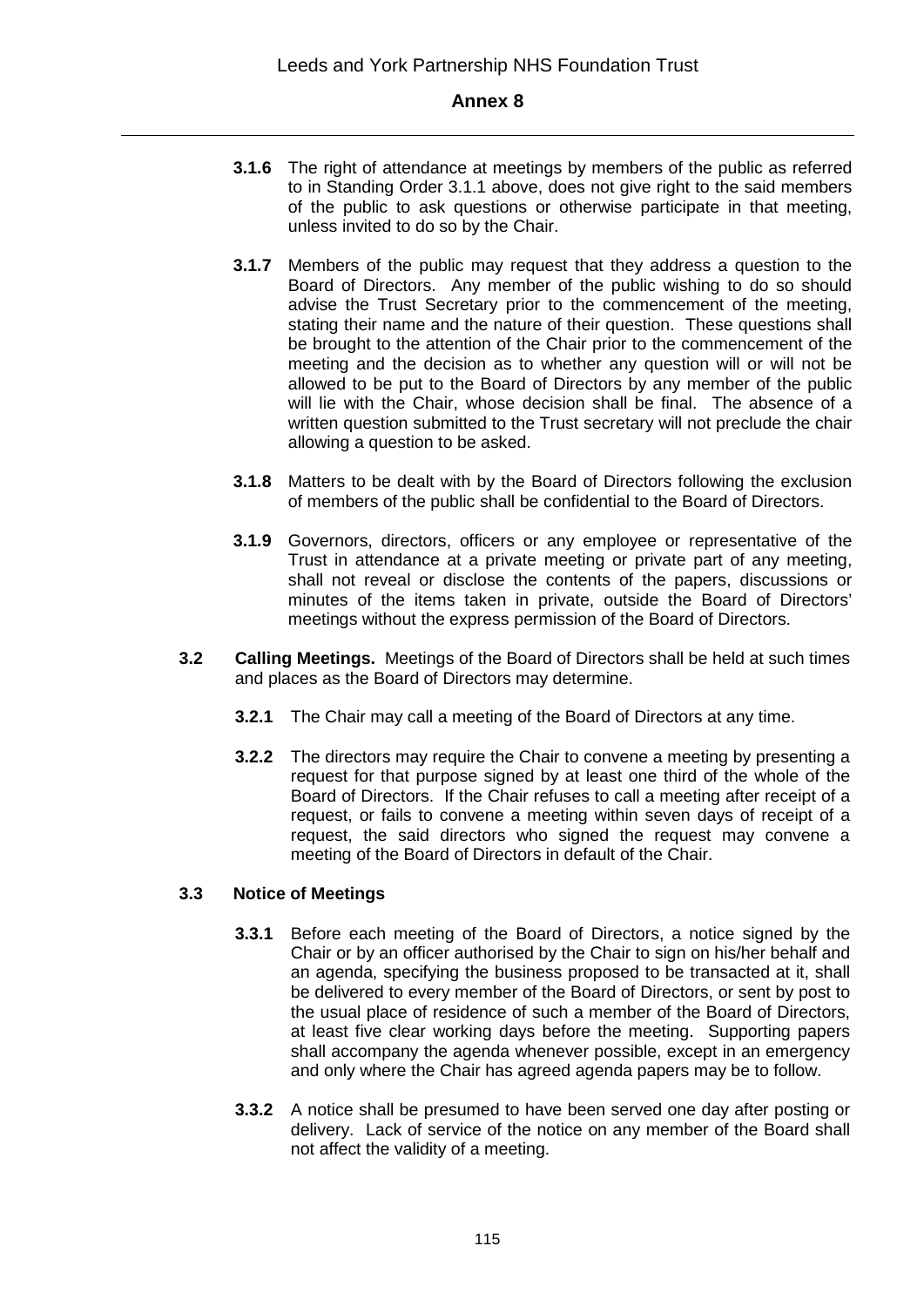- **3.3.3** In the case of a meeting called by members of the Board of Directors under Standing Order 3.2.2 of this Annex in default of the Chair, the notice shall be signed by those members of the Board of Directors and no business shall be transacted at the meeting other than that specified in the notice.
- **3.3.4** Before each public meeting of the Board of Directors, a public notice of the time and place of the meeting, and the public part of the agenda, will be displayed on the Trust's website at least three clear days before the meeting. The Board of Directors may also specify other methods for communicating details of public Board of Directors' meetings as they see fit.

# **3.4 Setting the Agenda**

- **3.4.1** The Board of Directors may determine that certain matters shall appear on every agenda for a meeting of the Board of Directors.
- **3.4.2** A member of the Board of Directors desiring a matter for the Board of Directors to be included on an agenda shall make his/her request to the Chair at least twelve clear working days before the meeting. Requests made less than twelve clear working days before a meeting may be included on the agenda at the discretion of the Chair.
- **3.4.3** Before holding a meeting the Board of Directors must send a copy of the agenda of the meeting to the Council of Governors.

## **3.5 Chair of Meeting**

- **3.5.1** At any meeting of the Board of Directors, the Chair of the Trust shall chair the meeting. If the Chair is absent from the meeting the Deputy Chair of the Trust, shall chair the meeting.
- **3.5.2** Where the Chair has died or has otherwise ceased to hold office or where he/she is unable to perform his/her duties as a Chair owing to illness, conflict of interest in a matter under discussion, planned absence or any other cause, the role of the Chair of the Board of Directors shall be carried out by the Deputy Chair of the Trust until such time as the Chair is able to continue with his/her duties.
- **3.5.3** Where for any reason both the Chair of the Trust and the Deputy Chair of the Trust are not available to chair a meeting or part of a meeting, the directors present shall choose one of the remaining non-executive directors to chair the meeting or remaining part of the meeting.

## **3.6 Procedure for Motion**

**3.6.1 Notice of Motions.** A member of the Board of Directors desiring to move or amend a motion shall send a written notice thereof at least twelve clear working days before the meeting to the Chair, who shall insert the motion in the agenda for the meeting, subject to the notice being In order and permissible under the appropriate regulations. This Standing Order shall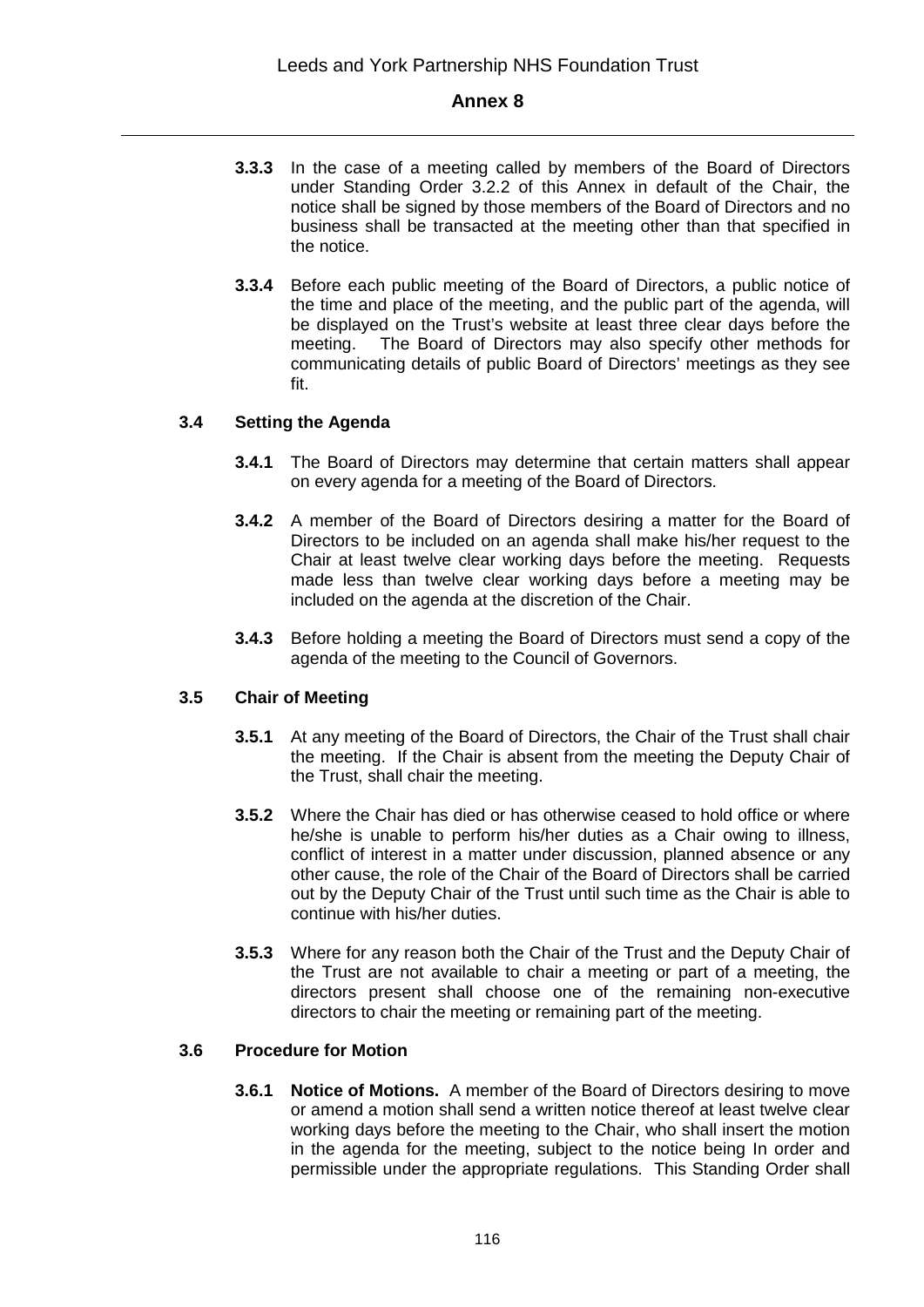not prevent any motion being moved during the meeting, without notice on any business mentioned on the agenda, subject to Standing Order 3.3.3 of this Annex.

- **3.6.2 Emergency Motions.** Subject to the agreement of the Chair, a member of the Board of Directors may give written notice of an emergency motion after the issue of the notice of meeting and agenda, and before the commencement of the meeting. The notice shall state the grounds of urgency. Acceptance of such a motion for inclusion in the agenda will be at the discretion of the Chair. If in order, it shall be declared to the Board of Directors at the commencement of the business of the meeting as an additional item included in the agenda. Emergency is defined as a matter which will adversely affect the Trust in the next seven days.
- **3.6.3 Proposing a Motion.** A motion may be proposed by the Chair of the meeting or any member of the Board of Directors present and eligible to vote. It must also be seconded by another member of the Board of Directors eligible to vote.
- **3.6.4 Amendments to Motions.** A motion for amendment shall not be discussed unless it has been proposed and seconded. Amendments to motions shall be moved relevant to the motion and shall not have the effect of negating the substance of the motion before the Board of Directors. If there are a number of amendments, the amended motion shall become the substantive motion before the meeting, upon which any further amendment may be moved.
- **3.6.5 Withdrawal of Motion or Amendments.** A motion or amendment once moved and seconded may be withdrawn by the proposer with the concurrence of the seconder and the consent of the Chair.
- **3.6.6 Motions Once Under Debate**. When a motion is under discussion or immediately prior to discussion it shall be open to a member of the Board of Directors to move:
	- **3.6.6.1** An amendment to the motion; or
	- **3.6.6.2** The adjournment of the discussion or the meeting; or
	- **3.6.6.3** That the meeting proceed to the next business; or
	- **3.6.6.4** The appointment of an ad-hoc committee to deal with a specific item of business; or
	- **3.6.6.5** That the question should be now put.; or
	- **3.6.6.6** That a member of the Board of Directors be not further heard.

In the case of Standing Orders 3.6.6.3 and 3.6.6.5 above to ensure objectivity motions may only be put by a member of the Board of Directors who has not previously taken part in the debate and is eligible to vote.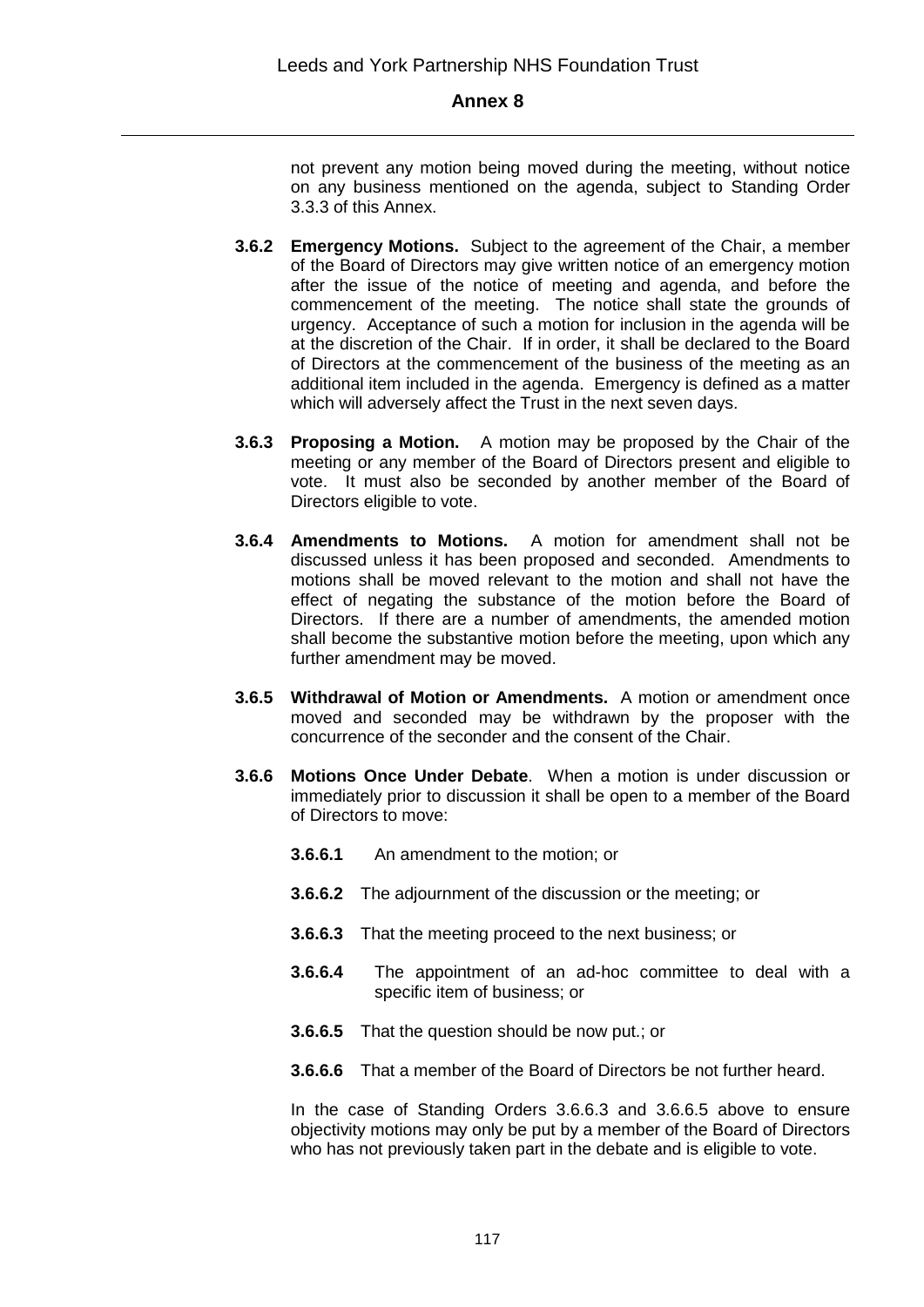- **3.6.7 Right of Reply to Motions**. The mover of an original motion shall have a right of reply at the close of any discussion on the motion. The mover of an amendment may reply to the debate on their amendment immediately prior to the mover of the original motion, who shall have the right of reply at the close of debate on the amendment, but may not otherwise speak on it.
- **3.6.8 Motion to Amend or Rescind a Resolution**. Notice of motion to amend or rescind any resolution or the general substance of any resolution, which has been passed within the preceding six calendar months, shall bear the signature of the member of the Board of Directors who gives it and also the signature of three other members of the Board of Directors. Before considering any such motion of which notice shall have been given, the Board of Directors may refer the matter to any appropriate committee or the Chief Executive for recommendation.
- **3.6.9** When the Board of Directors has dealt with any such motion, it shall not be competent for any member of the Board of Directors other than the Chair to propose a motion to the same effect within six months.

# **3.7 Chair's Ruling**

**3.7.1** Statements of directors made at meetings of the Board of Directors shall be relevant to the matter under discussion at the material time and the decision of the Chair of the meeting on questions of order, relevancy, regularity and any other matters shall be final.

## **3.8 Voting**

- **3.8.1** If in the opinion of the Chair a vote should be required on a matter under discussion at a meeting, the result, unless otherwise specified in the Constitution or its Annexes, shall be determined by a majority of votes of directors present at the meeting and eligible to vote. In the case of any equality in votes, the Chair of the meeting shall have a second or casting vote.
- **3.8.2** All questions put to the vote shall, at the discretion of the Chair of the meeting, be determined by oral expression or by a show of hands. A paper ballot may also be used if a majority of the members of the Board of Directors present and eligible to vote so request.
- **3.8.3** If at least one-third of the members of the Board of Directors present and eligible to vote so request, the voting other than by paper ballot on any question may be recorded to show how each member of the Board of Directors present voted or abstained.
- **3.8.4** If a member of the Board of Directors so requests, his/her vote shall be recorded by name upon any vote other than by paper ballot.
- **3.8.5** In no circumstances may an absent member of the Board of Directors vote by proxy. Absence is defined as being absent at the time of the vote.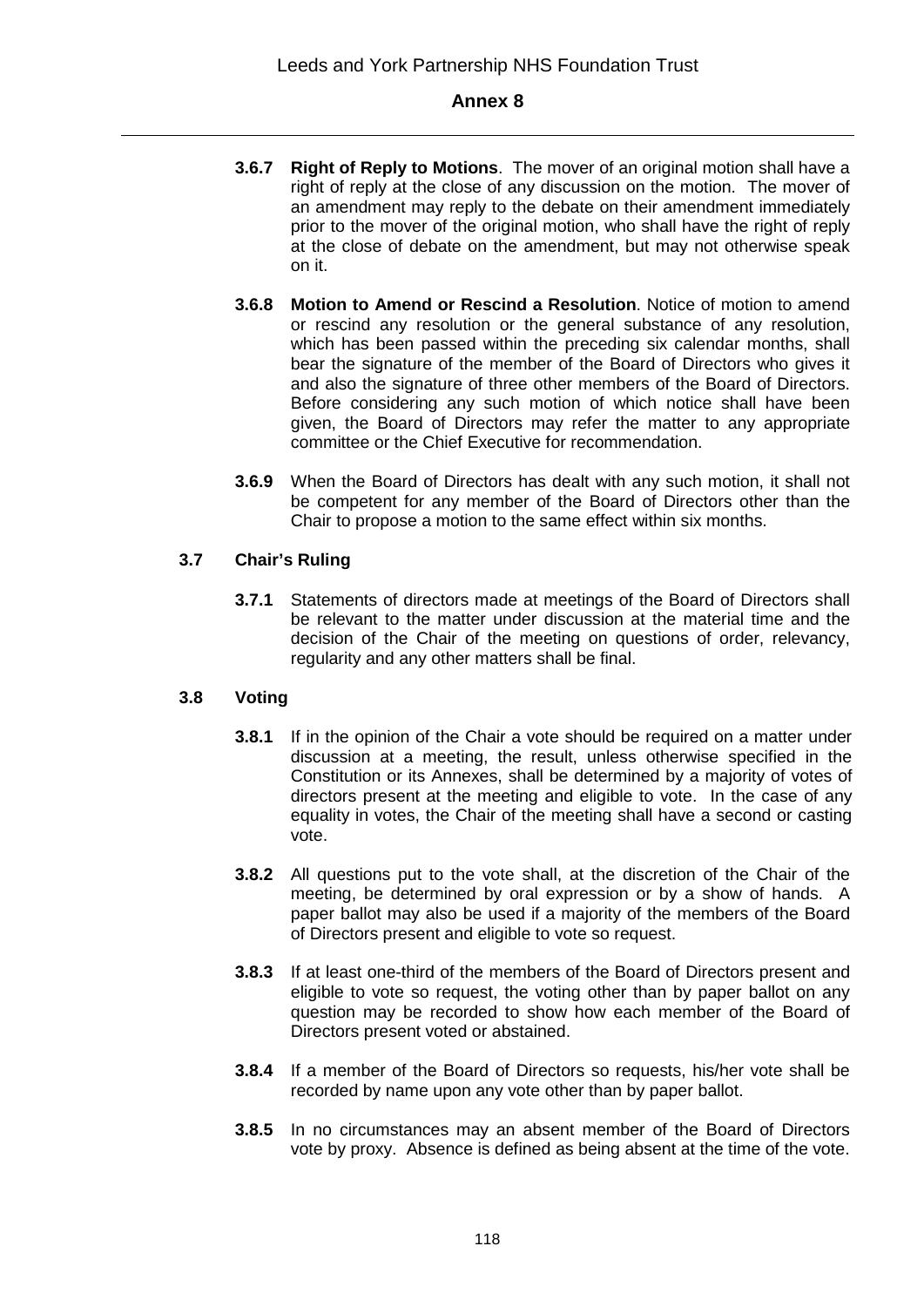**3.8.6** An officer who has been appointed formally by the Board of Directors to act-up for a director during a period of incapacity or temporarily to fill a director vacancy, shall be entitled to exercise the voting rights of the director. An officer attending the Board to represent a director during a period of incapacity or temporary absence without formal acting-up status may not exercise the voting rights of the director. An officer's status when attending a meeting shall be recorded in the minutes.

#### **3.9 Minutes**

- **3.9.1** The minutes of the proceedings of each meeting of the Board of Directors shall be drawn up and entered into a book kept for that purpose and submitted for agreement at the next ensuing meeting, and thereafter will be signed by the Chair. The acceptance or amendments of the minutes will be recorded in the minutes of the next ensuing meeting. Minutes many be held either electronically or in paper format but always in a way which is accessible and preserves the continuous record of the meeting.
- **3.9.2** No discussion shall take place upon the minutes except upon their accuracy or where the Chair considers discussion appropriate.
- **3.9.3** Any amendment to the minutes shall be agreed and recorded.
- **3.9.4** Minutes shall be circulated in accordance with members of the Board of Directors' wishes. Where providing a record of a public meeting the minutes shall be made available to the public, as required by Code of Practice on Openness in the NHS and Freedom of Information Act.
- **3.9.5** As soon as practicable after holding a meeting, the Board of Directors must send a copy of the minutes of the meeting to the Council of Governors.

## **3.10 Suspension of Standing Orders**

- **3.10.1** Except where this would contravene any statutory provision, any one or more of the Standing Orders may be suspended at any meeting, provided that at least two-thirds of the Board of Directors are present, including one executive director and one non-executive director, and that a majority of those present and eligible to vote, vote in favour of suspension.
- **3.10.2** A decision to suspend Standing Orders shall be recorded in the minutes of the meeting.
- **3.10.3** A separate record of matters discussed during the suspension of Standing Orders shall be made and shall be available to members of the Board of Directors.
- **3.10.4** No formal business may be transacted while Standing Orders are suspended.
- **3.10.5** The Audit Committee shall review every decision to suspend Standing Orders.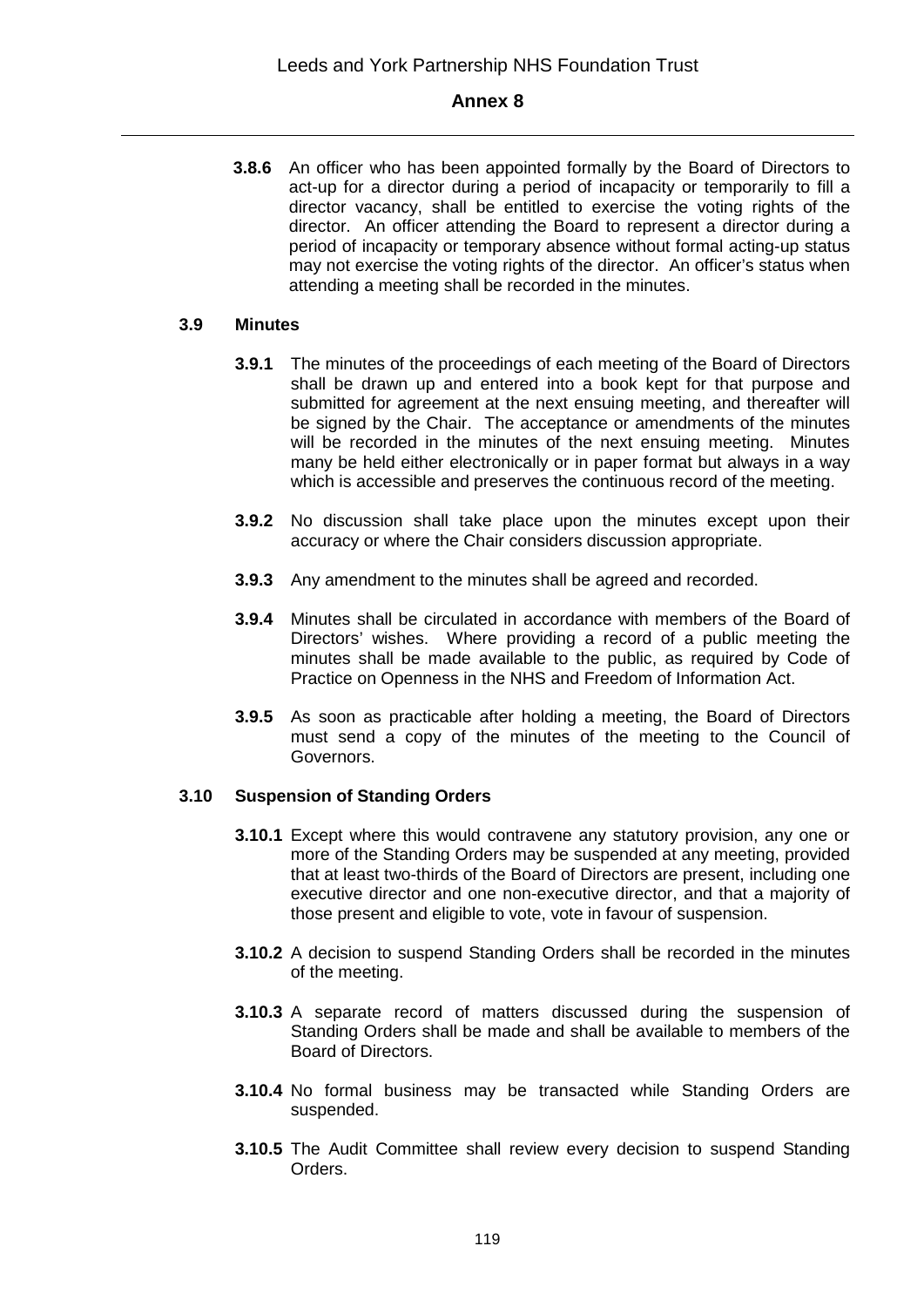# **3.11 Record of Attendance**

- **3.11.1** The names of the Chair, non-executive directors, and executive directors present at the meeting and officers in attendance, shall be recorded in the minutes.
- **3.11.2** Any person in attendance at a meeting of the Board of Directors shall be recorded and shown as "in attendance".

# **3.12 Quorum**

- **3.12.1** No business shall be transacted at a meeting of the Board of Directors unless at least one third of the whole number of the members of the Board of Directors are present including at least one executive director and one non-executive director.
- **3.12.2** An officer in attendance for an executive director but without formal acting-up status may not count towards the quorum.
- **3.12.3** If a member of the Board of Directors has been disqualified from participating in the discussion on any matter and/or from voting on any resolution by reason of the declaration of a conflict of interest he/she shall no longer count towards the quorum. If a quorum is then not available for the discussion and/or the passing of a resolution on any matter, that matter may not be voted upon at that meeting. Such a position shall be recorded in the minutes of the meeting. The meeting must then proceed to the next business.

## **4 ARRANGEMENTS FOR THE EXERCISE OF FUNCTIONS BY DELEGATION**

- **4.1** Subject to the Constitution, statutory provision and guidance given by Monitor, the Board of Directors may make arrangements for the exercise of any of its functions by a committee or sub-committee appointed by virtue of these Standing Orders; or by a director or officer of the Trust; in each case subject to such restrictions and conditions as the Board of Directors thinks fit.
- **4.2 Emergency Powers.** The powers which the Board of Directors has retained to itself within Standing Order 4.5 may in emergency be exercised jointly by the Chief Executive and the Chair after having consulted at least two non-executive directors. The exercise of such powers jointly by the Chief Executive and the Chair shall be reported to the next formal meeting of the Board of Directors for ratification.
- **4.3 Delegation to Committees.** The Board of Directors shall agree from time to time to the delegation of powers to be exercised by committees or subcommittees, which it has formally appointed in accordance with these Standing Orders. The terms of reference of these committees, or sub-committees, and their specific powers shall be ratified by the Board of Directors.
- **4.4 Delegation to Officers.** Those functions of the Trust that have not been retained as reserved by the Board of Directors or delegated to a committee or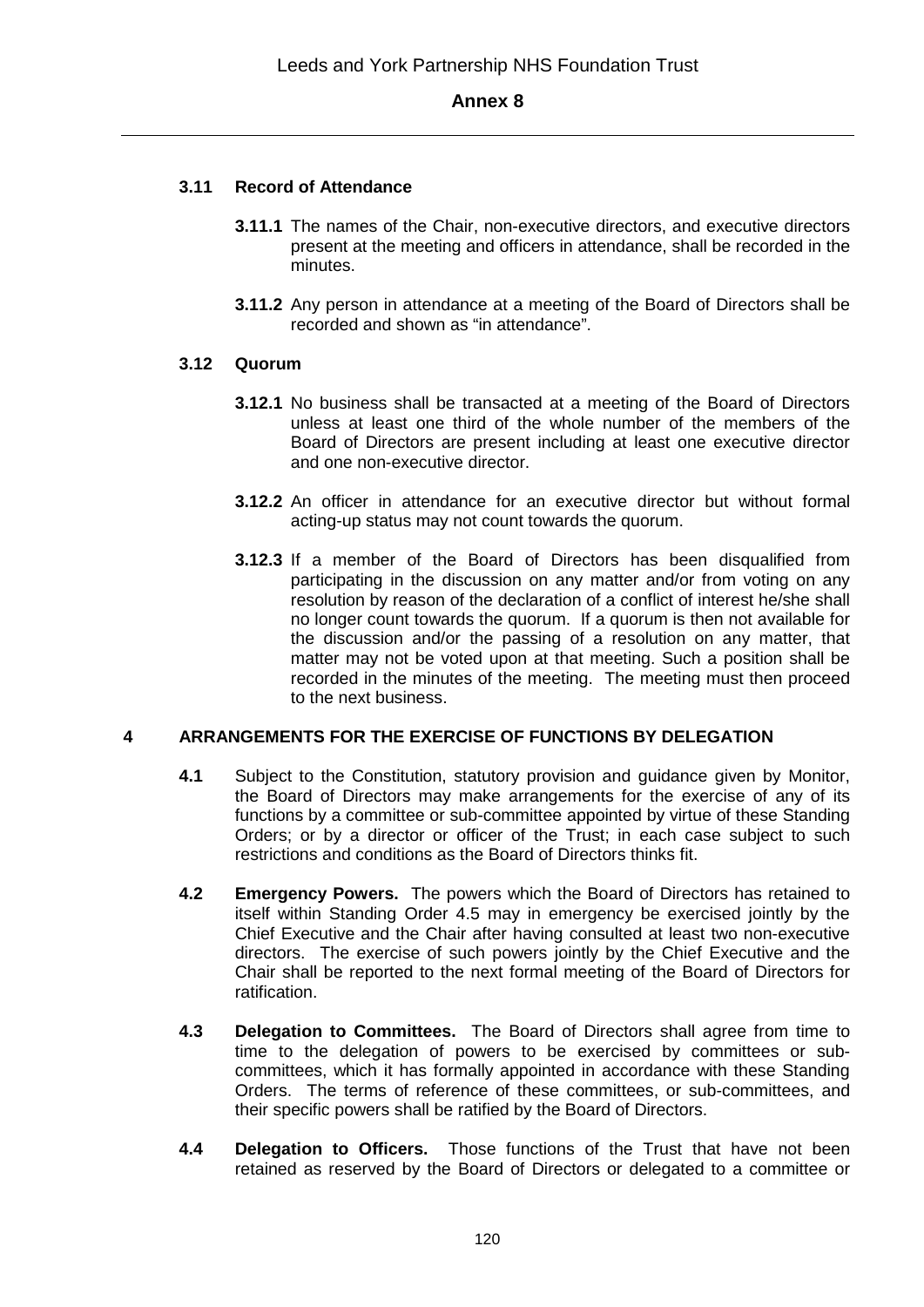sub-committee shall be exercised on behalf of the Board of Directors by the Chief Executive. The Chief Executive shall determine which functions he/she will perform personally and shall nominate officers to undertake the remaining functions for which he/she will still retain accountability to the Board of Directors.

- **4.5** The Chief Executive shall prepare a document which sets out those powers reserved to the Board of Directors, which shall be called 'Reservation of Powers to the Board of Directors and Council of Governors and Schedule of Decision/Duties Delegated by the Board of Directors', identifying his/her proposals which shall be considered and approved by the Board of Directors, subject to any amendment agreed during the discussion. The Chief Executive may periodically propose amendment to the "Schedule of Decision/Duties Delegated by the Board of Directors", which shall be considered and approved by the Board of Directors as indicated above.
- **4.6** Nothing in the "Schedule of Decision/Duties Delegated by the Board of Directors" shall impair the discharge of the direct accountability to the Board of Directors, the Chief Financial Officer or other director to provide information and advise the Board of Directors in accordance with any statutory requirements.
- **4.7** If for any reason these Standing Orders are not complied with, full details of the non-compliance and any justification for non-compliance and the circumstances around the non-compliance, shall be reported to the next formal meeting of the Board of Directors for action or ratification. All members of the Board of Directors and officers have a duty to disclose any non-compliance with these Standing Orders to the Chief Executive as soon as possible.

# **5 COMMITTEES**

## **5.1 Appointment of Committees**

- **5.1.1** Subject to the Constitution, statutory provisions and guidance given by Monitor, the Board of Directors may and if directed shall appoint committees of the Trust, consisting wholly of members of the Board of Directors.
- **5.1.2** A committee so formed under Standing Order 5.1.1 may appoint subcommittees consisting wholly or partly of members of the committee whether or not they include members of the Board of Directors; or wholly of persons who are not members of the committee whether or not they include members of the Board of Directors.
- **5.1.3** These Standing Orders in their entirety, as far as they are applicable, shall apply with appropriate alteration to meetings of any committees or sub-committee formed by the Board of Directors.
- **5.1.4** Each committee or sub-committee shall have such terms of reference and powers and be subject to such conditions as the Board of Directors shall decide.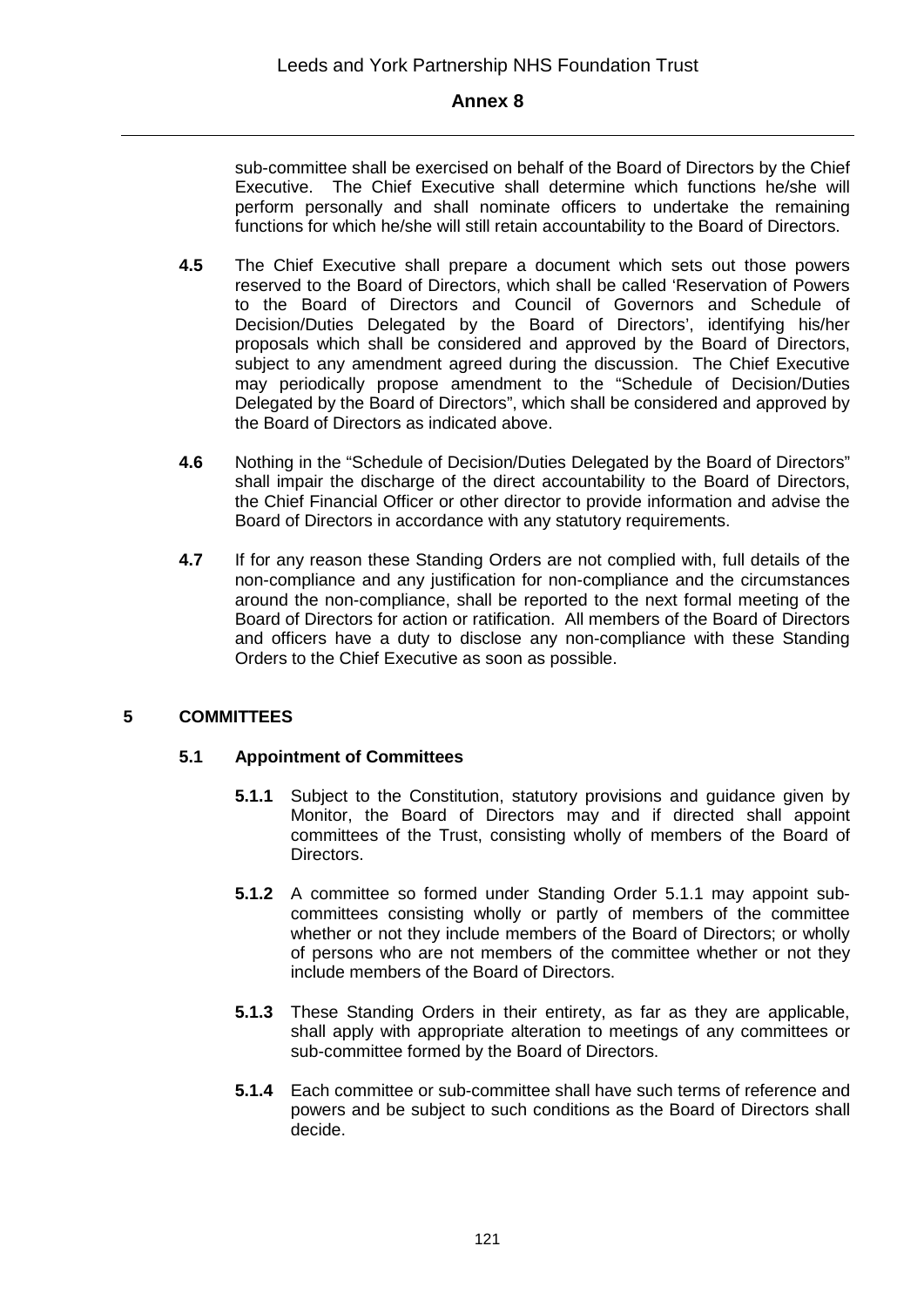- **5.1.5** Where committees are authorised to establish sub-committees they may not delegate powers to the sub-committee unless expressly authorised by the Board of Directors.
- **5.1.6** The Board of Directors shall approve the appointments to each of the committees which it has formally constituted. The Board of Directors shall define the powers of such appointees and shall agree allowances, including reimbursement for loss of earnings, and /or expenses in accordance where appropriate with national guidance.
- **5.1.7** Where the Board of Directors is required to appoint persons to a committee and or to undertake statutory functions as required by Monitor, and where such appointments are to operate independently of the Board of Directors such appointment shall be made in accordance with the regulations made by Monitor.
- **5.1.8** Without prejudicing the formation of any other committees or subcommittees as the Board of Directors see fit, the major committees of the Board of Directors shall be:
	- **5.1.8.1** Audit Committee
	- **5.1.8.2** Remuneration Committee
	- **5.1.8.3** Nominations Committee
	- **5.1.8.4** Quality Committee
	- **5.1.8.5** Finance and Performance Committee
	- **5.1.8.6** Mental Health Legislation Committee
	- **5.1.8.7** Workforce Committee
- **5.1.9** No one other than the committee chair or committee members are entitled to be present at a meeting of the Audit Committee, Remuneration Committee or Nominations Committee. However, other individuals may attend at the invitation of the committee or as established by these Standing Orders.

## **5.2 Confidentiality**

**5.2.1** A member of the Board of Directors, a member of a committee or anyone in attendance at a committee shall not disclose any matter reported to the Board of Directors or otherwise dealt with by the committee, notwithstanding that the matter has been reported or action has been concluded, if the Board of Directors or committee shall resolve that it is confidential or embargoed.

#### **6 DECLARATION OF INTERESTS**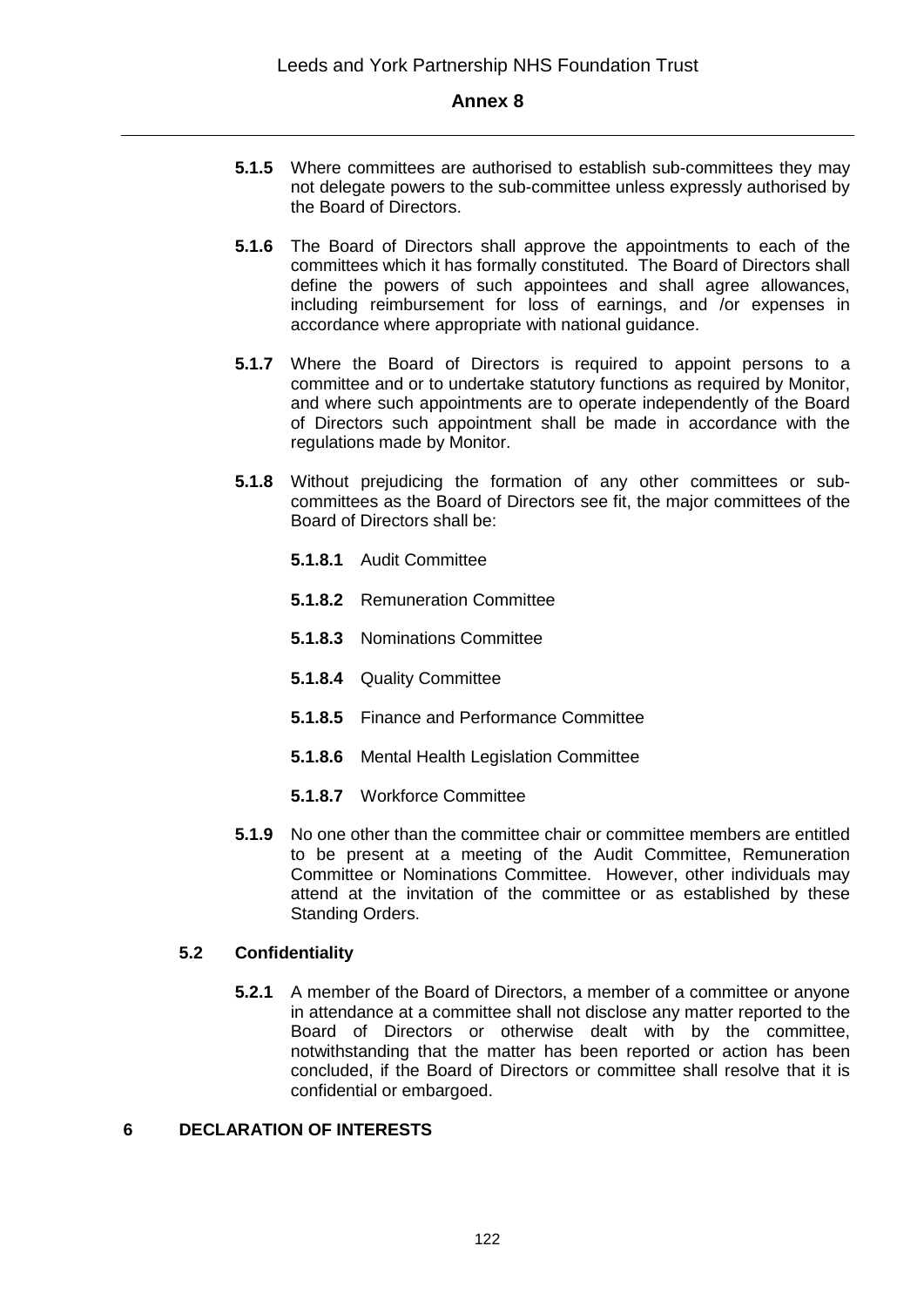- **6.1** All existing directors should declare relevant and material interests. Any director appointed subsequently should do so on appointment.
- **6.2** Interests that should be regarded "relevant and material" and which for avoidance of doubt should be included in the register are:
	- **6.2.1** Directorships, including non-executive directorships held in private companies or public limited companies (with the exception of those of dormant companies).
	- **6.2.2** Ownership or part-ownership of private companies, businesses or consultancies likely or possibly seeking to do business with the NHS.
	- **6.2.3** Majority or controlling share holdings in organisations likely or possibly seeking to do business with the NHS.
	- **6.2.4** A position of authority in a charity or voluntary organisation in the field of health and social care.
	- **6.2.5** Any connection with a voluntary or other organisation contracting for NHS Services.
	- **6.2.6** Any substantial or influential connection with an organisation, entity or company considering entering into or having entered into a financial arrangement with the Trust, including but not limited to lenders or banks.
	- **6.2.7** Any other commercial interest in the decision before the meeting.
- **6.3** If a director has any doubt about the relevance of an interest, he/she should discuss it with the Chair. Influence rather than the immediacy of the relationship is more important in assessing the relevance of an interest.
- **6.4** If a director has a pecuniary, personal or family interest, whether that interest is actual or potential and whether that interest is direct or indirect in any proposed contract or other matter which is under consideration or is to be considered by the Board of Directors, the director shall disclose that interest to the Board of Directors as soon as he/she becomes aware of it.
- **6.5** Where declarations of interests are made during the course of a Board of Directors' meeting they should be recorded in the minutes. Any changes in interests should be declared at the next meeting of the Board of Directors following the change occurring.
- **6.6** During the course of a Board of Directors' meeting if a conflict of interest is established the Chair or director concerned should normally withdraw from the meeting and take no part in the discussion or decision. He/she may take part in the discussion but not the decision or any subsequent vote, if agreed by a majority of directors present and eligible to vote. If there is a dispute as to whether a conflict of interest does exist, a majority vote will resolve the issue with the Chair having the casting vote.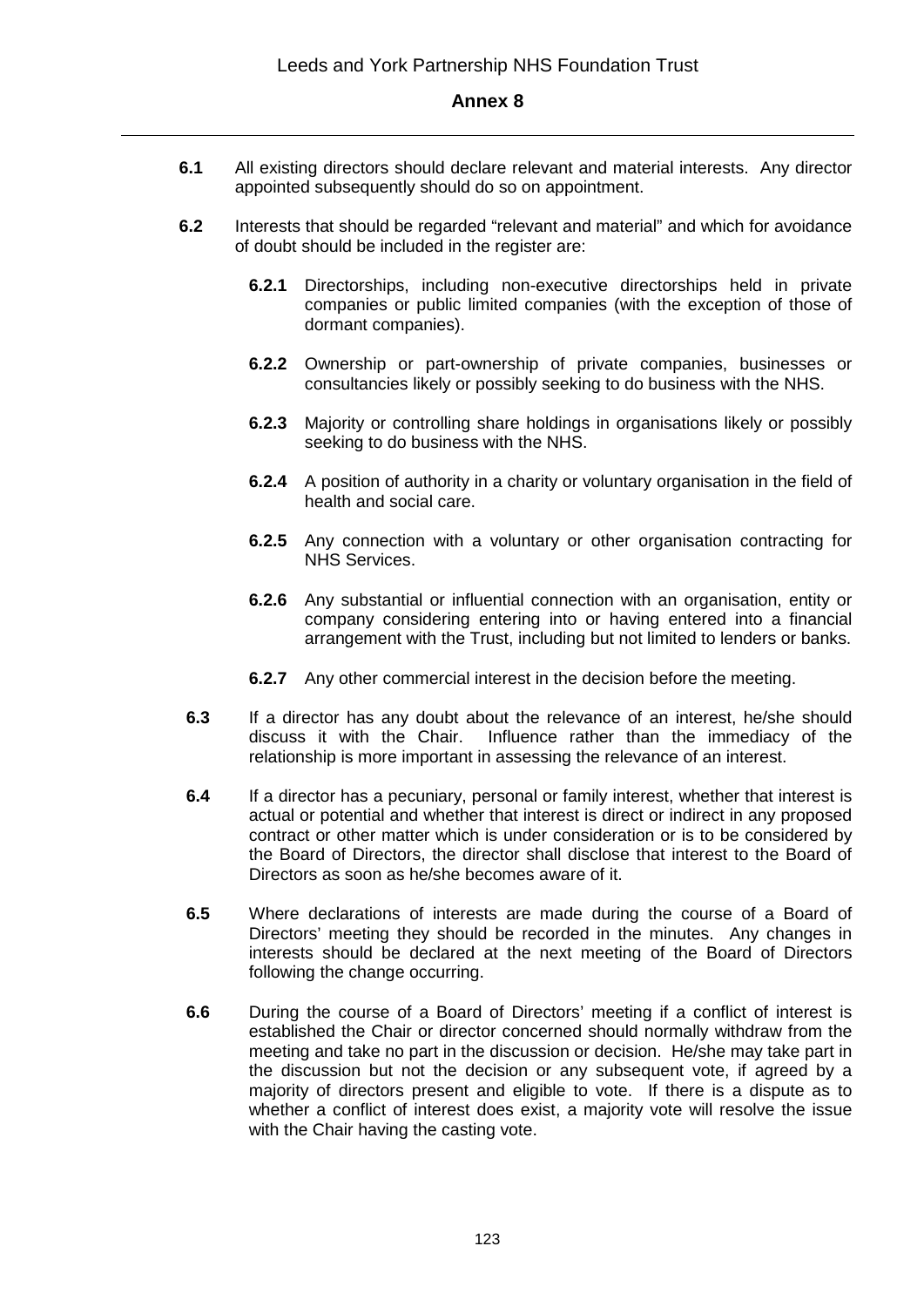- **6.7** It is the obligation of a director to inform the Trust Secretary in writing within seven days of becoming aware of the existence of a relevant or material interest. The Trust Secretary will amend the Register upon receipt of such notification.
- **6.8** Where a director has an interest as detailed in Standing Order 6.2.1 and 6.2.2 above, this shall be published in the annual report. The information should be kept up to date for inclusion in succeeding annual reports.
- **6.9** The interests of directors' spouses and cohabiting partners should also be regarded as relevant and disclosable.

# **7 BOARD OF DIRECTORS' REGISTER OF INTERESTS**

- **7.1** The Trust Secretary will ensure that a Register of Interests is established to record formally declarations of interests made by members of the Board of Directors.
- **7.2** Details of the Register will be kept up to date by the Trust Secretary who will ensure that all declarations made are incorporated into the register as they arise or are notified in writing to the Trust Secretary; and by means of an annual review, whereby directors will be required to complete a declaration form for submission to the Trust Secretary, in a format approved by the Board of Directors.
- **7.3** The Register will be available to the public in accordance with the Constitution.

## **8 EXCLUSION OF THE CHAIR OF THE BOARD OF DIRECTORS OR A DIRECTOR IN PROCEEDINGS ON ACCOUNT OF A PECUNIARY INTEREST**

- **8.1** For the sake of clarity, the following definition of terms is to be used in interpreting this Standing Order:
	- **8.1.1** "Contract" shall include any proposed contract or other course of dealing.
	- **8.1.2** "Pecuniary interest" shall mean any interest in a matter based on the probability of whether that director, or his/her spouse, co-habiting partner, direct family or any close associate stands to gain or lose financially from any decision taken.
- **8.2** Subject to the exceptions set out in this Standing Order, a person shall be treated as having an indirect pecuniary interest in a contract, proposed contract or other matter if:
	- **8.2.1** He/she, or a nominee of his/her, is a member of a company or other body not being a public body with which the contract is made, or proposed to be made or which has a direct pecuniary interest in the same, or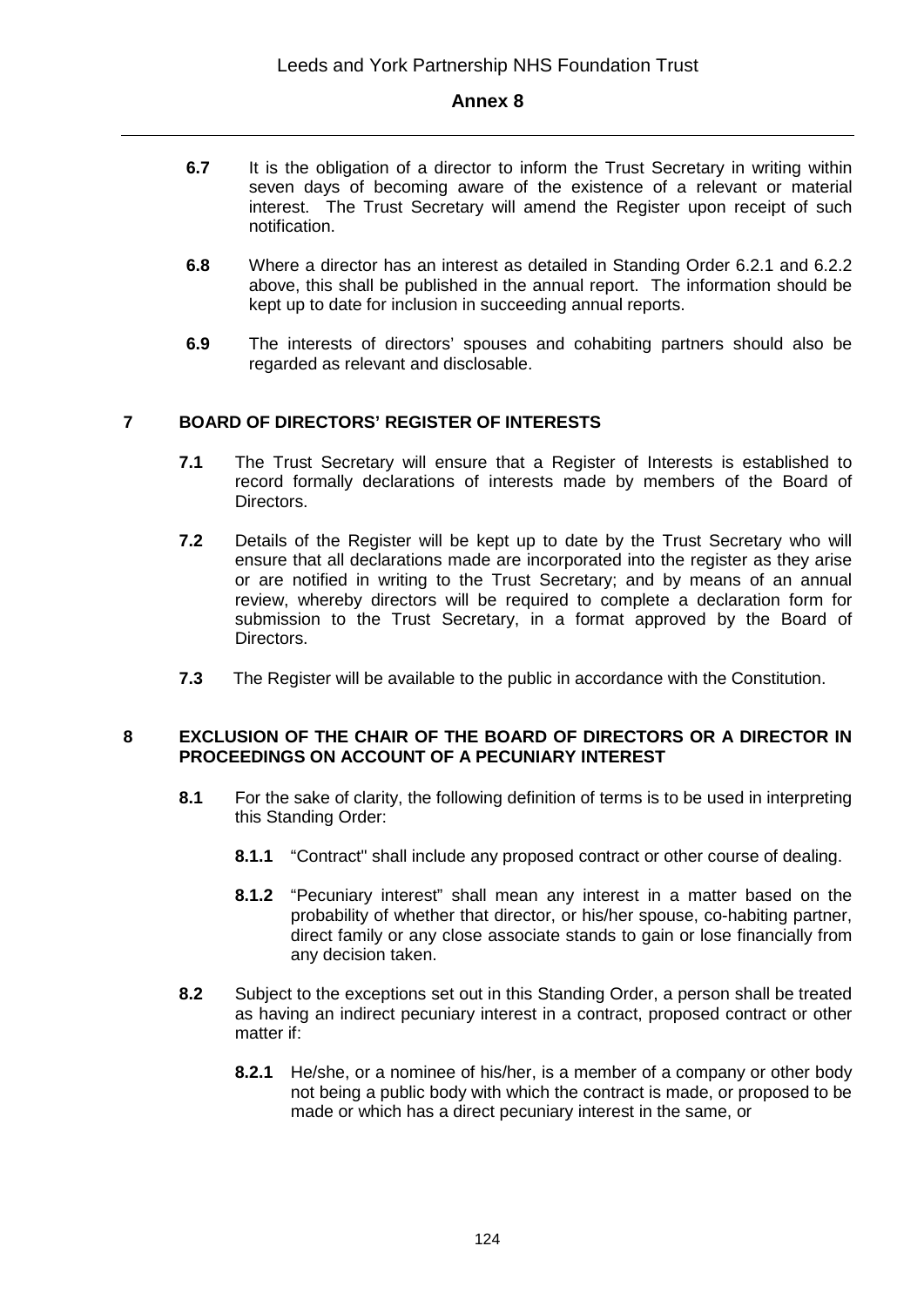**8.2.2** He/she is a partner of, associate or employee of any person with whom the contract is made or proposed to be made or who has a direct pecuniary interest in the same.

and in the case of family or close personal relationships the interest of one party shall, if known to the other, be deemed for the purposes of this Standing Order to be also an interest of the other.

- **8.3** A person shall not be regarded as having a pecuniary interest in any contract if:
	- **8.3.1** Neither he/she nor any person connected with him/her has any beneficial interest in the securities of a company of which he/she or such person appears as a member, or
	- **8.3.2** Any interest that he/she or any person connected with him/her may have in the contract is so remote or insignificant that it cannot reasonably be regarded as likely to influence him/her in relation to considering or voting on that contract, or
	- **8.3.3** Those securities of any company in which he/she (or any person connected with him/her) has a beneficial interest do not exceed £5,000 in nominal value or one per cent of the total issued share capital of the company or of the relevant class of such capital, whichever is the less. Where this paragraph applies he/she shall nevertheless be obliged to disclose/declare his/her interest in accordance with Standing Order 6 above.
	- **8.3.4** Any remuneration, compensation or allowance payable to the Chair or a director by the Trust shall not be treated as a pecuniary interest for the purpose of this Standing Order.
- **8.4** If the Chair of the Board of Directors or a director has any pecuniary interest, direct or indirect, in any contract, proposed contract or other matter and is present at a meeting of the Board of Directors at which the contract or other matter is the subject of consideration, they shall at the meeting and as soon as practicable after its commencement disclose the fact and shall not take part in the consideration or discussion of the contract or other matter or vote on any question with respect to it.
- **8.5** The Board of Directors may exclude the Chair or a director from a meeting of the Board of Directors while any contract, proposed contract or other matter in which he/she has a pecuniary interest is under discussion or decision. He/she may take part in the discussion if agreed by a majority of the directors present and eligible to vote, but not in the decision or any subsequent vote, should one be necessary.
- **8.6** This Standing Order applies to any committee or sub-committee of the Board of Directors as it applies to the Trust and applies to a member of any such committee or sub-committee as it applies to an officer of the Trust.

#### **9 STANDARDS OF BUSINESS CONDUCT**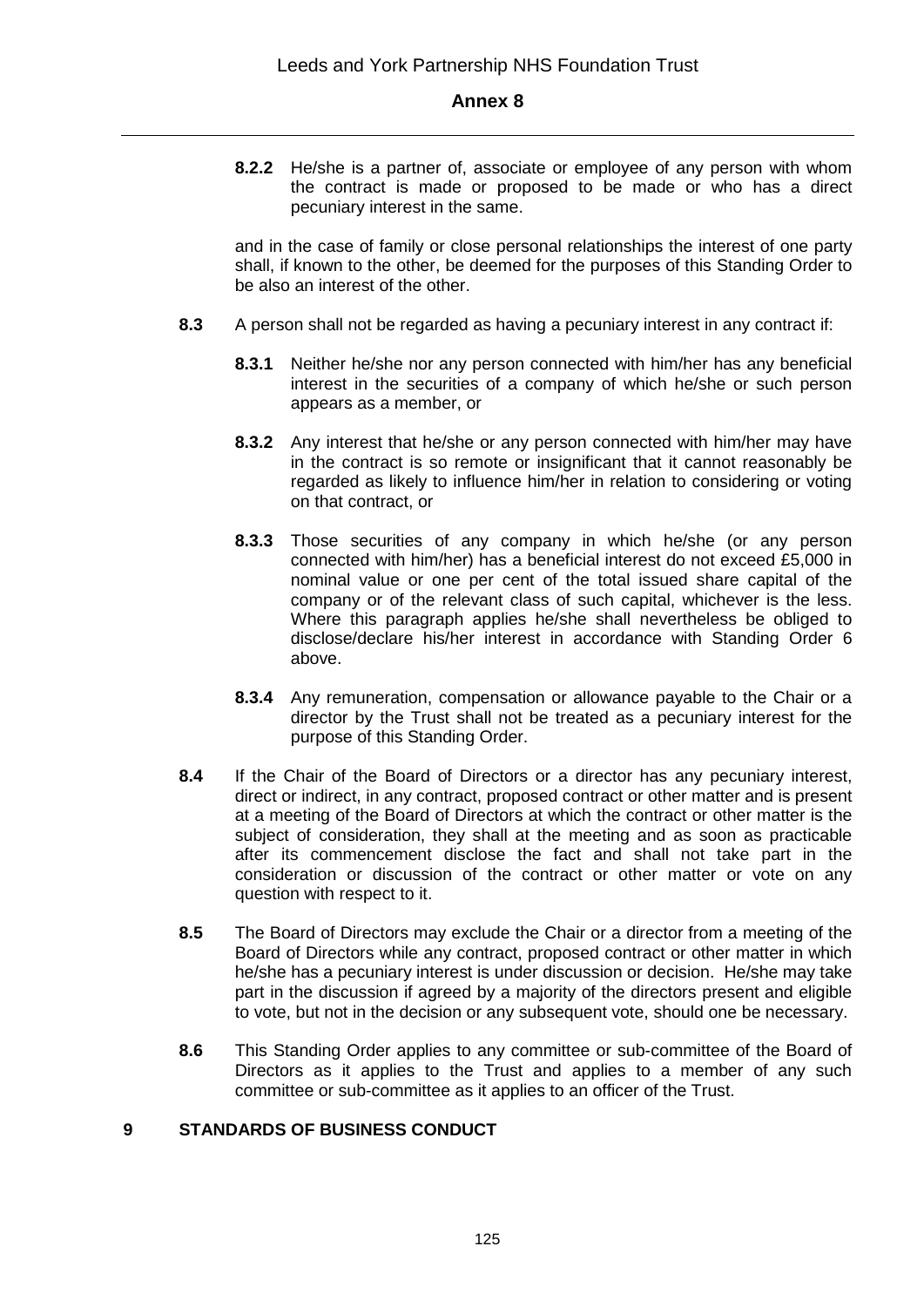- **9.1 Policy**  Staff must comply with the national guidance contained covering the standards of business conduct and the Trust's detailed Standards of Business Conduct policy document. The following previsions should be read in conjunction with these.
- **9.2 Interests of Officers in Contracts.** Any director or officer of the Trust who comes to know that the Trust has entered into or proposes to enter into a contract in which he/she or any person connected with him/her has any pecuniary interest, direct or indirect, the director or officer shall declare their interest by giving notice in writing of such fact to the Chief Executive or the Trust Secretary as soon as practicable.
- **9.3** A director or officer must also declare to the Chief Executive any other employment or business or other relationship of his/her, or his/her spouse with whom he/she lives or of a cohabiting partner, that conflicts, or might reasonably be predicted could conflict with the interests of the Trust.
- **9.4** The Trust requires interests, employment or relationships so declared by staff to be entered in a register of interests of staff.
- **9.5 Canvassing of and Recommendations by Directors in Relation to Appointments.** Canvassing of members of the Board of Directors or members of any committee of the Board of Directors directly or indirectly for any appointment by the Trust shall disqualify the candidate for such appointment. The contents of this paragraph of the Standing Order shall be included in application forms or otherwise brought to the attention of candidates.
- **9.6** A member of the Board of Directors shall not solicit for any person any appointment by the Board of Directors or recommend any person for such appointment, but this paragraph of this Standing Order shall not preclude a director from giving a written testimonial of a candidate's ability, experience or character for submission to the Board of Directors.
- **9.7** Informal discussions outside appointments panels or committees, whether solicited or unsolicited, should be declared to the panel or committee.
- **9.8 Relatives of Members of the Board of Directors** Candidates for any staff appointment shall when making application disclose in writing whether they are related to any member of the Board of Directors or the holder of any office within the Trust. Failure to disclose such a relationship shall disqualify a candidate and, if appointed, render him/her liable to instant dismissal.
- **9.9** The Chair, and every director of the Trust shall disclose to the Chief Executive any relationship with a candidate of whose candidature that the Chair, or director is aware. It shall be the duty of the Chief Executive or nominated director to report to the Board of Directors any such disclosure made.
- **9.10** On appointment, the Chair and members of the Board of Directors (and prior to acceptance of an appointment in the case of directors) should disclose to the Board of Directors whether they are related to any other member or holder of any office under the Trust.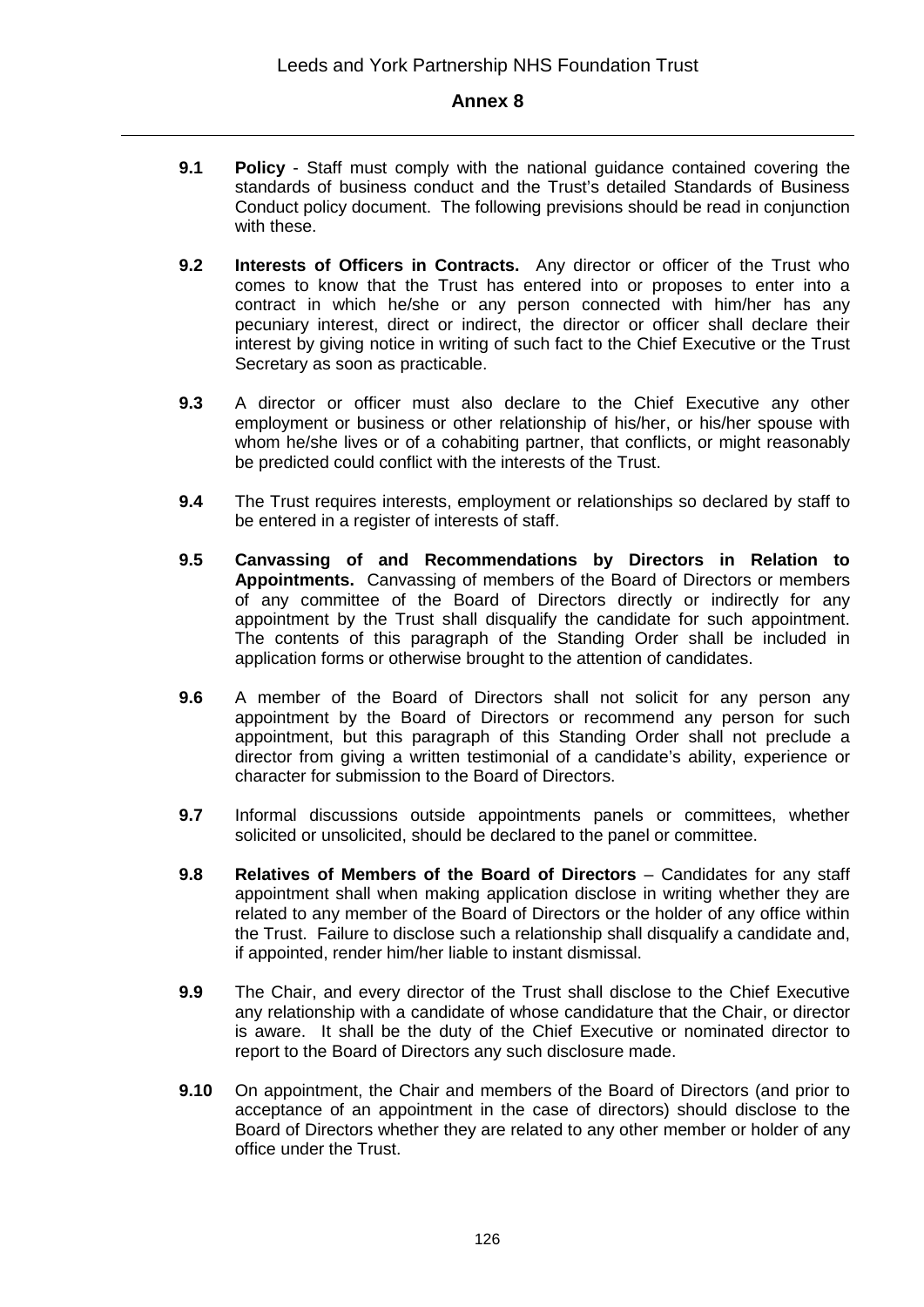**9.11** Where the relationship of a director or another member of the Board of Directors or another member of the Trust is disclosed, the Standing Order 8 shall apply.

#### **10 RESOLUTION OF DISPUTES WITH THE COUNCIL OF GOVERNORS**

- **10.1** Should a dispute arise between the Council of Governors and the Board of Directors then the disputes resolution procedure set out below should be followed.
- **10.2** The Chair, or Deputy Chair (if the dispute involves the Chair) of the Board of Directors or the Council of Governors as appropriate, shall first endeavour through discussion with governors and directors or appropriate representatives of them, to achieve the earliest possible conclusion, to resolve the matter to the reasonable satisfaction of both parties.
- **10.3** Failing resolution under 10.2 above then the Board of Directors or the Council of Governors, as appropriate, shall at its next formal meeting approve the precise wording of a Disputes Statement setting out clearly and concisely the issue or issues giving rise to the dispute.
- **10.4** The Chair, or Deputy Chair (if the dispute involves the Chair) of the Board of Directors or the Council of Governors as appropriate, shall ensure that the Disputes Statement, without amendment or abbreviation in any way, shall be an agenda item and agenda paper at the next formal meeting of the Board of Directors or the Council of Governors as appropriate. That meeting shall agree the precise wording of a Response to Disputes Statement.
- **10.5** The Chair, or Deputy Chair (if the dispute involves the Chair) of the Board of Directors or the Council of Governors as appropriate, shall immediately, or as soon as is practical, communicate the outcome to the other party and deliver the written Response to Disputes Statement. If the matter remains unresolved or only partially resolved then the procedure outlined in 10.2 above shall be repeated.
- **10.6** If, in the opinion of the Chair, or Deputy Chair (if the dispute involves the Chair) of the Board of Directors or the Council of Governors as appropriate, and following the further discussions prescribed in 10.5, there is no further prospect of a full resolution or, if at any stage in the whole process, in the opinion of the Chair, or Deputy Chair (if the dispute involves the Chair) of the Board of Directors or the Council of Governors as appropriate, as the case may be, there is no prospect of a resolution (partial or otherwise) then he/she shall advise the Council of Governors and the Board of Directors accordingly.
- **10.7** On the satisfactory completion of this disputes process the Board of Directors shall implement the agreed changes.
- **10.8** On the unsatisfactory completion of this disputes process the view of the Board of Directors shall prevail.
- **10.9** Nothing in this procedure shall prevent the Council of Governors, if it so desires, from informing Monitor that, in the Council of Governors' opinion, the Board of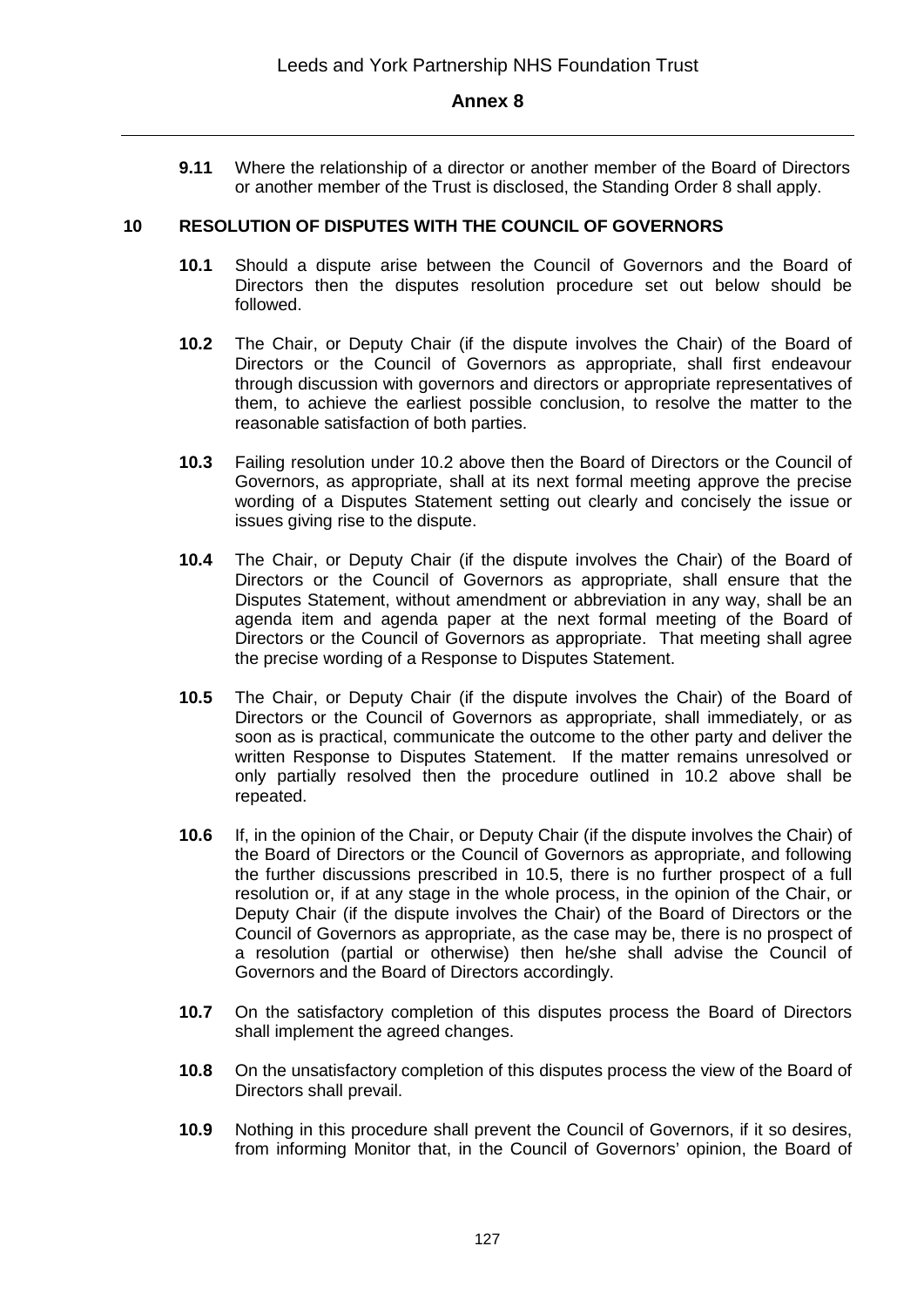Directors has not responded constructively to concerns of the Council of Governors.

#### **11 CUSTODY OF SEAL AND SEALING OF DOCUMENTS**

#### **11.1 Custody of Seal**

**11.1.1** The Common Seal of the Trust shall be kept by the Chief Executive or a nominated officer in a secure place.

#### **11.2 Sealing of Documents**

- **11.2.1** The Seal of the Trust shall not be fixed to any documents unless the sealing has been authorised by a resolution of the Board of Directors or of a committee thereof or where the Board of Directors has delegated its powers.
- **11.2.2** Before any building, engineering, property or capital document is sealed it must be approved by the Chief Financial Officer or an officer nominated by him/her and by the Chief Executive or an officer nominated by him/her who shall not be within the originating directorate.
- **11.2.3** The form of the attestation of documents shall be "The Common Seal of the Leeds and York Partnership NHS Foundation Trust was hereto affixed in the presence of …………".

#### **11.3 Register of Sealing**

**11.3.1** An entry of every sealing shall be made and numbered consecutively in a book provided for that purpose, and shall be signed by the persons who shall have approved and authorised the document and attested the seal. A report of each sealing shall be made to a formal Board of Directors' meeting. The report shall contain details of the seal number, the description of the document and date of sealing.

#### **12 SIGNATURE OF DOCUMENTS**

- **12.1** Where the signature of any document will be a necessary step in legal proceedings involving the Trust, it shall be signed by the Chief Executive, unless any enactment otherwise requires or authorises, or the Board of Directors shall have delegated the necessary authority to some other person for the purpose of such proceedings.
- **12.2** The Chief Executive or nominated officer(s) as authorised by the Board of Directors, to sign on behalf of the Trust any agreement or other document not required to be executed as a deed, the subject matter of which has been approved by the Board of Directors or committee or sub-committee to which the Board of Directors has delegated appropriate authority.

#### **13 DISSEMINATION OF BOARD OF DIRECTORS' STANDING ORDERS**

**13.1** The Chief Executive is responsible for ensuring all existing directors and officers, and all new appointees to the Board of Directors are notified of, and understand their responsibility within the Standing Orders, Standing Financial Instructions, the Reservation of Powers to the Board of Directors and Council of Governors and Schedule of Decision/Duties Delegated by the Board of Directors.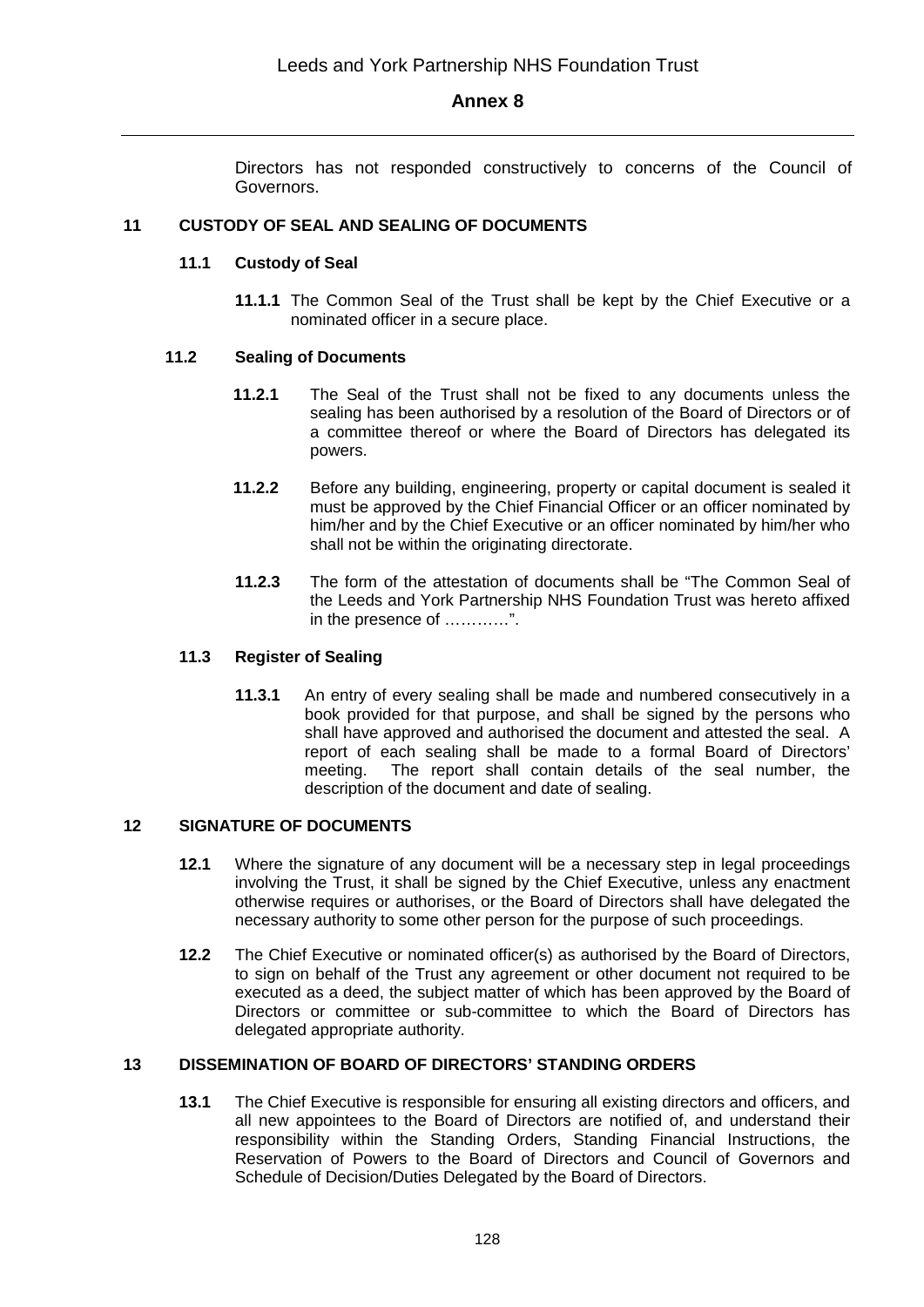#### **14 CHANGES TO THE BOARD OF DIRECTORS' STANDING ORDERS**

- **14.1** Any changes to these Standing Orders be made in accordance with paragraph 44 of the Constitution.
- **14.2** When a change to these Standing Orders is proposed the Board of Directors must ensure that:
	- **14.2.1** A notice of motion under Standing order 3.6 of this Annex has been given; and
	- **14.2.2** At least two thirds of the Board of Directors are present; and
	- **14.2.3** A majority of directors present and eligible to vote, vote in favour of the amendment; and
	- **14.2.4** The variation proposed does not contravene anything in the Constitution, statutory provision or any guidance given by Monitor.
	- **14.2.5** The amendment is agreed by the Council of Governors.

#### **15 REVIEW OF THE BOARD OF DIRECTORS' STANDING ORDERS**

**15.1** These Standing orders will be reviewed by the Board of Directors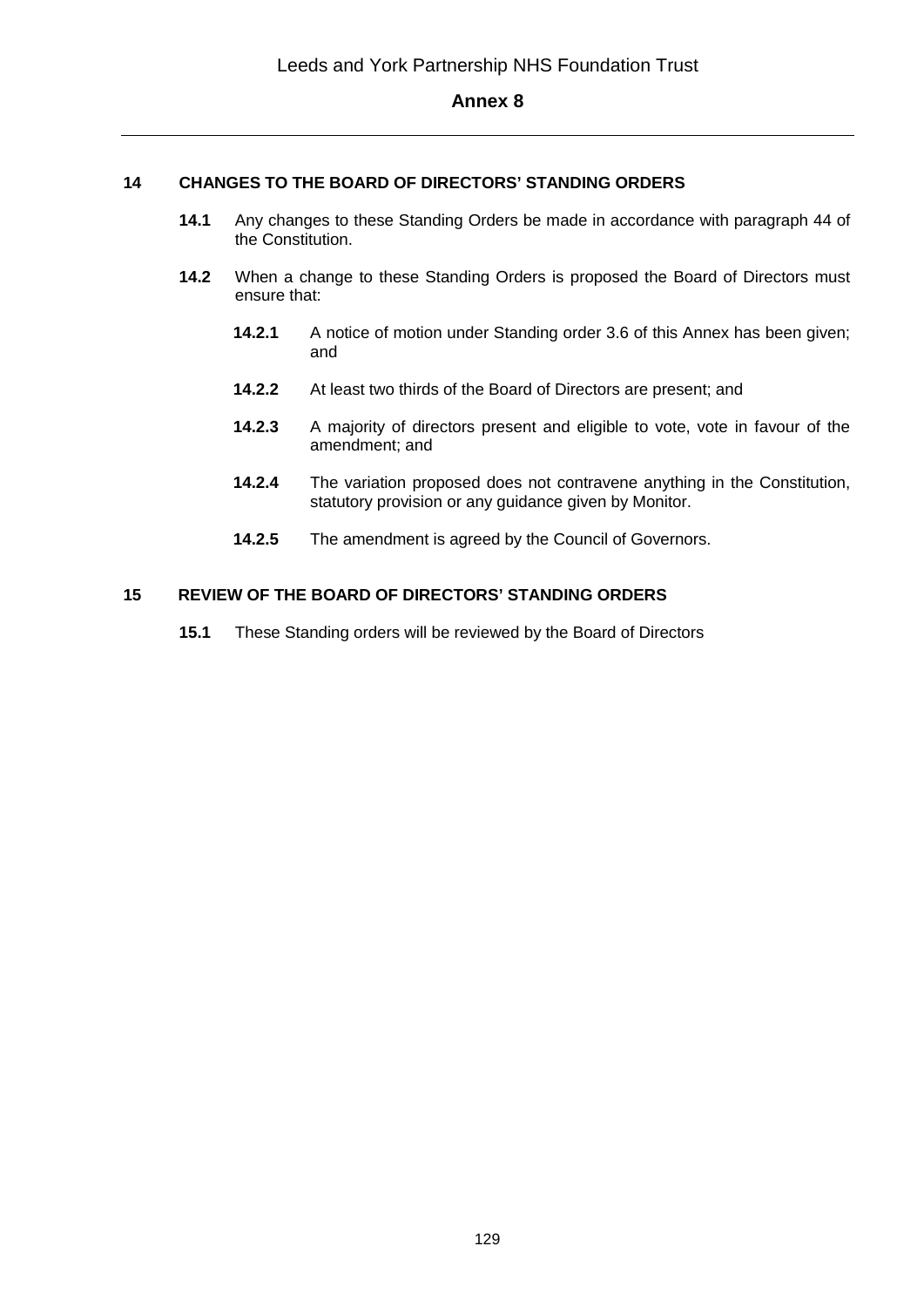# **ANNEX 9**

# **FURTHER PROVISIONS IN RELATION TO MEMBERS**

# **Contents**

| P <u>aragraph</u> |                                          | <b>Page</b> |
|-------------------|------------------------------------------|-------------|
|                   | The register of members                  | 131         |
| 2                 | Restrictions on membership               | 131         |
| 3                 | Disqualification from membership         | 131         |
| 4                 | Termination of membership                | 131         |
| 5                 | Expulsion of members following a dispute | 132         |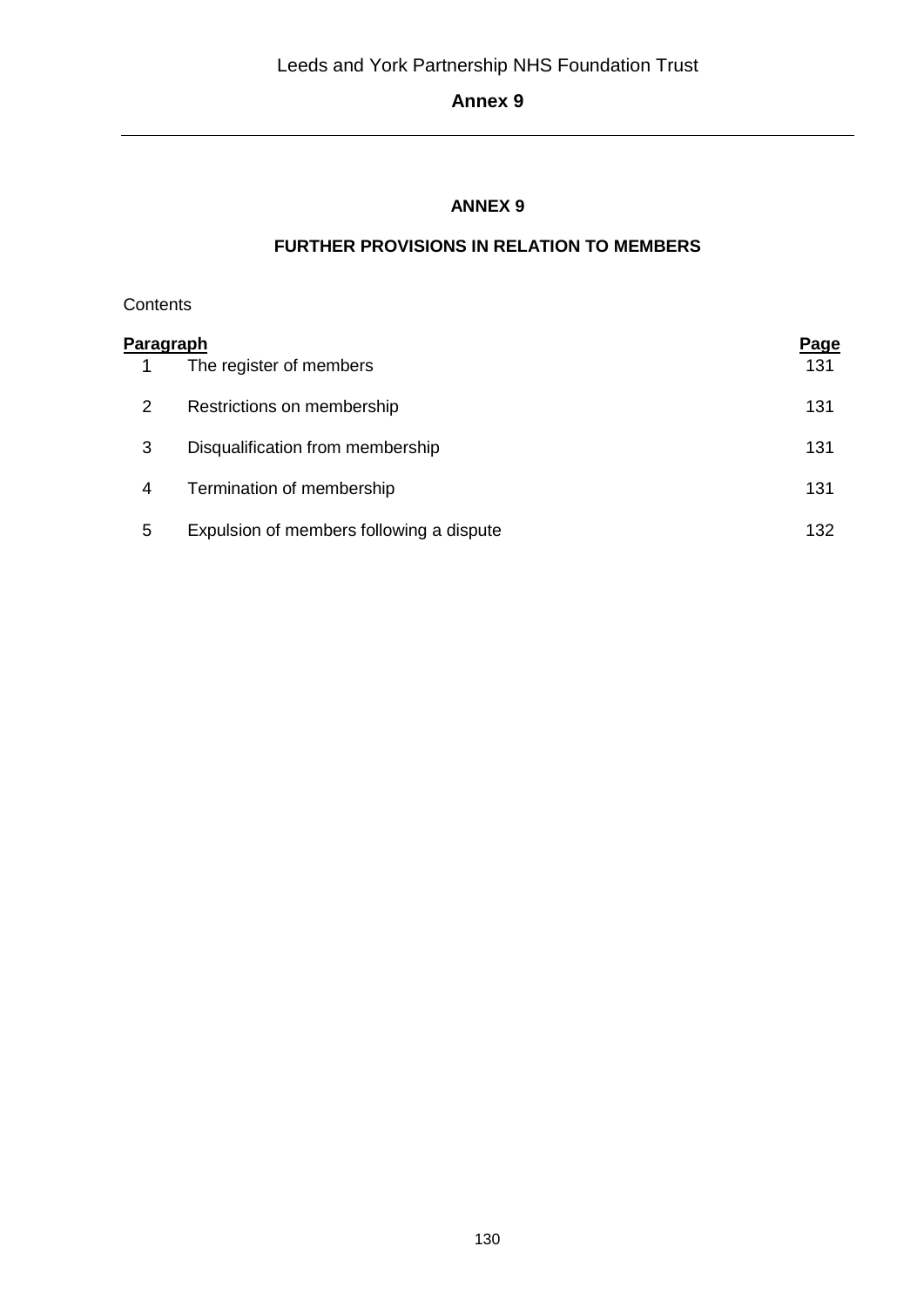## **1 THE REGISTER OF MEMBERS**

- **1.1** Where an individual applies to become a member of the Trust, the Trust shall consider his/her application for membership as soon as reasonably practicable following its receipt and in any event no later than 28 days from the date upon which the application is received and unless that individual is ineligible for membership or is disqualified from membership the Registrar shall enter his/her name on the Trust's Register of Members and he/she shall thereupon become a member.
- **1.2** Where an individual automatically becomes a member in accordance with paragraph 7.1 of the Constitution, that individual shall have his/her name entered on the Trust's Register of Members when he/she qualifies as being suitably employed by the Trust.
- **1.3** An individual shall become a member on the date upon which his/her name is entered on the Trust's Register of Members and that individual shall cease to be a member upon the date on which his/her name is removed from the Register of Members.

## **2 RESTRICTIONS ON MEMBERSHIP**

- **2.2** A person may not become or remain a member of the Service User and Carer or Public Constituencies if he/she is eligible to become a member of the Staff Constituency under paragraph 7.1 of the Constitution.
- **2.3** A person may not be a member of more than one constituency; neither may he/she be a member of more than one class, or one area within a constituency.

## **3 DISQUALIFICATION FROM MEMBERSHIP**

- **3.1** A person may not become a member or remain a member of the Trust if:
	- **3.1.1** He/she is under 16 years of age.
	- **3.1.2** He/she has within the last 10 years been a perpetrator of, or involved in a serious incident or assault or violence, or one or more incidents of harassment, against any of the Trust's employees or other persons who exercise functions for the purpose of the Trust.
	- **3.1.3** He/she has acted in a way, which is detrimental to the Trust or in a manner contrary to the interests of the Trust.
- **3.2** All members of the Trust shall be under a duty to notify the Membership Office of any change in their particulars, which may affect their entitlement as a member. Failure to notify the Membership Office of such changes shall not prevent the member from being disqualified as a member.

## **4 TERMINATION OF MEMBERSHIP**

**4.1** A member shall cease to be a member if: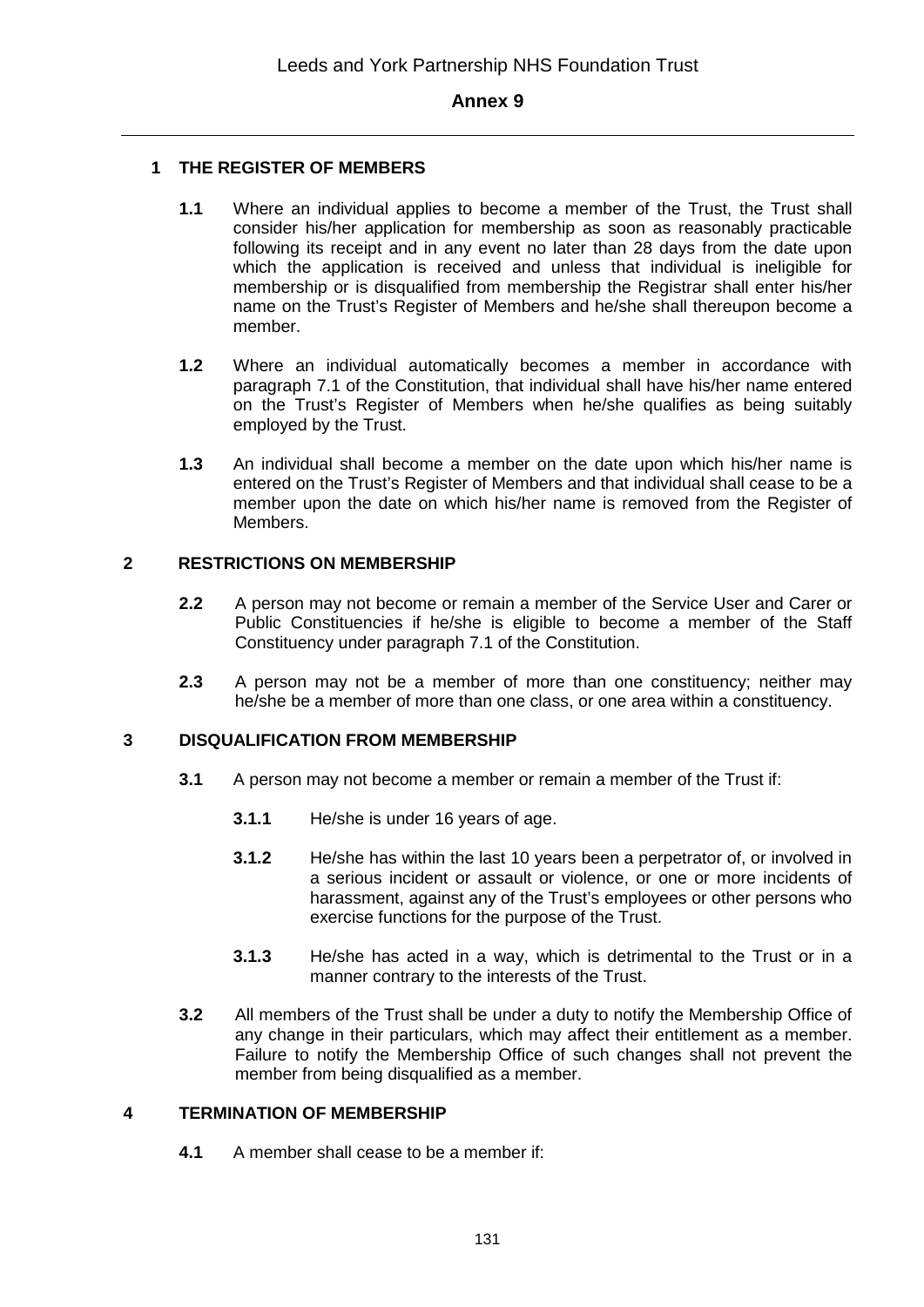- **4.1.1** He/she has died.
- **4.1.2** He/she notifies the Membership Office in writing that he/she is no longer eligible, or no longer wishes to be a member of the Trust.
- **4.1.3** He/she ceases to be entitled under this Constitution to be a member of any of the Constituencies.
- **4.1.4** He/she is expelled in accordance with paragraph 6 of this Annex.
- **4.1.5** He/she is disqualified from being a member under paragraph 3 of this Annex.
- **4.1.6** It appears to the Membership Office that he/she no longer wishes to be a member and after enquiries made in accordance with a process approved by the Council of Governors, he/she fails to confirm that he/she wishes to continue to be a member of the Trust.
- **4.2** Where notice is received from a third party that a member may be disqualified from membership, or may no longer be eligible to be a member the Membership Office shall, if appropriate to the circumstances, give the said member 14 days written notice for him/her to show cause why his/her name should not be removed from the Register of Members. On receipt of any such information supplied by the member, the registrar may, if he/she considers it appropriate, remove the member from the Register of Members. In the event of any dispute the matter shall be referred to the Trust Secretary who shall bring the matter to the attention of the Council of Governors in accordance with Standing Order 4.6 of Annex 7.

## **5 EXPULSION OF MEMBERS FOLLOWING DISPUTE**

- **5.1** Where it is determined that there is a reason of dispute under paragraph 5.2 of this Annex, the Council of Governors shall at a general meeting consider the matter, having taken such steps as it considers appropriate to ensure that each point of view is heard and may either:
	- **5.1.1** Dismiss the complaint and take no further action; or
	- **5.1.2** Arrange for a resolution to expel the member, to be considered at the next meeting of the Council of Governors in accordance with Annex 7 Standing Order 4.8 "procedure for Motions".
- **5.2** If a resolution to expel a member is to be considered at a meeting of the Council of Governors, details of the complaint must be sent to the member complained of not less than one calendar month before the meeting with an invitation to answer the complaint and attend the meeting.
- **5.3** At the meeting, the Council of Governors will consider evidence produced in support of the complaint, and any evidence submitted for or on behalf of the member about whom the complaint has been made.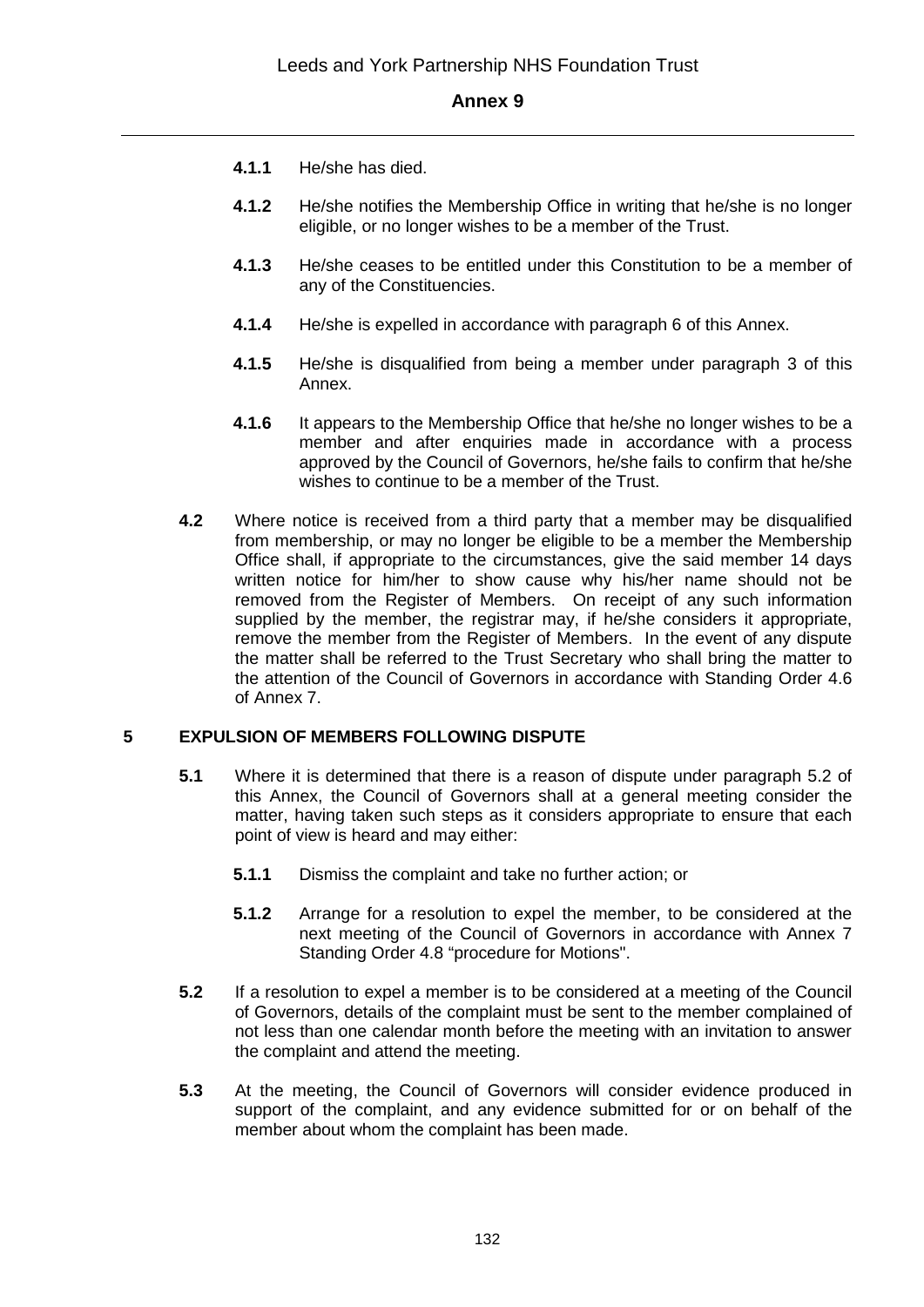- **5.4** If the member fails to attend the meeting the meeting may proceed in their absence at the discretion of the Chair.
- **5.5** A person expelled from membership will cease to be a member upon the declaration, by the Chair, that the resolution to expel the member is carried by majority vote of governors present and eligible to vote at the meeting.
- **5.6** No person who has been expelled from membership by resolution of the Council of Governors is to be re-admitted except by a resolution carried by the votes of two-thirds of the members of the Council of Governors present and eligible to vote at the meeting of the Council of Governors.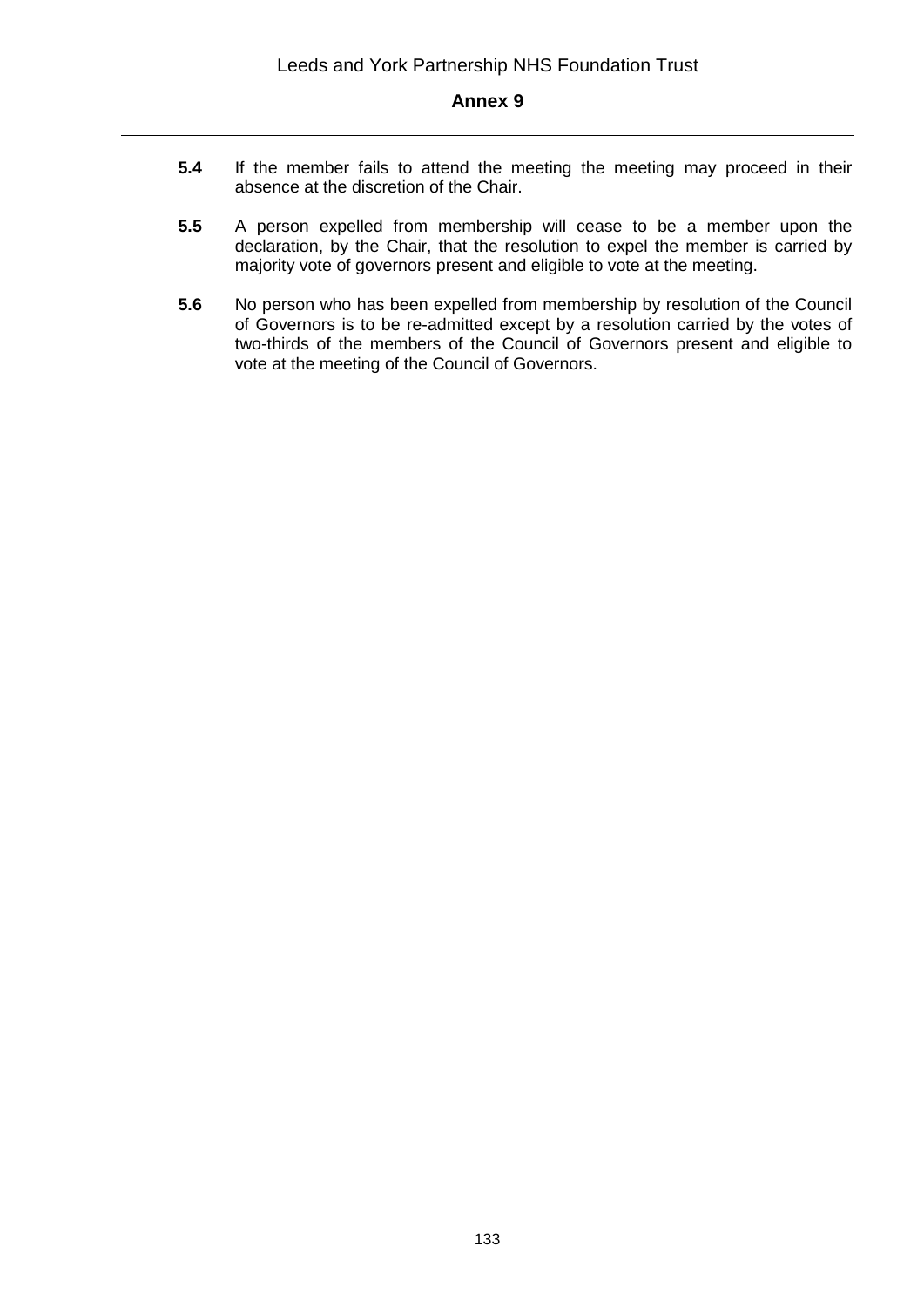# **ANNEX 10**

# **FURTHER PROVISIONS IN RELATION TO THE ANNUAL MEMBERS' MEETING**

| Contents         |                                                                                                   |             |
|------------------|---------------------------------------------------------------------------------------------------|-------------|
| <b>Paragraph</b> |                                                                                                   | <u>Page</u> |
| 1                | Convening the Annual Members' Meeting                                                             | 135         |
| 2                | Notice of meetings                                                                                | 135         |
| 3                | Information to be presented at the Annual Members' Meeting                                        | 136         |
| 4                | Amendments to the Constitution in relation to the powers or duties of<br>the Council of Governors | 136         |
| 5                | Quoracy                                                                                           | 137         |
| 6                | Chairing of the Annual Members' Meeting                                                           | 137         |
| $\overline{7}$   | Voting                                                                                            | 137         |
| 8                | Speaking at the Annual Members' Meeting                                                           | 137         |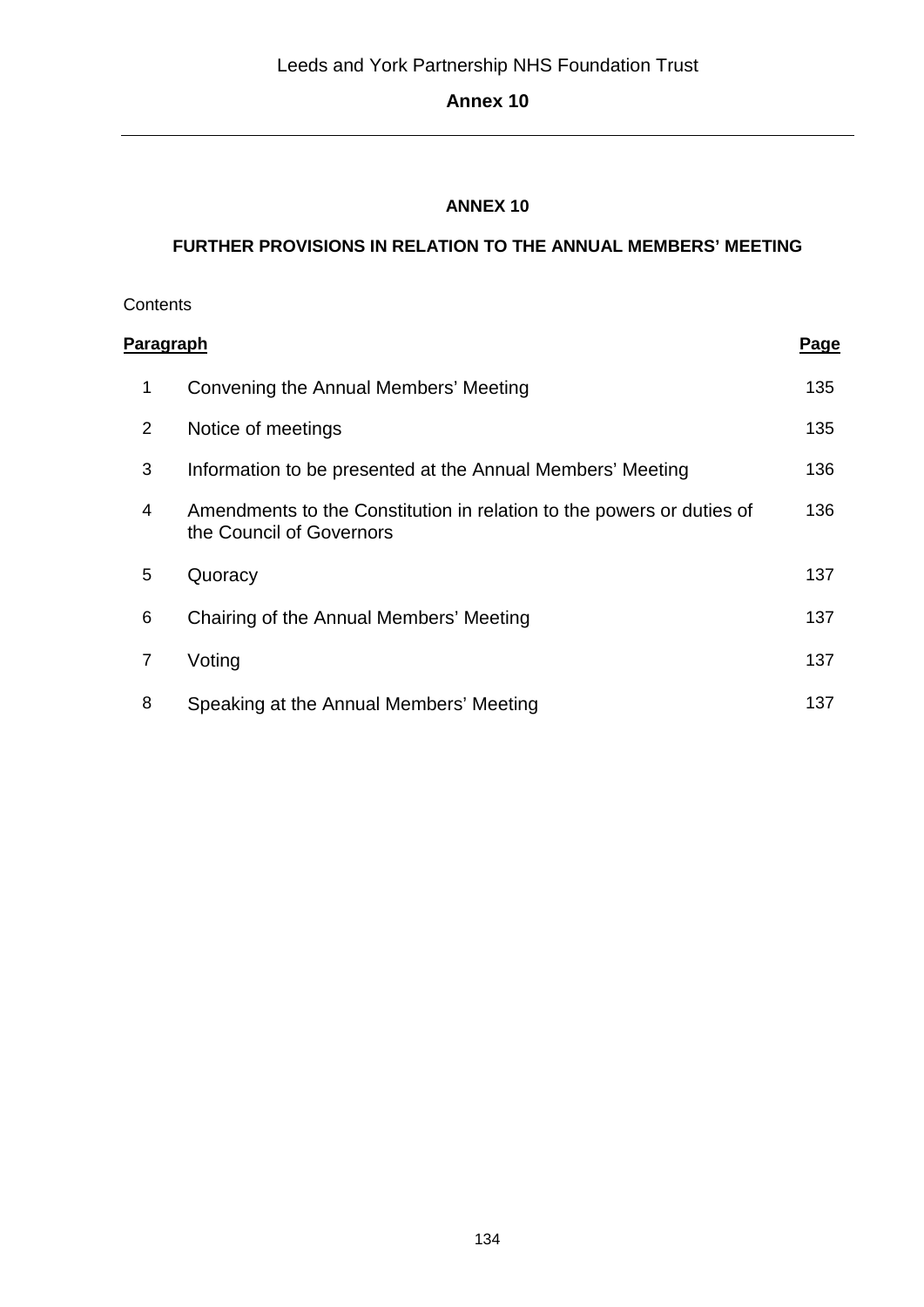#### **1 Convening the Annual Members' Meeting**

- **1.1** The Trust is to hold a members meeting (the 'Annual Members' Meeting') within nine months of the end of each financial year. For clarity a financial year will run from 1 April to 31 March each year.
- **1.2** All formal members' meetings other than Annual Members' Meetings are called special members' meetings and shall, insofar as is possible, follow the requirements and provisions of this Annex.
- **1.3** Annual Members' meetings are public meetings open to all members of the Trust (including staff), governors, directors (both executive and non-executive directors), and the wider public.
- **1.4** The Council of Governors may invite representatives of the media, the Trust's auditors and any experts or advisors whose attendance they consider to be in the best interest of the Trust, to attend the Annual Members' Meeting.
- **1.5** Members of the Council of Governors may declare that members of the public, representatives of the media and anyone who is not a member may be excluded from any meeting or part of any meeting on the grounds that grounds that:
	- **1.5.1** Publicity would be prejudicial to the public interest by reason of the confidential nature of the business to be transacted; or
	- **1.5.2** There are special reasons stated in the resolution and arising from the nature of the business of the proceedings.
- **1.6** The Annual Members' Meeting is to be convened by the Trust Secretary by order of the Council of Governors.
- **1.7** The Council of Governors may decide where an Annual Members' Meeting is to be held and may for the benefit of members arrange for the Annual Members' Meeting to be held in different venues each year. As appropriate, the Council of Governors may agree that the event will be held virtually or face-to-face.

#### **2 Notice of meetings**

- **2.1** Notice of the Annual Members' Meeting is to be given at least 14 clear days before the date of the meeting:
	- By notice to all members
	- By notice prominently displayed at the Trust Headquarters (2150 Century Way, Thorpe Park, Leeds, LS15 8ZB)
	- By notice on the Trust's website.

#### **2.2** The notice must:

- Be given to the Council of Governors and the Board of Directors and to the financial auditor
- Give the time, date and place of the meeting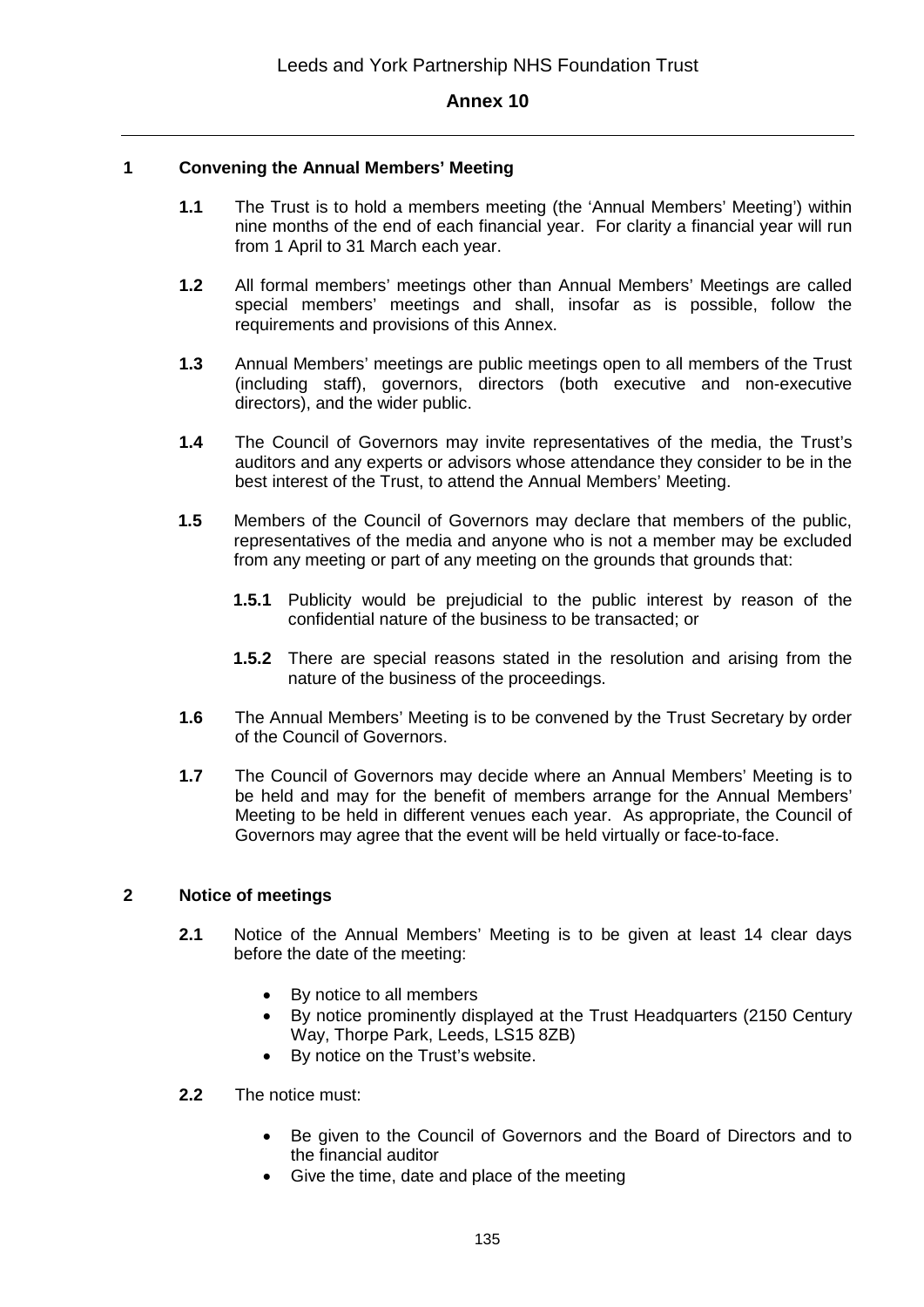- Indicate the business to be dealt with at the meeting.
- **2.3** The accidental omission to give notice of a meeting to or the non-receipt of notice of a meeting by any person entitled to receive notice shall not invalidate the proceeding at that meeting.

## **3 Information to be presented at the Annual Members' Meeting**

- **3.1** At the Annual Members' Meeting at least one member of the Board of Directors shall present the following information to the governors and members (but not to the exclusion of any other information):
	- The annual accounts
	- Any report of the financial auditor
	- Any report of any other external auditor of the Foundation Trust's affairs
	- Forward planning information for the next financial year.
- **3.2** At the Annual Members' meeting the Council of Governors shall present the following information to the members (but not to the exclusion of any other information):
	- A report on the steps taken to secure that (taken as a whole) the actual membership of its public, service user and carer, and staff constituencies are representative of those eligible for such membership
	- The progress of the membership strategy
	- Any proposed changes to the policy for the composition of the Council of Governors and of the non-executive directors
	- The results of any election and appointment of governors and the appointment of non-executive directors
	- How governors have carried out their role on behalf of members.

#### **4 Amendments to the Constitution in relation to the powers or duties of the Council of Governors**

- **4.1** Where an amendment is made to the Constitution in relation to the powers or duties of the Council of Governors (or otherwise with respect to the role that the Council of Governors has as part of the Trust) this shall be presented at the Annual Members' Meeting by at least one member of the Council of Governors for consideration and members of the Trust must be given an opportunity to vote (by whatever method is agreed upon) on whether they approve the amendment.
- **4.2** It is the responsibility of the Council of Governors, the Chair of the meeting and the Trust Secretary to ensure that at the Annual Members' Meeting:
	- The issues to be decided are clearly explained
	- Sufficient information is provided to members to enable a rational discussion to take place or questions to be asked.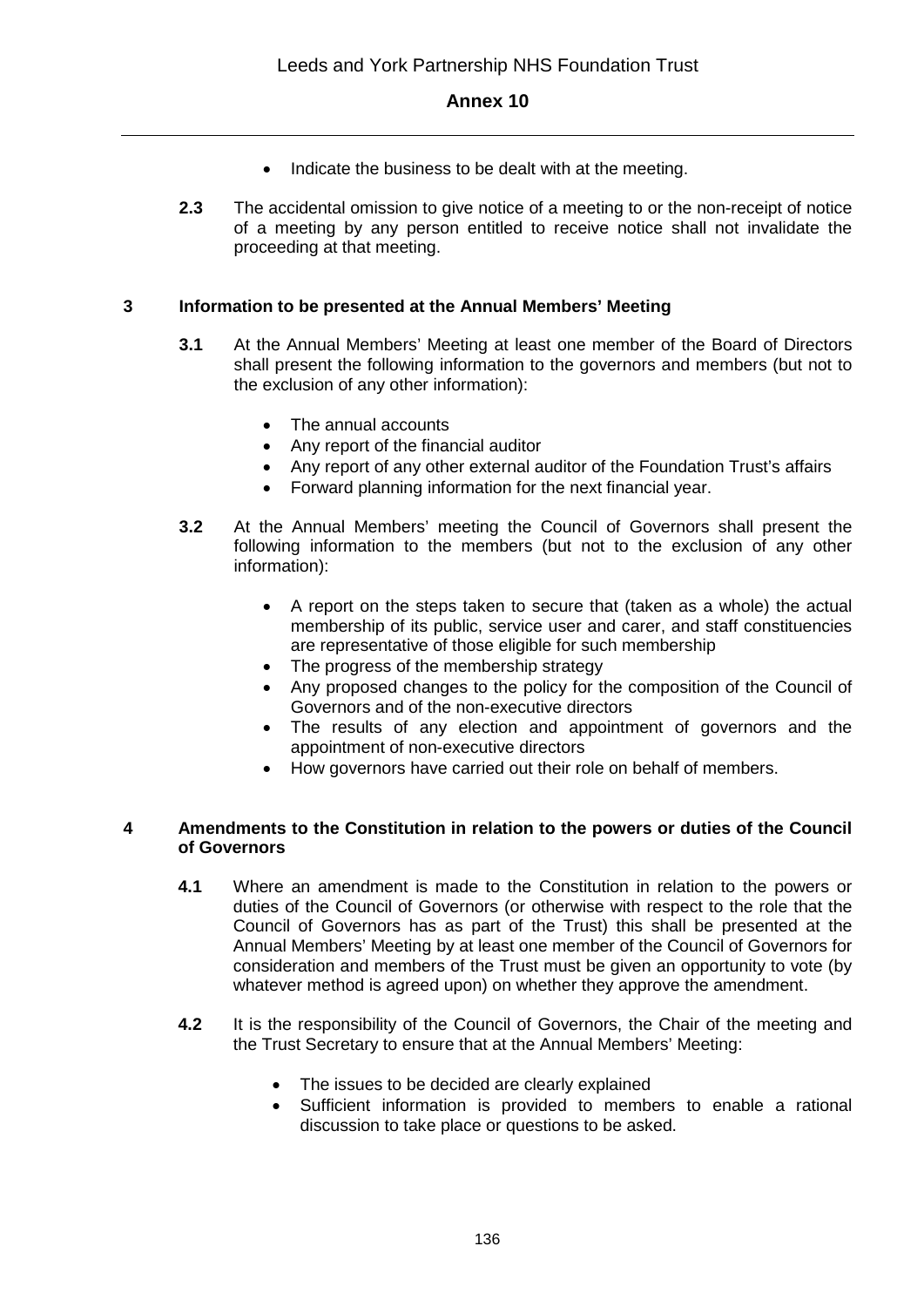#### **5 Quoracy**

- **5.1** Before an Annual Members' Meeting can do business there must be a quorum present. Except where the Constitution says otherwise a quorum is 10 members.
- **5.2** If no quorum is present within half an hour of the time fixed for the start of the meeting, the meeting shall stand adjourned to the same day in the next week at the same time and place or to such time and place as the Council of Governors determine. If a quorum is not present within half an hour of the time fixed for the start of the adjourned meeting the number of members present during the meeting is to be a quorum.

#### **6 Chairing of the Annual Members' Meeting**

- **6.1** The Chair of the Trust or in his /her absence the Deputy Chair of the Trust, or in his /her absence one of the other non-executive directors shall preside at the Annual Members' Meeting.
- **6.2** If neither the Chair of the Trust nor the Deputy Chair of the Trust or one of the other non-executive directors are present the Council of Governors present shall elect one of their number to be chair and if there is only one governor present and willing to act they shall be the chair of the meeting.
- **6.3** If no governor is willing to act as chair or if no governor is present within fifteen minutes after the time appointed for holding the meeting, the members present and entitled to vote shall choose one of their number to be chair.

## **7 Voting**

- **7.1** Only members of the Trust and governors are entitled to vote at the Annual Members' Meeting.
- **7.2** Should a vote be required the chair of the meeting may make whatever arrangements he/she considers appropriate to enable those attending an Annual Members' Meeting to vote.
- **7.3** Every member present at the Annual Members' Meeting is to have one vote. In the case of equity of votes the chair of the meeting is to have a second or casting vote.
- **7.4** Proxy votes shall not be permitted.
- **7.5** The result of any vote will be declared by the chair of the meeting and entered in the minutes. The minutes shall provide conclusive evidence of the result of the vote.